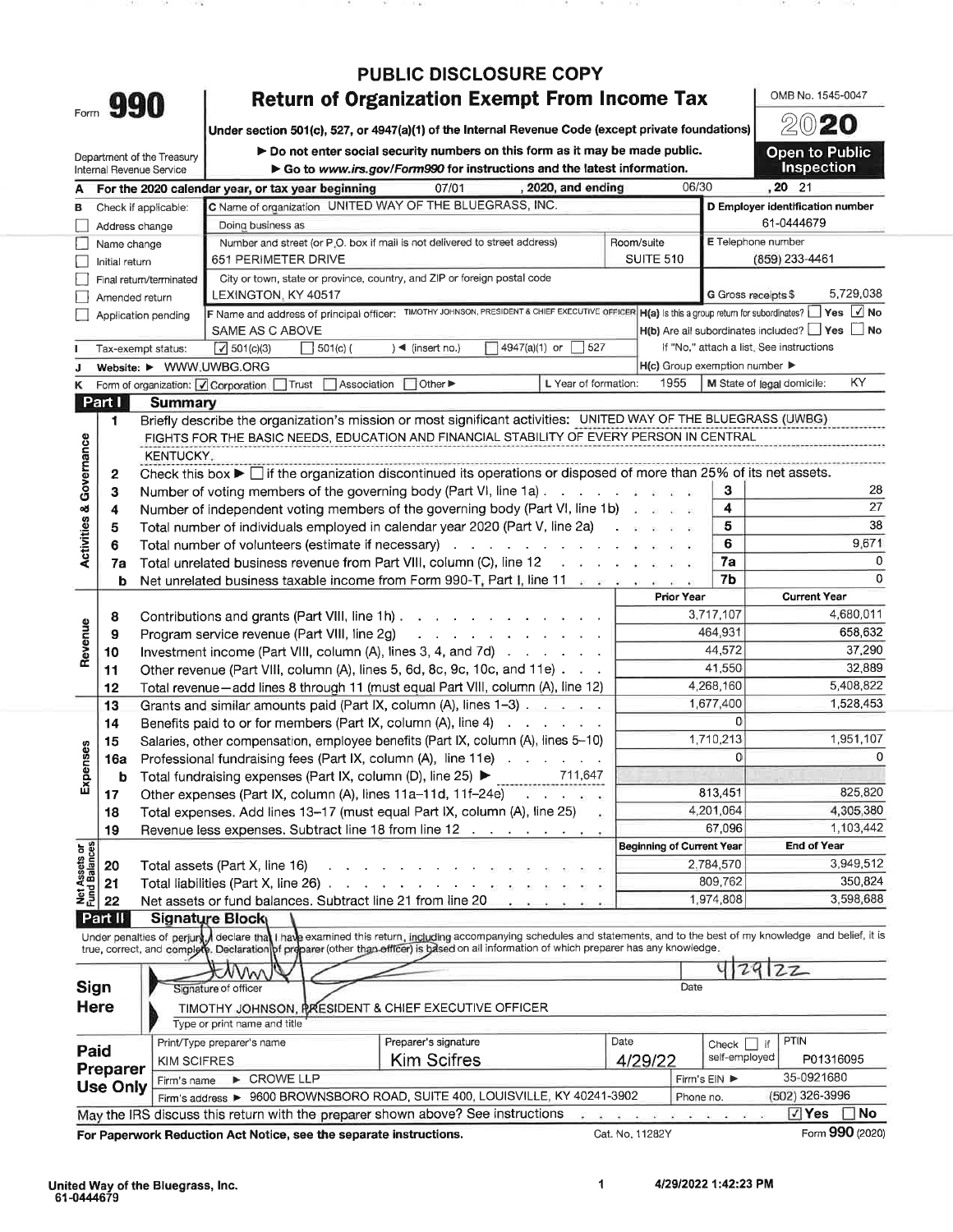| <b>Part III</b> | <b>Statement of Program Service Accomplishments</b><br>Check if Schedule O contains a response or note to any line in this Part III<br>$ \mathbf{v} $                                                                                                                                                                                                                                                                                                                                                                                                                                                                                                                                                                                                                                                                                                                                                                                                                                                                                                                                                                                                                                                                                                               |
|-----------------|---------------------------------------------------------------------------------------------------------------------------------------------------------------------------------------------------------------------------------------------------------------------------------------------------------------------------------------------------------------------------------------------------------------------------------------------------------------------------------------------------------------------------------------------------------------------------------------------------------------------------------------------------------------------------------------------------------------------------------------------------------------------------------------------------------------------------------------------------------------------------------------------------------------------------------------------------------------------------------------------------------------------------------------------------------------------------------------------------------------------------------------------------------------------------------------------------------------------------------------------------------------------|
| 1.              | Briefly describe the organization's mission:<br>UWBG LOOKS AT THE BIG PICTURE AND CONVENES THE PEOPLE, RESOURCES AND PARTNERSHIPS NEEDED TO FIND<br>LONG-TERM SOLUTIONS TO HELP MORE CHILDREN AND FAMILIES SUCCEED. LAST YEAR OVER 278,000 PEOPLE WERE<br>SERVED BY A UWBG LED OR FUNDED PROGRAM; 5,752 CHILDREN WERE SERVED THROUGH EARLY CHILDHOOD EDUCATION<br>(CONTINUED ON SCHEDULE O)                                                                                                                                                                                                                                                                                                                                                                                                                                                                                                                                                                                                                                                                                                                                                                                                                                                                         |
| $\overline{2}$  | Did the organization undertake any significant program services during the year which were not listed on the<br><b>☑</b> Yes<br>prior Form 990 or 990-EZ?<br>∣ ∣No<br>the company of the company of<br>If "Yes," describe these new services on Schedule O.                                                                                                                                                                                                                                                                                                                                                                                                                                                                                                                                                                                                                                                                                                                                                                                                                                                                                                                                                                                                         |
| 3               | Did the organization cease conducting, or make significant changes in how it conducts, any program<br>services?.<br>If "Yes," describe these changes on Schedule O.                                                                                                                                                                                                                                                                                                                                                                                                                                                                                                                                                                                                                                                                                                                                                                                                                                                                                                                                                                                                                                                                                                 |
| 4               | Describe the organization's program service accomplishments for each of its three largest program services, as measured by<br>expenses. Section 501(c)(3) and 501(c)(4) organizations are required to report the amount of grants and allocations to others,<br>the total expenses, and revenue, if any, for each program service reported.                                                                                                                                                                                                                                                                                                                                                                                                                                                                                                                                                                                                                                                                                                                                                                                                                                                                                                                         |
| 4a              | 2,320,842 including grants of \$ 1,473,750 ) (Revenue \$<br>$130,207$ )<br>) (Expenses \$<br>(Code:<br>SUPPORTING COMMUNITY PROGRAMS: UWBG HELPS CREATE OPPORTUNITIES FOR A BETTER LIFE FOR ALL. WE MAKE<br>STRATEGIC INVESTMENTS IN PROGRAMS SERVING LOW TO MODERATE-INCOME AND UNDERSERVED CENTRAL KENTUCKIANS<br>IN THE AREAS OF EDUCATION, INCOME, AND BASIC NEEDS. WE ALSO SERVE AS AN INCUBATOR FOR NEW PROGRAMS,<br>AND A CONVENER OF PARTNERSHIPS OF NONPROFITS SEEKING TO IMPROVE LIVES BY WORKING TOGETHER. UWBG<br>SERVES TEN CENTRAL KENTUCKY COMMUNITIES INCLUDING: ANDERSON, BOURBON, CLARK, FAYETTE, FRANKLIN,<br>JESSAMINE, MADISON, MONTGOMERY, SCOTT AND WOODFORD COUNTIES. UWBG IS A CONVENER, COLLABORATOR AND<br>CATALYST FOR CHANGE FOR LONG-TERM SOLUTIONS FOR CENTRAL KENTUCKY COMMUNITIES. WE INVEST DONOR<br>DOLLARS INTO PROGRAMMATIC SOLUTIONS THAT ARE MAKING A DIFFERENCE AND SUPPORTING LOW TO<br>MODERATE-INCOME AND UNDERSERVED FAMILIES AND CHILDREN. WE HAVE DEVELOPED SYSTEMS TO EVALUATE THE<br>QUALITY AND SUCCESS OF THE PROGRAMS AND PARTNERS THAT OUR INVESTORS HELP FUND, SO THAT THEY CAN BE<br>ASSURED THAT THEIR DOLLARS WILL HAVE MAXIMUM IMPACT ON THEIR COMMUNITY. WE BELIEVE THAT OUR<br>(CONTINUED ON SCHEDULE O) |
| 4b              | 101,967)<br>224,581 including grants of \$<br>) (Expenses \$<br>) (Revenue \$<br>(Code:<br>UNITED WAY-AIRS 211: UNITED WAY OF THE BLUEGRASS 211 CONNECTS PEOPLE WITH RESOURCES THAT ARE<br>AVAILABLE IN THEIR COMMUNITY VIA PHONE, CHAT, TEXT MESSAGING, MOBILE APPS AND THE 211 WEBSITES. 211<br>HELPS THOUSANDS OF PEOPLE IN 92 KENTUCKY COUNTIES EACH YEAR. IN ADDITION TO THE WORK 211 HAS<br>HISTORICALLY DONE IN CENTRAL KENTUCKY, THE 211 CONTACT CENTER HAS CONTRACTS THAT HAVE EXPANDED THE<br>REACH OF THE UWBG 211-PROGRAM. IN PARTNERSHIP WITH THE STATE'S CABINET FOR HEALTH AND FAMILY<br>SERVICES, UWBG 2-1-1 HAS GONE LIVE WITH THE REMAINDER OF COUNTIES IN KY (92 OUT OF 120) THAT DIDN'T<br>PREVIOUSLY HAVE 2-1-1 SERVICE. 2-1-1 IS NOW AVAILABLE TO ALL KENTUCKIANS AND EFFORTS ARE ONGOING IN<br>PARTNERSHIP WITH OTHER LOCAL 2-1-1 PROVIDERS AND UWKY TO PROMOTE THE SERVICE ACROSS THE ENTIRE<br>COMMONWEALTH.                                                                                                                                                                                                                                                                                                                               |
| 4c              | $(1.50)$ Expenses \$ 608,070 including grants of \$ 54,703 ) (Revenue \$<br>458,265)<br>(Code:<br>CENTRAL KENTUCKY ECONOMIC EMPOWERMENT PROGRAM (CKEEP): THE CENTRAL KENTUCKY ECONOMIC EMPOWERMENT<br>PROGRAM (CKEEP) IS A COALITION, LED BY UNITED WAY OF THE BLUEGRASS THAT PARTNERS WITH THE IRS TO<br>PROVIDE FREE TAX PREPARATION TO LOW AND MODERATE-INCOME FAMILIES, RAISE AWARENESS ABOUT THE EARNED<br>INCOME TAX CREDIT (EITC) AND HELP FAMILIES BUILD ASSETS IN THE GREATER LEXINGTON REGION. CKEEP IS A<br>COALITION MEMBER OF THE KENTUCKY ASSET SUCCESS INITIATIVE (KASI) WHICH IS THE OVERARCHING VOLUNTEER<br>INCOME TAX ASSISTANCE (VITA) INITIATIVE FOR 80 COUNTIES IN THE STATE OF KENTUCKY. UNITED WAY OF THE<br>BLUEGRASS SERVES AS THE VITA GRANT RECIPIENT AND FISCAL AGENT FOR KASI AND ITS FIVE REGIONAL<br>COALITIONS.<br>THANKS TO THE WORK OF HUNDREDS OF VOLUNTEER TAX PREPARERS WITH OUR VITA PROGRAM, FAMILIES ARE ABLE                                                                                                                                                                                                                                                                                                              |
| 4d              | TO SAVE THEIR MUCH-NEEDED MONEY WHILE STRENGTHENING OUR OVERALL ECONOMY. EACH YEAR, MILLIONS OF<br>(CONTINUED ON SCHEDULE O)<br>Other program services (Describe on Schedule O.)                                                                                                                                                                                                                                                                                                                                                                                                                                                                                                                                                                                                                                                                                                                                                                                                                                                                                                                                                                                                                                                                                    |
| 4е              | (Expenses \$<br>116,304 including grants of \$<br>$0$ ) (Revenue \$<br>0<br>3,269,797<br>Total program service expenses ▶                                                                                                                                                                                                                                                                                                                                                                                                                                                                                                                                                                                                                                                                                                                                                                                                                                                                                                                                                                                                                                                                                                                                           |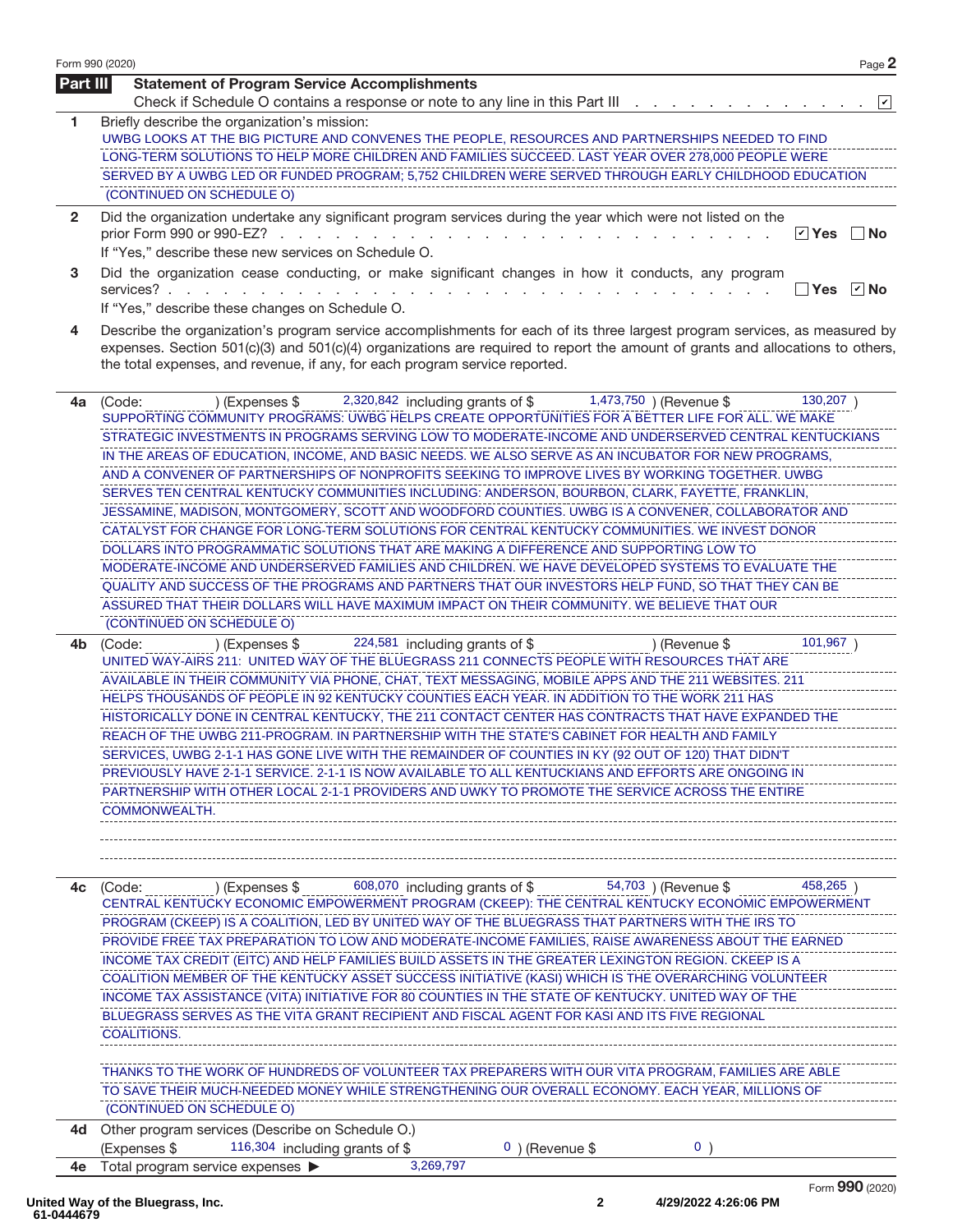|              | Form 990 (2020)                                                                                                                                                                                                                                                                                                  |                 |              | Page 3                  |
|--------------|------------------------------------------------------------------------------------------------------------------------------------------------------------------------------------------------------------------------------------------------------------------------------------------------------------------|-----------------|--------------|-------------------------|
| Part IV      | <b>Checklist of Required Schedules</b>                                                                                                                                                                                                                                                                           |                 |              |                         |
|              |                                                                                                                                                                                                                                                                                                                  |                 | <b>Yes</b>   | <b>No</b>               |
| 1            | Is the organization described in section $501(c)(3)$ or $4947(a)(1)$ (other than a private foundation)? If "Yes,"                                                                                                                                                                                                | $\mathbf{1}$    | V            |                         |
| $\mathbf{2}$ | Is the organization required to complete Schedule B, Schedule of Contributors See instructions?                                                                                                                                                                                                                  | $\overline{2}$  | $\checkmark$ |                         |
| 3            | Did the organization engage in direct or indirect political campaign activities on behalf of or in opposition to<br>candidates for public office? If "Yes," complete Schedule C, Part I.                                                                                                                         | 3               |              | V                       |
| 4            | Section 501(c)(3) organizations. Did the organization engage in lobbying activities, or have a section 501(h)<br>election in effect during the tax year? If "Yes," complete Schedule C, Part II                                                                                                                  | 4               |              | V                       |
| 5            | Is the organization a section $501(c)(4)$ , $501(c)(5)$ , or $501(c)(6)$ organization that receives membership dues,<br>assessments, or similar amounts as defined in Revenue Procedure 98-19? If "Yes," complete Schedule C, Part III                                                                           | 5               |              | V                       |
| 6            | Did the organization maintain any donor advised funds or any similar funds or accounts for which donors<br>have the right to provide advice on the distribution or investment of amounts in such funds or accounts? If<br>"Yes," complete Schedule D, Part I<br>and the contract of the contract of the          | 6               |              | V                       |
| 7            | Did the organization receive or hold a conservation easement, including easements to preserve open space,<br>the environment, historic land areas, or historic structures? If "Yes," complete Schedule D, Part II<br>$\mathbf{r} = \mathbf{r} + \mathbf{r}$                                                      | 7               |              | V                       |
| 8            | Did the organization maintain collections of works of art, historical treasures, or other similar assets? If "Yes,"                                                                                                                                                                                              | 8               |              | V                       |
| 9            | Did the organization report an amount in Part X, line 21, for escrow or custodial account liability, serve as a<br>custodian for amounts not listed in Part X; or provide credit counseling, debt management, credit repair, or<br>debt negotiation services? If "Yes," complete Schedule D, Part IV             | 9               | V            |                         |
| 10           | Did the organization, directly or through a related organization, hold assets in donor-restricted endowments                                                                                                                                                                                                     | 10              | V            |                         |
| 11           | If the organization's answer to any of the following questions is "Yes," then complete Schedule D, Parts VI,<br>VII, VIII, IX, or X as applicable.                                                                                                                                                               |                 |              |                         |
| a            | Did the organization report an amount for land, buildings, and equipment in Part X, line 10? If "Yes,"                                                                                                                                                                                                           | 11a             | V            |                         |
| b            | Did the organization report an amount for investments-other securities in Part X, line 12, that is 5% or more<br>of its total assets reported in Part X, line 16? If "Yes," complete Schedule D, Part VII                                                                                                        | 11 <sub>b</sub> |              | V                       |
| C            | Did the organization report an amount for investments - program related in Part X, line 13, that is 5% or more<br>of its total assets reported in Part X, line 16? If "Yes," complete Schedule D, Part VIII                                                                                                      | 11c             |              | V                       |
| d            | Did the organization report an amount for other assets in Part X, line 15, that is 5% or more of its total assets<br>reported in Part X, line 16? If "Yes," complete Schedule D, Part IX                                                                                                                         | 11d             |              | V                       |
| е<br>f       | Did the organization report an amount for other liabilities in Part X, line 25? If "Yes," complete Schedule D, Part X<br>Did the organization's separate or consolidated financial statements for the tax year include a footnote that addresses                                                                 | 11e             |              | $\checkmark$            |
|              | the organization's liability for uncertain tax positions under FIN 48 (ASC 740)? If "Yes," complete Schedule D, Part X                                                                                                                                                                                           | 11f             | V            |                         |
| 12a          | Did the organization obtain separate, independent audited financial statements for the tax year? If "Yes," complete                                                                                                                                                                                              | 12a             | V            |                         |
| b            | Was the organization included in consolidated, independent audited financial statements for the tax year? If<br>"Yes," and if the organization answered "No" to line 12a, then completing Schedule D, Parts XI and XII is optional                                                                               | 12 <sub>b</sub> |              | V                       |
| 13           | Is the organization a school described in section $170(b)(1)(A)(ii)?$ If "Yes," complete Schedule E                                                                                                                                                                                                              | 13              |              | $\overline{\mathbf{v}}$ |
| 14a          | Did the organization maintain an office, employees, or agents outside of the United States?<br>and the company of the                                                                                                                                                                                            | 14a             |              | $\overline{\mathbf{v}}$ |
| b            | Did the organization have aggregate revenues or expenses of more than \$10,000 from grantmaking,<br>fundraising, business, investment, and program service activities outside the United States, or aggregate<br>foreign investments valued at \$100,000 or more? If "Yes," complete Schedule F, Parts I and IV. | 14 <sub>b</sub> |              | V                       |
| 15           | Did the organization report on Part IX, column (A), line 3, more than \$5,000 of grants or other assistance to or<br>for any foreign organization? If "Yes," complete Schedule F, Parts II and IV                                                                                                                | 15              |              | V                       |
| 16           | Did the organization report on Part IX, column (A), line 3, more than \$5,000 of aggregate grants or other<br>assistance to or for foreign individuals? If "Yes," complete Schedule F, Parts III and IV.                                                                                                         | 16              |              | V                       |
| 17           | Did the organization report a total of more than \$15,000 of expenses for professional fundraising services on<br>Part IX, column (A), lines 6 and 11e? If "Yes," complete Schedule G, Part I See instructions                                                                                                   | 17              |              | V                       |
| 18           | Did the organization report more than \$15,000 total of fundraising event gross income and contributions on<br>Part VIII, lines 1c and 8a? If "Yes," complete Schedule G, Part II                                                                                                                                | 18              | V            |                         |
| 19           | Did the organization report more than \$15,000 of gross income from gaming activities on Part VIII, line 9a?<br>If "Yes," complete Schedule G, Part III<br>and the contract of the contract of the contract of the contract of the contract of                                                                   | 19              |              | V                       |
| <b>20a</b>   | Did the organization operate one or more hospital facilities? If "Yes," complete Schedule H                                                                                                                                                                                                                      | 20a             |              | $\overline{\mathbf{v}}$ |
| b            | If "Yes" to line 20a, did the organization attach a copy of its audited financial statements to this return?                                                                                                                                                                                                     | 20 <sub>b</sub> |              |                         |
| 21           | Did the organization report more than \$5,000 of grants or other assistance to any domestic organization or<br>domestic government on Part IX, column (A), line 1? If "Yes," complete Schedule I, Parts I and II                                                                                                 | 21              | V            |                         |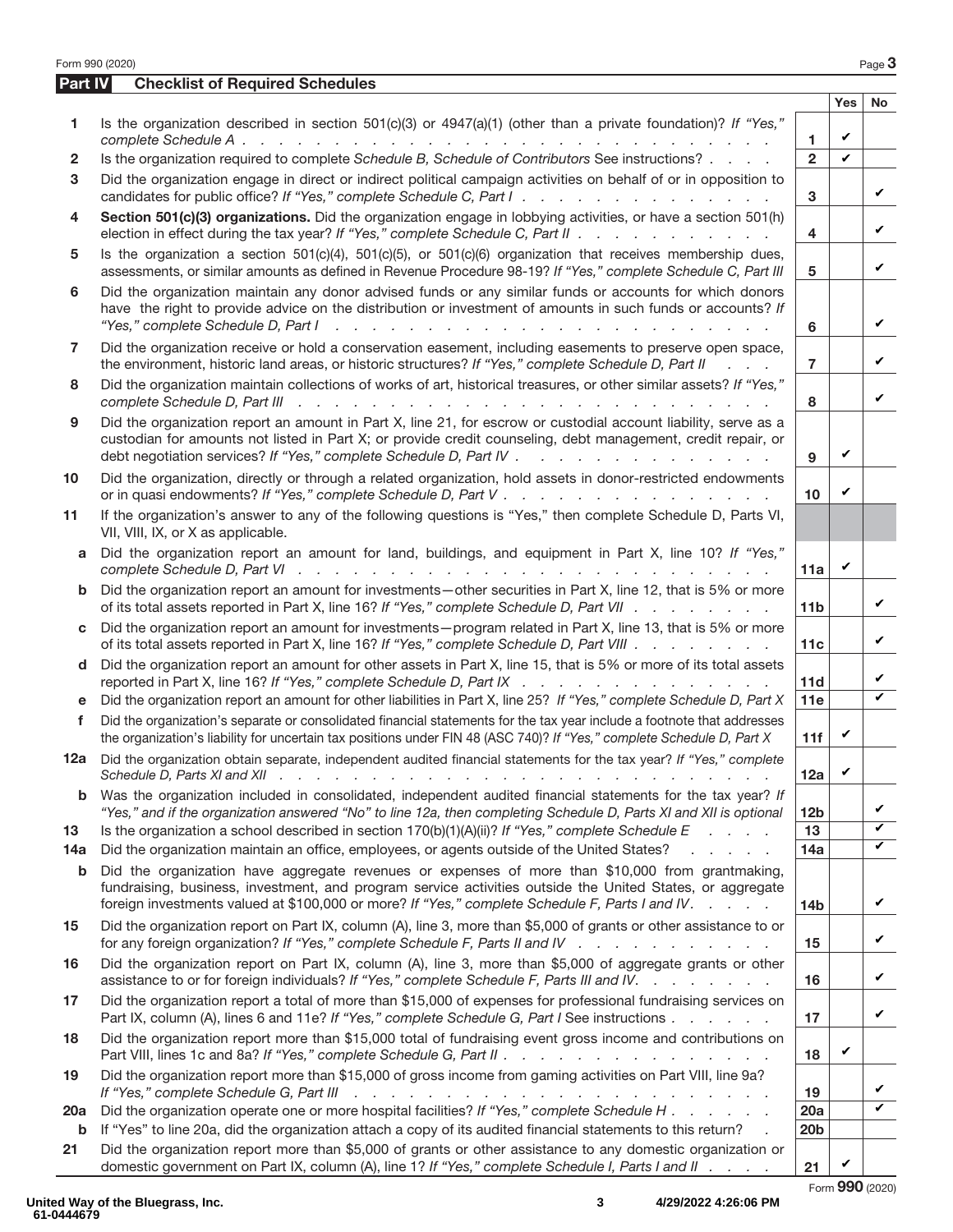|                | Form 990 (2020)                                                                                                                                                                                                                                                                                                                                                          |                 |              | Page 4 |
|----------------|--------------------------------------------------------------------------------------------------------------------------------------------------------------------------------------------------------------------------------------------------------------------------------------------------------------------------------------------------------------------------|-----------------|--------------|--------|
| <b>Part IV</b> | <b>Checklist of Required Schedules (continued)</b>                                                                                                                                                                                                                                                                                                                       |                 |              |        |
|                |                                                                                                                                                                                                                                                                                                                                                                          |                 | Yes          | No     |
| 22             | Did the organization report more than \$5,000 of grants or other assistance to or for domestic individuals on<br>Part IX, column (A), line 2? If "Yes," complete Schedule I, Parts I and III<br>and a straightful and a straight and                                                                                                                                     | 22              |              | V      |
| 23             | Did the organization answer "Yes" to Part VII, Section A, line 3, 4, or 5 about compensation of the<br>organization's current and former officers, directors, trustees, key employees, and highest compensated<br>employees? If "Yes," complete Schedule J.                                                                                                              | 23              | V            |        |
| 24a            | Did the organization have a tax-exempt bond issue with an outstanding principal amount of more than<br>\$100,000 as of the last day of the year, that was issued after December 31, 2002? If "Yes," answer lines 24b<br>through 24d and complete Schedule K. If "No," go to line 25a<br>a care a care a care a care a care a care                                        | 24a             |              | ✓      |
| b              | Did the organization invest any proceeds of tax-exempt bonds beyond a temporary period exception?                                                                                                                                                                                                                                                                        | 24 <sub>b</sub> |              |        |
| c              | Did the organization maintain an escrow account other than a refunding escrow at any time during the year                                                                                                                                                                                                                                                                | 24c             |              |        |
| d              | Did the organization act as an "on behalf of" issuer for bonds outstanding at any time during the year?                                                                                                                                                                                                                                                                  | <b>24d</b>      |              |        |
| 25a            | Section 501(c)(3), 501(c)(4), and 501(c)(29) organizations. Did the organization engage in an excess benefit<br>transaction with a disqualified person during the year? If "Yes," complete Schedule L, Part I<br>.                                                                                                                                                       | 25a             |              | V      |
| b              | Is the organization aware that it engaged in an excess benefit transaction with a disqualified person in a prior<br>year, and that the transaction has not been reported on any of the organization's prior Forms 990 or 990-EZ?                                                                                                                                         | 25 <sub>b</sub> |              | V      |
| 26             | Did the organization report any amount on Part X, line 5 or 22, for receivables from or payables to any current<br>or former officer, director, trustee, key employee, creator or founder, substantial contributor, or 35%<br>controlled entity or family member of any of these persons? If "Yes," complete Schedule L, Part II<br><b>Service</b> State                 | 26              |              | V      |
| 27             | Did the organization provide a grant or other assistance to any current or former officer, director, trustee, key<br>employee, creator or founder, substantial contributor or employee thereof, a grant selection committee<br>member, or to a 35% controlled entity (including an employee thereof) or family member of any of these                                    | 27              |              |        |
| 28             | Was the organization a party to a business transaction with one of the following parties (see Schedule L, Part<br>IV instructions, for applicable filing thresholds, conditions, and exceptions):                                                                                                                                                                        |                 |              |        |
|                | a A current or former officer, director, trustee, key employee, creator or founder, or substantial contributor? If<br>"Yes," complete Schedule L, Part IV $\ldots$ , $\ldots$ , $\ldots$ , $\ldots$ , $\ldots$ , $\ldots$                                                                                                                                                | 28a             |              | V      |
| b              | A family member of any individual described in line 28a? If "Yes," complete Schedule L, Part IV                                                                                                                                                                                                                                                                          | 28 <sub>b</sub> |              | ✓      |
| c              | A 35% controlled entity of one or more individuals and/or organizations described in lines 28a or 28b? If<br>"Yes," complete Schedule L, Part IV $\ldots$ , $\ldots$ , $\ldots$ , $\ldots$ , $\ldots$ , $\ldots$ , $\ldots$ , $\ldots$ , $\ldots$                                                                                                                        | <b>28c</b>      |              | V      |
| 29             | Did the organization receive more than \$25,000 in non-cash contributions? If "Yes," complete Schedule M                                                                                                                                                                                                                                                                 | 29              | V            |        |
| 30             | Did the organization receive contributions of art, historical treasures, or other similar assets, or qualified<br>conservation contributions? If "Yes," complete Schedule M                                                                                                                                                                                              | 30              |              |        |
| 31             | Did the organization liquidate, terminate, or dissolve and cease operations? If "Yes," complete Schedule N, Part I                                                                                                                                                                                                                                                       | $\overline{31}$ |              |        |
| 32             | Did the organization sell, exchange, dispose of, or transfer more than 25% of its net assets? If "Yes,"<br>complete Schedule N, Part II<br>a construction of the construction of the construction of the construction of the construction of the construction of the construction of the construction of the construction of the construction of the construction of the | 32              |              | V      |
| 33             | Did the organization own 100% of an entity disregarded as separate from the organization under Regulations<br>sections 301.7701-2 and 301.7701-3? If "Yes," complete Schedule R, Part I.                                                                                                                                                                                 | 33              |              | V      |
| 34             | Was the organization related to any tax-exempt or taxable entity? If "Yes," complete Schedule R, Part II, III,<br>or IV, and Part V, line 1<br>المتحال والمتحال والمتحال والمتحال والمتحال والمتحال والمتحال والمتحال والمتحال والمتحال والمتحال                                                                                                                         | 34              |              | V      |
| 35a            | Did the organization have a controlled entity within the meaning of section $512(b)(13)?$                                                                                                                                                                                                                                                                                | 35a             |              | ✓      |
| b              | If "Yes" to line 35a, did the organization receive any payment from or engage in any transaction with a<br>controlled entity within the meaning of section 512(b)(13)? If "Yes," complete Schedule R, Part V, line 2.                                                                                                                                                    | 35b             |              |        |
| 36             | Section 501(c)(3) organizations. Did the organization make any transfers to an exempt non-charitable<br>related organization? If "Yes," complete Schedule R, Part V, line 2                                                                                                                                                                                              | 36              |              | V      |
| 37             | Did the organization conduct more than 5% of its activities through an entity that is not a related organization<br>and that is treated as a partnership for federal income tax purposes? If "Yes," complete Schedule R, Part VI                                                                                                                                         | 37              |              | V      |
| 38             | Did the organization complete Schedule O and provide explanations in Schedule O for Part VI, lines 11b and<br>19? Note: All Form 990 filers are required to complete Schedule O.                                                                                                                                                                                         | 38              | V            |        |
| <b>Part V</b>  | <b>Statements Regarding Other IRS Filings and Tax Compliance</b><br>Check if Schedule O contains a response or note to any line in this Part V<br>and a straightful and a straight and                                                                                                                                                                                   |                 |              |        |
|                |                                                                                                                                                                                                                                                                                                                                                                          |                 | Yes          | No     |
| 1a<br>b        | Enter the number reported in Box 3 of Form 1096. Enter -0- if not applicable<br>1a<br>5<br>$\Omega$<br>Enter the number of Forms W-2G included in line 1a. Enter -0- if not applicable<br>1 <sub>b</sub>                                                                                                                                                                 |                 |              |        |
| C              | Did the organization comply with backup withholding rules for reportable payments to vendors and                                                                                                                                                                                                                                                                         |                 |              |        |
|                |                                                                                                                                                                                                                                                                                                                                                                          | 1 <sub>c</sub>  | $\checkmark$ |        |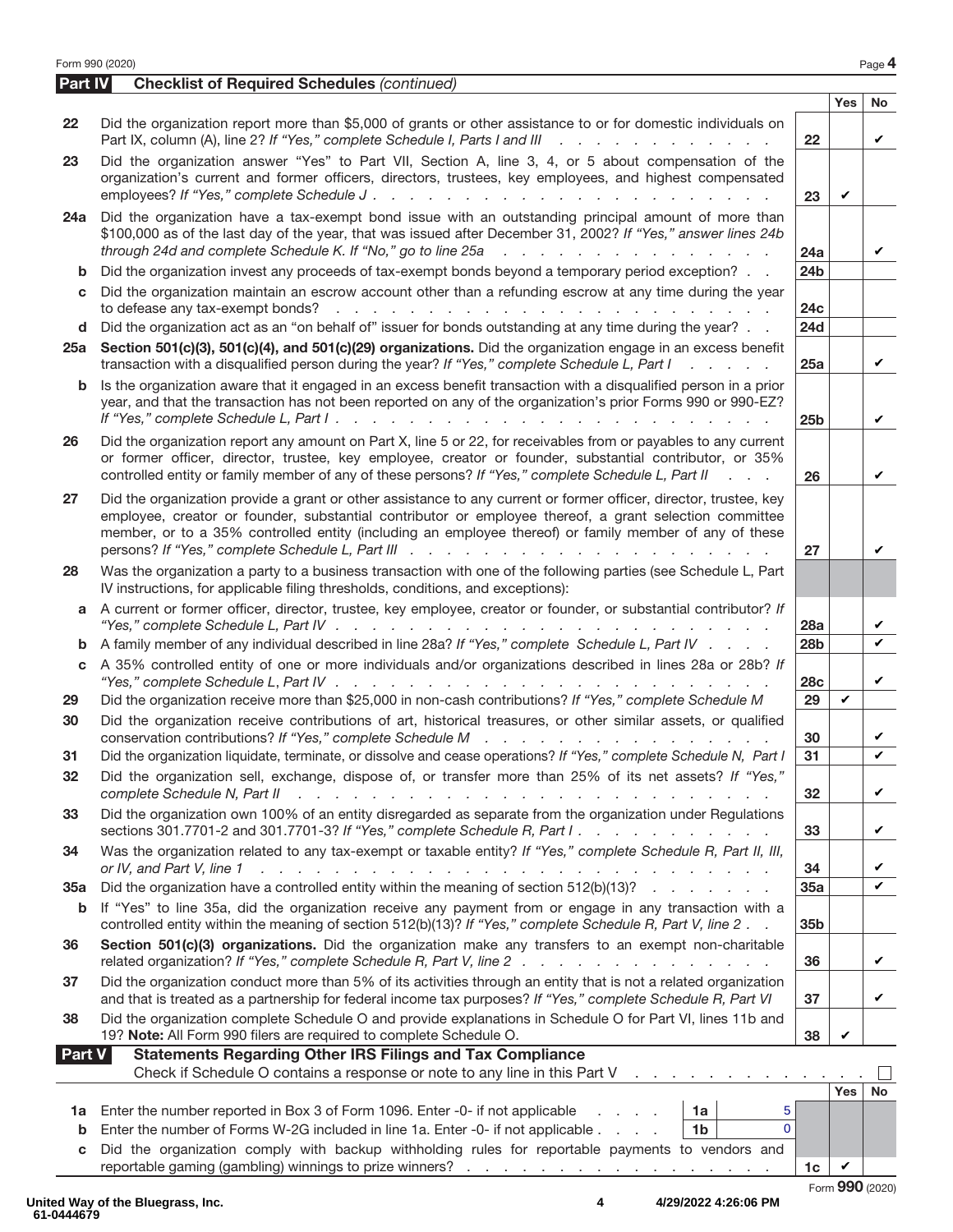| Form 990 (2020) |                                                                                                                                                                                                                                                                                        |                 |                   | Page 5    |
|-----------------|----------------------------------------------------------------------------------------------------------------------------------------------------------------------------------------------------------------------------------------------------------------------------------------|-----------------|-------------------|-----------|
| <b>Part V</b>   | Statements Regarding Other IRS Filings and Tax Compliance (continued)                                                                                                                                                                                                                  |                 |                   |           |
|                 |                                                                                                                                                                                                                                                                                        |                 | <b>Yes</b>        | <b>No</b> |
|                 | 2a Enter the number of employees reported on Form W-3, Transmittal of Wage and Tax                                                                                                                                                                                                     |                 |                   |           |
|                 | 38<br>Statements, filed for the calendar year ending with or within the year covered by this return<br>2a                                                                                                                                                                              |                 |                   |           |
| b               | If at least one is reported on line 2a, did the organization file all required federal employment tax returns? .                                                                                                                                                                       | 2 <sub>b</sub>  | V                 |           |
|                 | Note: If the sum of lines 1a and 2a is greater than 250, you may be required to e-file (see instructions).                                                                                                                                                                             |                 |                   |           |
| За              | Did the organization have unrelated business gross income of \$1,000 or more during the year?                                                                                                                                                                                          | 3a              |                   | V         |
| b               | If "Yes," has it filed a Form 990-T for this year? If "No" to line 3b, provide an explanation on Schedule O                                                                                                                                                                            | 3 <sub>b</sub>  |                   |           |
| 4a              | At any time during the calendar year, did the organization have an interest in, or a signature or other authority over,                                                                                                                                                                |                 |                   |           |
|                 | a financial account in a foreign country (such as a bank account, securities account, or other financial account)?                                                                                                                                                                     | 4a              |                   | V         |
| b               | If "Yes," enter the name of the foreign country ▶                                                                                                                                                                                                                                      |                 |                   |           |
|                 | See instructions for filing requirements for FinCEN Form 114, Report of Foreign Bank and Financial Accounts (FBAR).                                                                                                                                                                    |                 |                   |           |
| 5a              | Was the organization a party to a prohibited tax shelter transaction at any time during the tax year?                                                                                                                                                                                  | 5a              |                   | V         |
| b               | Did any taxable party notify the organization that it was or is a party to a prohibited tax shelter transaction?                                                                                                                                                                       | 5b              |                   | ✓         |
| c               | If "Yes" to line 5a or 5b, did the organization file Form 8886-T?                                                                                                                                                                                                                      | 5 <sub>c</sub>  |                   |           |
| 6a              | Does the organization have annual gross receipts that are normally greater than \$100,000, and did the                                                                                                                                                                                 |                 |                   |           |
|                 | organization solicit any contributions that were not tax deductible as charitable contributions?                                                                                                                                                                                       | 6a              |                   | V         |
| b               | If "Yes," did the organization include with every solicitation an express statement that such contributions or                                                                                                                                                                         |                 |                   |           |
|                 |                                                                                                                                                                                                                                                                                        | 6b              |                   |           |
| 7               | Organizations that may receive deductible contributions under section 170(c).                                                                                                                                                                                                          |                 |                   |           |
| a               | Did the organization receive a payment in excess of \$75 made partly as a contribution and partly for goods                                                                                                                                                                            |                 |                   |           |
|                 |                                                                                                                                                                                                                                                                                        | 7a              | $\checkmark$<br>V |           |
| b               | If "Yes," did the organization notify the donor of the value of the goods or services provided?                                                                                                                                                                                        | 7b              |                   |           |
| С               | Did the organization sell, exchange, or otherwise dispose of tangible personal property for which it was                                                                                                                                                                               |                 |                   | ✓         |
|                 |                                                                                                                                                                                                                                                                                        | 7c              |                   |           |
| d               | If "Yes," indicate the number of Forms 8282 filed during the year<br>7d                                                                                                                                                                                                                |                 |                   | V         |
| е<br>f          | Did the organization receive any funds, directly or indirectly, to pay premiums on a personal benefit contract?<br>Did the organization, during the year, pay premiums, directly or indirectly, on a personal benefit contract? .                                                      | 7e<br>7f        |                   | ✓         |
|                 | If the organization received a contribution of qualified intellectual property, did the organization file Form 8899 as required?                                                                                                                                                       | 7g              |                   |           |
| g<br>h          | If the organization received a contribution of cars, boats, airplanes, or other vehicles, did the organization file a Form 1098-C?                                                                                                                                                     | 7h              |                   |           |
| 8               | Sponsoring organizations maintaining donor advised funds. Did a donor advised fund maintained by the                                                                                                                                                                                   |                 |                   |           |
|                 | sponsoring organization have excess business holdings at any time during the year?                                                                                                                                                                                                     | 8               |                   |           |
| 9               | Sponsoring organizations maintaining donor advised funds.                                                                                                                                                                                                                              |                 |                   |           |
| a               | Did the sponsoring organization make any taxable distributions under section 4966?                                                                                                                                                                                                     | 9a              |                   |           |
| b               | Did the sponsoring organization make a distribution to a donor, donor advisor, or related person?                                                                                                                                                                                      | 9 <sub>b</sub>  |                   |           |
| 10              | Section 501(c)(7) organizations. Enter:                                                                                                                                                                                                                                                |                 |                   |           |
|                 | 10a <br>Initiation fees and capital contributions included on Part VIII, line 12 \[matter capital contributions included on Part VIII, line 12 \[matter capital contributions included on Part VIII, line 12                                                                           |                 |                   |           |
| b               | 10 <sub>b</sub><br>Gross receipts, included on Form 990, Part VIII, line 12, for public use of club facilities                                                                                                                                                                         |                 |                   |           |
| 11              | Section 501(c)(12) organizations. Enter:                                                                                                                                                                                                                                               |                 |                   |           |
| a               | Gross income from members or shareholders.<br>11a                                                                                                                                                                                                                                      |                 |                   |           |
| b               | Gross income from other sources (Do not net amounts due or paid to other sources                                                                                                                                                                                                       |                 |                   |           |
|                 | 11 <sub>b</sub>                                                                                                                                                                                                                                                                        |                 |                   |           |
| 12a             | Section 4947(a)(1) non-exempt charitable trusts. Is the organization filing Form 990 in lieu of Form 1041?                                                                                                                                                                             | 12a             |                   |           |
| b               | If "Yes," enter the amount of tax-exempt interest received or accrued during the year<br>12 <sub>b</sub>                                                                                                                                                                               |                 |                   |           |
| 13              | Section 501(c)(29) qualified nonprofit health insurance issuers.                                                                                                                                                                                                                       |                 |                   |           |
| a               | Is the organization licensed to issue qualified health plans in more than one state?                                                                                                                                                                                                   | 13a             |                   |           |
|                 | Note: See the instructions for additional information the organization must report on Schedule O.                                                                                                                                                                                      |                 |                   |           |
| b               | Enter the amount of reserves the organization is required to maintain by the states in which                                                                                                                                                                                           |                 |                   |           |
|                 | the organization is licensed to issue qualified health plans<br>13 <sub>b</sub>                                                                                                                                                                                                        |                 |                   |           |
| C               | 13 <sub>c</sub><br>Enter the amount of reserves on hand<br>a na mana na manana na kao                                                                                                                                                                                                  |                 |                   | V         |
| 14a             | Did the organization receive any payments for indoor tanning services during the tax year?                                                                                                                                                                                             | 14a             |                   |           |
| b               | If "Yes," has it filed a Form 720 to report these payments? If "No," provide an explanation on Schedule O.                                                                                                                                                                             | 14 <sub>b</sub> |                   |           |
| 15              | Is the organization subject to the section 4960 tax on payment(s) of more than \$1,000,000 in remuneration or<br>excess parachute payment(s) during the year?<br>$\mathbf{r}$ , $\mathbf{r}$ , $\mathbf{r}$ , $\mathbf{r}$ , $\mathbf{r}$ , $\mathbf{r}$ , $\mathbf{r}$ , $\mathbf{r}$ | 15              |                   | V         |
|                 | If "Yes," see instructions and file Form 4720, Schedule N.                                                                                                                                                                                                                             |                 |                   |           |
| 16              | Is the organization an educational institution subject to the section 4968 excise tax on net investment income?                                                                                                                                                                        | 16              |                   | V         |
|                 | If "Yes," complete Form 4720, Schedule O.                                                                                                                                                                                                                                              |                 |                   |           |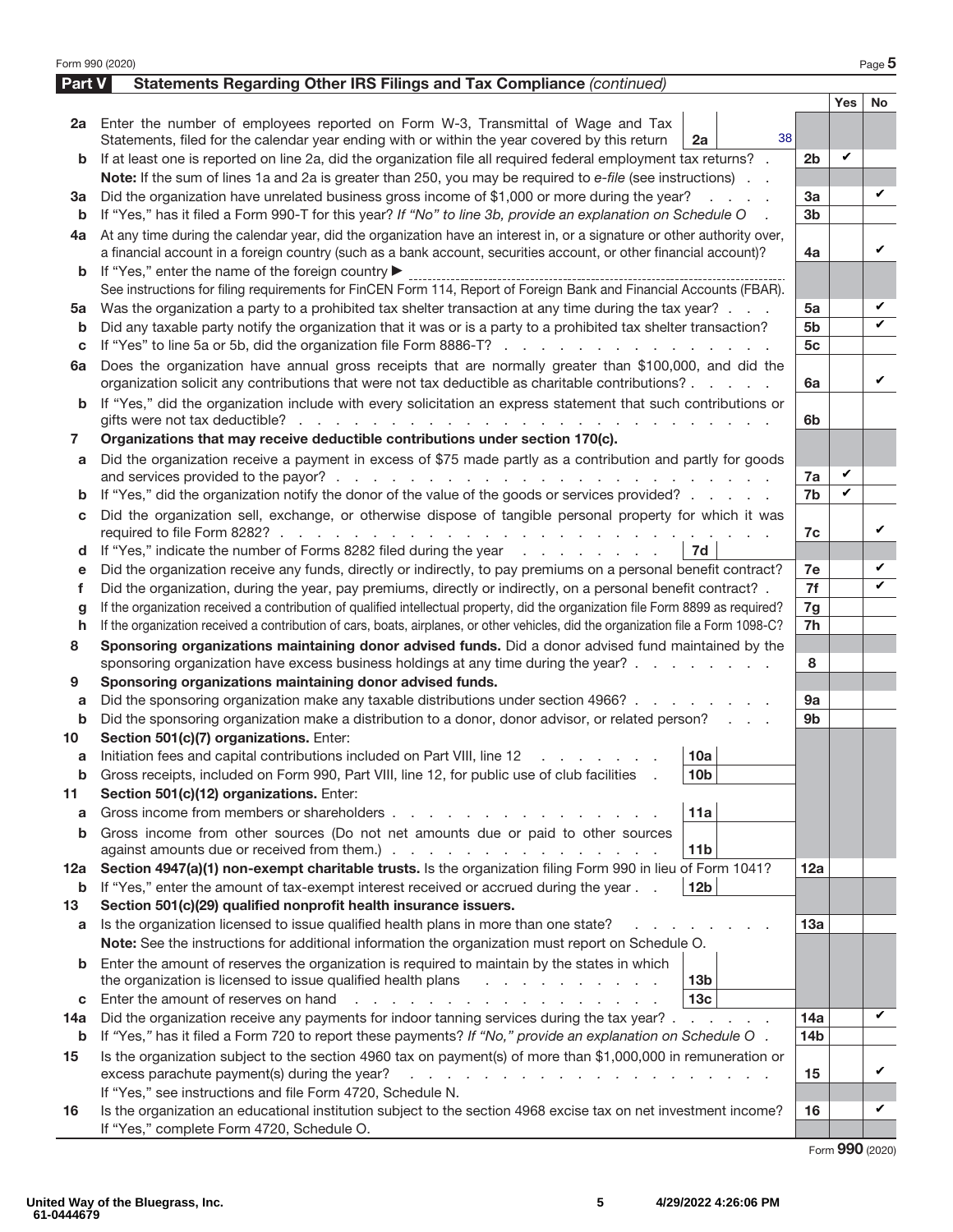|                | Form 990 (2020)                                                                                                                                                                                                                                                                                                                                                                         |    |                |                 |              | Page $6$ |
|----------------|-----------------------------------------------------------------------------------------------------------------------------------------------------------------------------------------------------------------------------------------------------------------------------------------------------------------------------------------------------------------------------------------|----|----------------|-----------------|--------------|----------|
| <b>Part VI</b> | Governance, Management, and Disclosure For each "Yes" response to lines 2 through 7b below, and for a "No"<br>response to line 8a, 8b, or 10b below, describe the circumstances, processes, or changes on Schedule O. See instructions.                                                                                                                                                 |    |                |                 |              |          |
|                | Check if Schedule O contains a response or note to any line in this Part VI                                                                                                                                                                                                                                                                                                             |    |                |                 |              |          |
|                | <b>Section A. Governing Body and Management</b>                                                                                                                                                                                                                                                                                                                                         |    |                |                 |              |          |
| 1a             | Enter the number of voting members of the governing body at the end of the tax year.                                                                                                                                                                                                                                                                                                    | 1a | 28             |                 | <b>Yes</b>   | No       |
|                | If there are material differences in voting rights among members of the governing body, or<br>if the governing body delegated broad authority to an executive committee or similar<br>committee, explain on Schedule O.                                                                                                                                                                 |    |                |                 |              |          |
| b              | Enter the number of voting members included on line 1a, above, who are independent                                                                                                                                                                                                                                                                                                      | 1b | 27             |                 |              |          |
| 2              | Did any officer, director, trustee, or key employee have a family relationship or a business relationship with<br>any other officer, director, trustee, or key employee?<br>the contract of the contract of                                                                                                                                                                             |    |                | $\mathbf{2}$    |              | V        |
| 3              | Did the organization delegate control over management duties customarily performed by or under the direct<br>supervision of officers, directors, trustees, or key employees to a management company or other person?.                                                                                                                                                                   |    |                | 3               |              | V        |
| 4              | Did the organization make any significant changes to its governing documents since the prior Form 990 was filed?                                                                                                                                                                                                                                                                        |    |                | 4               |              | ✓        |
| 5<br>6         | Did the organization become aware during the year of a significant diversion of the organization's assets? .<br>Did the organization have members or stockholders?<br><b>Contract Contract</b><br>and a state                                                                                                                                                                           |    |                | 5<br>6          |              | V<br>V   |
| 7a             | Did the organization have members, stockholders, or other persons who had the power to elect or appoint<br>one or more members of the governing body?<br>a construction of the contract of the construction of the construction of the contract of the construction of the construction of the construction of the construction of the construction of the construction of the construc |    |                | 7a              |              | V        |
| b              | Are any governance decisions of the organization reserved to (or subject to approval by) members,                                                                                                                                                                                                                                                                                       |    |                | 7b              |              | V        |
| 8              | Did the organization contemporaneously document the meetings held or written actions undertaken during<br>the year by the following:                                                                                                                                                                                                                                                    |    |                |                 |              |          |
| a              | The governing body? $\ldots$ .<br>and the company of the company of                                                                                                                                                                                                                                                                                                                     |    |                | 8а              | V<br>V       |          |
| b              | Each committee with authority to act on behalf of the governing body?<br>Is there any officer, director, trustee, or key employee listed in Part VII, Section A, who cannot be reached at                                                                                                                                                                                               |    |                | 8b              |              |          |
| 9              | the organization's mailing address? If "Yes," provide the names and addresses on Schedule O                                                                                                                                                                                                                                                                                             |    | and a state of | 9               |              | V        |
|                | Section B. Policies (This Section B requests information about policies not required by the Internal Revenue Code.)                                                                                                                                                                                                                                                                     |    |                |                 |              |          |
|                |                                                                                                                                                                                                                                                                                                                                                                                         |    |                |                 | Yes          | No<br>✓  |
| 10a            | Did the organization have local chapters, branches, or affiliates?<br>$\mathbf{r} = \mathbf{r} + \mathbf{r}$                                                                                                                                                                                                                                                                            |    |                | 10a             |              |          |
| b              | If "Yes," did the organization have written policies and procedures governing the activities of such chapters,<br>affiliates, and branches to ensure their operations are consistent with the organization's exempt purposes?                                                                                                                                                           |    |                | 10 <sub>b</sub> | V            |          |
| 11a<br>b       | Has the organization provided a complete copy of this Form 990 to all members of its governing body before filing the form?<br>Describe in Schedule O the process, if any, used by the organization to review this Form 990.                                                                                                                                                            |    |                | 11a             |              |          |
| 12a            | Did the organization have a written conflict of interest policy? If "No," go to line 13                                                                                                                                                                                                                                                                                                 |    |                | 12a             | V            |          |
| b              | Were officers, directors, or trustees, and key employees required to disclose annually interests that could give rise to conflicts?                                                                                                                                                                                                                                                     |    |                | 12 <sub>b</sub> | V            |          |
| С              | Did the organization regularly and consistently monitor and enforce compliance with the policy? If "Yes,                                                                                                                                                                                                                                                                                |    |                | 12 <sub>c</sub> | V            |          |
| 13             |                                                                                                                                                                                                                                                                                                                                                                                         |    |                | 13              | V            |          |
| 14             | Did the organization have a written document retention and destruction policy?<br>and the state of the state of the                                                                                                                                                                                                                                                                     |    |                | 14              | V            |          |
| 15             | Did the process for determining compensation of the following persons include a review and approval by<br>independent persons, comparability data, and contemporaneous substantiation of the deliberation and decision?                                                                                                                                                                 |    |                |                 |              |          |
| a              | The organization's CEO, Executive Director, or top management official                                                                                                                                                                                                                                                                                                                  |    |                | 15a             | $\checkmark$ | ✓        |
| b              |                                                                                                                                                                                                                                                                                                                                                                                         |    |                | 15 <sub>b</sub> |              |          |
| 16a            | If "Yes" to line 15a or 15b, describe the process in Schedule O (see instructions).<br>Did the organization invest in, contribute assets to, or participate in a joint venture or similar arrangement                                                                                                                                                                                   |    |                |                 |              |          |
| b              | with a taxable entity during the year? $\ldots$ $\ldots$ $\ldots$ $\ldots$ $\ldots$ $\ldots$ $\ldots$ $\ldots$ $\ldots$<br>If "Yes," did the organization follow a written policy or procedure requiring the organization to evaluate its                                                                                                                                               |    |                | 16a             |              | V        |
|                | participation in joint venture arrangements under applicable federal tax law, and take steps to safeguard the<br>organization's exempt status with respect to such arrangements?                                                                                                                                                                                                        |    |                | 16 <sub>b</sub> |              |          |
|                | <b>Section C. Disclosure</b>                                                                                                                                                                                                                                                                                                                                                            |    |                |                 |              |          |
| 17             | List the states with which a copy of this Form 990 is required to be filed $\blacktriangleright$ KY                                                                                                                                                                                                                                                                                     |    |                |                 |              |          |
| 18             | Section 6104 requires an organization to make its Forms 1023 (1024 or 1024-A, if applicable), 990, and 990-T (Section 501(c)<br>(3)s only) available for public inspection. Indicate how you made these available. Check all that apply.<br>Own website<br>Another's website<br>$\Box$ Upon request<br>$\Box$ Other (explain on Schedule O)                                             |    |                |                 |              |          |
| 19             | Describe on Schedule O whether (and if so, how) the organization made its governing documents, conflict of interest policy,<br>and financial statements available to the public during the tax year.                                                                                                                                                                                    |    |                |                 |              |          |
| 20             | State the name, address, and telephone number of the person who possesses the organization's books and records $\blacktriangleright$<br>KRISTIN MAHER, 2400 READING ROAD, CINCINNATI, OH 45202, (513) 762-7100                                                                                                                                                                          |    |                |                 |              |          |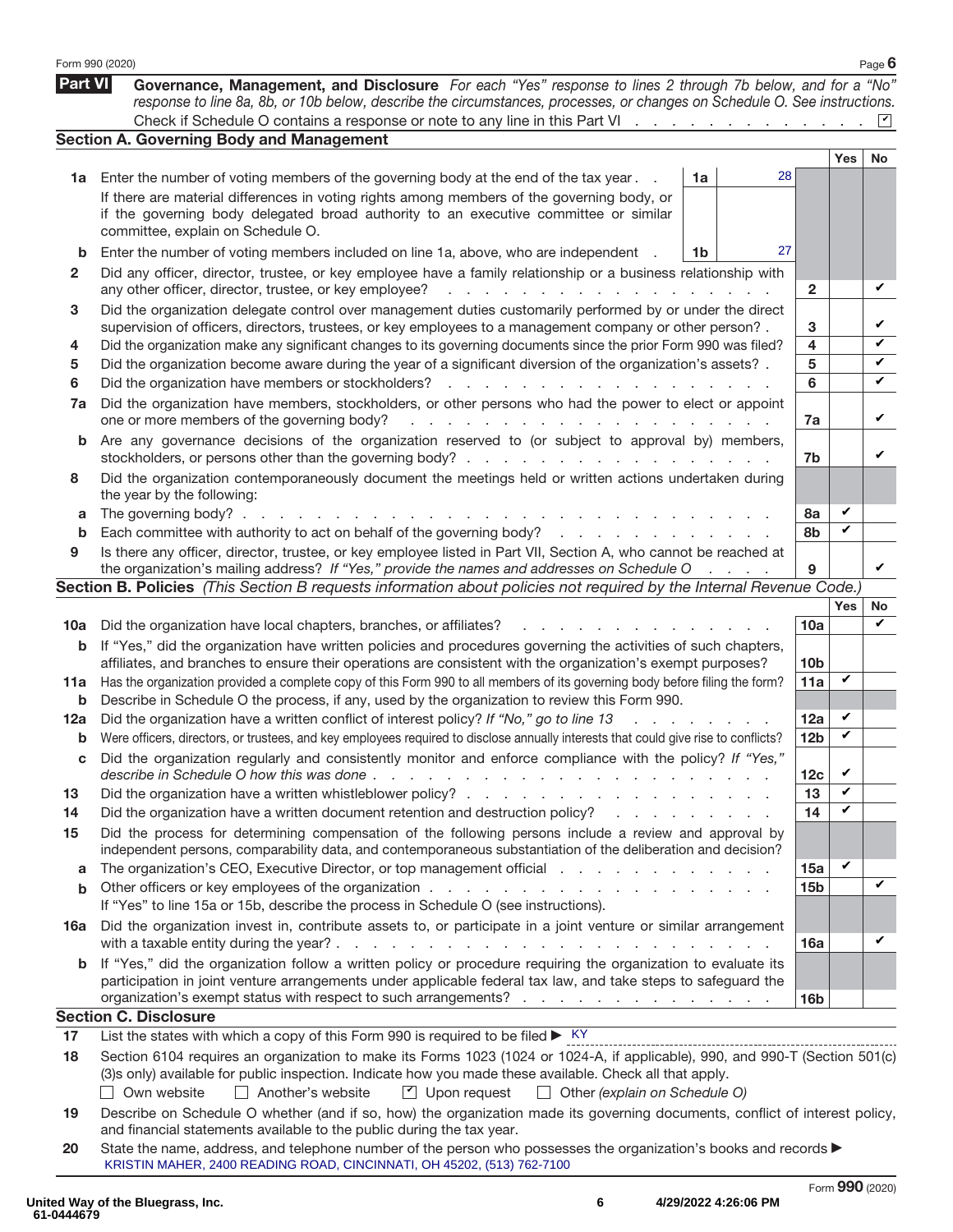### **Part VII Compensation of Officers, Directors, Trustees, Key Employees, Highest Compensated Employees, and Independent Contractors**

Check if Schedule O contains a response or note to any line in this Part VII . .  $\Box$ **Section A. Officers, Directors, Trustees, Key Employees, and Highest Compensated Employees**

**1a** Complete this table for all persons required to be listed. Report compensation for the calendar year ending with or within the organization's tax year.

• List all of the organization's **current** officers, directors, trustees (whether individuals or organizations), regardless of amount of compensation. Enter -0- in columns (D), (E), and (F) if no compensation was paid.

• List all of the organization's **current** key employees, if any. See instructions for definition of "key employee."

• List the organization's five **current** highest compensated employees (other than an officer, director, trustee, or key employee) who received reportable compensation (Box 5 of Form W-2 and/or Box 7 of Form 1099-MISC) of more than \$100,000 from the organization and any related organizations.

• List all of the organization's **former** officers, key employees, and highest compensated employees who received more than \$100,000 of reportable compensation from the organization and any related organizations.

• List all of the organization's **former directors or trustees** that received, in the capacity as a former director or trustee of the organization, more than \$10,000 of reportable compensation from the organization and any related organizations.

See instructions for the order in which to list the persons above.

 $\Box$  Check this box if neither the organization nor any related organization compensated any current officer, director, or trustee.

|                                           |                        |                                         |                       |         | (C)          |                                 |        |                                 |                                  |                                     |
|-------------------------------------------|------------------------|-----------------------------------------|-----------------------|---------|--------------|---------------------------------|--------|---------------------------------|----------------------------------|-------------------------------------|
| (A)                                       | (B)                    | Position<br>(do not check more than one |                       |         |              | (D)                             | (E)    | (F)                             |                                  |                                     |
| Name and title                            | Average<br>hours       |                                         |                       |         |              | box, unless person is both an   |        | Reportable<br>compensation      | Reportable<br>compensation       | <b>Estimated amount</b><br>of other |
|                                           | per week               |                                         |                       |         |              | officer and a director/trustee) |        | from the                        | from related                     | compensation                        |
|                                           | (list any<br>hours for | Individual trustee<br>or director       | Institutional trustee | Officer | Key employee | Highest compensated<br>employee | Former | organization<br>(W-2/1099-MISC) | organizations<br>(W-2/1099-MISC) | from the<br>organization and        |
|                                           | related                |                                         |                       |         |              |                                 |        |                                 |                                  | related organizations               |
|                                           | organizations<br>below |                                         |                       |         |              |                                 |        |                                 |                                  |                                     |
|                                           | dotted line)           |                                         |                       |         |              |                                 |        |                                 |                                  |                                     |
|                                           |                        |                                         |                       |         |              |                                 |        |                                 |                                  |                                     |
| <b>TIMOTHY JOHNSON</b><br>(1)             | 50.0                   |                                         |                       |         |              |                                 |        |                                 |                                  |                                     |
| PRESIDENT & SECRETARY OF THE CORPORATION  |                        | V                                       |                       | V       |              |                                 |        | 153,109                         | 0                                | 19,247                              |
| <b>VICKI SEALE</b><br>(2)                 | 50.0                   |                                         |                       |         |              |                                 |        |                                 |                                  |                                     |
| <b>VP FINANCE</b>                         |                        |                                         |                       | V       |              |                                 |        | 73,872                          | 0                                | 11,290                              |
| <b>STEPHEN CLARK</b><br>(3)               | 50.0                   |                                         |                       |         |              |                                 |        |                                 |                                  |                                     |
| VP FINANCE (STARTED 2/22/2021)            |                        |                                         |                       | V       |              |                                 |        | 0                               | 0                                | 0                                   |
| <b>VALERIE MARSHALL</b><br>(4)            | 1.0                    |                                         |                       |         |              |                                 |        |                                 |                                  |                                     |
| <b>BOARD CHAIR</b>                        |                        | V                                       |                       | V       |              |                                 |        | 0                               | 0                                | 0                                   |
| <b>MARY MEIXELSPERGER</b><br>(5)          | 1.0                    |                                         |                       |         |              |                                 |        |                                 |                                  |                                     |
| <b>VICE CHAIR</b>                         |                        | V                                       |                       | V       |              |                                 |        | 0                               | 0                                | 0                                   |
| <b>PAUL ROOKE</b><br>(6)                  | 1.0                    |                                         |                       |         |              |                                 |        |                                 |                                  |                                     |
| <b>IMMEDIATE PAST CHAIR</b>               |                        | V                                       |                       | V       |              |                                 |        | 0                               | 0                                | 0                                   |
| <b>KATHY JAEGER</b><br>(7)                | 1.0                    |                                         |                       |         |              |                                 |        |                                 |                                  |                                     |
| <b>TREASURER</b>                          |                        | V                                       |                       | V       |              |                                 |        | 0                               | 0                                | 0                                   |
| <b>BILL WILSON</b><br>(8)                 | 1.0                    |                                         |                       |         |              |                                 |        |                                 |                                  |                                     |
| <b>DIRECTOR</b>                           | 1.0                    | V                                       |                       |         |              |                                 |        | 0                               | 0                                | 0                                   |
| <b>BOB KAIN</b><br>(9)<br><b>DIRECTOR</b> |                        | V                                       |                       |         |              |                                 |        | 0                               | 0                                | 0                                   |
| (10) BRANDON EASON                        | 1.0                    |                                         |                       |         |              |                                 |        |                                 |                                  |                                     |
| <b>DIRECTOR</b>                           |                        | V                                       |                       |         |              |                                 |        | 0                               | 0                                | 0                                   |
| (11) CAMERON FREEMAN                      | 1.0                    |                                         |                       |         |              |                                 |        |                                 |                                  |                                     |
| <b>DIRECTOR</b>                           |                        | V                                       |                       |         |              |                                 |        | 0                               | 0                                | 0                                   |
| (12) CARYL PFEIFFER                       | 1.0                    |                                         |                       |         |              |                                 |        |                                 |                                  |                                     |
| <b>DIRECTOR</b>                           |                        | V                                       |                       |         |              |                                 |        | $\mathbf 0$                     | 0                                | 0                                   |
| (13) CHAS SARGENT                         | 1.0                    |                                         |                       |         |              |                                 |        |                                 |                                  |                                     |
| <b>DIRECTOR</b>                           |                        | V                                       |                       |         |              |                                 |        | 0                               | 0                                | 0                                   |
| (14) CHRIS THOMPSON                       | 1.0                    |                                         |                       |         |              |                                 |        |                                 |                                  |                                     |
| <b>DIRECTOR</b>                           |                        | V                                       |                       |         |              |                                 |        | 0                               | $\overline{0}$                   | $\mathbf 0$                         |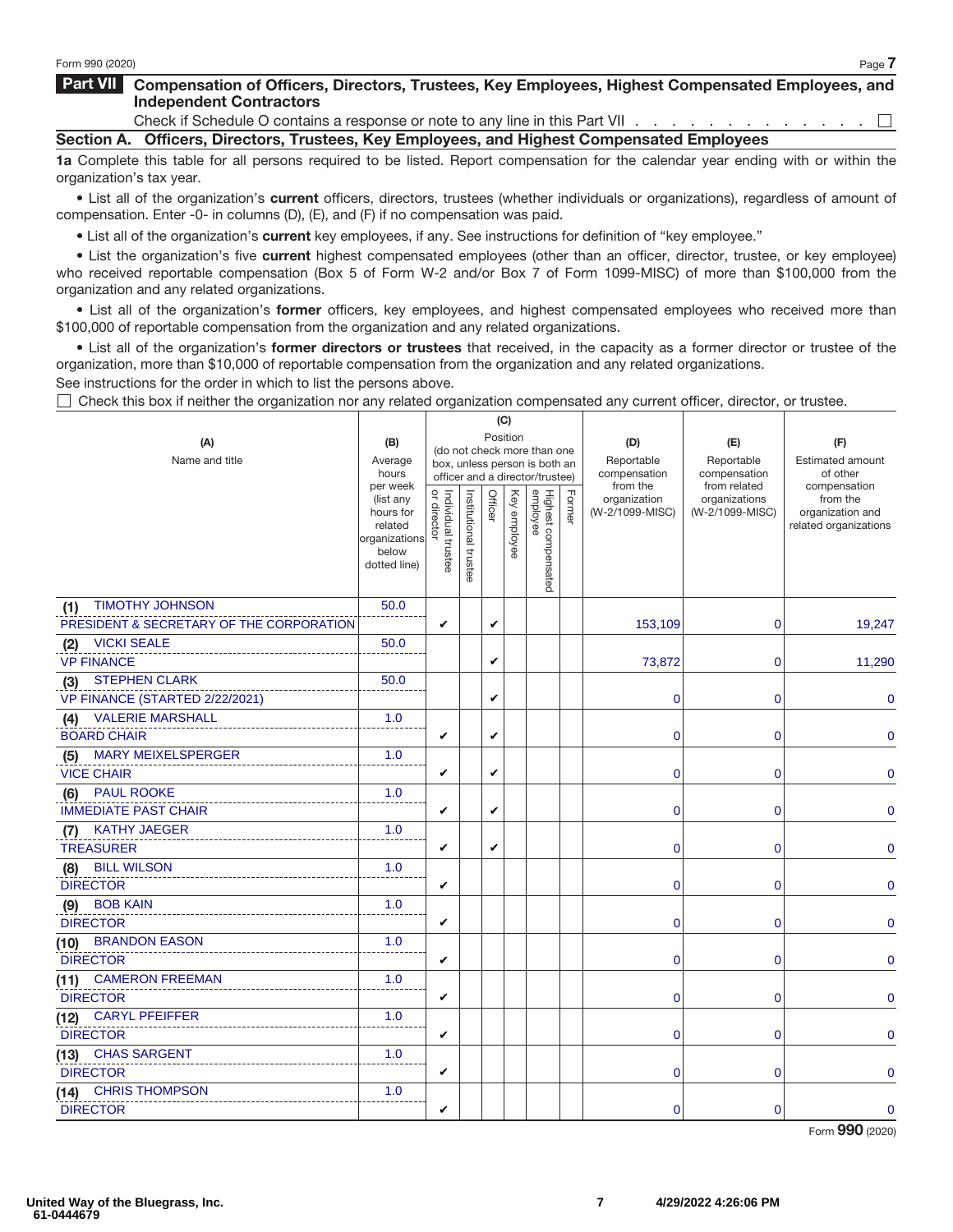| Part VII Section A. Officers, Directors, Trustees, Key Employees, and Highest Compensated Employees (continued)                     |                          |                                         |                       |         |              |                                 |        |                          |                               |                |                          |            |          |
|-------------------------------------------------------------------------------------------------------------------------------------|--------------------------|-----------------------------------------|-----------------------|---------|--------------|---------------------------------|--------|--------------------------|-------------------------------|----------------|--------------------------|------------|----------|
|                                                                                                                                     |                          |                                         |                       |         | (C)          |                                 |        |                          |                               |                |                          |            |          |
| (A)                                                                                                                                 | (B)                      | Position<br>(do not check more than one |                       |         |              |                                 | (D)    | (E)                      |                               |                | (F)                      |            |          |
| Name and title                                                                                                                      | Average                  |                                         |                       |         |              | box, unless person is both an   |        | Reportable               | Reportable                    |                | <b>Estimated amount</b>  |            |          |
|                                                                                                                                     | hours                    |                                         |                       |         |              | officer and a director/trustee) |        | compensation             | compensation                  |                | of other<br>compensation |            |          |
|                                                                                                                                     | per week<br>(list any    |                                         |                       |         |              |                                 |        | from the<br>organization | from related<br>organizations |                |                          | from the   |          |
|                                                                                                                                     | hours for                | or director<br>Individual trustee       | Institutional trustee | Officer | Key employee | Highest compensated<br>employee | Former | (W-2/1099-MISC)          | (W-2/1099-MISC)               |                | organization and         |            |          |
|                                                                                                                                     | related<br>organizations |                                         |                       |         |              |                                 |        |                          |                               |                | related organizations    |            |          |
|                                                                                                                                     | below                    |                                         |                       |         |              |                                 |        |                          |                               |                |                          |            |          |
|                                                                                                                                     | dotted line)             |                                         |                       |         |              |                                 |        |                          |                               |                |                          |            |          |
|                                                                                                                                     |                          |                                         |                       |         |              |                                 |        |                          |                               |                |                          |            |          |
| (15) CRAIG L DANIELS                                                                                                                | 1.0                      |                                         |                       |         |              |                                 |        |                          |                               |                |                          |            |          |
| <b>DIRECTOR</b>                                                                                                                     |                          | V                                       |                       |         |              |                                 |        | 0                        |                               | $\mathbf 0$    |                          |            | 0        |
| (16) DANNY NEELY                                                                                                                    | 1.0                      |                                         |                       |         |              |                                 |        |                          |                               |                |                          |            |          |
| <b>DIRECTOR</b>                                                                                                                     |                          | V                                       |                       |         |              |                                 |        | 0                        |                               | $\mathbf 0$    |                          |            | 0        |
| (17) DAVID KIDD                                                                                                                     | 1.0                      |                                         |                       |         |              |                                 |        |                          |                               |                |                          |            |          |
| <b>DIRECTOR</b>                                                                                                                     |                          | V                                       |                       |         |              |                                 |        | 0                        |                               | $\mathbf 0$    |                          |            | 0        |
| (18) DON THARPE                                                                                                                     | 1.0                      |                                         |                       |         |              |                                 |        |                          |                               |                |                          |            |          |
| <b>DIRECTOR</b>                                                                                                                     |                          | V                                       |                       |         |              |                                 |        | 0                        |                               | $\mathbf 0$    |                          |            | 0        |
| (19) DR. KENNETH JONES                                                                                                              | 1.0                      |                                         |                       |         |              |                                 |        |                          |                               |                |                          |            |          |
| <b>DIRECTOR</b>                                                                                                                     |                          | V                                       |                       |         |              |                                 |        | 0                        |                               | $\mathbf 0$    |                          |            | 0        |
| (20) DR. STEVEN YATES                                                                                                               | 1.0                      |                                         |                       |         |              |                                 |        |                          |                               |                |                          |            |          |
| <b>DIRECTOR</b>                                                                                                                     |                          | V                                       |                       |         |              |                                 |        | 0                        |                               | $\mathbf 0$    |                          |            | 0        |
| (21) JANETTE LLOYD                                                                                                                  | 1.0                      |                                         |                       |         |              |                                 |        |                          |                               |                |                          |            |          |
| <b>DIRECTOR</b>                                                                                                                     |                          | V                                       |                       |         |              |                                 |        | 0                        |                               | $\mathbf 0$    |                          |            | 0        |
| (22) JOHN MORTON                                                                                                                    | 1.0                      |                                         |                       |         |              |                                 |        |                          |                               |                |                          |            |          |
| <b>DIRECTOR</b>                                                                                                                     |                          | V                                       |                       |         |              |                                 |        | 0                        |                               | $\mathbf 0$    |                          |            | 0        |
| (23) JOHN POLLOM                                                                                                                    | 1.0                      |                                         |                       |         |              |                                 |        |                          |                               |                |                          |            |          |
| <b>DIRECTOR</b>                                                                                                                     |                          | V                                       |                       |         |              |                                 |        | 0                        |                               | $\mathbf 0$    |                          |            | 0        |
| (24) KAREN WHEELER                                                                                                                  | 1.0                      |                                         |                       |         |              |                                 |        |                          |                               |                |                          |            |          |
| <b>DIRECTOR</b>                                                                                                                     |                          | V                                       |                       |         |              |                                 |        | 0                        |                               | $\mathbf 0$    |                          |            | 0        |
| (25) (SEE STATEMENT)                                                                                                                |                          |                                         |                       |         |              |                                 |        |                          |                               |                |                          |            |          |
|                                                                                                                                     |                          |                                         |                       |         |              |                                 |        |                          |                               |                |                          |            |          |
| Subtotal.<br>1b                                                                                                                     |                          |                                         |                       |         |              |                                 |        | 226,981                  |                               | $\mathbf 0$    |                          |            | 30,537   |
| Total from continuation sheets to Part VII, Section A<br>C                                                                          |                          |                                         |                       |         |              |                                 |        | $\Omega$                 |                               | $\mathbf 0$    |                          |            | $\Omega$ |
| Total (add lines 1b and 1c)<br>d                                                                                                    |                          |                                         |                       |         |              |                                 |        | 226,981                  |                               | $\overline{0}$ |                          |            | 30,537   |
| Total number of individuals (including but not limited to those listed above) who received more than \$100,000 of<br>$\overline{2}$ |                          |                                         |                       |         |              |                                 |        |                          |                               |                |                          |            |          |
| reportable compensation from the organization >                                                                                     |                          |                                         |                       |         |              |                                 |        |                          |                               |                |                          |            |          |
|                                                                                                                                     |                          |                                         |                       |         |              |                                 |        |                          |                               |                |                          | <b>Yes</b> | No       |
| Did the organization list any former officer, director, trustee, key employee, or highest compensated<br>3                          |                          |                                         |                       |         |              |                                 |        |                          |                               |                |                          |            |          |
| employee on line 1a? If "Yes," complete Schedule J for such individual                                                              |                          |                                         |                       |         |              |                                 |        |                          |                               |                | 3                        |            | V        |
| For any individual listed on line 1a, is the sum of reportable compensation and other compensation from the<br>4                    |                          |                                         |                       |         |              |                                 |        |                          |                               |                |                          |            |          |
| organization and related organizations greater than \$150,000? If "Yes," complete Schedule J for such                               |                          |                                         |                       |         |              |                                 |        |                          |                               |                |                          |            |          |
| individual.                                                                                                                         |                          |                                         |                       |         |              |                                 |        |                          |                               |                | 4                        | V          |          |
| Did any person listed on line 1a receive or accrue compensation from any unrelated organization or individual<br>5                  |                          |                                         |                       |         |              |                                 |        |                          |                               |                |                          |            |          |
| for services rendered to the organization? If "Yes," complete Schedule J for such person                                            |                          |                                         |                       |         |              |                                 |        |                          |                               |                | 5                        |            | V        |
| <b>Section B. Independent Contractors</b>                                                                                           |                          |                                         |                       |         |              |                                 |        |                          |                               |                |                          |            |          |
| Complete this table for your five highest compensated independent contractors that received more than \$100,000 of<br>1             |                          |                                         |                       |         |              |                                 |        |                          |                               |                |                          |            |          |
| compensation from the organization. Report compensation for the calendar year ending with or within the organization's tax year.    |                          |                                         |                       |         |              |                                 |        |                          |                               |                |                          |            |          |
| (A)                                                                                                                                 |                          |                                         |                       |         |              |                                 |        | (B)                      |                               |                | (C)                      |            |          |
| Name and business address                                                                                                           |                          |                                         |                       |         |              |                                 |        | Description of services  |                               |                | Compensation             |            |          |
| <b>NONE</b>                                                                                                                         |                          |                                         |                       |         |              |                                 |        |                          |                               |                |                          |            |          |
|                                                                                                                                     |                          |                                         |                       |         |              |                                 |        |                          |                               |                |                          |            |          |

| Total number of independent contractors (including but not limited to those listed above) who |  |  |  |  |  |  |  |  |
|-----------------------------------------------------------------------------------------------|--|--|--|--|--|--|--|--|
| received more than \$100,000 of compensation from the organization ▶                          |  |  |  |  |  |  |  |  |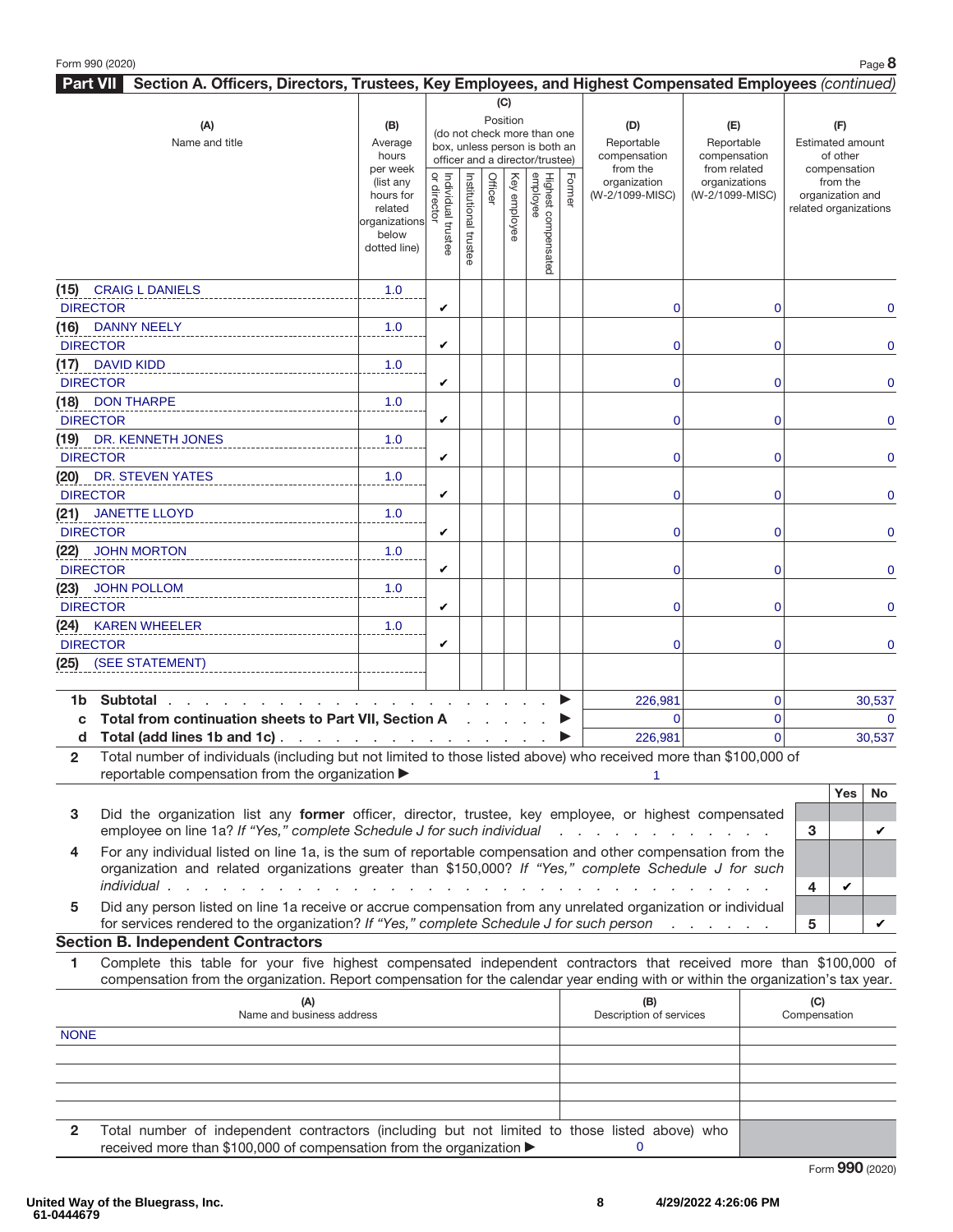**Part VIII Statement of Revenue** 

|                                                           |        | Check if Schedule O contains a response or note to any line in this Part VIII |                      |                                          |                             |                      |                      |                                              |                                      |                                                               |
|-----------------------------------------------------------|--------|-------------------------------------------------------------------------------|----------------------|------------------------------------------|-----------------------------|----------------------|----------------------|----------------------------------------------|--------------------------------------|---------------------------------------------------------------|
|                                                           |        |                                                                               |                      |                                          |                             |                      | (A)<br>Total revenue | (B)<br>Related or exempt<br>function revenue | (C)<br>Unrelated<br>business revenue | (D)<br>Revenue excluded<br>from tax under<br>sections 512-514 |
|                                                           | 1a     | Federated campaigns                                                           |                      |                                          | 1a                          |                      |                      |                                              |                                      |                                                               |
| Contributions, Gifts, Grants<br>and Other Similar Amounts | b      | Membership dues                                                               |                      |                                          | 1 <sub>b</sub>              |                      |                      |                                              |                                      |                                                               |
|                                                           | С      | Fundraising events                                                            |                      |                                          | 1 <sub>c</sub>              | 18,606               |                      |                                              |                                      |                                                               |
|                                                           | d      | Related organizations                                                         |                      |                                          | 1 <sub>d</sub>              |                      |                      |                                              |                                      |                                                               |
|                                                           |        | Government grants (contributions)                                             |                      |                                          | 1e                          |                      |                      |                                              |                                      |                                                               |
|                                                           | f      | All other contributions, gifts, grants,                                       |                      |                                          |                             |                      |                      |                                              |                                      |                                                               |
|                                                           |        | and similar amounts not included above                                        |                      |                                          | 1f                          | 4,661,405            |                      |                                              |                                      |                                                               |
|                                                           | q      | Noncash contributions included in                                             |                      |                                          |                             |                      |                      |                                              |                                      |                                                               |
|                                                           |        | lines $1a-1f$ .<br>Total. Add lines 1a-1f.                                    |                      |                                          | 1g $\vert \mathsf{S} \vert$ | 166,711<br>▶         | 4,680,011            |                                              |                                      |                                                               |
|                                                           |        |                                                                               |                      |                                          |                             | <b>Business Code</b> |                      |                                              |                                      |                                                               |
|                                                           | 2a     | OUTSIDE DESIGN AND ADMINISTRATION                                             |                      |                                          |                             | 561000               | 658,632              | 658,632                                      |                                      |                                                               |
| Program Service                                           | b      |                                                                               |                      |                                          |                             |                      |                      |                                              |                                      |                                                               |
| Revenue                                                   | c      |                                                                               |                      |                                          |                             |                      |                      |                                              |                                      |                                                               |
|                                                           | d      |                                                                               |                      |                                          |                             |                      |                      |                                              |                                      |                                                               |
|                                                           | е      |                                                                               |                      |                                          |                             |                      |                      |                                              |                                      |                                                               |
|                                                           | f      | All other program service revenue                                             |                      |                                          |                             |                      | 0                    | 0                                            | $\mathbf 0$                          | $\mathbf 0$                                                   |
|                                                           | g      | Total. Add lines 2a-2f                                                        |                      |                                          |                             | ▶                    | 658,632              |                                              |                                      |                                                               |
|                                                           | 3      | Investment income (including dividends, interest, and                         |                      |                                          |                             |                      |                      |                                              |                                      |                                                               |
|                                                           |        | other similar amounts)                                                        |                      |                                          |                             |                      | 37,237               |                                              |                                      | 37,237                                                        |
|                                                           | 4      | Income from investment of tax-exempt bond proceeds >                          |                      |                                          |                             |                      |                      |                                              |                                      |                                                               |
|                                                           | 5      | Royalties                                                                     |                      | the contract of the contract of the con- |                             |                      |                      |                                              |                                      |                                                               |
|                                                           |        |                                                                               |                      | (i) Real                                 |                             | (ii) Personal        |                      |                                              |                                      |                                                               |
|                                                           | 6a     | Gross rents                                                                   | 6a                   |                                          |                             |                      |                      |                                              |                                      |                                                               |
|                                                           | b      | Less: rental expenses<br>Rental income or (loss)                              | 6 <sub>b</sub><br>6c |                                          | $\mathbf{0}$                | $\mathbf 0$          |                      |                                              |                                      |                                                               |
|                                                           | c<br>d | Net rental income or (loss)                                                   |                      |                                          |                             | ▶                    |                      |                                              |                                      |                                                               |
|                                                           |        | and a straightful and a<br>(i) Securities<br>Gross amount from                |                      |                                          | (ii) Other                  |                      |                      |                                              |                                      |                                                               |
|                                                           | 7a     | of<br>sales<br>assets                                                         |                      |                                          |                             |                      |                      |                                              |                                      |                                                               |
|                                                           |        | other than inventory                                                          | 7a                   |                                          | 312,795                     |                      |                      |                                              |                                      |                                                               |
|                                                           | b      | Less: cost or other basis                                                     |                      |                                          |                             |                      |                      |                                              |                                      |                                                               |
| evenue                                                    |        | and sales expenses                                                            | 7b                   |                                          | 312,742                     |                      |                      |                                              |                                      |                                                               |
| œ                                                         | C      | Gain or (loss).                                                               | 7c                   |                                          | 53                          | $\mathbf 0$          |                      |                                              |                                      |                                                               |
|                                                           | a      | Net gain or (loss) $\cdots$ $\cdots$ $\cdots$ $\cdots$ $\cdots$               |                      |                                          |                             |                      | 53                   |                                              |                                      | 53                                                            |
| Other                                                     |        | 8a Gross income from fundraising                                              |                      |                                          |                             |                      |                      |                                              |                                      |                                                               |
|                                                           |        | events (not including \$                                                      |                      | 18,606                                   |                             |                      |                      |                                              |                                      |                                                               |
|                                                           |        | of contributions reported on line<br>1c). See Part IV, line 18                |                      |                                          |                             |                      |                      |                                              |                                      |                                                               |
|                                                           | b      | Less: direct expenses                                                         |                      |                                          | 8а<br>8b                    | 8,556<br>7,474       |                      |                                              |                                      |                                                               |
|                                                           | c      | Net income or (loss) from fundraising events                                  |                      |                                          |                             | ▶                    | 1,082                |                                              |                                      | 1,082                                                         |
|                                                           | 9а     | Gross income from gaming                                                      |                      |                                          |                             |                      |                      |                                              |                                      |                                                               |
|                                                           |        | activities. See Part IV, line 19                                              |                      | $\sim$                                   | 9а                          |                      |                      |                                              |                                      |                                                               |
|                                                           | b      | Less: direct expenses                                                         |                      |                                          | 9b                          |                      |                      |                                              |                                      |                                                               |
|                                                           | С      | Net income or (loss) from gaming activities                                   |                      |                                          |                             | ▶                    |                      |                                              |                                      |                                                               |
|                                                           |        | 10a Gross sales of inventory, less                                            |                      |                                          |                             |                      |                      |                                              |                                      |                                                               |
|                                                           |        | returns and allowances                                                        |                      |                                          | 10a                         |                      |                      |                                              |                                      |                                                               |
|                                                           | b      | Less: cost of goods sold                                                      |                      |                                          | 10 <sub>b</sub>             |                      |                      |                                              |                                      |                                                               |
|                                                           | C      | Net income or (loss) from sales of inventory                                  |                      |                                          |                             | ▶                    |                      |                                              |                                      |                                                               |
|                                                           |        |                                                                               |                      |                                          |                             | <b>Business Code</b> |                      |                                              |                                      |                                                               |
| Miscellaneous                                             | 11a    |                                                                               |                      |                                          |                             |                      |                      |                                              |                                      |                                                               |
| Revenue                                                   | b      |                                                                               |                      |                                          |                             |                      |                      |                                              |                                      |                                                               |
|                                                           | C      | All other revenue                                                             |                      |                                          |                             | 900099               | 31,807               | 31,807                                       | $\mathbf 0$                          | $\mathbf 0$                                                   |
|                                                           | е      | Total. Add lines 11a-11d                                                      |                      |                                          |                             | ▶                    | 31,807               |                                              |                                      |                                                               |
|                                                           | 12     | Total revenue. See instructions                                               |                      |                                          |                             | ▶                    | 5,408,822            | 690,439                                      | $\mathbf 0$                          | 38,372                                                        |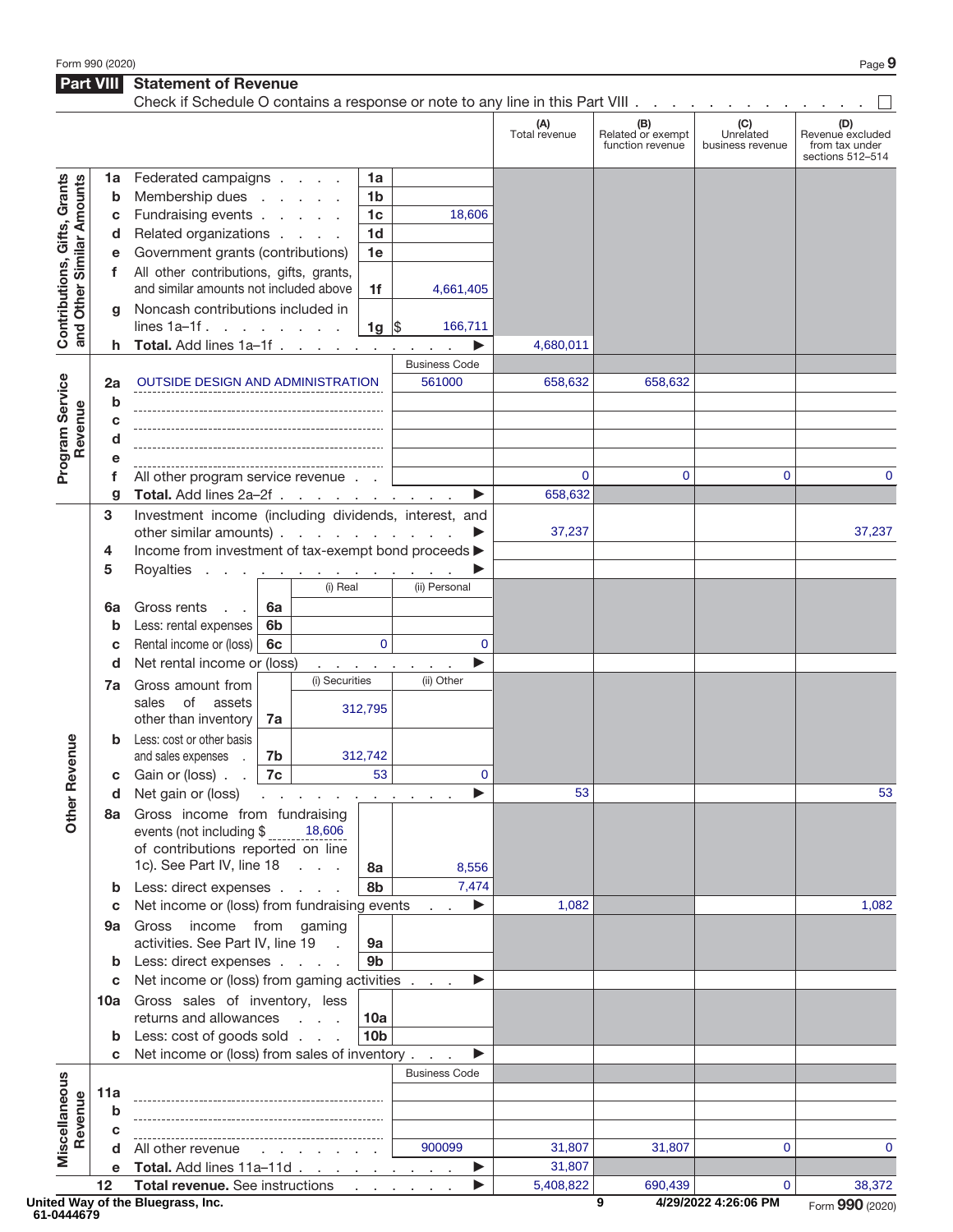## **Part IX Statement of Functional Expenses**

|    | Section 501(c)(3) and 501(c)(4) organizations must complete all columns. All other organizations must complete column (A).                                                                                       |                       |                                    |                                           |                                |
|----|------------------------------------------------------------------------------------------------------------------------------------------------------------------------------------------------------------------|-----------------------|------------------------------------|-------------------------------------------|--------------------------------|
|    | Check if Schedule O contains a response or note to any line in this Part IX                                                                                                                                      |                       |                                    |                                           |                                |
|    | Do not include amounts reported on lines 6b, 7b,<br>8b, 9b, and 10b of Part VIII.                                                                                                                                | (A)<br>Total expenses | (B)<br>Program service<br>expenses | (C)<br>Management and<br>general expenses | (D)<br>Fundraising<br>expenses |
| 1. | Grants and other assistance to domestic organizations                                                                                                                                                            |                       |                                    |                                           |                                |
|    | and domestic governments. See Part IV, line 21 .                                                                                                                                                                 | 1,528,453             | 1,528,453                          |                                           |                                |
| 2  | Grants and other assistance to domestic<br>individuals. See Part IV, line 22                                                                                                                                     |                       |                                    |                                           |                                |
| 3  | Grants and other assistance to foreign<br>organizations, foreign governments, and<br>foreign individuals. See Part IV, lines 15 and 16                                                                           |                       |                                    |                                           |                                |
| 4  | Benefits paid to or for members                                                                                                                                                                                  |                       |                                    |                                           |                                |
| 5  | Compensation of current officers, directors,<br>trustees, and key employees<br><b>Contractor</b>                                                                                                                 | 257,347               | 175,276                            | 27,469                                    | 54,602                         |
| 6  | Compensation not included above to disqualified<br>persons (as defined under section 4958(f)(1)) and<br>persons described in section 4958(c)(3)(B)                                                               |                       |                                    |                                           |                                |
| 7  | Other salaries and wages<br>and the company of the company                                                                                                                                                       | 1,330,402             | 892,618                            | 135,066                                   | 302,718                        |
| 8  | Pension plan accruals and contributions (include<br>section 401(k) and 403(b) employer contributions)                                                                                                            |                       |                                    |                                           |                                |
| 9  | Other employee benefits                                                                                                                                                                                          | 239,299               | 168,921                            | 18,746                                    | 51,632                         |
| 10 | Payroll taxes                                                                                                                                                                                                    | 124,059               | 84,047                             | 9,836                                     | 30.176                         |
| 11 | Fees for services (nonemployees):                                                                                                                                                                                |                       |                                    |                                           |                                |
| a  | Management                                                                                                                                                                                                       |                       |                                    |                                           |                                |
| b  | Legal                                                                                                                                                                                                            |                       |                                    |                                           |                                |
| C  | Accounting                                                                                                                                                                                                       | 28,348                |                                    | 28,348                                    |                                |
| d  | Lobbying                                                                                                                                                                                                         |                       |                                    |                                           |                                |
| e  | Professional fundraising services. See Part IV, line 17                                                                                                                                                          |                       |                                    |                                           |                                |
| f  | Investment management fees                                                                                                                                                                                       | 8,316                 |                                    | 8,316                                     |                                |
| g  | Other. (If line 11g amount exceeds 10% of line 25, column                                                                                                                                                        |                       |                                    |                                           |                                |
|    | (A) amount, list line 11g expenses on Schedule O.) .                                                                                                                                                             | 184,915               | 109,870                            | 44,101                                    | 30,944                         |
| 12 | Advertising and promotion                                                                                                                                                                                        | 95,541                | 79,367                             | 9,779                                     | 6,395                          |
| 13 | and the contract of the con-<br>Office expenses                                                                                                                                                                  | 63,314                | 22,848                             | 27,121                                    | 13,345                         |
| 14 | Information technology                                                                                                                                                                                           | 118,020               | 93,304                             | 15,917                                    | 8.799                          |
| 15 | Royalties                                                                                                                                                                                                        |                       |                                    |                                           |                                |
| 16 | Occupancy                                                                                                                                                                                                        | 52,473                | 56,262                             | (32, 914)                                 | 29,125                         |
| 17 | Travel                                                                                                                                                                                                           | 2,036                 | 317                                | 381                                       | 1,338                          |
| 18 | Payments of travel or entertainment expenses<br>for any federal, state, or local public officials                                                                                                                |                       |                                    |                                           |                                |
| 19 | Conferences, conventions, and meetings .                                                                                                                                                                         | 11,653                | 9,230                              | 778                                       | 1,645                          |
| 20 | Interest<br>and the contract of the contract of                                                                                                                                                                  | 1,829                 |                                    | 1,829                                     |                                |
| 21 | Payments to affiliates                                                                                                                                                                                           |                       |                                    |                                           |                                |
| 22 | Depreciation, depletion, and amortization.                                                                                                                                                                       | 4,467                 | 2,546                              | 581                                       | 1,340                          |
| 23 | Insurance                                                                                                                                                                                                        | 5,580                 | 2,618                              | 762                                       | 2,200                          |
| 24 | Other expenses. Itemize expenses not covered<br>above (List miscellaneous expenses on line 24e. If                                                                                                               |                       |                                    |                                           |                                |
|    | line 24e amount exceeds 10% of line 25, column<br>(A) amount, list line 24e expenses on Schedule O.)                                                                                                             |                       |                                    |                                           |                                |
| a  | DEVELOPMENTAL AND ADMINISTRATIVE                                                                                                                                                                                 | 163,600               | 5,525                              |                                           | 158,075                        |
| b  | <b>MEMBERSHIP DUES</b>                                                                                                                                                                                           | 64,089                | 36,948                             | 8,986                                     | 18,155                         |
| C  | <b>STAFF DEVELOPMENT</b>                                                                                                                                                                                         | 10,100                |                                    | 9,575                                     | 525                            |
| d  |                                                                                                                                                                                                                  |                       |                                    |                                           |                                |
| е  | All other expenses                                                                                                                                                                                               | 11,539                | 1,647                              | 9,259                                     | 633                            |
| 25 | Total functional expenses. Add lines 1 through 24e                                                                                                                                                               | 4,305,380             | 3,269,797                          | 323,936                                   | 711,647                        |
| 26 | Joint costs. Complete this line only if the<br>organization reported in column (B) joint costs<br>from a combined educational campaign and<br>fundraising solicitation. Check here $\blacktriangleright \Box$ if |                       |                                    |                                           |                                |
|    | following SOP 98-2 (ASC 958-720)<br><b>Carl Adams</b>                                                                                                                                                            |                       |                                    |                                           |                                |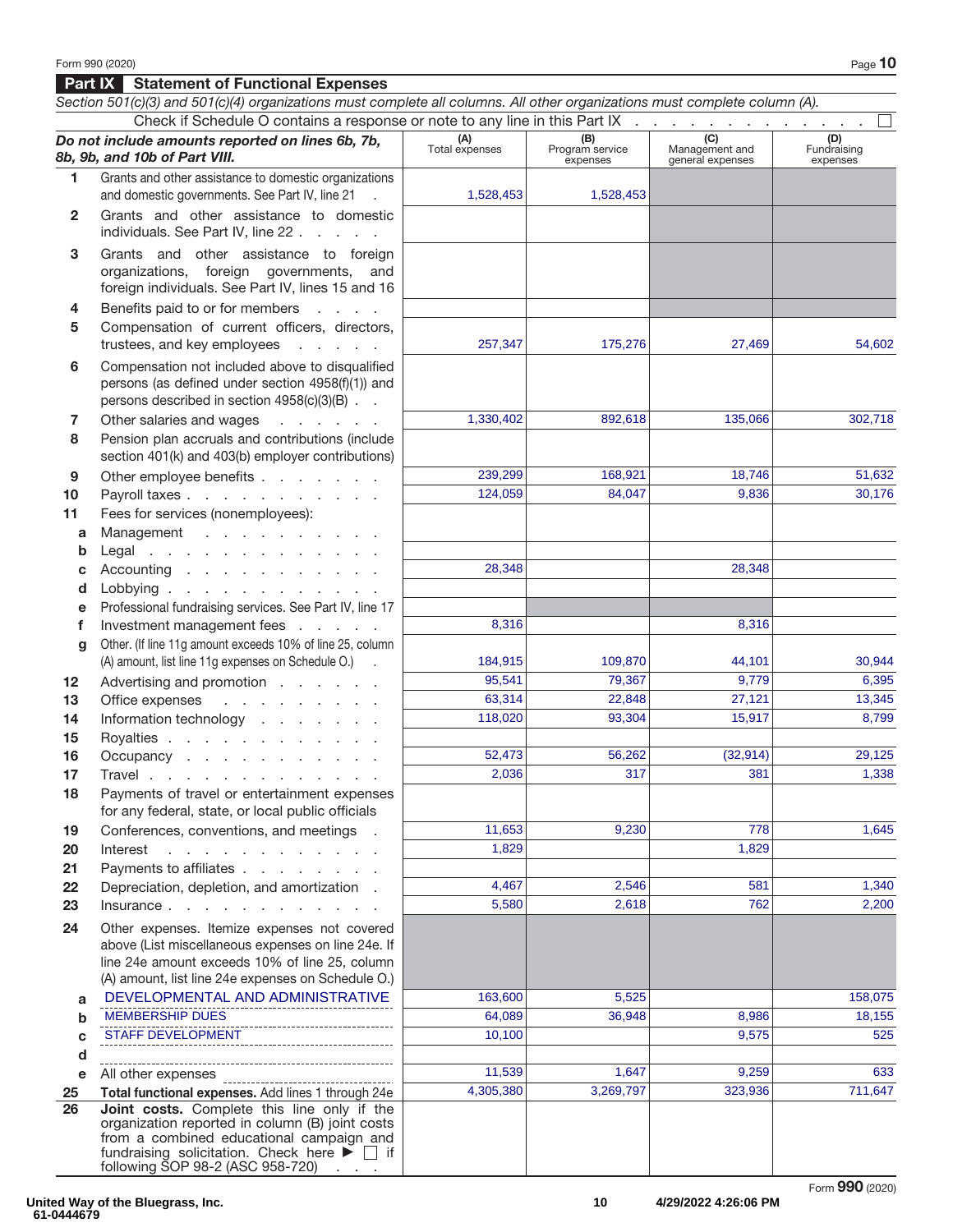Form 990 (2020) Page **11** 

|                             | Part X       | <b>Balance Sheet</b><br>Check if Schedule O contains a response or note to any line in this Part X                                                          | the contract of the contract of the contract of |                |                    |
|-----------------------------|--------------|-------------------------------------------------------------------------------------------------------------------------------------------------------------|-------------------------------------------------|----------------|--------------------|
|                             |              |                                                                                                                                                             | (A)<br>Beginning of year                        |                | (B)<br>End of year |
|                             | 1.           | Cash-non-interest-bearing<br>design and contract to the contract of the con-                                                                                | 563,006                                         | 1              | 575,350            |
|                             | $\mathbf{2}$ | Savings and temporary cash investments                                                                                                                      |                                                 | $\mathbf{2}$   | 18,409             |
|                             | 3            | Pledges and grants receivable, net                                                                                                                          | 716,935                                         | 3              | 692,282            |
|                             | 4            | Accounts receivable, net<br>and the contract of the contract of the contract of                                                                             | 124,191                                         | 4              | 792,327            |
|                             | 5            | Loans and other receivables from any current or former officer, director,                                                                                   |                                                 |                |                    |
|                             |              | trustee, key employee, creator or founder, substantial contributor, or 35%<br>controlled entity or family member of any of these persons<br>and the company | $\mathbf 0$                                     | 5              | 0                  |
|                             | 6            | Loans and other receivables from other disqualified persons (as defined                                                                                     |                                                 |                |                    |
|                             |              | under section $4958(f)(1)$ , and persons described in section $4958(c)(3)(B)$ .                                                                             | 0                                               | 6              | $\mathbf{0}$       |
| Assets                      | 7            | Notes and loans receivable, net                                                                                                                             |                                                 | $\overline{7}$ |                    |
|                             | 8            | Inventories for sale or use reader and reader and reader and reader and reader and reader and reader and reader                                             |                                                 | 8              |                    |
|                             | 9            | Prepaid expenses and deferred charges                                                                                                                       | 22,785                                          | 9              | 50,901             |
|                             | 10a          | Land, buildings, and equipment: cost or other                                                                                                               |                                                 |                |                    |
|                             |              | basis. Complete Part VI of Schedule D $\ldots$ 10a<br>55,147                                                                                                |                                                 |                |                    |
|                             | b            | Less: accumulated depreciation $\ldots$ 10b<br>48,062                                                                                                       |                                                 | $419$ 10c      | 7,085              |
|                             | 11           | Investments-publicly traded securities                                                                                                                      | 1,357,234                                       | 11             | 1,813,158          |
|                             | 12           | Investments-other securities. See Part IV, line 11                                                                                                          | $\mathbf{0}$                                    | 12             | $\mathbf{0}$       |
|                             | 13           | Investments-program-related. See Part IV, line 11                                                                                                           | $\overline{0}$                                  | 13             | $\mathbf{0}$       |
|                             | 14           |                                                                                                                                                             |                                                 | 14             |                    |
|                             | 15           | Other assets. See Part IV, line 11                                                                                                                          | $\overline{0}$                                  | 15             | $\mathbf{0}$       |
|                             | 16           | Total assets. Add lines 1 through 15 (must equal line 33)                                                                                                   | 2,784,570                                       | 16             | 3,949,512          |
|                             | 17           | Accounts payable and accrued expenses                                                                                                                       | 83,904                                          | 17             | 159,884            |
|                             | 18           |                                                                                                                                                             | 248,526                                         | 18             | 155,307            |
|                             | 19           |                                                                                                                                                             | 385,332                                         | 19             | 35,633             |
|                             | 20<br>21     | Tax-exempt bond liabilities                                                                                                                                 |                                                 | 20<br>21       |                    |
|                             |              | Escrow or custodial account liability. Complete Part IV of Schedule D                                                                                       |                                                 |                |                    |
| Liabilities                 | 22           | Loans and other payables to any current or former officer, director,<br>trustee, key employee, creator or founder, substantial contributor, or 35%          |                                                 |                |                    |
|                             |              | controlled entity or family member of any of these persons<br>and a state of                                                                                | 0                                               | 22             | 0                  |
|                             | 23           | Secured mortgages and notes payable to unrelated third parties                                                                                              |                                                 | 23<br>24       |                    |
|                             | 24           | Unsecured notes and loans payable to unrelated third parties                                                                                                |                                                 |                |                    |
|                             | 25           | Other liabilities (including federal income tax, payables to related third<br>parties, and other liabilities not included on lines 17-24). Complete Part X  |                                                 |                | $\mathbf{0}$       |
|                             | 26           | of Schedule D $\cdots$ $\cdots$ $\cdots$ $\cdots$ $\cdots$ $\cdots$ $\cdots$ $\cdots$ $\cdots$<br>Total liabilities. Add lines 17 through 25                | 92,000<br>809,762                               | 25             | 350,824            |
|                             |              | Organizations that follow FASB ASC 958, check here ▶ Ø                                                                                                      |                                                 | 26             |                    |
|                             |              | and complete lines 27, 28, 32, and 33.                                                                                                                      |                                                 |                |                    |
|                             | 27           | Net assets without donor restrictions<br>a construction of the construction of the<br>Net assets with donor restrictions                                    | 1,578,165                                       | 27             | 2,467,808          |
|                             | 28           | a construction of the construction of the con-                                                                                                              | 396,643                                         | 28             | 1,130,880          |
| Net Assets or Fund Balances |              | Organizations that do not follow FASB ASC 958, check here ▶ □<br>and complete lines 29 through 33.                                                          |                                                 |                |                    |
|                             | 29           | Capital stock or trust principal, or current funds                                                                                                          |                                                 | 29             |                    |
|                             | 30           | Paid-in or capital surplus, or land, building, or equipment fund                                                                                            |                                                 | 30             |                    |
|                             | 31           | Retained earnings, endowment, accumulated income, or other funds                                                                                            |                                                 | 31             |                    |
|                             | 32           | Total net assets or fund balances                                                                                                                           | 1,974,808                                       | 32             | 3,598,688          |
|                             | 33           | Total liabilities and net assets/fund balances                                                                                                              | 2,784,570                                       | 33             | 3,949,512          |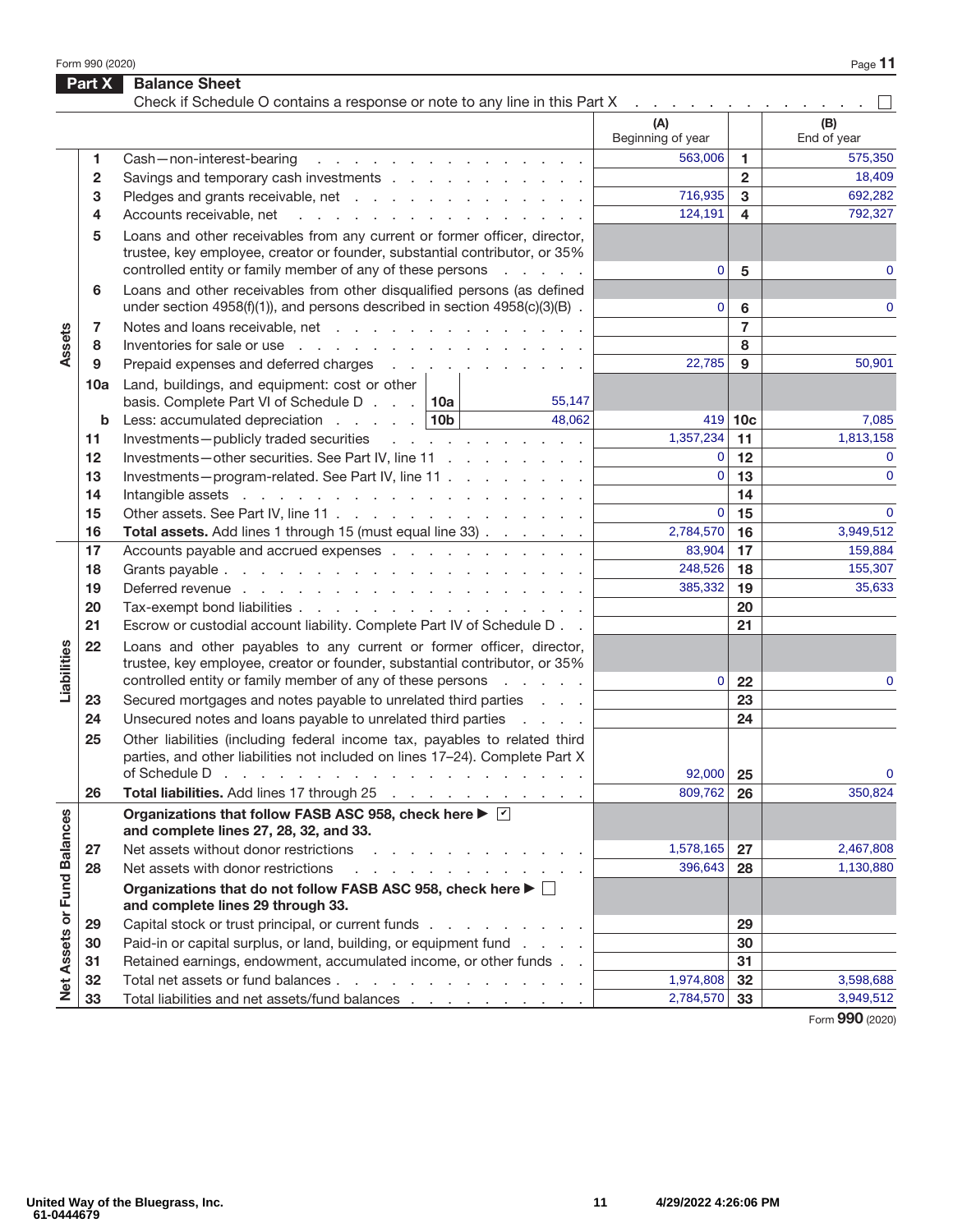|                | Form 990 (2020)                                                                                                                                                                                                                |                         |                |            | Page 12            |
|----------------|--------------------------------------------------------------------------------------------------------------------------------------------------------------------------------------------------------------------------------|-------------------------|----------------|------------|--------------------|
| <b>Part XI</b> | <b>Reconciliation of Net Assets</b>                                                                                                                                                                                            |                         |                |            |                    |
|                | Check if Schedule O contains a response or note to any line in this Part XI                                                                                                                                                    |                         |                |            | $ \boldsymbol{v} $ |
| 1              | Total revenue (must equal Part VIII, column (A), line 12)                                                                                                                                                                      | 1.                      |                |            | 5,408,822          |
| $\mathbf{2}$   | Total expenses (must equal Part IX, column (A), line 25) (all contact and contact and contact and contact and contact and contact and contact and contact and contact and contact and contact and contact and contact and cont | $\overline{2}$          |                |            | 4,305,380          |
| 3              |                                                                                                                                                                                                                                | 3                       |                |            | 1,103,442          |
| 4              | Net assets or fund balances at beginning of year (must equal Part X, line 32, column (A))                                                                                                                                      | $\overline{\mathbf{4}}$ |                |            | 1,974,808          |
| 5              |                                                                                                                                                                                                                                | 5                       |                |            | 369,172            |
| 6              | Donated services and use of facilities                                                                                                                                                                                         | 6                       |                |            |                    |
| $\overline{7}$ |                                                                                                                                                                                                                                | $\overline{7}$          |                |            |                    |
| 8              |                                                                                                                                                                                                                                | 8                       |                |            |                    |
| 9              | Other changes in net assets or fund balances (explain on Schedule O)                                                                                                                                                           | 9                       |                |            | 151,266            |
| 10             | Net assets or fund balances at end of year. Combine lines 3 through 9 (must equal Part X, line                                                                                                                                 |                         |                |            |                    |
|                |                                                                                                                                                                                                                                | 10                      |                |            | 3,598,688          |
|                | <b>Part XII Financial Statements and Reporting</b>                                                                                                                                                                             |                         |                |            |                    |
|                | Check if Schedule O contains a response or note to any line in this Part XII                                                                                                                                                   |                         |                | <b>Yes</b> |                    |
|                |                                                                                                                                                                                                                                |                         |                |            | <b>No</b>          |
| 1              | Accounting method used to prepare the Form 990: Cash [7] Accrual<br>$\Box$ Other                                                                                                                                               |                         |                |            |                    |
|                | If the organization changed its method of accounting from a prior year or checked "Other," explain in<br>Schedule O.                                                                                                           |                         |                |            |                    |
| 2a             | Were the organization's financial statements compiled or reviewed by an independent accountant?                                                                                                                                |                         | 2a             |            | V                  |
|                | If "Yes," check a box below to indicate whether the financial statements for the year were compiled or                                                                                                                         |                         |                |            |                    |
|                | reviewed on a separate basis, consolidated basis, or both:                                                                                                                                                                     |                         |                |            |                    |
|                | □ Consolidated basis □ Both consolidated and separate basis<br>$\Box$ Separate basis                                                                                                                                           |                         |                |            |                    |
|                | <b>b</b> Were the organization's financial statements audited by an independent accountant?                                                                                                                                    |                         | 2 <sub>b</sub> | V          |                    |
|                | If "Yes," check a box below to indicate whether the financial statements for the year were audited on a                                                                                                                        |                         |                |            |                    |
|                | separate basis, consolidated basis, or both:                                                                                                                                                                                   |                         |                |            |                    |
|                | $\triangleright$ Separate basis<br>□ Consolidated basis □ Both consolidated and separate basis                                                                                                                                 |                         |                |            |                    |
|                | If "Yes" to line 2a or 2b, does the organization have a committee that assumes responsibility for oversight of                                                                                                                 |                         |                |            |                    |
|                | the audit, review, or compilation of its financial statements and selection of an independent accountant? .                                                                                                                    |                         | 2c             | ✓          |                    |
|                | If the organization changed either its oversight process or selection process during the tax year, explain on<br>Schedule O.                                                                                                   |                         |                |            |                    |
|                | 3a As a result of a federal award, was the organization required to undergo an audit or audits as set forth in the                                                                                                             |                         |                |            |                    |
|                |                                                                                                                                                                                                                                |                         | 3a             |            | V                  |
| b              | If "Yes," did the organization undergo the required audit or audits? If the organization did not undergo the<br>required audit or audits, explain why on Schedule O and describe any steps taken to undergo such audits.       |                         | 3 <sub>b</sub> |            |                    |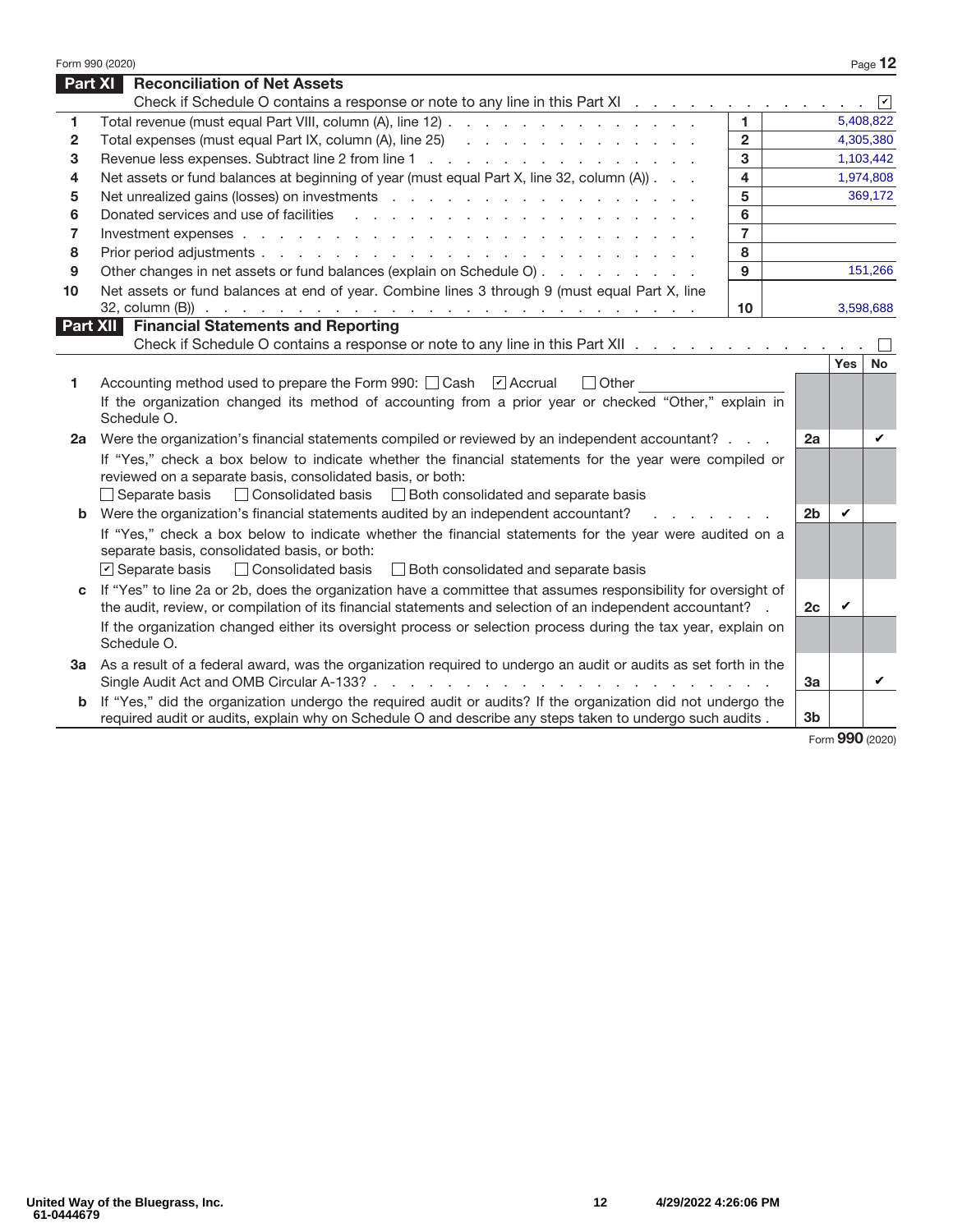## **Part VII Section A. Officers, Directors, Trustees, Key Employees, and Highest Compensated Employees** (continued)

| (A) Name and Title        | (B) Average hours<br>per week                                      | (C) Position<br>(Check all that apply) |                       |         |              |                                 |        | (D) Reportable<br>compensation              | (E) Reportable<br>compensation                   | (F) Estimated<br>amount of other                                         |   |
|---------------------------|--------------------------------------------------------------------|----------------------------------------|-----------------------|---------|--------------|---------------------------------|--------|---------------------------------------------|--------------------------------------------------|--------------------------------------------------------------------------|---|
|                           | (list any hours for related<br>organizations below<br>dotted line) | Individual trustee<br>₽<br>director    | Institutional trustee | Officer | Key employee | Highest compensated<br>employee | Former | from the<br>organization<br>(W-2/1099-MISC) | from related<br>organizations<br>(W-2/1099-MISC) | compensation<br>from the<br>organization and<br>related<br>organizations |   |
| (25) KURT KOGLER          | 1.0                                                                |                                        |                       |         |              |                                 |        | $\Omega$                                    | 0                                                | 0                                                                        |   |
| <b>DIRECTOR</b>           |                                                                    |                                        |                       |         |              |                                 |        |                                             |                                                  |                                                                          |   |
| (26) MARK SULSKI          | 1.0                                                                |                                        |                       |         |              |                                 |        | $\mathbf{0}$                                | $\Omega$                                         | 0                                                                        |   |
| <b>DIRECTOR</b>           |                                                                    |                                        |                       |         |              |                                 |        |                                             |                                                  |                                                                          |   |
| (27) MATT MOORE           | 1.0                                                                |                                        |                       |         |              |                                 |        | $\Omega$                                    | 0                                                | 0                                                                        |   |
| DIRECTOR (UNTIL MAY 2021) |                                                                    |                                        |                       |         |              |                                 |        |                                             |                                                  |                                                                          |   |
| (28) MAURA SMITH          | 1.0                                                                |                                        |                       |         |              |                                 |        |                                             | $\Omega$                                         | $\Omega$                                                                 | 0 |
| <b>DIRECTOR</b>           |                                                                    |                                        |                       |         |              |                                 |        |                                             |                                                  |                                                                          |   |
| (29) REV. RICHARD GAINES  | 1.0                                                                |                                        |                       |         |              |                                 |        | 0                                           | 0                                                | $\mathbf{0}$                                                             |   |
| <b>DIRECTOR</b>           |                                                                    |                                        |                       |         |              |                                 |        |                                             |                                                  |                                                                          |   |
| (30) SHARON VOTAW         | 1.0                                                                |                                        |                       |         |              |                                 |        | $\Omega$                                    | 0                                                | $\Omega$                                                                 |   |
| <b>DIRECTOR</b>           |                                                                    |                                        |                       |         |              |                                 |        |                                             |                                                  |                                                                          |   |
| (31) TONY TAYLOR          | 1.0                                                                |                                        |                       |         |              |                                 |        | 0                                           | 0                                                | 0                                                                        |   |
| <b>DIRECTOR</b>           |                                                                    |                                        |                       |         |              |                                 |        |                                             |                                                  |                                                                          |   |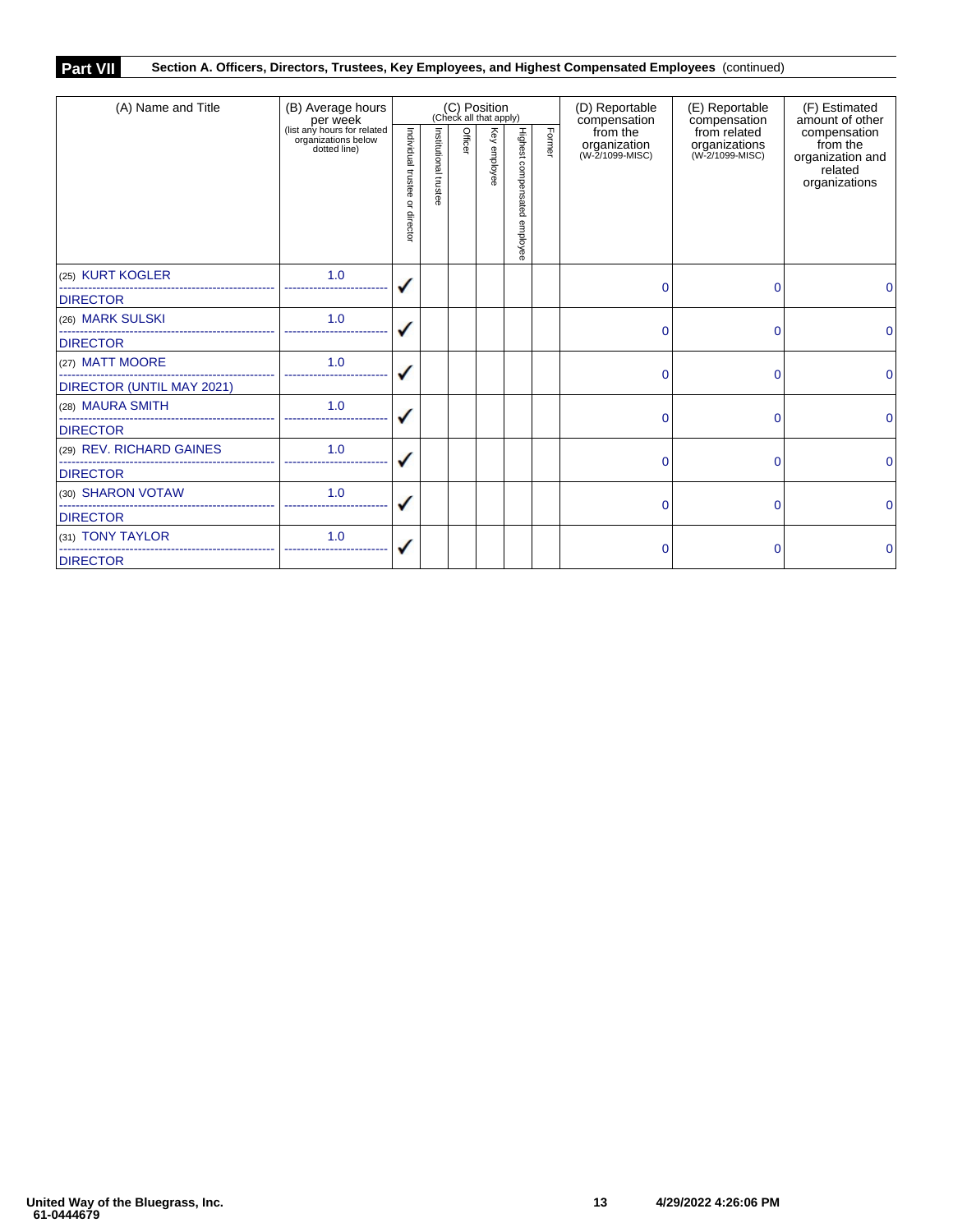### **SCHEDULE A**

### **(Form 990 or 990-EZ)**

**Public Charity Status and Public Support Complete if the organization is a section 501(c)(3) organization or a section 4947(a)(1) nonexempt charitable trust.** a **Attach to Form 990 or Form 990-EZ.** 

▶ Go to *www.irs.gov/Form990* for instructions and the latest information.

OMB No. 1545-0047 20**20**

**Open to Public Inspection**

| Department of the Treasury |  |
|----------------------------|--|
| Internal Revenue Service   |  |

**Name of the organization Employer identification number Employer identification number** UNITED WAY OF THE BLUEGRASS, INC. And the state of the state of the state of the state of the state of the state of the state of the state of the state of the state of the state of the state of the state of the state of th

**Part I Reason for Public Charity Status.** (All organizations must complete this part.) See instructions.

The organization is not a private foundation because it is: (For lines 1 through 12, check only one box.)

- **1** A church, convention of churches, or association of churches described in **section 170(b)(1)(A)(i).**
- **2** A school described in **section 170(b)(1)(A)(ii).** (Attach Schedule E (Form 990 or 990-EZ).)
- **3** A hospital or a cooperative hospital service organization described in **section 170(b)(1)(A)(iii).**
- **4** A medical research organization operated in conjunction with a hospital described in **section 170(b)(1)(A)(iii).** Enter the hospital's name, city, and state:
- **5**  $\Box$  An organization operated for the benefit of a college or university owned or operated by a governmental unit described in **section 170(b)(1)(A)(iv).** (Complete Part II.)
- **6** A federal, state, or local government or governmental unit described in **section 170(b)(1)(A)(v).**
- 7  $\triangledown$  An organization that normally receives a substantial part of its support from a governmental unit or from the general public described in **section 170(b)(1)(A)(vi).** (Complete Part II.)
- **8 □** A community trust described in **section 170(b)(1)(A)(vi).** (Complete Part II.)
- **9**  $\Box$  An agricultural research organization described in **section 170(b)(1)(A)(ix)** operated in conjunction with a land-grant college or university or a non-land-grant college of agriculture (see instructions). Enter the name, city, and state of the college or university:
- 10 An organization that normally receives (1) more than 33<sup>1</sup>/3% of its support from contributions, membership fees, and gross receipts from activities related to its exempt functions, subject to certain exceptions; and (2) no more than 331/3% of its support from gross investment income and unrelated business taxable income (less section 511 tax) from businesses acquired by the organization after June 30, 1975. See **section 509(a)(2).** (Complete Part III.)
- **11** An organization organized and operated exclusively to test for public safety. See **section 509(a)(4).**
- **12** An organization organized and operated exclusively for the benefit of, to perform the functions of, or to carry out the purposes of one or more publicly supported organizations described in **section 509(a)(1)** or **section 509(a)(2).** See **section 509(a)(3).**  Check the box in lines 12a through 12d that describes the type of supporting organization and complete lines 12e, 12f, and 12g.
	- **a Type I.** A supporting organization operated, supervised, or controlled by its supported organization(s), typically by giving the supported organization(s) the power to regularly appoint or elect a majority of the directors or trustees of the supporting organization. **You must complete Part IV, Sections A and B.**
	- **b Type II.** A supporting organization supervised or controlled in connection with its supported organization(s), by having control or management of the supporting organization vested in the same persons that control or manage the supported organization(s). **You must complete Part IV, Sections A and C.**
	- **c Type III functionally integrated.** A supporting organization operated in connection with, and functionally integrated with, its supported organization(s) (see instructions). **You must complete Part IV, Sections A, D, and E.**
	- **d Type III non-functionally integrated.** A supporting organization operated in connection with its supported organization(s) that is not functionally integrated. The organization generally must satisfy a distribution requirement and an attentiveness requirement (see instructions). **You must complete Part IV, Sections A and D, and Part V.**
	- **e** □ Check this box if the organization received a written determination from the IRS that it is a Type I, Type II, Type III functionally integrated, or Type III non-functionally integrated supporting organization.
	- **f** Enter the number of supported organizations . . . . . . .
	- **g** Provide the following information about the supported organization(s).

| ы<br>Thorige the following implifiation about the supported organization(s). |              |                                                                                     |                                                                   |    |                                                         |                                                       |
|------------------------------------------------------------------------------|--------------|-------------------------------------------------------------------------------------|-------------------------------------------------------------------|----|---------------------------------------------------------|-------------------------------------------------------|
| (i) Name of supported organization                                           | $(ii)$ $EIN$ | (iii) Type of organization<br>(described on lines 1-10<br>above (see instructions)) | (iv) Is the organization<br>listed in your governing<br>document? |    | (v) Amount of monetary<br>support (see<br>instructions) | (vi) Amount of<br>other support (see<br>instructions) |
|                                                                              |              |                                                                                     | <b>Yes</b>                                                        | No |                                                         |                                                       |
| (A)                                                                          |              |                                                                                     |                                                                   |    |                                                         |                                                       |
| (B)                                                                          |              |                                                                                     |                                                                   |    |                                                         |                                                       |
| (C)                                                                          |              |                                                                                     |                                                                   |    |                                                         |                                                       |
| (D)                                                                          |              |                                                                                     |                                                                   |    |                                                         |                                                       |
| (E)                                                                          |              |                                                                                     |                                                                   |    |                                                         |                                                       |
| <b>Total</b>                                                                 |              |                                                                                     |                                                                   |    |                                                         |                                                       |

**14 4/29/2022 4:26:06 PM**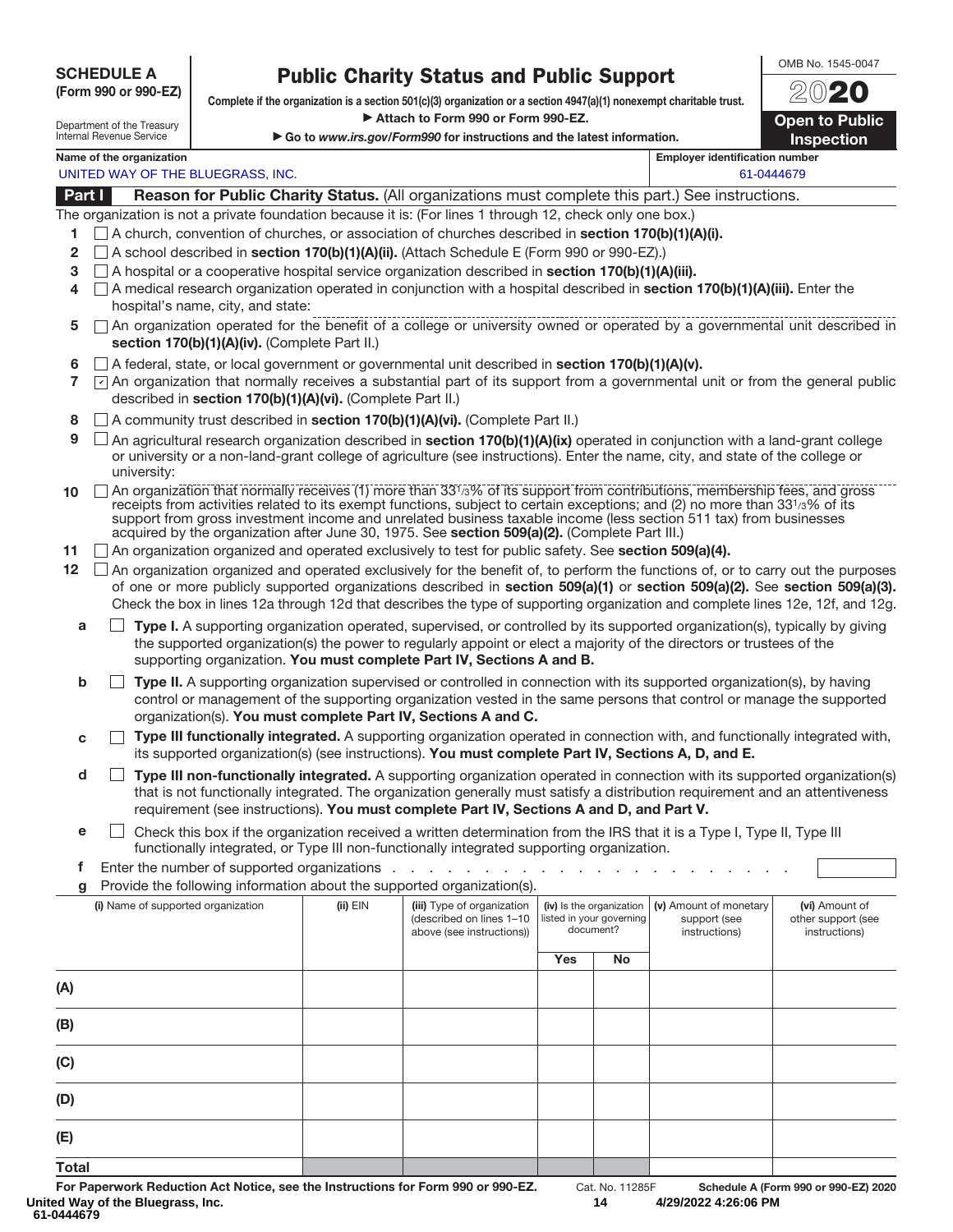**Part II** Support Schedule for Organizations Described in Sections 170(b)(1)(A)(iv) and 170(b)(1)(A)(vi) (Complete only if you checked the box on line 5, 7, or 8 of Part I or if the organization failed to qualify under Part III. If the organization fails to qualify under the tests listed below, please complete Part III.)

|                     | <b>Section A. Public Support</b>                                                                                                                                                                                                                                                                                                                                                                                                                                         |                       |                              |                                     |                         |                                                                                                       |                         |
|---------------------|--------------------------------------------------------------------------------------------------------------------------------------------------------------------------------------------------------------------------------------------------------------------------------------------------------------------------------------------------------------------------------------------------------------------------------------------------------------------------|-----------------------|------------------------------|-------------------------------------|-------------------------|-------------------------------------------------------------------------------------------------------|-------------------------|
|                     | Calendar year (or fiscal year beginning in) ▶                                                                                                                                                                                                                                                                                                                                                                                                                            | (a) 2016              | (b) 2017                     | (c) 2018                            | $(d)$ 2019              | (e) 2020                                                                                              | (f) Total               |
| 1.                  | Gifts, grants, contributions, and<br>membership fees received. (Do not<br>include any "unusual grants.")                                                                                                                                                                                                                                                                                                                                                                 | 4,685,870             | 4,013,953                    | 3,472,214                           | 3,717,107               | 4,680,011                                                                                             | 20,569,155              |
| $\overline{2}$      | Tax revenues levied for the<br>organization's benefit and either paid to<br>or expended on its behalf                                                                                                                                                                                                                                                                                                                                                                    |                       |                              |                                     |                         |                                                                                                       | $\mathbf 0$             |
| 3                   | The value of services or facilities<br>furnished by a governmental unit to the<br>organization without charge                                                                                                                                                                                                                                                                                                                                                            |                       |                              |                                     |                         |                                                                                                       | 0                       |
| 4                   | Total. Add lines 1 through 3.                                                                                                                                                                                                                                                                                                                                                                                                                                            | 4,685,870             | 4,013,953                    | 3,472,214                           | 3,717,107               | 4,680,011                                                                                             | 20,569,155              |
| 5                   | The portion of total contributions by<br>each person (other than a<br>governmental unit or publicly<br>supported organization) included on<br>line 1 that exceeds 2% of the amount<br>shown on line 11, column $(f)$ .                                                                                                                                                                                                                                                   |                       |                              |                                     |                         |                                                                                                       |                         |
|                     |                                                                                                                                                                                                                                                                                                                                                                                                                                                                          |                       |                              |                                     |                         |                                                                                                       | 2,279,226               |
| 6                   | Public support. Subtract line 5 from line 4                                                                                                                                                                                                                                                                                                                                                                                                                              |                       |                              |                                     |                         |                                                                                                       | 18,289,929              |
|                     | <b>Section B. Total Support</b>                                                                                                                                                                                                                                                                                                                                                                                                                                          |                       |                              |                                     |                         |                                                                                                       |                         |
|                     | Calendar year (or fiscal year beginning in) ▶<br>Amounts from line 4<br>and the contract of the con-                                                                                                                                                                                                                                                                                                                                                                     | (a) 2016<br>4,685,870 | (b) $2017$<br>4,013,953      | (c) 2018<br>3,472,214               | $(d)$ 2019<br>3,717,107 | (e) 2020<br>4,680,011                                                                                 | (f) Total<br>20.569.155 |
| $\overline{7}$<br>8 | Gross income from interest, dividends,<br>payments received on securities loans,<br>rents, royalties, and income from                                                                                                                                                                                                                                                                                                                                                    |                       |                              |                                     |                         |                                                                                                       |                         |
|                     | similar sources                                                                                                                                                                                                                                                                                                                                                                                                                                                          | 50,291                | 51,058                       | 51,396                              | 40,795                  | 37,237                                                                                                | 230,777                 |
| 9                   | Net income from unrelated business<br>activities, whether or not the business<br>is regularly carried on                                                                                                                                                                                                                                                                                                                                                                 | $\Omega$              | $\overline{0}$               | $\overline{0}$                      | $\overline{0}$          | $\overline{0}$                                                                                        | 0                       |
| 10                  | Other income. Do not include gain or<br>loss from the sale of capital assets<br>(Explain in Part VI.)                                                                                                                                                                                                                                                                                                                                                                    | 1,066                 | $\mathbf{0}$                 | $\overline{0}$                      | 0                       | $\overline{0}$                                                                                        | 1,066                   |
| 11                  | Total support. Add lines 7 through 10                                                                                                                                                                                                                                                                                                                                                                                                                                    |                       |                              |                                     |                         |                                                                                                       | 20,800,998              |
| 12                  | Gross receipts from related activities, etc. (see instructions)                                                                                                                                                                                                                                                                                                                                                                                                          |                       |                              |                                     |                         | 12                                                                                                    | 2,604,685               |
| 13                  | First 5 years. If the Form 990 is for the organization's first, second, third, fourth, or fifth tax year as a section 501(c)(3)<br>organization, check this box and stop here                                                                                                                                                                                                                                                                                            |                       |                              |                                     |                         | $\rightarrow$ . The contract of the contract of the contract of the contract of $\blacktriangleright$ |                         |
|                     | <b>Section C. Computation of Public Support Percentage</b>                                                                                                                                                                                                                                                                                                                                                                                                               |                       |                              |                                     |                         |                                                                                                       |                         |
| 14<br>15            | Public support percentage for 2020 (line 6, column (f), divided by line 11, column (f))<br>Public support percentage from 2019 Schedule A, Part II, line 14                                                                                                                                                                                                                                                                                                              |                       |                              | the contract of the contract of the |                         | 14<br>15                                                                                              | 87.93 %<br>88.55 %      |
| 16a                 | 33 <sup>1</sup> /3% support test-2020. If the organization did not check the box on line 13, and line 14 is 33 <sup>1</sup> /3% or more, check this                                                                                                                                                                                                                                                                                                                      |                       |                              |                                     |                         |                                                                                                       |                         |
|                     | box and stop here. The organization qualifies as a publicly supported organization                                                                                                                                                                                                                                                                                                                                                                                       |                       |                              |                                     |                         |                                                                                                       | $\sqrt{2}$              |
| b                   | 331/3% support test-2019. If the organization did not check a box on line 13 or 16a, and line 15 is 331/3% or more, check<br>this box and <b>stop here.</b> The organization qualifies as a publicly supported organization $\ldots$ , $\ldots$                                                                                                                                                                                                                          |                       |                              |                                     |                         |                                                                                                       |                         |
| 17a                 | 10%-facts-and-circumstances test-2020. If the organization did not check a box on line 13, 16a, or 16b, and line 14 is<br>10% or more, and if the organization meets the facts-and-circumstances test, check this box and stop here. Explain in<br>Part VI how the organization meets the facts-and-circumstances test. The organization qualifies as a publicly supported<br>organization.<br>de la participat de la participat de la participat de la participat de la |                       |                              |                                     |                         |                                                                                                       |                         |
| b                   | 10%-facts-and-circumstances test-2019. If the organization did not check a box on line 13, 16a, 16b, or 17a, and line<br>15 is 10% or more, and if the organization meets the facts-and-circumstances test, check this box and stop here. Explain<br>in Part VI how the organization meets the facts-and-circumstances test. The organization qualifies as a publicly supported<br>organization.                                                                         |                       | and the contract of the con- |                                     |                         |                                                                                                       |                         |
| 18                  | Private foundation. If the organization did not check a box on line 13, 16a, 16b, 17a, or 17b, check this box and see                                                                                                                                                                                                                                                                                                                                                    |                       |                              |                                     |                         |                                                                                                       |                         |
|                     |                                                                                                                                                                                                                                                                                                                                                                                                                                                                          |                       |                              |                                     |                         | Schedule A (Form 990 or 990-EZ) 2020                                                                  |                         |
|                     |                                                                                                                                                                                                                                                                                                                                                                                                                                                                          |                       |                              |                                     |                         |                                                                                                       |                         |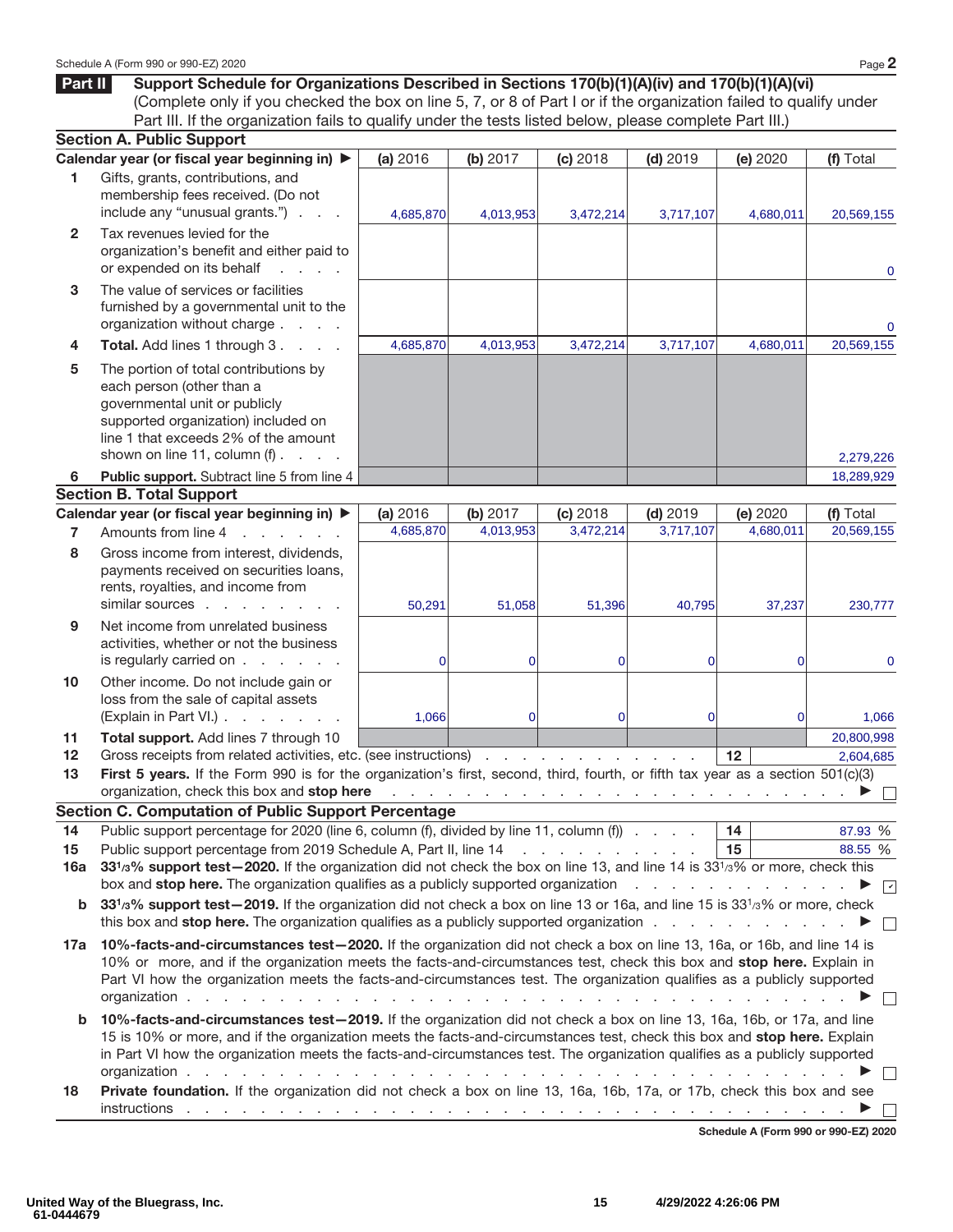### **Part III** Support Schedule for Organizations Described in Section 509(a)(2)

(Complete only if you checked the box on line 10 of Part I or if the organization failed to qualify under Part II. If the organization fails to qualify under the tests listed below, please complete Part II.)

|              | <b>Section A. Public Support</b>                                                                                                                                                                                                                                      |          |                                                                             |          |            |          |                                      |
|--------------|-----------------------------------------------------------------------------------------------------------------------------------------------------------------------------------------------------------------------------------------------------------------------|----------|-----------------------------------------------------------------------------|----------|------------|----------|--------------------------------------|
|              | Calendar year (or fiscal year beginning in) ▶                                                                                                                                                                                                                         | (a) 2016 | (b) 2017                                                                    | (c) 2018 | $(d)$ 2019 | (e) 2020 | (f) Total                            |
| 1            | Gifts, grants, contributions, and membership fees                                                                                                                                                                                                                     |          |                                                                             |          |            |          |                                      |
|              | received. (Do not include any "unusual grants.")                                                                                                                                                                                                                      |          |                                                                             |          |            |          |                                      |
| $\mathbf{2}$ | Gross receipts from admissions, merchandise<br>sold or services performed, or facilities                                                                                                                                                                              |          |                                                                             |          |            |          |                                      |
|              | furnished in any activity that is related to the                                                                                                                                                                                                                      |          |                                                                             |          |            |          |                                      |
|              | organization's tax-exempt purpose                                                                                                                                                                                                                                     |          |                                                                             |          |            |          |                                      |
| 3            | Gross receipts from activities that are not an                                                                                                                                                                                                                        |          |                                                                             |          |            |          |                                      |
|              | unrelated trade or business under section 513                                                                                                                                                                                                                         |          |                                                                             |          |            |          |                                      |
| 4            | Tax revenues levied for the                                                                                                                                                                                                                                           |          |                                                                             |          |            |          |                                      |
|              | organization's benefit and either paid to                                                                                                                                                                                                                             |          |                                                                             |          |            |          |                                      |
|              | or expended on its behalf<br><b>Service State</b>                                                                                                                                                                                                                     |          |                                                                             |          |            |          |                                      |
| 5            | The value of services or facilities                                                                                                                                                                                                                                   |          |                                                                             |          |            |          |                                      |
|              | furnished by a governmental unit to the                                                                                                                                                                                                                               |          |                                                                             |          |            |          |                                      |
|              | organization without charge                                                                                                                                                                                                                                           |          |                                                                             |          |            |          |                                      |
| 6            | Total. Add lines 1 through 5.                                                                                                                                                                                                                                         |          |                                                                             |          |            |          |                                      |
| 7a           | Amounts included on lines 1, 2, and 3                                                                                                                                                                                                                                 |          |                                                                             |          |            |          |                                      |
|              | received from disqualified persons                                                                                                                                                                                                                                    |          |                                                                             |          |            |          |                                      |
| b            | Amounts included on lines 2 and 3                                                                                                                                                                                                                                     |          |                                                                             |          |            |          |                                      |
|              | received from other than disqualified                                                                                                                                                                                                                                 |          |                                                                             |          |            |          |                                      |
|              | persons that exceed the greater of \$5,000<br>or 1% of the amount on line 13 for the year                                                                                                                                                                             |          |                                                                             |          |            |          |                                      |
|              |                                                                                                                                                                                                                                                                       |          |                                                                             |          |            |          |                                      |
| C<br>8       | and a straight<br>Add lines 7a and 7b<br>Public support. (Subtract line 7c from                                                                                                                                                                                       |          |                                                                             |          |            |          |                                      |
|              | $line 6.)$                                                                                                                                                                                                                                                            |          |                                                                             |          |            |          |                                      |
|              | <b>Section B. Total Support</b>                                                                                                                                                                                                                                       |          |                                                                             |          |            |          |                                      |
|              | Calendar year (or fiscal year beginning in) ▶                                                                                                                                                                                                                         | (a) 2016 | (b) 2017                                                                    | (c) 2018 | $(d)$ 2019 | (e) 2020 | (f) Total                            |
| 9            | Amounts from line 6<br>and a series of                                                                                                                                                                                                                                |          |                                                                             |          |            |          |                                      |
| 10a          | Gross income from interest, dividends,                                                                                                                                                                                                                                |          |                                                                             |          |            |          |                                      |
|              | payments received on securities loans, rents,                                                                                                                                                                                                                         |          |                                                                             |          |            |          |                                      |
|              | royalties, and income from similar sources.                                                                                                                                                                                                                           |          |                                                                             |          |            |          |                                      |
| b            | Unrelated business taxable income (less                                                                                                                                                                                                                               |          |                                                                             |          |            |          |                                      |
|              | section 511 taxes) from businesses                                                                                                                                                                                                                                    |          |                                                                             |          |            |          |                                      |
|              | acquired after June 30, 1975                                                                                                                                                                                                                                          |          |                                                                             |          |            |          |                                      |
| C            | Add lines 10a and 10b<br>and a state of                                                                                                                                                                                                                               |          |                                                                             |          |            |          |                                      |
| 11           | Net income from unrelated business                                                                                                                                                                                                                                    |          |                                                                             |          |            |          |                                      |
|              | activities not included in line 10b, whether                                                                                                                                                                                                                          |          |                                                                             |          |            |          |                                      |
|              | or not the business is regularly carried on                                                                                                                                                                                                                           |          |                                                                             |          |            |          |                                      |
| 12           | Other income. Do not include gain or                                                                                                                                                                                                                                  |          |                                                                             |          |            |          |                                      |
|              | loss from the sale of capital assets                                                                                                                                                                                                                                  |          |                                                                             |          |            |          |                                      |
|              | (Explain in Part VI.)                                                                                                                                                                                                                                                 |          |                                                                             |          |            |          |                                      |
| 13           | Total support. (Add lines 9, 10c, 11,                                                                                                                                                                                                                                 |          |                                                                             |          |            |          |                                      |
|              | and 12.) $\cdots$ $\cdots$ $\cdots$                                                                                                                                                                                                                                   |          |                                                                             |          |            |          |                                      |
| 14           | First 5 years. If the Form 990 is for the organization's first, second, third, fourth, or fifth tax year as a section 501(c)(3)                                                                                                                                       |          |                                                                             |          |            |          |                                      |
|              | organization, check this box and stop here                                                                                                                                                                                                                            |          | المتعاونة والمتعاونة والمتعاونة والمتعاونة والمتعاونة والمتعاونة والمتعاونة |          |            |          |                                      |
|              | <b>Section C. Computation of Public Support Percentage</b>                                                                                                                                                                                                            |          |                                                                             |          |            |          |                                      |
| 15           | Public support percentage for 2020 (line 8, column (f), divided by line 13, column (f))                                                                                                                                                                               |          |                                                                             |          |            | 15       | $\%$                                 |
| 16           | Public support percentage from 2019 Schedule A, Part III, line 15                                                                                                                                                                                                     |          |                                                                             |          |            | 16       | %                                    |
|              | Section D. Computation of Investment Income Percentage                                                                                                                                                                                                                |          |                                                                             |          |            |          |                                      |
| 17           | Investment income percentage for 2020 (line 10c, column (f), divided by line 13, column (f)                                                                                                                                                                           |          |                                                                             |          |            | 17       | $\%$                                 |
| 18           | Investment income percentage from 2019 Schedule A, Part III, line 17                                                                                                                                                                                                  |          |                                                                             |          |            | 18       | $\%$                                 |
| 19a          | 331/3% support tests - 2020. If the organization did not check the box on line 14, and line 15 is more than 331/3%, and line                                                                                                                                          |          |                                                                             |          |            |          |                                      |
|              | 17 is not more than 33 <sup>1</sup> /3%, check this box and stop here. The organization qualifies as a publicly supported organization                                                                                                                                |          |                                                                             |          |            |          | $\Box$                               |
| b            | 331/3% support tests - 2019. If the organization did not check a box on line 14 or line 19a, and line 16 is more than 331/3%, and<br>line 18 is not more than $3313%$ , check this box and stop here. The organization qualifies as a publicly supported organization |          |                                                                             |          |            |          |                                      |
|              |                                                                                                                                                                                                                                                                       |          |                                                                             |          |            |          | $\Box$<br>▶                          |
| 20           | Private foundation. If the organization did not check a box on line 14, 19a, or 19b, check this box and see instructions                                                                                                                                              |          |                                                                             |          |            |          | $\perp$<br>▶                         |
|              |                                                                                                                                                                                                                                                                       |          |                                                                             |          |            |          | Schedule A (Form 990 or 990-EZ) 2020 |

**16 4/29/2022 4:26:06 PM**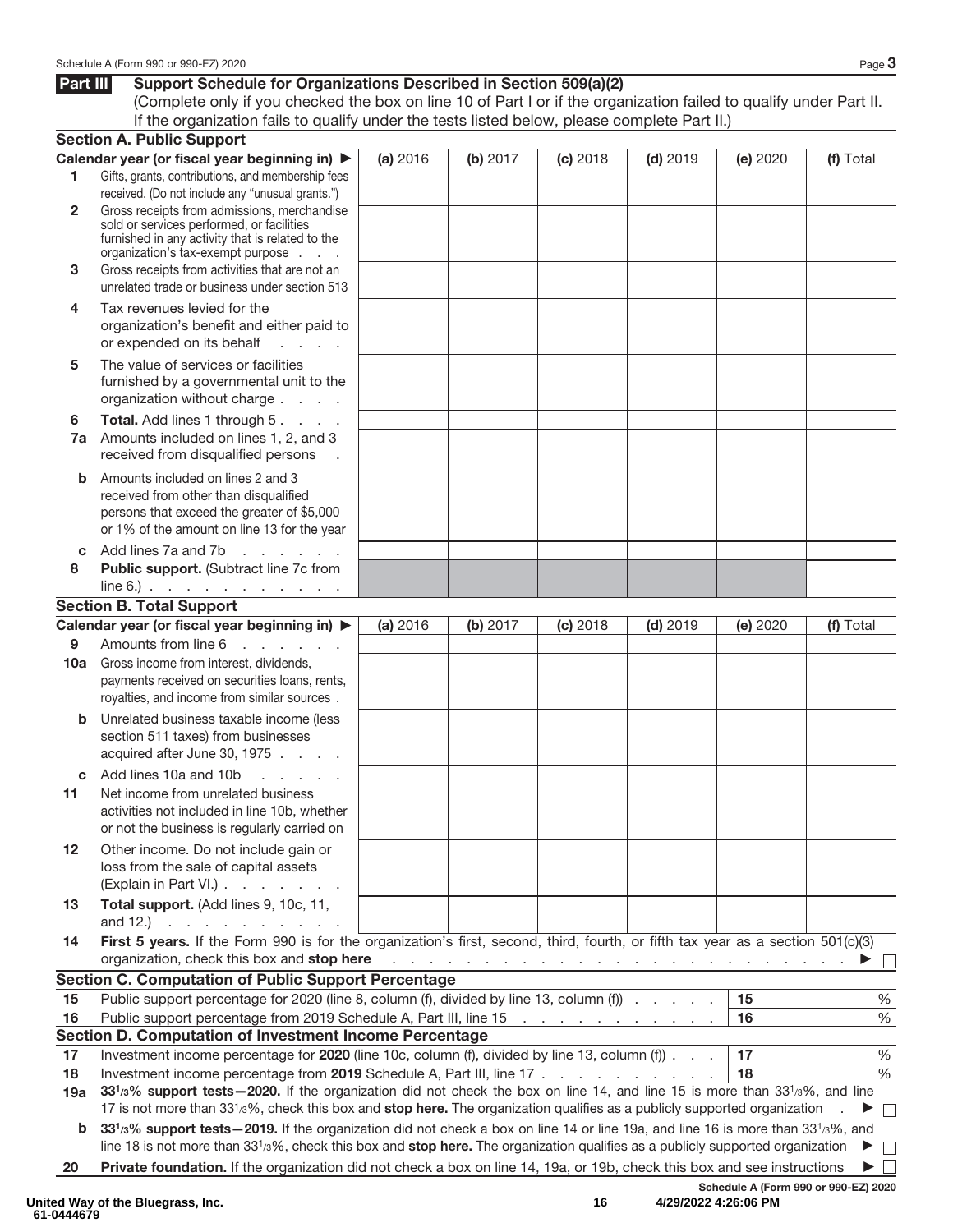### **Part IV Supporting Organizations**

(Complete only if you checked a box in line 12 on Part I. If you checked box 12a, Part I, complete Sections A and B. If you checked box 12b, Part I, complete Sections A and C. If you checked box 12c, Part I, complete Sections A, D, and E. If you checked box 12d, Part I, complete Sections A and D, and complete Part V.)

### **Section A. All Supporting Organizations**

- **1** Are all of the organization's supported organizations listed by name in the organization's governing documents? If "No," describe in *Part VI* how the supported organizations are designated. If designated by class or purpose, describe the designation. If historic and continuing relationship, explain. **1**
- **2** Did the organization have any supported organization that does not have an IRS determination of status under section 509(a)(1) or (2)? If "Yes," explain in *Part VI* how the organization determined that the supported organization was described in section 509(a)(1) or (2). **2**
- **3a** Did the organization have a supported organization described in section 501(c)(4), (5), or (6)? If "Yes," answer lines 3b and 3c below. **3a**
- **b** Did the organization confirm that each supported organization qualified under section 501(c)(4), (5), or (6) and satisfied the public support tests under section 509(a)(2)? If "Yes," describe in **Part VI** when and how the organization made the determination. **3b**
- **c** Did the organization ensure that all support to such organizations was used exclusively for section 170(c)(2)(B) purposes? If "Yes," explain in *Part VI* what controls the organization put in place to ensure such use. **3c**
- **4a** Was any supported organization not organized in the United States ("foreign supported organization")? If "Yes," and if you checked box 12a or 12b in Part I, answer lines 4b and 4c below. **4a**
- **b** Did the organization have ultimate control and discretion in deciding whether to make grants to the foreign supported organization? If "Yes," describe in *Part VI* how the organization had such control and discretion despite being controlled or supervised by or in connection with its supported organizations. **4b**
- **c** Did the organization support any foreign supported organization that does not have an IRS determination under sections 501(c)(3) and 509(a)(1) or (2)? If "Yes," explain in *Part VI* what controls the organization used to ensure that all support to the foreign supported organization was used exclusively for section 170(c)(2)(B) purposes. **4c**
- **5a** Did the organization add, substitute, or remove any supported organizations during the tax year? If "Yes," answer lines 5b and 5c below (if applicable). Also, provide detail in *Part VI*, including (i) the names and EIN numbers of the supported organizations added, substituted, or removed; (ii) the reasons for each such action; (iii) the authority under the organization's organizing document authorizing such action; and (iv) how the action was accomplished (such as by amendment to the organizing document). **5a**
- **b Type I or Type II only.** Was any added or substituted supported organization part of a class already designated in the organization's organizing document? **5b**
- **c Substitutions only.** Was the substitution the result of an event beyond the organization's control? **5c**
- **6** Did the organization provide support (whether in the form of grants or the provision of services or facilities) to anyone other than (i) its supported organizations, (ii) individuals that are part of the charitable class benefited by one or more of its supported organizations, or (iii) other supporting organizations that also support or benefit one or more of the filing organization's supported organizations? If "Yes," provide detail in *Part VI.* **6**
- **7** Did the organization provide a grant, loan, compensation, or other similar payment to a substantial contributor (as defined in section 4958(c)(3)(C)), a family member of a substantial contributor, or a 35% controlled entity with regard to a substantial contributor? If "Yes," complete Part I of Schedule L (Form 990 or 990-EZ).
- **8** Did the organization make a loan to a disqualified person (as defined in section 4958) not described in line 7? If "Yes," complete Part I of Schedule L (Form 990 or 990-EZ). **8**
- **9a** Was the organization controlled directly or indirectly at any time during the tax year by one or more disqualified persons, as defined in section 4946 (other than foundation managers and organizations described in section 509(a)(1) or (2))? If "Yes," provide detail in **Part VI. 1999**
- **b** Did one or more disqualified persons (as defined in line 9a) hold a controlling interest in any entity in which the supporting organization had an interest? If "Yes," provide detail in *Part VI.* **9b**
- **c** Did a disqualified person (as defined in line 9a) have an ownership interest in, or derive any personal benefit from, assets in which the supporting organization also had an interest? If "Yes," provide detail in *Part VI.* **9c**
- **10a** Was the organization subject to the excess business holdings rules of section 4943 because of section 4943(f) (regarding certain Type II supporting organizations, and all Type III non-functionally integrated supporting organizations)? If "Yes," answer line 10b below. **10a**
	- **b** Did the organization have any excess business holdings in the tax year? (Use Schedule C, Form 4720, to determine whether the organization had excess business holdings.) **10b**

**Schedule A (Form 990 or 990-EZ) 2020**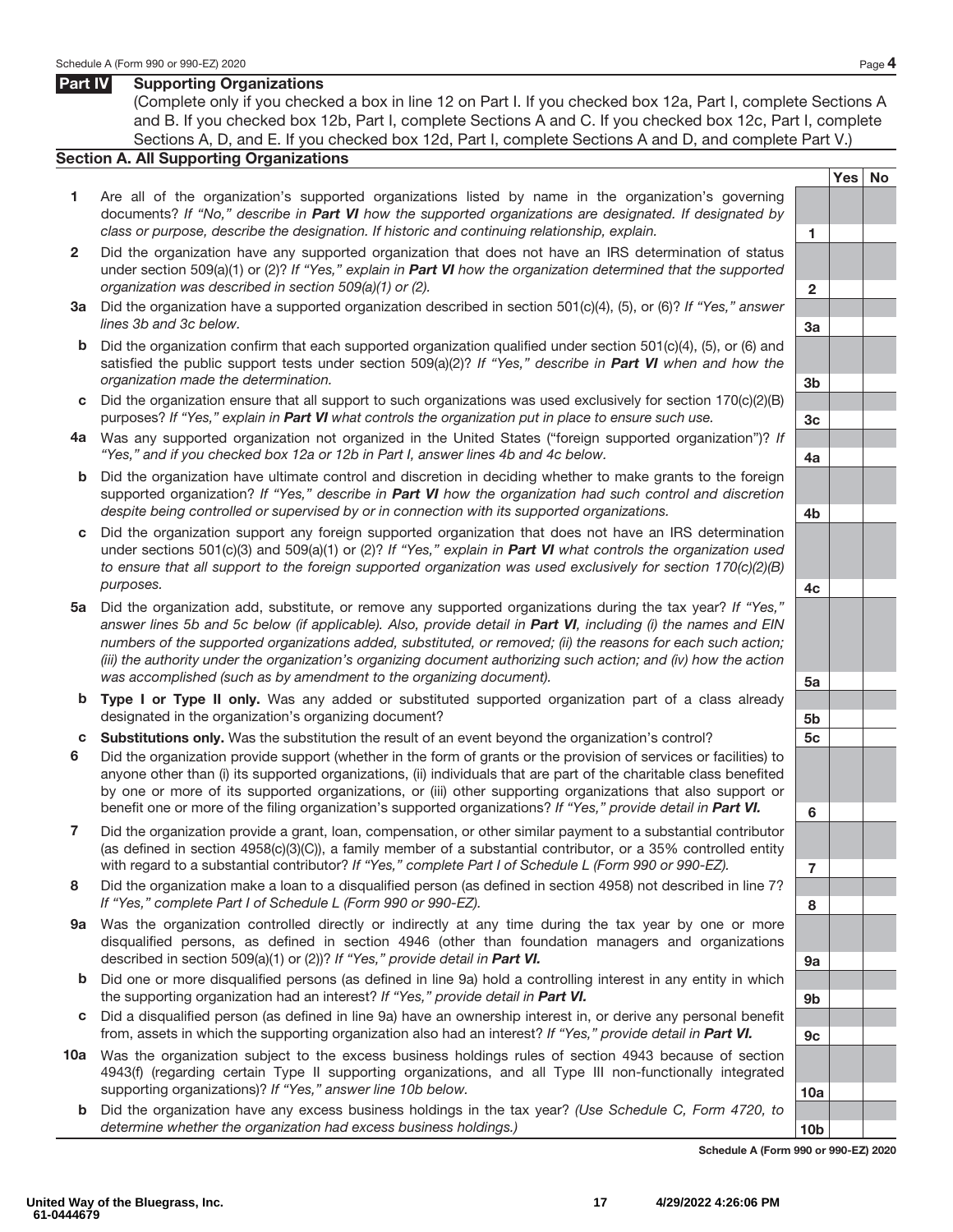### **Part IV** Supporting Organizations (continued)

- **11** Has the organization accepted a gift or contribution from any of the following persons? **a** A person who directly or indirectly controls, either alone or together with persons described in lines 11b and
	- 11c below, the governing body of a supported organization? **11a**
	- **b** A family member of a person described in line 11a above? **11b 11b c** A 35% controlled entity of a person described in line 11a or 11b above? If "Yes" to line 11a, 11b, or 11c, provide detail in *Part VI.* **11c**

### **Section B. Type I Supporting Organizations**

- **1** Did the governing body, members of the governing body, officers acting in their official capacity, or membership of one or more supported organizations have the power to regularly appoint or elect at least a majority of the organization's officers, directors, or trustees at all times during the tax year? If "No," describe in *Part VI* how the supported organization(s) effectively operated, supervised, or controlled the organization's activities. If the organization had more than one supported organization, describe how the powers to appoint and/or remove officers, directors, or trustees were allocated among the supported organizations and what conditions or restrictions, if any, applied to such powers during the tax year. **1**
- **2** Did the organization operate for the benefit of any supported organization other than the supported organization(s) that operated, supervised, or controlled the supporting organization? If "Yes," explain in *Part VI* how providing such benefit carried out the purposes of the supported organization(s) that operated, supervised, or controlled the supporting organization. **2**

### **Section C. Type II Supporting Organizations**

**1** Were a majority of the organization's directors or trustees during the tax year also a majority of the directors or trustees of each of the organization's supported organization(s)? If "No," describe in *Part VI* how control or management of the supporting organization was vested in the same persons that controlled or managed the supported organization(s). **1**

### **Section D. All Type III Supporting Organizations**

- **Yes No 1** Did the organization provide to each of its supported organizations, by the last day of the fifth month of the organization's tax year, (i) a written notice describing the type and amount of support provided during the prior tax year, (ii) a copy of the Form 990 that was most recently filed as of the date of notification, and (iii) copies of the organization's governing documents in effect on the date of notification, to the extent not previously provided? **1 2** Were any of the organization's officers, directors, or trustees either (i) appointed or elected by the supported organization(s) or (ii) serving on the governing body of a supported organization? If "No," explain in *Part VI* how the organization maintained a close and continuous working relationship with the supported organization(s). **2 3** By reason of the relationship described in line 2, above, did the organization's supported organizations have
- a significant voice in the organization's investment policies and in directing the use of the organization's income or assets at all times during the tax year? If "Yes," describe in *Part VI* the role the organization's supported organizations played in this regard. **3**

### **Section E. Type III Functionally Integrated Supporting Organizations**

- **1** Check the box next to the method that the organization used to satisfy the Integral Part Test during the year (*see instructions*).
- **a** The organization satisfied the Activities Test. Complete *line 2* below.
- **b** The organization is the parent of each of its supported organizations. Complete **line 3** below.
- **c** The organization supported a governmental entity. Describe in *Part VI* how you supported a governmental entity (see instructions).
- **2** Activities Test. *Answer lines 2a and 2b below.* **Yes No**
- **a** Did substantially all of the organization's activities during the tax year directly further the exempt purposes of the supported organization(s) to which the organization was responsive? If "Yes," then in *Part VI identify those supported organizations and explain* how these activities directly furthered their exempt purposes, how the organization was responsive to those supported organizations, and how the organization determined that these activities constituted substantially all of its activities. **2a**
- **b** Did the activities described in line 2a, above, constitute activities that, but for the organization's involvement, one or more of the organization's supported organization(s) would have been engaged in? If "Yes," explain in **Part VI** the reasons for the organization's position that its supported organization(s) would have engaged in these activities but for the organization's involvement. **2b**
- **3** Parent of Supported Organizations. *Answer lines 3a and 3b below.*
- **a** Did the organization have the power to regularly appoint or elect a majority of the officers, directors, or trustees of each of the supported organizations? If "Yes" or "No," provide details in *Part VI.* **3a**
- **b** Did the organization exercise a substantial degree of direction over the policies, programs, and activities of each of its supported organizations? If "Yes," describe in *Part VI* the role played by the organization in this regard. **3b**

**Schedule A (Form 990 or 990-EZ) 2020**

**Yes No**



**Yes No**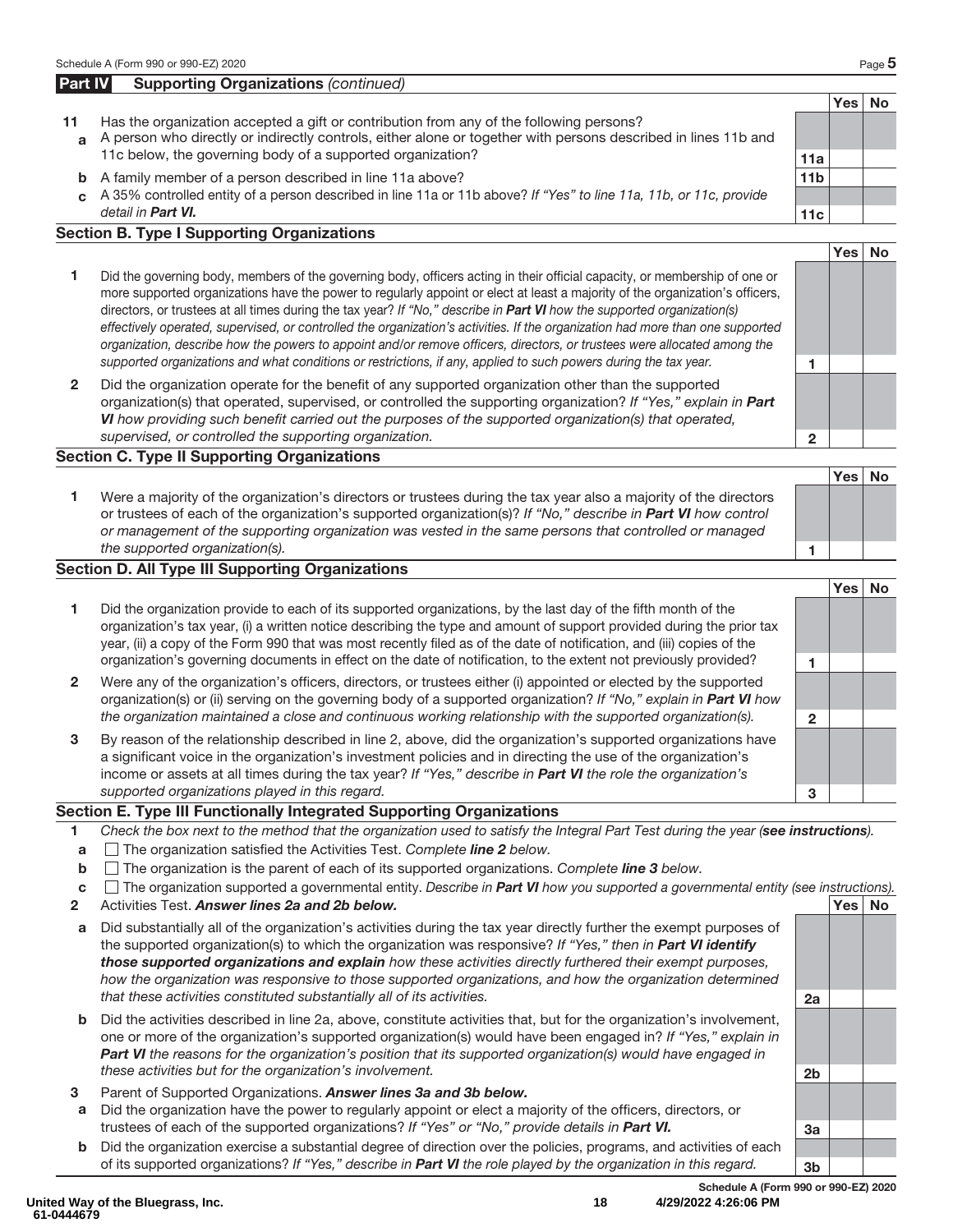### **Part V Type III Non-Functionally Integrated 509(a)(3) Supporting Organizations**

**1** Check here if the organization satisfied the Integral Part Test as a qualifying trust on Nov. 20, 1970 (explain in *Part VI*). **See instructions.** All other Type III non-functionally integrated supporting organizations must complete Sections A through E.

|                | <b>Section A-Adjusted Net Income</b>                                                                                                                                                                           |                         | (A) Prior Year | (B) Current Year<br>(optional) |
|----------------|----------------------------------------------------------------------------------------------------------------------------------------------------------------------------------------------------------------|-------------------------|----------------|--------------------------------|
| 1              | Net short-term capital gain                                                                                                                                                                                    | 1.                      |                |                                |
| $\overline{2}$ | Recoveries of prior-year distributions                                                                                                                                                                         | $\overline{2}$          |                |                                |
| 3              | Other gross income (see instructions)                                                                                                                                                                          | 3                       |                |                                |
| 4              | Add lines 1 through 3.                                                                                                                                                                                         | 4                       |                |                                |
| 5              | Depreciation and depletion                                                                                                                                                                                     | 5                       |                |                                |
| 6              | Portion of operating expenses paid or incurred for production or collection<br>of gross income or for management, conservation, or maintenance of<br>property held for production of income (see instructions) | 6                       |                |                                |
| 7              | Other expenses (see instructions)                                                                                                                                                                              | $\overline{7}$          |                |                                |
| 8              | Adjusted Net Income (subtract lines 5, 6, and 7 from line 4)                                                                                                                                                   | 8                       |                |                                |
|                | <b>Section B-Minimum Asset Amount</b>                                                                                                                                                                          |                         | (A) Prior Year | (B) Current Year<br>(optional) |
| 1.             | Aggregate fair market value of all non-exempt-use assets (see<br>instructions for short tax year or assets held for part of year):                                                                             |                         |                |                                |
| a              | Average monthly value of securities                                                                                                                                                                            | 1a                      |                |                                |
| b              | Average monthly cash balances                                                                                                                                                                                  | 1 <sub>b</sub>          |                |                                |
| c              | Fair market value of other non-exempt-use assets                                                                                                                                                               | 1 <sub>c</sub>          |                |                                |
| d              | Total (add lines 1a, 1b, and 1c)                                                                                                                                                                               | 1 <sub>d</sub>          |                |                                |
| е              | Discount claimed for blockage or other factors<br>(explain in detail in Part VI):                                                                                                                              |                         |                |                                |
| 2              | Acquisition indebtedness applicable to non-exempt-use assets                                                                                                                                                   | $\overline{\mathbf{2}}$ |                |                                |
| 3              | Subtract line 2 from line 1d.                                                                                                                                                                                  | 3                       |                |                                |
| 4              | Cash deemed held for exempt use. Enter 0.015 of line 3 (for greater amount,<br>see instructions).                                                                                                              | 4                       |                |                                |
| 5              | Net value of non-exempt-use assets (subtract line 4 from line 3)                                                                                                                                               | 5                       |                |                                |
| 6              | Multiply line 5 by 0.035.                                                                                                                                                                                      | 6                       |                |                                |
| 7              | Recoveries of prior-year distributions                                                                                                                                                                         | $\overline{7}$          |                |                                |
| 8              | Minimum Asset Amount (add line 7 to line 6)                                                                                                                                                                    | 8                       |                |                                |
|                | <b>Section C-Distributable Amount</b>                                                                                                                                                                          |                         |                | <b>Current Year</b>            |
| 1              | Adjusted net income for prior year (from Section A, line 8, column A)                                                                                                                                          | 1                       |                |                                |
| 2              | Enter 0.85 of line 1.                                                                                                                                                                                          | $\overline{2}$          |                |                                |
| 3              | Minimum asset amount for prior year (from Section B, line 8, column A)                                                                                                                                         | 3                       |                |                                |
| 4              | Enter greater of line 2 or line 3.                                                                                                                                                                             | 4                       |                |                                |
| 5              | Income tax imposed in prior year                                                                                                                                                                               | 5                       |                |                                |
| 6              | Distributable Amount. Subtract line 5 from line 4, unless subject to<br>emergency temporary reduction (see instructions).                                                                                      | 6                       |                |                                |
|                |                                                                                                                                                                                                                |                         |                |                                |

**7** Check here if the current year is the organization's first as a non-functionally integrated Type III supporting organization (see instructions).

**Schedule A (Form 990 or 990-EZ) 2020**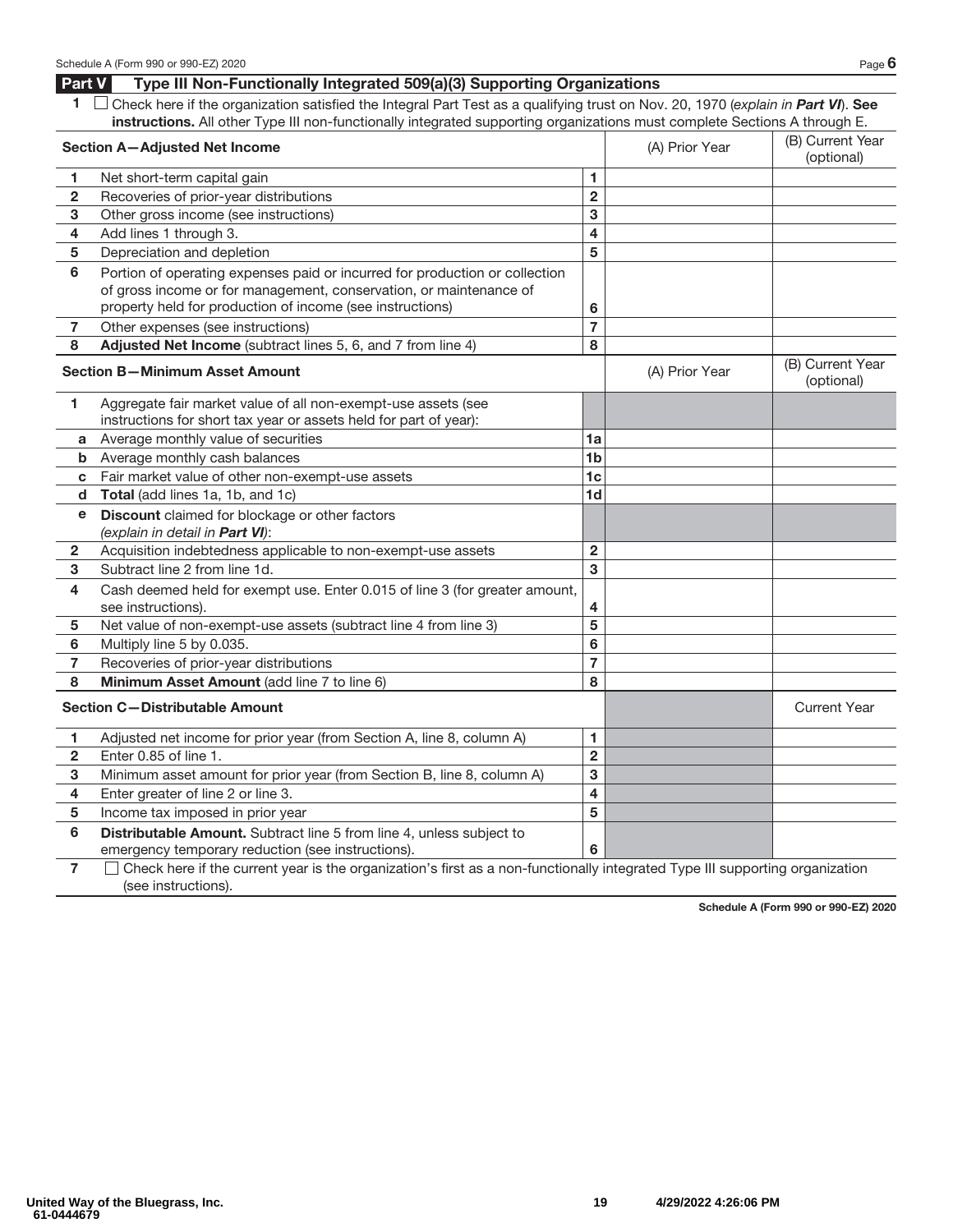| Part V                  | Type III Non-Functionally Integrated 509(a)(3) Supporting Organizations (continued)                                                                                           |                                    |                                                      |                |                                                         |
|-------------------------|-------------------------------------------------------------------------------------------------------------------------------------------------------------------------------|------------------------------------|------------------------------------------------------|----------------|---------------------------------------------------------|
|                         | <b>Section D-Distributions</b>                                                                                                                                                |                                    |                                                      |                | <b>Current Year</b>                                     |
| 1.                      | Amounts paid to supported organizations to accomplish exempt purposes                                                                                                         |                                    | 1.                                                   |                |                                                         |
| $\overline{2}$          | Amounts paid to perform activity that directly furthers exempt purposes of supported<br>organizations, in excess of income from activity                                      |                                    | $\overline{2}$                                       |                |                                                         |
| 3                       | Administrative expenses paid to accomplish exempt purposes of supported organizations                                                                                         |                                    |                                                      | 3              |                                                         |
| 4                       | Amounts paid to acquire exempt-use assets                                                                                                                                     |                                    |                                                      | 4              |                                                         |
| 5                       | Qualified set-aside amounts (prior IRS approval required - provide details in Part VI)                                                                                        |                                    |                                                      | 5              |                                                         |
| 6                       | Other distributions (describe in Part VI). See instructions.                                                                                                                  |                                    |                                                      | 6              |                                                         |
| 7                       | Total annual distributions. Add lines 1 through 6.                                                                                                                            |                                    |                                                      | $\overline{7}$ |                                                         |
| 8                       | Distributions to attentive supported organizations to which the organization is responsive<br>(provide details in Part VI). See instructions.                                 |                                    |                                                      | 8              |                                                         |
| 9                       | Distributable amount for 2020 from Section C, line 6                                                                                                                          |                                    |                                                      | 9              |                                                         |
| 10                      | Line 8 amount divided by line 9 amount                                                                                                                                        |                                    |                                                      | 10             |                                                         |
|                         | Section E-Distribution Allocations (see instructions)                                                                                                                         | (i)<br><b>Excess Distributions</b> | (ii)<br><b>Underdistributions</b><br><b>Pre-2020</b> |                | (iii)<br><b>Distributable</b><br><b>Amount for 2020</b> |
| 1.                      | Distributable amount for 2020 from Section C, line 6                                                                                                                          |                                    |                                                      |                |                                                         |
| $\overline{\mathbf{2}}$ | Underdistributions, if any, for years prior to 2020<br>(reasonable cause required - explain in Part VI). See<br>instructions.                                                 |                                    |                                                      |                |                                                         |
| 3                       | Excess distributions carryover, if any, to 2020                                                                                                                               |                                    |                                                      |                |                                                         |
| a                       | From 2015<br>and a state of the                                                                                                                                               |                                    |                                                      |                |                                                         |
| b                       | From 2016 $\cdots$ $\cdots$                                                                                                                                                   |                                    |                                                      |                |                                                         |
| C                       | From 2017<br>and a state of the                                                                                                                                               |                                    |                                                      |                |                                                         |
|                         | d From 2018                                                                                                                                                                   |                                    |                                                      |                |                                                         |
| e.                      | From 2019<br>and a state of                                                                                                                                                   |                                    |                                                      |                |                                                         |
| f                       | Total of lines 3a through 3e                                                                                                                                                  |                                    |                                                      |                |                                                         |
| g                       | Applied to underdistributions of prior years                                                                                                                                  |                                    |                                                      |                |                                                         |
| h.                      | Applied to 2020 distributable amount                                                                                                                                          |                                    |                                                      |                |                                                         |
| j.                      | Carryover from 2015 not applied (see instructions)                                                                                                                            |                                    |                                                      |                |                                                         |
| Ĵ                       | Remainder. Subtract lines 3g, 3h, and 3i from line 3f.                                                                                                                        |                                    |                                                      |                |                                                         |
| 4                       | Distributions for 2020 from<br>Section D, line 7:<br>\$                                                                                                                       |                                    |                                                      |                |                                                         |
| a                       | Applied to underdistributions of prior years                                                                                                                                  |                                    |                                                      |                |                                                         |
| b                       | Applied to 2020 distributable amount                                                                                                                                          |                                    |                                                      |                |                                                         |
| C                       | Remainder. Subtract lines 4a and 4b from line 4.                                                                                                                              |                                    |                                                      |                |                                                         |
| 5                       | Remaining underdistributions for years prior to 2020, if<br>any. Subtract lines 3g and 4a from line 2. For result<br>greater than zero, explain in Part VI. See instructions. |                                    |                                                      |                |                                                         |
| 6                       | Remaining underdistributions for 2020. Subtract lines 3h<br>and 4b from line 1. For result greater than zero, explain in<br><b>Part VI.</b> See instructions.                 |                                    |                                                      |                |                                                         |
| $\mathbf{7}$            | Excess distributions carryover to 2021. Add lines 3j<br>and 4c.                                                                                                               |                                    |                                                      |                |                                                         |
| 8                       | Breakdown of line 7:                                                                                                                                                          |                                    |                                                      |                |                                                         |
| a                       | Excess from 2016 $\ldots$                                                                                                                                                     |                                    |                                                      |                |                                                         |
| b                       | Excess from 2017 $\ldots$                                                                                                                                                     |                                    |                                                      |                |                                                         |
| C                       | Excess from 2018 $\ldots$ $\ldots$                                                                                                                                            |                                    |                                                      |                |                                                         |
| d                       | Excess from 2019 $\ldots$ $\qquad \qquad$                                                                                                                                     |                                    |                                                      |                |                                                         |
| е                       | Excess from 2020                                                                                                                                                              |                                    |                                                      |                |                                                         |

**Schedule A (Form 990 or 990-EZ) 2020**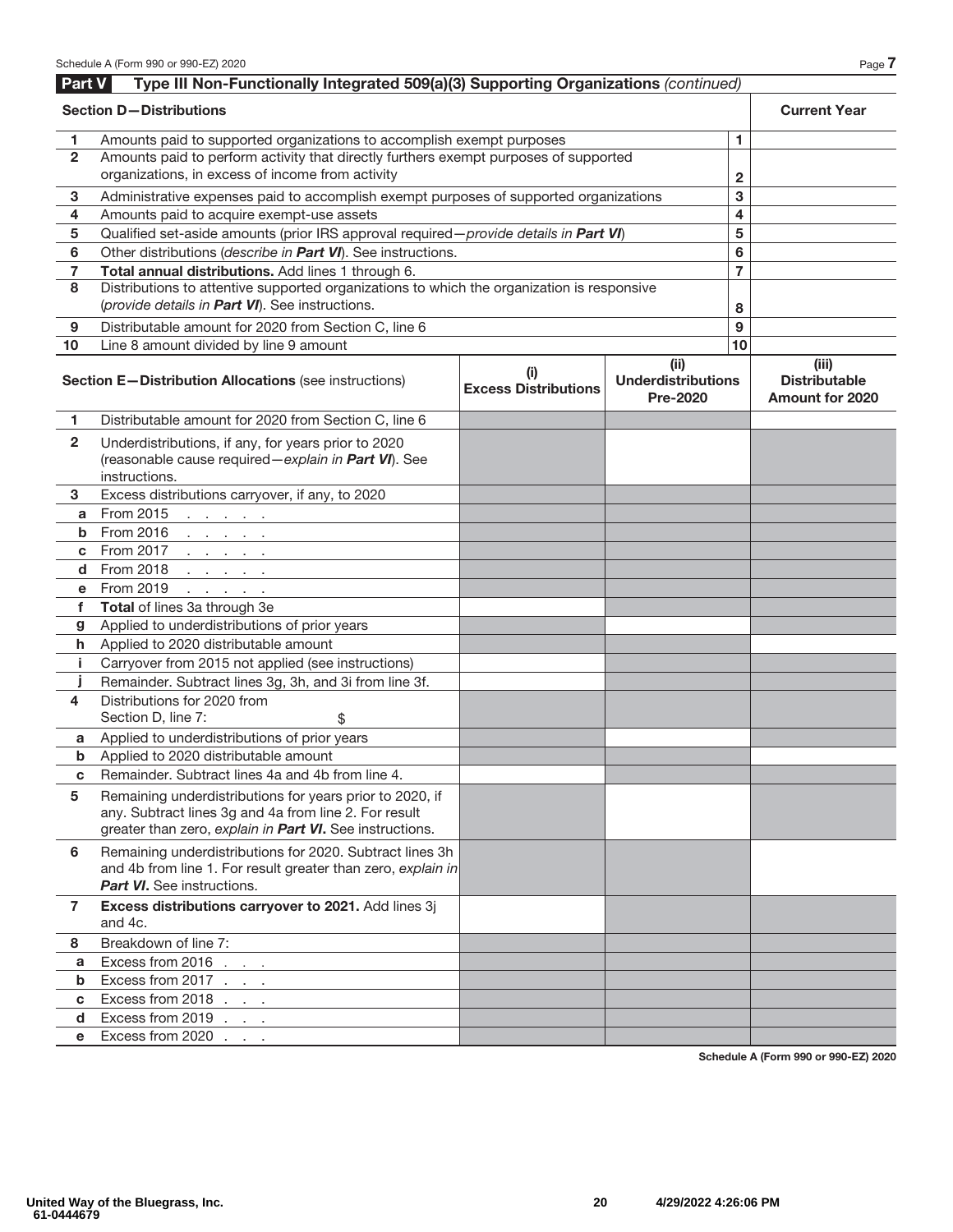Part VI Provide the explanations required by Part II, line 10; Part II, line 17a or 17b; Part III, line 12; Part IV, Section B, lines 1<br>Section A, lines 1, 2, 3b, 3c, 4b, 4c, 5a, 6, 9a, 9b, 9c, 11a, 11b, and 11c; Part IV, and 2; Part IV, Section C, line 1; Part IV, Section D, lines 2 and 3; Part IV, Section E, lines 1c, 2a, 2b, 3a, and 3b; Part V, line 1; Part V, Section B, line 1e; Part V, Section D, lines 5, 6, and 8; and Part V, Section E, lines 2, 5, and 6. Also complete this part for any additional information. (See instructions.)

| Return Reference - Identifier I  | Explanation                   |          |            |            |            |            |           |
|----------------------------------|-------------------------------|----------|------------|------------|------------|------------|-----------|
| SCHEDULE A, PART II,             | <b>Description</b>            | (a) 2016 | $(b)$ 2017 | $(c)$ 2018 | $(d)$ 2019 | $(e)$ 2020 | (f) Total |
| LINE 10 - OTHER<br><b>INCOME</b> | <b>OTHER</b><br><b>INCOME</b> | .066     |            |            |            |            | .066      |
|                                  | <b>Total</b>                  | ,066     |            |            |            |            | 0.066     |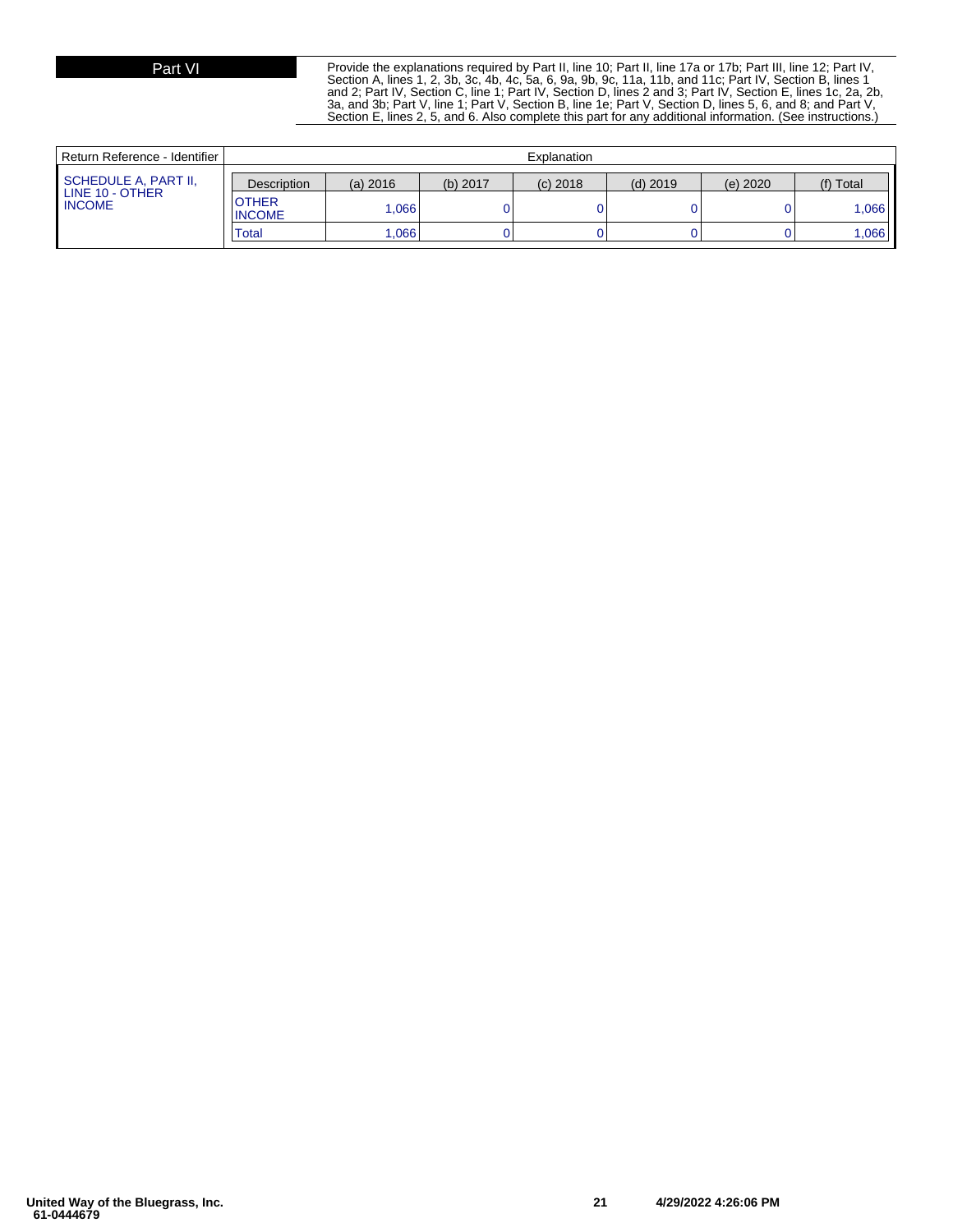### Schedule B

(Form 990, 990-EZ,  $\alpha$ r 990-PF)

### Department of the Treasury Internal Revenue Service

Name of the organization UNITED WAY OF THE BLUEGRASS, INC.

## Schedule of Contributors

▶ Attach to Form 990, Form 990-EZ, or Form 990-PF. ▶ Go to *www.irs.gov/Form990* for the latest information. OMB No. 1545-0047

2020

| <b>Employer identification number</b> |  |
|---------------------------------------|--|
| 61-0444679                            |  |

### Organization type (check one):

| Filers of:         | Section:                                                                    |
|--------------------|-----------------------------------------------------------------------------|
| Form 990 or 990-EZ | $ v $ 501(c)( 3) (enter number) organization                                |
|                    | $4947(a)(1)$ nonexempt charitable trust not treated as a private foundation |
|                    | 527 political organization                                                  |
| Form 990-PF        | 501(c)(3) exempt private foundation                                         |
|                    | 4947(a)(1) nonexempt charitable trust treated as a private foundation       |
|                    | 501(c)(3) taxable private foundation                                        |
|                    |                                                                             |

Check if your organization is covered by the General Rule or a Special Rule.

Note: Only a section 501(c)(7), (8), or (10) organization can check boxes for both the General Rule and a Special Rule. See instructions.

### General Rule

For an organization filing Form 990, 990-EZ, or 990-PF that received, during the year, contributions totaling \$5,000 or more (in money or property) from any one contributor. Complete Parts I and II. See instructions for determining a contributor's total contributions.

### Special Rules

 $\blacktrianglelefteq$  For an organization described in section 501(c)(3) filing Form 990 or 990-EZ that met the 331/3% support test of the regulations under sections 509(a)(1) and 170(b)(1)(A)(vi), that checked Schedule A (Form 990 or 990-EZ), Part II, line 13, 16a, or 16b, and that received from any one contributor, during the year, total contributions of the greater of (1) \$5,000; or (2) 2% of the amount on (i) Form 990, Part VIII, line 1h; or (ii) Form 990-EZ, line 1. Complete Parts I and II.

 $\Box$  For an organization described in section 501(c)(7), (8), or (10) filing Form 990 or 990-EZ that received from any one contributor, during the year, total contributions of more than \$1,000 *exclusively* for religious, charitable, scientific, literary, or educational purposes, or for the prevention of cruelty to children or animals. Complete Parts I (entering "N/A" in column (b) instead of the contributor name and address), II, and III.

 $\Box$  For an organization described in section 501(c)(7), (8), or (10) filing Form 990 or 990-EZ that received from any one contributor, during the year, contributions *exclusively* for religious, charitable, etc., purposes, but no such contributions totaled more than \$1,000. If this box is checked, enter here the total contributions that were received during the year for an *exclusively* religious, charitable, etc., purpose. Don't complete any of the parts unless the General Rule applies to this organization because it received *nonexclusively* religious, charitable, etc., contributions totaling \$5,000 or more during the year  $\cdots$  . . . . . . . . . . . . . . . . .  $\blacktriangleright \ \ \ \$$ 

Caution: An organization that isn't covered by the General Rule and/or the Special Rules doesn't file Schedule B (Form 990, 990-EZ, or 990-PF), but it must answer "No" on Part IV, line 2, of its Form 990; or check the box on line H of its Form 990-EZ or on its Form 990-PF, Part I, line 2, to certify that it doesn't meet the filing requirements of Schedule B (Form 990, 990-EZ, or 990-PF).

For Paperwork Reduction Act Notice, see the instructions for Form 990, 990-EZ, or 990-PF. Cat. No. 30613X Schedule B (Form 990, 990-EZ, or 990-PF) (2020)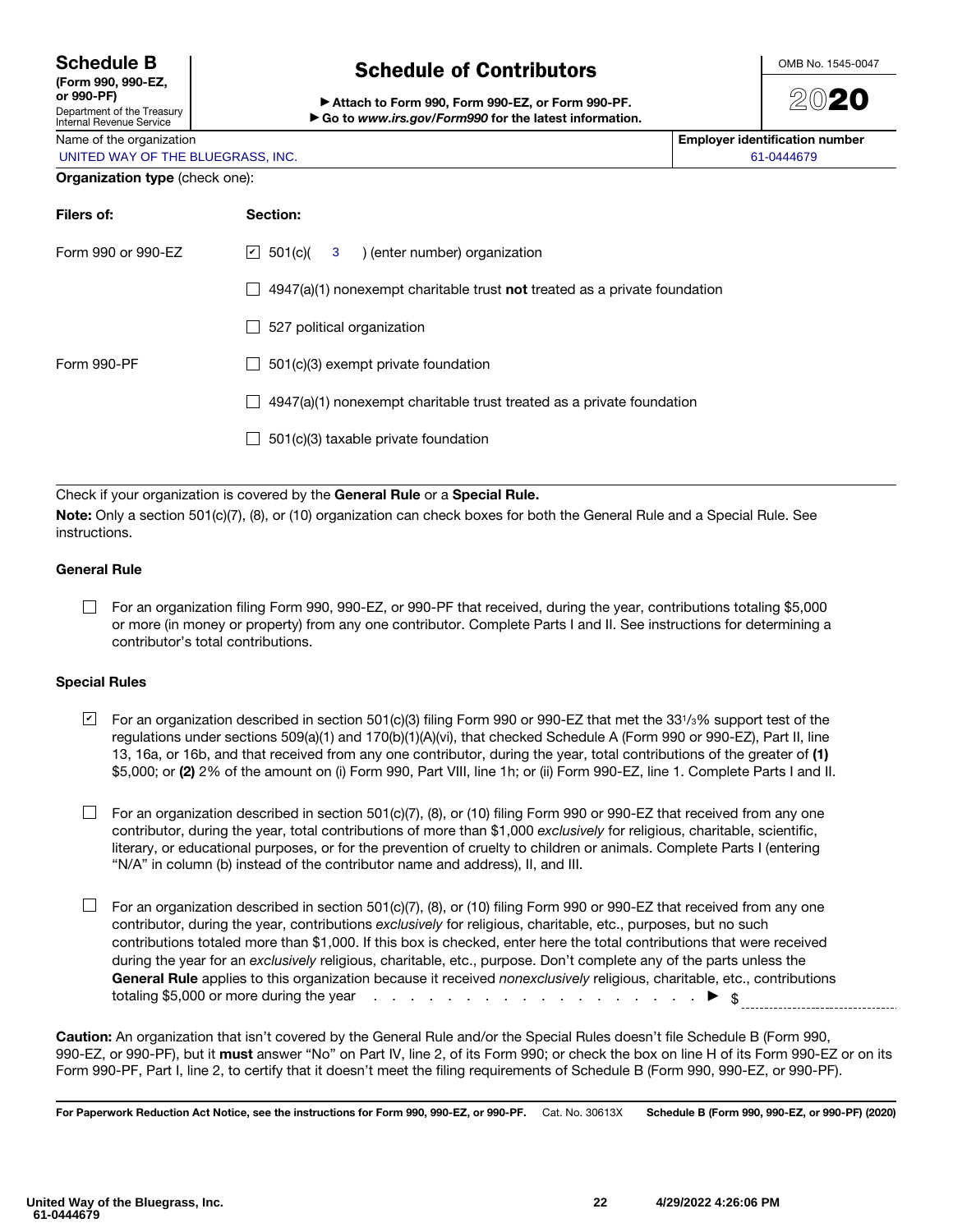| Schedule B (Form 990, 990-EZ, or 990-PF) (2020) | Page |
|-------------------------------------------------|------|
|-------------------------------------------------|------|

Name of organization **Employer identification number**  $\blacksquare$ 

UNITED WAY OF THE BLUEGRASS, INC. And the state of the state of the state of the state of the state of the state of the state of the state of the state of the state of the state of the state of the state of the state of th

Part I Contributors (see instructions). Use duplicate copies of Part I if additional space is needed.

| <u>Faru</u>     | <b>Contributors</b> (see instructions). Ose duplicate copies or Part I ii additional space is needed. |                                              |                                                                                                                              |
|-----------------|-------------------------------------------------------------------------------------------------------|----------------------------------------------|------------------------------------------------------------------------------------------------------------------------------|
| (a)<br>No.      | (b)<br>Name, address, and ZIP + 4                                                                     | (c)<br><b>Total contributions</b>            | (d)<br>Type of contribution                                                                                                  |
| $\overline{1}$  |                                                                                                       | \$<br>610,171                                | $\mathbf{v}$<br>Person<br>Payroll<br><b>Noncash</b><br>(Complete Part II for<br>noncash contributions.)                      |
| (a)<br>No.      | (b)<br>Name, address, and ZIP + 4                                                                     | (c)<br><b>Total contributions</b>            | (d)<br>Type of contribution                                                                                                  |
| $\frac{2}{\pi}$ |                                                                                                       | \$<br>200,000                                | Person<br>$\boldsymbol{\mathcal{C}}$<br>Payroll<br><b>Noncash</b><br>(Complete Part II for<br>noncash contributions.)        |
| (a)<br>No.      | (b)<br>Name, address, and ZIP + 4                                                                     | (c)<br><b>Total contributions</b>            | (d)<br>Type of contribution                                                                                                  |
| $\mathbf{3}$    |                                                                                                       | \$<br>132,221                                | $\overline{\mathbf{v}}$<br>Person<br>Payroll<br><b>Noncash</b><br>$\sim$<br>(Complete Part II for<br>noncash contributions.) |
| (a)<br>No.      | (b)<br>Name, address, and ZIP + 4                                                                     | (c)<br><b>Total contributions</b>            | (d)<br>Type of contribution                                                                                                  |
|                 |                                                                                                       | \$                                           | Person<br>Payroll<br><b>Noncash</b><br>(Complete Part II for<br>noncash contributions.)                                      |
| (a)<br>No.      | (b)<br>Name, address, and ZIP + 4                                                                     | $\overline{c}$<br><b>Total contributions</b> | (d)<br>Type of contribution                                                                                                  |
|                 |                                                                                                       | $\frac{1}{2}$                                | Person<br>Payroll<br><b>Noncash</b><br>(Complete Part II for<br>noncash contributions.)                                      |
| (a)<br>No.      | (b)<br>Name, address, and ZIP + 4                                                                     | (c)<br><b>Total contributions</b>            | (d)<br><b>Type of contribution</b>                                                                                           |
|                 |                                                                                                       | $\frac{1}{2}$                                | Person<br>Payroll<br><b>Noncash</b><br>(Complete Part II for<br>noncash contributions.)                                      |

Schedule B (Form 990, 990-EZ, or 990-PF) (2020)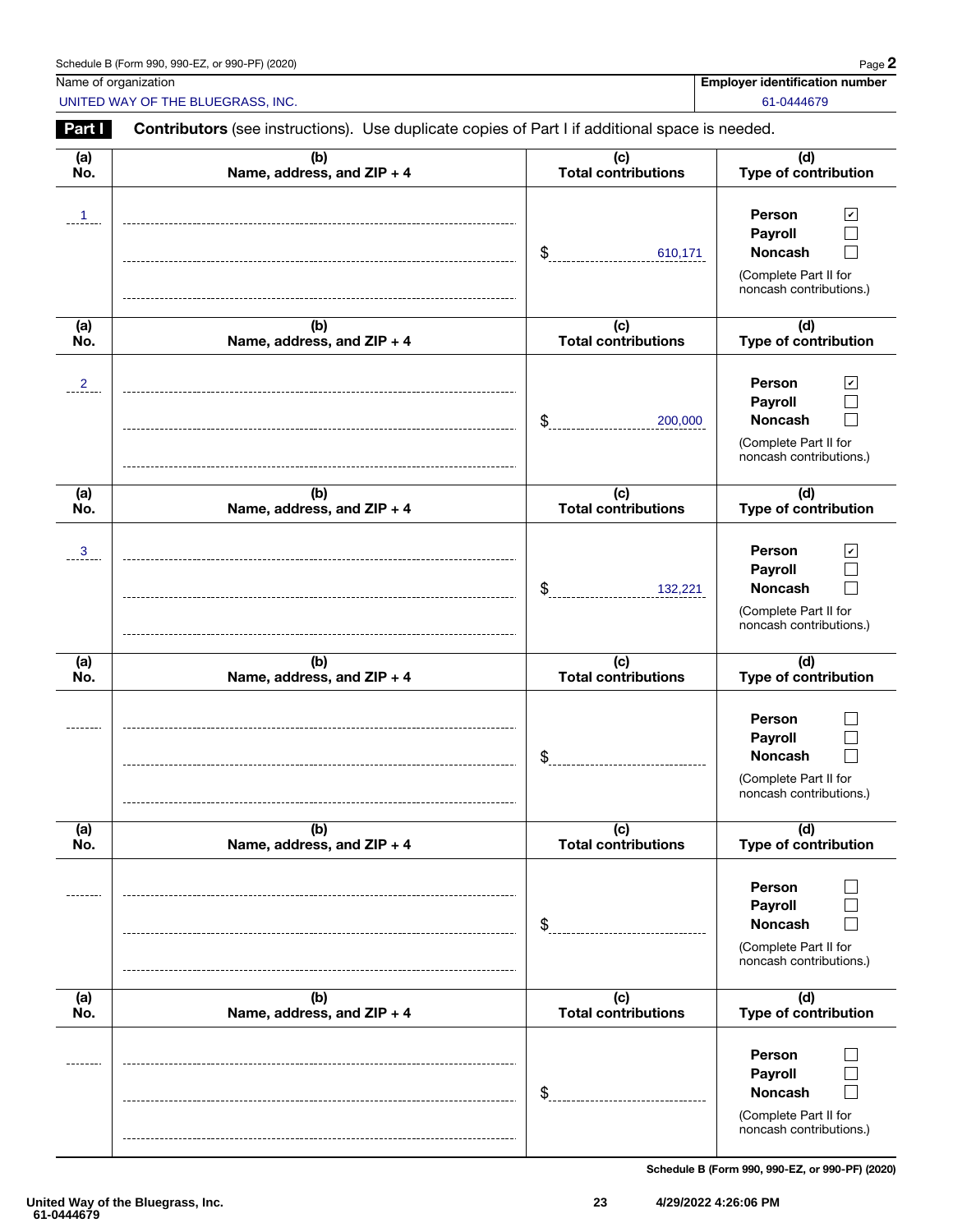UNITED WAY OF THE BLUEGRASS, INC. And the state of the state of the state of the state of the state of the state of the state of the state of the state of the state of the state of the state of the state of the state of th

Name of organization **Employer identification number**  $\blacksquare$ 

| (b)<br>Description of noncash property given | (c)<br>FMV (or estimate)<br>(See instructions.) | (d)<br>Date received                                                                                |
|----------------------------------------------|-------------------------------------------------|-----------------------------------------------------------------------------------------------------|
|                                              | $\frac{1}{2}$                                   |                                                                                                     |
| (b)<br>Description of noncash property given | (c)<br>FMV (or estimate)<br>(See instructions.) | (d)<br>Date received                                                                                |
|                                              | \$                                              |                                                                                                     |
| (b)<br>Description of noncash property given | (c)<br>FMV (or estimate)<br>(See instructions.) | (d)<br>Date received                                                                                |
|                                              | \$                                              |                                                                                                     |
| (b)<br>Description of noncash property given | (c)<br>FMV (or estimate)<br>(See instructions.) | (d)<br>Date received                                                                                |
|                                              | \$                                              |                                                                                                     |
| (b)<br>Description of noncash property given | (c)<br>FMV (or estimate)<br>(See instructions.) | (d)<br>Date received                                                                                |
|                                              | \$                                              |                                                                                                     |
| (b)<br>Description of noncash property given | (c)<br>FMV (or estimate)<br>(See instructions.) | (d)<br>Date received                                                                                |
|                                              | \$                                              |                                                                                                     |
|                                              |                                                 | Noncash Property (see instructions). Use duplicate copies of Part II if additional space is needed. |

Schedule B (Form 990, 990-EZ, or 990-PF) (2020)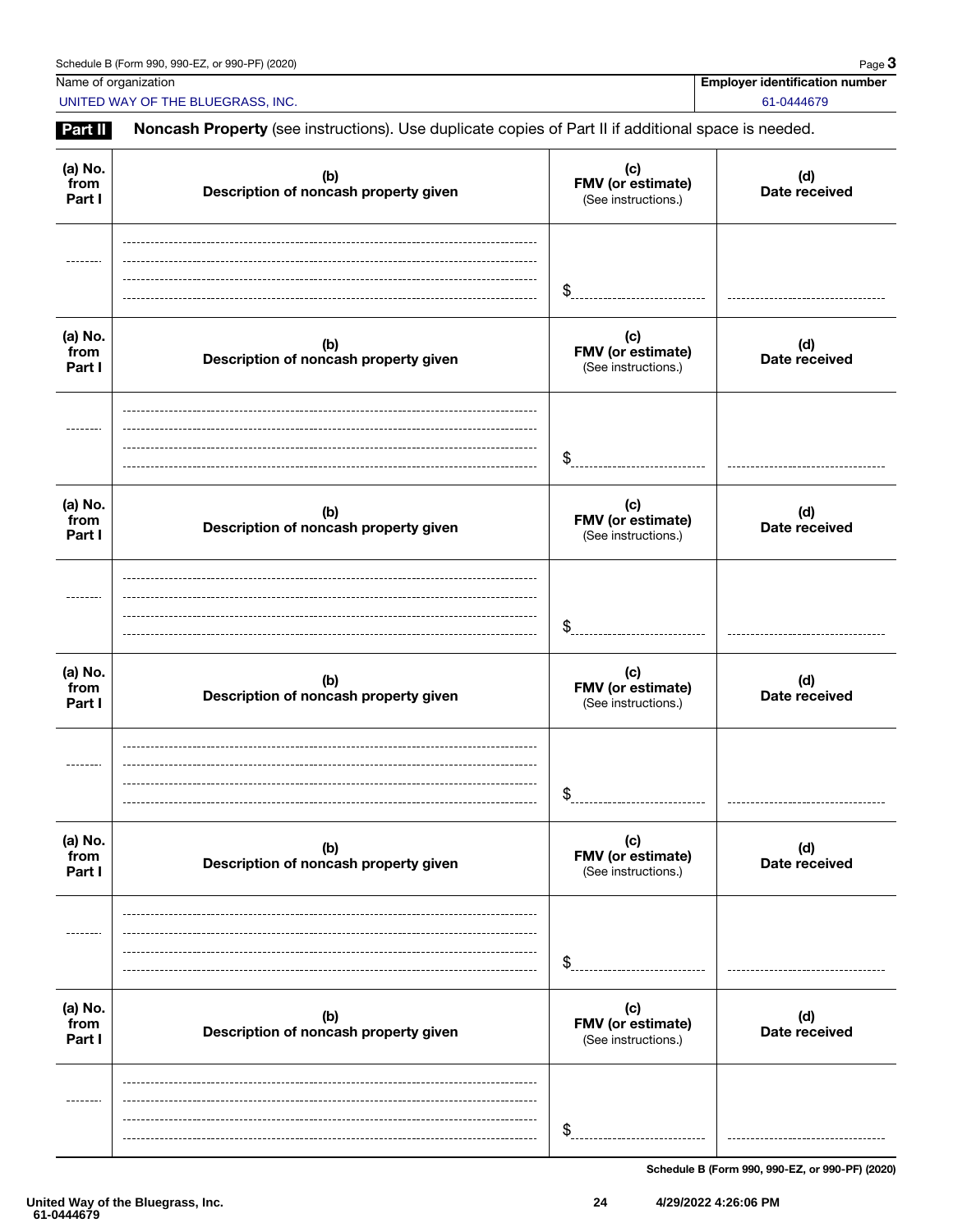|                                        | Schedule B (Form 990, 990-EZ, or 990-PF) (2020)                                                                       |                 |                      | Page 4                                                                                                                                                                                                                                                                                                                                                                   |
|----------------------------------------|-----------------------------------------------------------------------------------------------------------------------|-----------------|----------------------|--------------------------------------------------------------------------------------------------------------------------------------------------------------------------------------------------------------------------------------------------------------------------------------------------------------------------------------------------------------------------|
| Name of organization                   |                                                                                                                       |                 |                      | <b>Employer identification number</b>                                                                                                                                                                                                                                                                                                                                    |
|                                        | UNITED WAY OF THE BLUEGRASS, INC.                                                                                     |                 |                      | 61-0444679                                                                                                                                                                                                                                                                                                                                                               |
| Part III                               | contributions of \$1,000 or less for the year. (Enter this information once. See instructions.) $\blacktriangleright$ |                 |                      | Exclusively religious, charitable, etc., contributions to organizations described in section 501(c)(7), (8), or<br>(10) that total more than \$1,000 for the year from any one contributor. Complete columns (a) through (e) and<br>the following line entry. For organizations completing Part III, enter the total of exclusively religious, charitable, etc.,<br>- \$ |
|                                        | Use duplicate copies of Part III if additional space is needed.                                                       |                 |                      |                                                                                                                                                                                                                                                                                                                                                                          |
| $\overline{a}$ ) No.<br>from<br>Part I | (b) Purpose of gift                                                                                                   | (c) Use of gift |                      | (d) Description of how gift is held                                                                                                                                                                                                                                                                                                                                      |
|                                        |                                                                                                                       |                 |                      |                                                                                                                                                                                                                                                                                                                                                                          |
|                                        | Transferee's name, address, and ZIP + 4                                                                               |                 | (e) Transfer of gift | Relationship of transferor to transferee                                                                                                                                                                                                                                                                                                                                 |
|                                        |                                                                                                                       |                 |                      |                                                                                                                                                                                                                                                                                                                                                                          |
| (a) No.<br>from<br>Part I              | (b) Purpose of gift                                                                                                   | (c) Use of gift |                      | (d) Description of how gift is held                                                                                                                                                                                                                                                                                                                                      |
|                                        |                                                                                                                       |                 |                      |                                                                                                                                                                                                                                                                                                                                                                          |
|                                        |                                                                                                                       |                 | (e) Transfer of gift |                                                                                                                                                                                                                                                                                                                                                                          |
|                                        | Transferee's name, address, and ZIP + 4                                                                               |                 |                      | Relationship of transferor to transferee                                                                                                                                                                                                                                                                                                                                 |
|                                        |                                                                                                                       |                 |                      |                                                                                                                                                                                                                                                                                                                                                                          |
| (a) No.<br>from<br>Part I              | (b) Purpose of gift                                                                                                   | (c) Use of gift |                      | (d) Description of how gift is held                                                                                                                                                                                                                                                                                                                                      |
|                                        |                                                                                                                       |                 |                      |                                                                                                                                                                                                                                                                                                                                                                          |
|                                        |                                                                                                                       |                 | (e) Transfer of gift |                                                                                                                                                                                                                                                                                                                                                                          |
|                                        | Transferee's name, address, and ZIP + 4                                                                               |                 |                      | Relationship of transferor to transferee                                                                                                                                                                                                                                                                                                                                 |
|                                        |                                                                                                                       |                 |                      |                                                                                                                                                                                                                                                                                                                                                                          |
| (a) No.<br>from<br>Part I              | (b) Purpose of gift                                                                                                   | (c) Use of gift |                      | (d) Description of how gift is held                                                                                                                                                                                                                                                                                                                                      |
|                                        |                                                                                                                       |                 |                      |                                                                                                                                                                                                                                                                                                                                                                          |
|                                        |                                                                                                                       |                 | (e) Transfer of gift |                                                                                                                                                                                                                                                                                                                                                                          |
|                                        | Transferee's name, address, and ZIP + 4                                                                               |                 |                      | Relationship of transferor to transferee                                                                                                                                                                                                                                                                                                                                 |
|                                        |                                                                                                                       |                 |                      |                                                                                                                                                                                                                                                                                                                                                                          |
|                                        |                                                                                                                       |                 |                      |                                                                                                                                                                                                                                                                                                                                                                          |

Schedule B (Form 990, 990-EZ, or 990-PF) (2020) **25 4/29/2022 4:26:06 PM**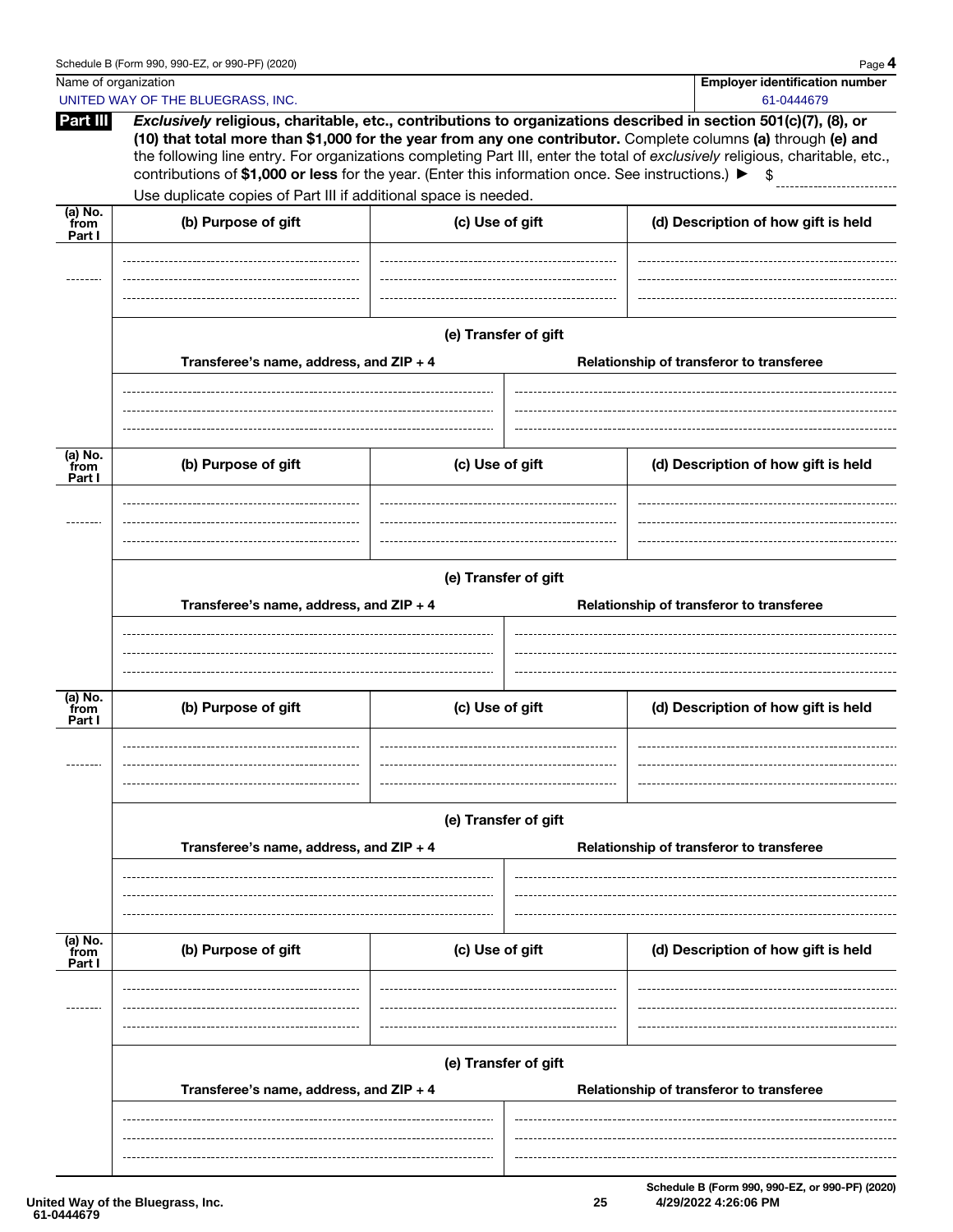### SCHEDULE D (Form 990)

Department of the Treasury Internal Revenue Service

## Supplemental Financial Statements

▶ Complete if the organization answered "Yes" on Form 990, Part IV, line 6, 7, 8, 9, 10, 11a, 11b, 11c, 11d, 11e, 11f, 12a, or 12b. ▶ Attach to Form 990.

▶ Go to *www.irs.gov/Form990* for instructions and the latest information.

Inspection

OMB No. 1545-0047 2020

Open to Public

|                 | Name of the organization                                                                                                                  |                                                                                                                                                                                                                               | <b>Employer identification number</b>                     |
|-----------------|-------------------------------------------------------------------------------------------------------------------------------------------|-------------------------------------------------------------------------------------------------------------------------------------------------------------------------------------------------------------------------------|-----------------------------------------------------------|
|                 | UNITED WAY OF THE BLUEGRASS, INC.                                                                                                         |                                                                                                                                                                                                                               | 61-0444679                                                |
| Part I          | Organizations Maintaining Donor Advised Funds or Other Similar Funds or Accounts.                                                         |                                                                                                                                                                                                                               |                                                           |
|                 | Complete if the organization answered "Yes" on Form 990, Part IV, line 6.                                                                 |                                                                                                                                                                                                                               |                                                           |
|                 |                                                                                                                                           | (a) Donor advised funds                                                                                                                                                                                                       | (b) Funds and other accounts                              |
| 1               | Total number at end of year.<br>and a state of the state of the                                                                           |                                                                                                                                                                                                                               |                                                           |
| 2               | Aggregate value of contributions to (during year).                                                                                        |                                                                                                                                                                                                                               |                                                           |
| 3               | Aggregate value of grants from (during year)                                                                                              |                                                                                                                                                                                                                               |                                                           |
| 4               | Aggregate value at end of year                                                                                                            |                                                                                                                                                                                                                               |                                                           |
| 5               | Did the organization inform all donors and donor advisors in writing that the assets held in donor advised                                |                                                                                                                                                                                                                               |                                                           |
|                 | funds are the organization's property, subject to the organization's exclusive legal control?                                             |                                                                                                                                                                                                                               | $\Box$ Yes<br>No                                          |
| 6               | Did the organization inform all grantees, donors, and donor advisors in writing that grant funds can be used                              |                                                                                                                                                                                                                               |                                                           |
|                 | only for charitable purposes and not for the benefit of the donor or donor advisor, or for any other purpose                              |                                                                                                                                                                                                                               |                                                           |
|                 | conferring impermissible private benefit?                                                                                                 | de la casa de la casa de la casa de la casa de la casa de la                                                                                                                                                                  | Yes<br>No                                                 |
| Part II         | <b>Conservation Easements.</b>                                                                                                            |                                                                                                                                                                                                                               |                                                           |
|                 | Complete if the organization answered "Yes" on Form 990, Part IV, line 7.                                                                 |                                                                                                                                                                                                                               |                                                           |
| 1               | Purpose(s) of conservation easements held by the organization (check all that apply).                                                     |                                                                                                                                                                                                                               |                                                           |
|                 | $\Box$ Preservation of land for public use (for example, recreation or education)                                                         |                                                                                                                                                                                                                               | $\Box$ Preservation of a historically important land area |
|                 | $\Box$ Protection of natural habitat                                                                                                      |                                                                                                                                                                                                                               | Preservation of a certified historic structure            |
|                 | $\Box$ Preservation of open space                                                                                                         |                                                                                                                                                                                                                               |                                                           |
| $\mathbf{2}$    | Complete lines 2a through 2d if the organization held a qualified conservation contribution in the form of a conservation                 |                                                                                                                                                                                                                               |                                                           |
|                 | easement on the last day of the tax year.                                                                                                 |                                                                                                                                                                                                                               | Held at the End of the Tax Year                           |
| а               | Total number of conservation easements<br>$\mathcal{L}^{\text{max}}$                                                                      | a construction of the construction of the construction of the construction of the construction of the construction of the construction of the construction of the construction of the construction of the construction of the | 2a                                                        |
| b               |                                                                                                                                           |                                                                                                                                                                                                                               | 2b                                                        |
| c               | Number of conservation easements on a certified historic structure included in (a)                                                        |                                                                                                                                                                                                                               | 2c                                                        |
| d               | Number of conservation easements included in (c) acquired after 7/25/06, and not on a                                                     |                                                                                                                                                                                                                               |                                                           |
|                 | historic structure listed in the National Register                                                                                        | and the company of the company of the                                                                                                                                                                                         | 2d                                                        |
| 3               | Number of conservation easements modified, transferred, released, extinguished, or terminated by the organization during the              |                                                                                                                                                                                                                               |                                                           |
|                 | tax year $\blacktriangleright$                                                                                                            |                                                                                                                                                                                                                               |                                                           |
| 4               | Number of states where property subject to conservation easement is located $\blacktriangleright$                                         |                                                                                                                                                                                                                               |                                                           |
| 5               | Does the organization have a written policy regarding the periodic monitoring, inspection, handling of                                    |                                                                                                                                                                                                                               |                                                           |
|                 |                                                                                                                                           |                                                                                                                                                                                                                               | ∣ ∣ Yes<br><b>No</b>                                      |
| 6               | Staff and volunteer hours devoted to monitoring, inspecting, handling of violations, and enforcing conservation easements during the year |                                                                                                                                                                                                                               |                                                           |
|                 |                                                                                                                                           |                                                                                                                                                                                                                               |                                                           |
| 7               | Amount of expenses incurred in monitoring, inspecting, handling of violations, and enforcing conservation easements during the year       |                                                                                                                                                                                                                               |                                                           |
|                 | $\blacktriangleright$ \$                                                                                                                  |                                                                                                                                                                                                                               |                                                           |
| 8               | Does each conservation easement reported on line 2(d) above satisfy the requirements of section 170(h)(4)(B)(i)                           |                                                                                                                                                                                                                               |                                                           |
|                 | and section 170(h)(4)(B)(ii)?                                                                                                             |                                                                                                                                                                                                                               | $\Box$ Yes $\Box$ No                                      |
| 9               | In Part XIII, describe how the organization reports conservation easements in its revenue and expense statement and                       |                                                                                                                                                                                                                               |                                                           |
|                 | balance sheet, and include, if applicable, the text of the footnote to the organization's financial statements that describes the         |                                                                                                                                                                                                                               |                                                           |
|                 | organization's accounting for conservation easements.                                                                                     |                                                                                                                                                                                                                               |                                                           |
| <b>Part III</b> | Organizations Maintaining Collections of Art, Historical Treasures, or Other Similar Assets.                                              |                                                                                                                                                                                                                               |                                                           |
|                 | Complete if the organization answered "Yes" on Form 990, Part IV, line 8.                                                                 |                                                                                                                                                                                                                               |                                                           |
|                 | 1a If the organization elected, as permitted under FASB ASC 958, not to report in its revenue statement and balance sheet works           |                                                                                                                                                                                                                               |                                                           |
|                 | of art, historical treasures, or other similar assets held for public exhibition, education, or research in furtherance of public         |                                                                                                                                                                                                                               |                                                           |
|                 | service, provide in Part XIII the text of the footnote to its financial statements that describes these items.                            |                                                                                                                                                                                                                               |                                                           |
| b               | If the organization elected, as permitted under FASB ASC 958, to report in its revenue statement and balance sheet works of               |                                                                                                                                                                                                                               |                                                           |
|                 | art, historical treasures, or other similar assets held for public exhibition, education, or research in furtherance of public service,   |                                                                                                                                                                                                                               |                                                           |
|                 | provide the following amounts relating to these items:                                                                                    |                                                                                                                                                                                                                               |                                                           |
|                 | (i) Revenue included on Form 990, Part VIII, line $1 \ldots \ldots \ldots \ldots \ldots \ldots \ldots$                                    |                                                                                                                                                                                                                               |                                                           |
|                 | (ii) Assets included in Form 990, Part X $\ldots$ $\ldots$ $\ldots$ $\ldots$ $\ldots$ $\ldots$ $\ldots$ $\ldots$ $\ldots$                 |                                                                                                                                                                                                                               | $\blacktriangleright$ \$                                  |
| 2               | If the organization received or held works of art, historical treasures, or other similar assets for financial gain, provide the          |                                                                                                                                                                                                                               |                                                           |
|                 | following amounts required to be reported under FASB ASC 958 relating to these items:                                                     |                                                                                                                                                                                                                               |                                                           |
| a               |                                                                                                                                           |                                                                                                                                                                                                                               |                                                           |
|                 |                                                                                                                                           |                                                                                                                                                                                                                               |                                                           |
|                 |                                                                                                                                           |                                                                                                                                                                                                                               |                                                           |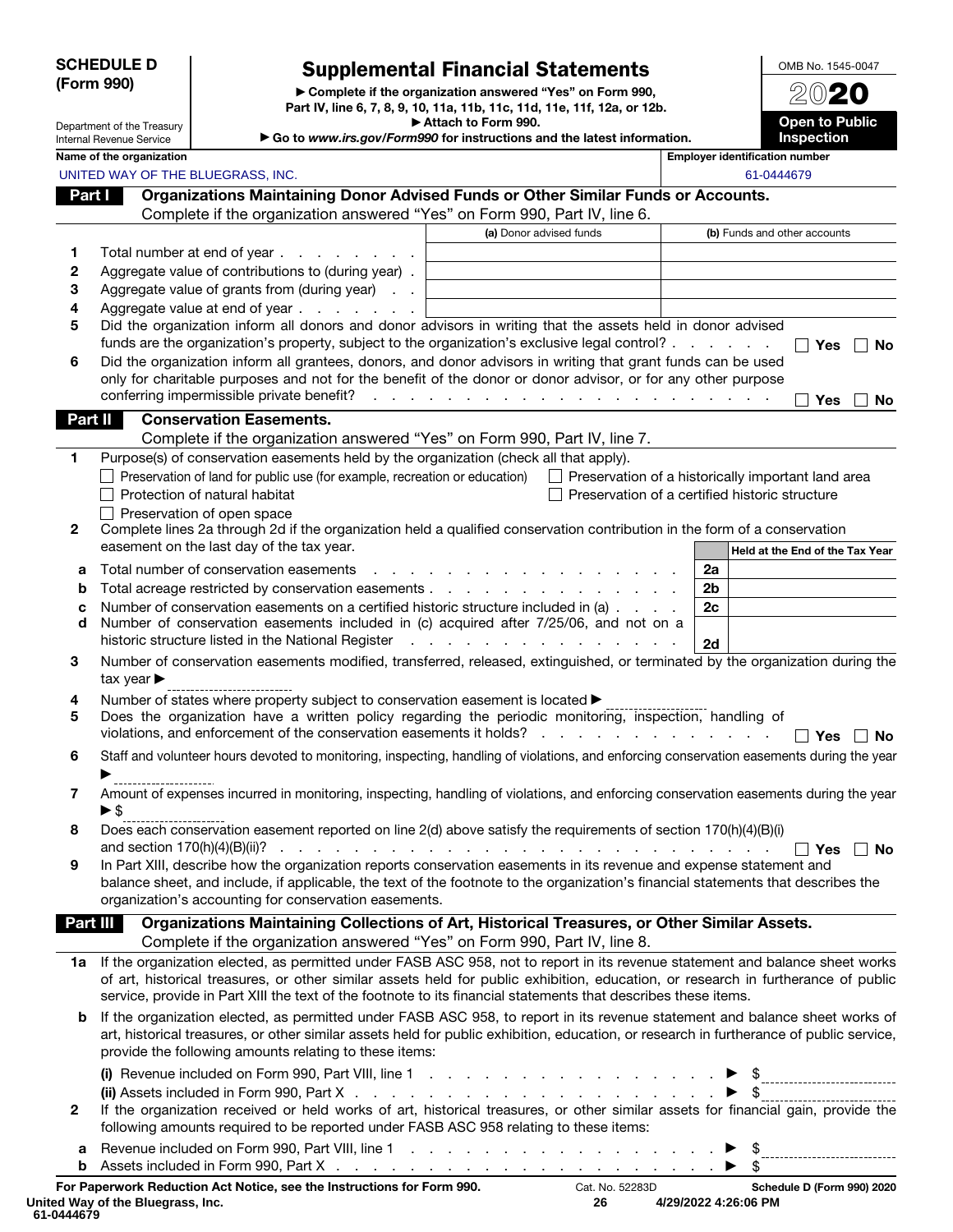|               | Schedule D (Form 990) 2020                                                                                                                                                  |                                                                                                                                                                                                                                |                |                          |         |                                 | Page 2                  |
|---------------|-----------------------------------------------------------------------------------------------------------------------------------------------------------------------------|--------------------------------------------------------------------------------------------------------------------------------------------------------------------------------------------------------------------------------|----------------|--------------------------|---------|---------------------------------|-------------------------|
| Part III      | Organizations Maintaining Collections of Art, Historical Treasures, or Other Similar Assets (continued)                                                                     |                                                                                                                                                                                                                                |                |                          |         |                                 |                         |
| 3             | Using the organization's acquisition, accession, and other records, check any of the following that make significant use of its<br>collection items (check all that apply): |                                                                                                                                                                                                                                |                |                          |         |                                 |                         |
| a             | $\Box$ Public exhibition                                                                                                                                                    |                                                                                                                                                                                                                                |                | Loan or exchange program |         |                                 |                         |
| b             | Scholarly research                                                                                                                                                          |                                                                                                                                                                                                                                | $\perp$<br>е   |                          |         |                                 |                         |
| C             | $\Box$ Preservation for future generations                                                                                                                                  |                                                                                                                                                                                                                                |                |                          |         |                                 |                         |
| 4             | Provide a description of the organization's collections and explain how they further the organization's exempt purpose in Part                                              |                                                                                                                                                                                                                                |                |                          |         |                                 |                         |
|               | XIII.                                                                                                                                                                       |                                                                                                                                                                                                                                |                |                          |         |                                 |                         |
| 5             | During the year, did the organization solicit or receive donations of art, historical treasures, or other similar                                                           |                                                                                                                                                                                                                                |                |                          |         |                                 |                         |
|               | assets to be sold to raise funds rather than to be maintained as part of the organization's collection?                                                                     |                                                                                                                                                                                                                                |                |                          |         |                                 | <b>Yes</b><br><b>No</b> |
| Part IV       | <b>Escrow and Custodial Arrangements.</b>                                                                                                                                   |                                                                                                                                                                                                                                |                |                          |         |                                 |                         |
|               | Complete if the organization answered "Yes" on Form 990, Part IV, line 9, or reported an amount on Form                                                                     |                                                                                                                                                                                                                                |                |                          |         |                                 |                         |
|               | 990, Part X, line 21.                                                                                                                                                       |                                                                                                                                                                                                                                |                |                          |         |                                 |                         |
| 1a            | Is the organization an agent, trustee, custodian or other intermediary for contributions or other assets not                                                                |                                                                                                                                                                                                                                |                |                          |         |                                 |                         |
|               |                                                                                                                                                                             |                                                                                                                                                                                                                                |                |                          |         |                                 | <b>Yes</b><br>∣r⊟No     |
| b             | If "Yes," explain the arrangement in Part XIII and complete the following table:                                                                                            |                                                                                                                                                                                                                                |                |                          |         |                                 |                         |
|               |                                                                                                                                                                             |                                                                                                                                                                                                                                |                |                          |         |                                 | Amount                  |
| с             | Beginning balance.                                                                                                                                                          | the contract of the contract of the contract of the contract of the contract of                                                                                                                                                |                |                          | 1c      |                                 |                         |
| d             | Additions during the year                                                                                                                                                   | in the contract of the contract of the contract of the contract of the contract of the contract of the contract of the contract of the contract of the contract of the contract of the contract of the contract of the contrac |                |                          | 1d      |                                 |                         |
| е             |                                                                                                                                                                             |                                                                                                                                                                                                                                |                |                          | 1e      |                                 |                         |
| f             | Ending balance $\cdots$ $\cdots$ $\cdots$ $\cdots$ $\cdots$ $\cdots$ $\cdots$                                                                                               |                                                                                                                                                                                                                                |                |                          | 1f      |                                 |                         |
| 2a            | Did the organization include an amount on Form 990, Part X, line 21, for escrow or custodial account liability? $\Box$ Yes $\Box$ No                                        |                                                                                                                                                                                                                                |                |                          |         |                                 |                         |
| <b>Part V</b> | <b>b</b> If "Yes," explain the arrangement in Part XIII. Check here if the explanation has been provided on Part XIII<br><b>Endowment Funds.</b>                            |                                                                                                                                                                                                                                |                |                          |         |                                 |                         |
|               | Complete if the organization answered "Yes" on Form 990, Part IV, line 10.                                                                                                  |                                                                                                                                                                                                                                |                |                          |         |                                 |                         |
|               |                                                                                                                                                                             | (a) Current year                                                                                                                                                                                                               | (b) Prior year | (c) Two years back       |         | (d) Three years back            | (e) Four years back     |
| 1a            | Beginning of year balance                                                                                                                                                   | 560,163                                                                                                                                                                                                                        | 578,181        |                          | 583,310 | 578,233                         | 577,620                 |
| b             | Contributions<br>and a state of the state of the                                                                                                                            |                                                                                                                                                                                                                                |                |                          |         |                                 |                         |
| с             | Net investment earnings, gains, and                                                                                                                                         |                                                                                                                                                                                                                                |                |                          |         |                                 |                         |
|               | $losses$                                                                                                                                                                    | 157,673                                                                                                                                                                                                                        | 12,982         |                          | 27,371  | 36,077                          | 70,613                  |
| d             | Grants or scholarships<br>and a state of                                                                                                                                    |                                                                                                                                                                                                                                |                |                          |         |                                 |                         |
| е             | Other expenditures for facilities and                                                                                                                                       |                                                                                                                                                                                                                                |                |                          |         |                                 |                         |
|               | programs                                                                                                                                                                    | $\Omega$                                                                                                                                                                                                                       | 31,000         |                          | 32,500  | 31,000                          | 70,000                  |
| Ť             | Administrative expenses                                                                                                                                                     |                                                                                                                                                                                                                                |                |                          |         |                                 |                         |
| g             | End of year balance<br>and a state of the state                                                                                                                             | 717,836                                                                                                                                                                                                                        | 560,163        |                          | 578,181 | 583,310                         | 578,233                 |
| 2             | Provide the estimated percentage of the current year end balance (line 1g, column (a)) held as:                                                                             |                                                                                                                                                                                                                                |                |                          |         |                                 |                         |
| а             | Board designated or quasi-endowment $\blacktriangleright$                                                                                                                   | 87.46 %                                                                                                                                                                                                                        |                |                          |         |                                 |                         |
| b             | Permanent endowment ▶ 12.54 %                                                                                                                                               |                                                                                                                                                                                                                                |                |                          |         |                                 |                         |
| c             | Term endowment ▶<br>0.00%                                                                                                                                                   |                                                                                                                                                                                                                                |                |                          |         |                                 |                         |
|               | The percentages on lines 2a, 2b, and 2c should equal 100%.                                                                                                                  |                                                                                                                                                                                                                                |                |                          |         |                                 |                         |
|               | 3a Are there endowment funds not in the possession of the organization that are held and administered for the                                                               |                                                                                                                                                                                                                                |                |                          |         |                                 |                         |
|               | organization by:                                                                                                                                                            |                                                                                                                                                                                                                                |                |                          |         |                                 | Yes<br>No               |
|               |                                                                                                                                                                             |                                                                                                                                                                                                                                |                |                          |         |                                 | 3a(i)<br>V              |
|               | (ii) Related organizations                                                                                                                                                  |                                                                                                                                                                                                                                |                |                          |         |                                 | 3a(i) <br>✓             |
| b             | If "Yes" on line 3a(ii), are the related organizations listed as required on Schedule R?                                                                                    |                                                                                                                                                                                                                                |                |                          |         |                                 | 3b                      |
| 4             | Describe in Part XIII the intended uses of the organization's endowment funds.                                                                                              |                                                                                                                                                                                                                                |                |                          |         |                                 |                         |
|               | Land, Buildings, and Equipment.<br><b>Part VI</b><br>Complete if the organization answered "Yes" on Form 990, Part IV, line 11a. See Form 990, Part X, line 10.             |                                                                                                                                                                                                                                |                |                          |         |                                 |                         |
|               | Description of property                                                                                                                                                     | (a) Cost or other basis                                                                                                                                                                                                        |                | (b) Cost or other basis  |         |                                 |                         |
|               |                                                                                                                                                                             | (investment)                                                                                                                                                                                                                   |                | (other)                  |         | (c) Accumulated<br>depreciation | (d) Book value          |
| 1a            | Land $\ldots$ , $\ldots$ , $\ldots$                                                                                                                                         |                                                                                                                                                                                                                                |                |                          |         |                                 |                         |
| b             | Buildings                                                                                                                                                                   |                                                                                                                                                                                                                                |                |                          |         |                                 |                         |
| с             | Leasehold improvements                                                                                                                                                      |                                                                                                                                                                                                                                |                |                          |         |                                 |                         |
| d             | Equipment                                                                                                                                                                   |                                                                                                                                                                                                                                |                | 55,147                   |         | 48,062                          | 7,085                   |
| е             | Other $\ldots$ $\ldots$ $\ldots$ $\ldots$                                                                                                                                   |                                                                                                                                                                                                                                |                |                          |         |                                 |                         |
|               | Total. Add lines 1a through 1e. (Column (d) must equal Form 990, Part X, column (B), line 10c.) ▶                                                                           |                                                                                                                                                                                                                                |                |                          |         |                                 | 7,085                   |

Schedule D (Form 990) 2020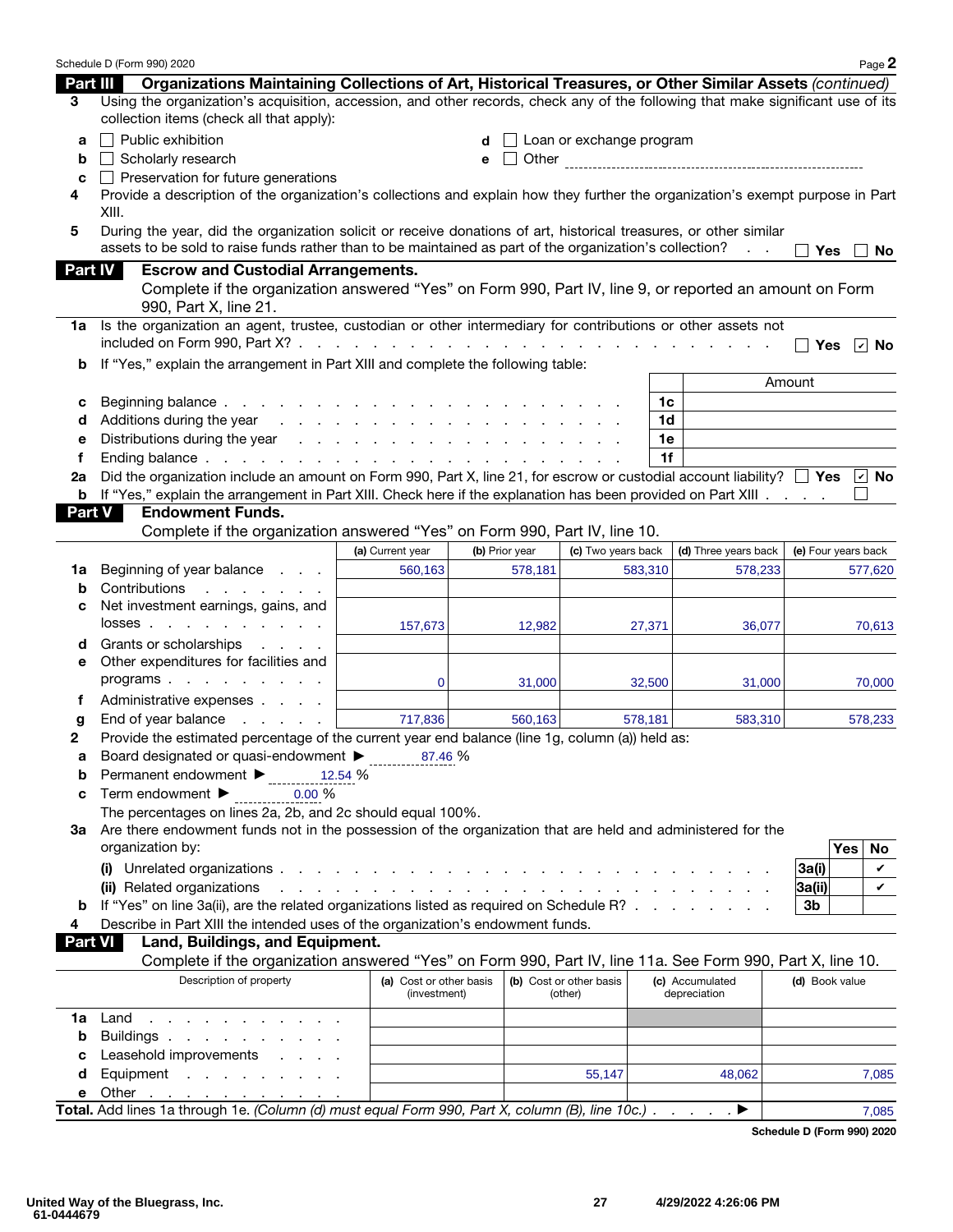| Complete if the organization answered "Yes" on Form 990, Part IV, line 11b. See Form 990, Part X, line 12.<br>(a) Description of security or category<br>(b) Book value<br>(c) Method of valuation:<br>(including name of security)<br>Cost or end-of-year market value<br>(1) Financial derivatives<br>and a state of the<br>(2) Closely held equity interests<br>$-E$<br>$-F$<br>(G)<br>(H)<br>Total. (Column (b) must equal Form 990, Part X, col. (B) line 12.) . ▶<br><b>Investments-Program Related.</b><br><b>Part VIII</b><br>Complete if the organization answered "Yes" on Form 990, Part IV, line 11c. See Form 990, Part X, line 13.<br>(a) Description of investment<br>(b) Book value<br>(c) Method of valuation:<br>Cost or end-of-year market value<br>(1)<br>(2)<br>(3)<br>(4)<br>(5)<br>(6)<br>(7)<br>(8)<br>(9)<br>Total. (Column (b) must equal Form 990, Part X, col. (B) line 13.) . ▶<br><b>Other Assets.</b><br>Part IX<br>Complete if the organization answered "Yes" on Form 990, Part IV, line 11d. See Form 990, Part X, line 15.<br>(a) Description<br>(b) Book value<br>(1)<br>(2)<br>(3)<br>(4)<br>(5)<br>(6)<br>(7)<br>(8)<br>(9)<br>Total. (Column (b) must equal Form 990, Part X, col. (B) line 15.)<br>$\sim$<br><b>Contract Contract</b><br>$\sim$<br><b>Other Liabilities.</b><br>Part X<br>Complete if the organization answered "Yes" on Form 990, Part IV, line 11e or 11f. See Form 990, Part X,<br>line 25.<br>1.<br>(a) Description of liability<br>(b) Book value<br>(1) Federal income taxes<br>(2)<br>(3)<br>(4)<br>(5)<br>(6)<br>(7)<br>(8)<br>(9)<br>Total. (Column (b) must equal Form 990, Part X, col. (B) line 25.).<br>$\mathbf 0$<br>2. Liability for uncertain tax positions. In Part XIII, provide the text of the footnote to the organization's financial statements that reports the | <b>Part VII</b> | <b>Investments-Other Securities.</b> |  |  |
|--------------------------------------------------------------------------------------------------------------------------------------------------------------------------------------------------------------------------------------------------------------------------------------------------------------------------------------------------------------------------------------------------------------------------------------------------------------------------------------------------------------------------------------------------------------------------------------------------------------------------------------------------------------------------------------------------------------------------------------------------------------------------------------------------------------------------------------------------------------------------------------------------------------------------------------------------------------------------------------------------------------------------------------------------------------------------------------------------------------------------------------------------------------------------------------------------------------------------------------------------------------------------------------------------------------------------------------------------------------------------------------------------------------------------------------------------------------------------------------------------------------------------------------------------------------------------------------------------------------------------------------------------------------------------------------------------------------------------------------------------------------------------------------------------------------------------------------------------|-----------------|--------------------------------------|--|--|
|                                                                                                                                                                                                                                                                                                                                                                                                                                                                                                                                                                                                                                                                                                                                                                                                                                                                                                                                                                                                                                                                                                                                                                                                                                                                                                                                                                                                                                                                                                                                                                                                                                                                                                                                                                                                                                                  |                 |                                      |  |  |
|                                                                                                                                                                                                                                                                                                                                                                                                                                                                                                                                                                                                                                                                                                                                                                                                                                                                                                                                                                                                                                                                                                                                                                                                                                                                                                                                                                                                                                                                                                                                                                                                                                                                                                                                                                                                                                                  |                 |                                      |  |  |
|                                                                                                                                                                                                                                                                                                                                                                                                                                                                                                                                                                                                                                                                                                                                                                                                                                                                                                                                                                                                                                                                                                                                                                                                                                                                                                                                                                                                                                                                                                                                                                                                                                                                                                                                                                                                                                                  |                 |                                      |  |  |
|                                                                                                                                                                                                                                                                                                                                                                                                                                                                                                                                                                                                                                                                                                                                                                                                                                                                                                                                                                                                                                                                                                                                                                                                                                                                                                                                                                                                                                                                                                                                                                                                                                                                                                                                                                                                                                                  |                 |                                      |  |  |
|                                                                                                                                                                                                                                                                                                                                                                                                                                                                                                                                                                                                                                                                                                                                                                                                                                                                                                                                                                                                                                                                                                                                                                                                                                                                                                                                                                                                                                                                                                                                                                                                                                                                                                                                                                                                                                                  |                 |                                      |  |  |
|                                                                                                                                                                                                                                                                                                                                                                                                                                                                                                                                                                                                                                                                                                                                                                                                                                                                                                                                                                                                                                                                                                                                                                                                                                                                                                                                                                                                                                                                                                                                                                                                                                                                                                                                                                                                                                                  | (A)             |                                      |  |  |
|                                                                                                                                                                                                                                                                                                                                                                                                                                                                                                                                                                                                                                                                                                                                                                                                                                                                                                                                                                                                                                                                                                                                                                                                                                                                                                                                                                                                                                                                                                                                                                                                                                                                                                                                                                                                                                                  | (B)             |                                      |  |  |
|                                                                                                                                                                                                                                                                                                                                                                                                                                                                                                                                                                                                                                                                                                                                                                                                                                                                                                                                                                                                                                                                                                                                                                                                                                                                                                                                                                                                                                                                                                                                                                                                                                                                                                                                                                                                                                                  | (C)             |                                      |  |  |
|                                                                                                                                                                                                                                                                                                                                                                                                                                                                                                                                                                                                                                                                                                                                                                                                                                                                                                                                                                                                                                                                                                                                                                                                                                                                                                                                                                                                                                                                                                                                                                                                                                                                                                                                                                                                                                                  | $\Box$ (D)      |                                      |  |  |
|                                                                                                                                                                                                                                                                                                                                                                                                                                                                                                                                                                                                                                                                                                                                                                                                                                                                                                                                                                                                                                                                                                                                                                                                                                                                                                                                                                                                                                                                                                                                                                                                                                                                                                                                                                                                                                                  |                 |                                      |  |  |
|                                                                                                                                                                                                                                                                                                                                                                                                                                                                                                                                                                                                                                                                                                                                                                                                                                                                                                                                                                                                                                                                                                                                                                                                                                                                                                                                                                                                                                                                                                                                                                                                                                                                                                                                                                                                                                                  |                 |                                      |  |  |
|                                                                                                                                                                                                                                                                                                                                                                                                                                                                                                                                                                                                                                                                                                                                                                                                                                                                                                                                                                                                                                                                                                                                                                                                                                                                                                                                                                                                                                                                                                                                                                                                                                                                                                                                                                                                                                                  |                 |                                      |  |  |
|                                                                                                                                                                                                                                                                                                                                                                                                                                                                                                                                                                                                                                                                                                                                                                                                                                                                                                                                                                                                                                                                                                                                                                                                                                                                                                                                                                                                                                                                                                                                                                                                                                                                                                                                                                                                                                                  |                 |                                      |  |  |
|                                                                                                                                                                                                                                                                                                                                                                                                                                                                                                                                                                                                                                                                                                                                                                                                                                                                                                                                                                                                                                                                                                                                                                                                                                                                                                                                                                                                                                                                                                                                                                                                                                                                                                                                                                                                                                                  |                 |                                      |  |  |
|                                                                                                                                                                                                                                                                                                                                                                                                                                                                                                                                                                                                                                                                                                                                                                                                                                                                                                                                                                                                                                                                                                                                                                                                                                                                                                                                                                                                                                                                                                                                                                                                                                                                                                                                                                                                                                                  |                 |                                      |  |  |
|                                                                                                                                                                                                                                                                                                                                                                                                                                                                                                                                                                                                                                                                                                                                                                                                                                                                                                                                                                                                                                                                                                                                                                                                                                                                                                                                                                                                                                                                                                                                                                                                                                                                                                                                                                                                                                                  |                 |                                      |  |  |
|                                                                                                                                                                                                                                                                                                                                                                                                                                                                                                                                                                                                                                                                                                                                                                                                                                                                                                                                                                                                                                                                                                                                                                                                                                                                                                                                                                                                                                                                                                                                                                                                                                                                                                                                                                                                                                                  |                 |                                      |  |  |
|                                                                                                                                                                                                                                                                                                                                                                                                                                                                                                                                                                                                                                                                                                                                                                                                                                                                                                                                                                                                                                                                                                                                                                                                                                                                                                                                                                                                                                                                                                                                                                                                                                                                                                                                                                                                                                                  |                 |                                      |  |  |
|                                                                                                                                                                                                                                                                                                                                                                                                                                                                                                                                                                                                                                                                                                                                                                                                                                                                                                                                                                                                                                                                                                                                                                                                                                                                                                                                                                                                                                                                                                                                                                                                                                                                                                                                                                                                                                                  |                 |                                      |  |  |
|                                                                                                                                                                                                                                                                                                                                                                                                                                                                                                                                                                                                                                                                                                                                                                                                                                                                                                                                                                                                                                                                                                                                                                                                                                                                                                                                                                                                                                                                                                                                                                                                                                                                                                                                                                                                                                                  |                 |                                      |  |  |
|                                                                                                                                                                                                                                                                                                                                                                                                                                                                                                                                                                                                                                                                                                                                                                                                                                                                                                                                                                                                                                                                                                                                                                                                                                                                                                                                                                                                                                                                                                                                                                                                                                                                                                                                                                                                                                                  |                 |                                      |  |  |
|                                                                                                                                                                                                                                                                                                                                                                                                                                                                                                                                                                                                                                                                                                                                                                                                                                                                                                                                                                                                                                                                                                                                                                                                                                                                                                                                                                                                                                                                                                                                                                                                                                                                                                                                                                                                                                                  |                 |                                      |  |  |
|                                                                                                                                                                                                                                                                                                                                                                                                                                                                                                                                                                                                                                                                                                                                                                                                                                                                                                                                                                                                                                                                                                                                                                                                                                                                                                                                                                                                                                                                                                                                                                                                                                                                                                                                                                                                                                                  |                 |                                      |  |  |
|                                                                                                                                                                                                                                                                                                                                                                                                                                                                                                                                                                                                                                                                                                                                                                                                                                                                                                                                                                                                                                                                                                                                                                                                                                                                                                                                                                                                                                                                                                                                                                                                                                                                                                                                                                                                                                                  |                 |                                      |  |  |
|                                                                                                                                                                                                                                                                                                                                                                                                                                                                                                                                                                                                                                                                                                                                                                                                                                                                                                                                                                                                                                                                                                                                                                                                                                                                                                                                                                                                                                                                                                                                                                                                                                                                                                                                                                                                                                                  |                 |                                      |  |  |
|                                                                                                                                                                                                                                                                                                                                                                                                                                                                                                                                                                                                                                                                                                                                                                                                                                                                                                                                                                                                                                                                                                                                                                                                                                                                                                                                                                                                                                                                                                                                                                                                                                                                                                                                                                                                                                                  |                 |                                      |  |  |
|                                                                                                                                                                                                                                                                                                                                                                                                                                                                                                                                                                                                                                                                                                                                                                                                                                                                                                                                                                                                                                                                                                                                                                                                                                                                                                                                                                                                                                                                                                                                                                                                                                                                                                                                                                                                                                                  |                 |                                      |  |  |
|                                                                                                                                                                                                                                                                                                                                                                                                                                                                                                                                                                                                                                                                                                                                                                                                                                                                                                                                                                                                                                                                                                                                                                                                                                                                                                                                                                                                                                                                                                                                                                                                                                                                                                                                                                                                                                                  |                 |                                      |  |  |
|                                                                                                                                                                                                                                                                                                                                                                                                                                                                                                                                                                                                                                                                                                                                                                                                                                                                                                                                                                                                                                                                                                                                                                                                                                                                                                                                                                                                                                                                                                                                                                                                                                                                                                                                                                                                                                                  |                 |                                      |  |  |
|                                                                                                                                                                                                                                                                                                                                                                                                                                                                                                                                                                                                                                                                                                                                                                                                                                                                                                                                                                                                                                                                                                                                                                                                                                                                                                                                                                                                                                                                                                                                                                                                                                                                                                                                                                                                                                                  |                 |                                      |  |  |
|                                                                                                                                                                                                                                                                                                                                                                                                                                                                                                                                                                                                                                                                                                                                                                                                                                                                                                                                                                                                                                                                                                                                                                                                                                                                                                                                                                                                                                                                                                                                                                                                                                                                                                                                                                                                                                                  |                 |                                      |  |  |
|                                                                                                                                                                                                                                                                                                                                                                                                                                                                                                                                                                                                                                                                                                                                                                                                                                                                                                                                                                                                                                                                                                                                                                                                                                                                                                                                                                                                                                                                                                                                                                                                                                                                                                                                                                                                                                                  |                 |                                      |  |  |
|                                                                                                                                                                                                                                                                                                                                                                                                                                                                                                                                                                                                                                                                                                                                                                                                                                                                                                                                                                                                                                                                                                                                                                                                                                                                                                                                                                                                                                                                                                                                                                                                                                                                                                                                                                                                                                                  |                 |                                      |  |  |
|                                                                                                                                                                                                                                                                                                                                                                                                                                                                                                                                                                                                                                                                                                                                                                                                                                                                                                                                                                                                                                                                                                                                                                                                                                                                                                                                                                                                                                                                                                                                                                                                                                                                                                                                                                                                                                                  |                 |                                      |  |  |
|                                                                                                                                                                                                                                                                                                                                                                                                                                                                                                                                                                                                                                                                                                                                                                                                                                                                                                                                                                                                                                                                                                                                                                                                                                                                                                                                                                                                                                                                                                                                                                                                                                                                                                                                                                                                                                                  |                 |                                      |  |  |
|                                                                                                                                                                                                                                                                                                                                                                                                                                                                                                                                                                                                                                                                                                                                                                                                                                                                                                                                                                                                                                                                                                                                                                                                                                                                                                                                                                                                                                                                                                                                                                                                                                                                                                                                                                                                                                                  |                 |                                      |  |  |
|                                                                                                                                                                                                                                                                                                                                                                                                                                                                                                                                                                                                                                                                                                                                                                                                                                                                                                                                                                                                                                                                                                                                                                                                                                                                                                                                                                                                                                                                                                                                                                                                                                                                                                                                                                                                                                                  |                 |                                      |  |  |
|                                                                                                                                                                                                                                                                                                                                                                                                                                                                                                                                                                                                                                                                                                                                                                                                                                                                                                                                                                                                                                                                                                                                                                                                                                                                                                                                                                                                                                                                                                                                                                                                                                                                                                                                                                                                                                                  |                 |                                      |  |  |
|                                                                                                                                                                                                                                                                                                                                                                                                                                                                                                                                                                                                                                                                                                                                                                                                                                                                                                                                                                                                                                                                                                                                                                                                                                                                                                                                                                                                                                                                                                                                                                                                                                                                                                                                                                                                                                                  |                 |                                      |  |  |
|                                                                                                                                                                                                                                                                                                                                                                                                                                                                                                                                                                                                                                                                                                                                                                                                                                                                                                                                                                                                                                                                                                                                                                                                                                                                                                                                                                                                                                                                                                                                                                                                                                                                                                                                                                                                                                                  |                 |                                      |  |  |
|                                                                                                                                                                                                                                                                                                                                                                                                                                                                                                                                                                                                                                                                                                                                                                                                                                                                                                                                                                                                                                                                                                                                                                                                                                                                                                                                                                                                                                                                                                                                                                                                                                                                                                                                                                                                                                                  |                 |                                      |  |  |
|                                                                                                                                                                                                                                                                                                                                                                                                                                                                                                                                                                                                                                                                                                                                                                                                                                                                                                                                                                                                                                                                                                                                                                                                                                                                                                                                                                                                                                                                                                                                                                                                                                                                                                                                                                                                                                                  |                 |                                      |  |  |
|                                                                                                                                                                                                                                                                                                                                                                                                                                                                                                                                                                                                                                                                                                                                                                                                                                                                                                                                                                                                                                                                                                                                                                                                                                                                                                                                                                                                                                                                                                                                                                                                                                                                                                                                                                                                                                                  |                 |                                      |  |  |
|                                                                                                                                                                                                                                                                                                                                                                                                                                                                                                                                                                                                                                                                                                                                                                                                                                                                                                                                                                                                                                                                                                                                                                                                                                                                                                                                                                                                                                                                                                                                                                                                                                                                                                                                                                                                                                                  |                 |                                      |  |  |
|                                                                                                                                                                                                                                                                                                                                                                                                                                                                                                                                                                                                                                                                                                                                                                                                                                                                                                                                                                                                                                                                                                                                                                                                                                                                                                                                                                                                                                                                                                                                                                                                                                                                                                                                                                                                                                                  |                 |                                      |  |  |
|                                                                                                                                                                                                                                                                                                                                                                                                                                                                                                                                                                                                                                                                                                                                                                                                                                                                                                                                                                                                                                                                                                                                                                                                                                                                                                                                                                                                                                                                                                                                                                                                                                                                                                                                                                                                                                                  |                 |                                      |  |  |
|                                                                                                                                                                                                                                                                                                                                                                                                                                                                                                                                                                                                                                                                                                                                                                                                                                                                                                                                                                                                                                                                                                                                                                                                                                                                                                                                                                                                                                                                                                                                                                                                                                                                                                                                                                                                                                                  |                 |                                      |  |  |
|                                                                                                                                                                                                                                                                                                                                                                                                                                                                                                                                                                                                                                                                                                                                                                                                                                                                                                                                                                                                                                                                                                                                                                                                                                                                                                                                                                                                                                                                                                                                                                                                                                                                                                                                                                                                                                                  |                 |                                      |  |  |
|                                                                                                                                                                                                                                                                                                                                                                                                                                                                                                                                                                                                                                                                                                                                                                                                                                                                                                                                                                                                                                                                                                                                                                                                                                                                                                                                                                                                                                                                                                                                                                                                                                                                                                                                                                                                                                                  |                 |                                      |  |  |
|                                                                                                                                                                                                                                                                                                                                                                                                                                                                                                                                                                                                                                                                                                                                                                                                                                                                                                                                                                                                                                                                                                                                                                                                                                                                                                                                                                                                                                                                                                                                                                                                                                                                                                                                                                                                                                                  |                 |                                      |  |  |
|                                                                                                                                                                                                                                                                                                                                                                                                                                                                                                                                                                                                                                                                                                                                                                                                                                                                                                                                                                                                                                                                                                                                                                                                                                                                                                                                                                                                                                                                                                                                                                                                                                                                                                                                                                                                                                                  |                 |                                      |  |  |
|                                                                                                                                                                                                                                                                                                                                                                                                                                                                                                                                                                                                                                                                                                                                                                                                                                                                                                                                                                                                                                                                                                                                                                                                                                                                                                                                                                                                                                                                                                                                                                                                                                                                                                                                                                                                                                                  |                 |                                      |  |  |
|                                                                                                                                                                                                                                                                                                                                                                                                                                                                                                                                                                                                                                                                                                                                                                                                                                                                                                                                                                                                                                                                                                                                                                                                                                                                                                                                                                                                                                                                                                                                                                                                                                                                                                                                                                                                                                                  |                 |                                      |  |  |

2. Liability for uncertain tax positions. In Part XIII, provide the text of the footnote to the organization's financial statements that reports the  $\alpha$ ganization's liability for uncertain tax positions under FASB ASC 740. Check here if the text of the footnote has been provided in Part XIII .  $\,$   $\,$   $\,$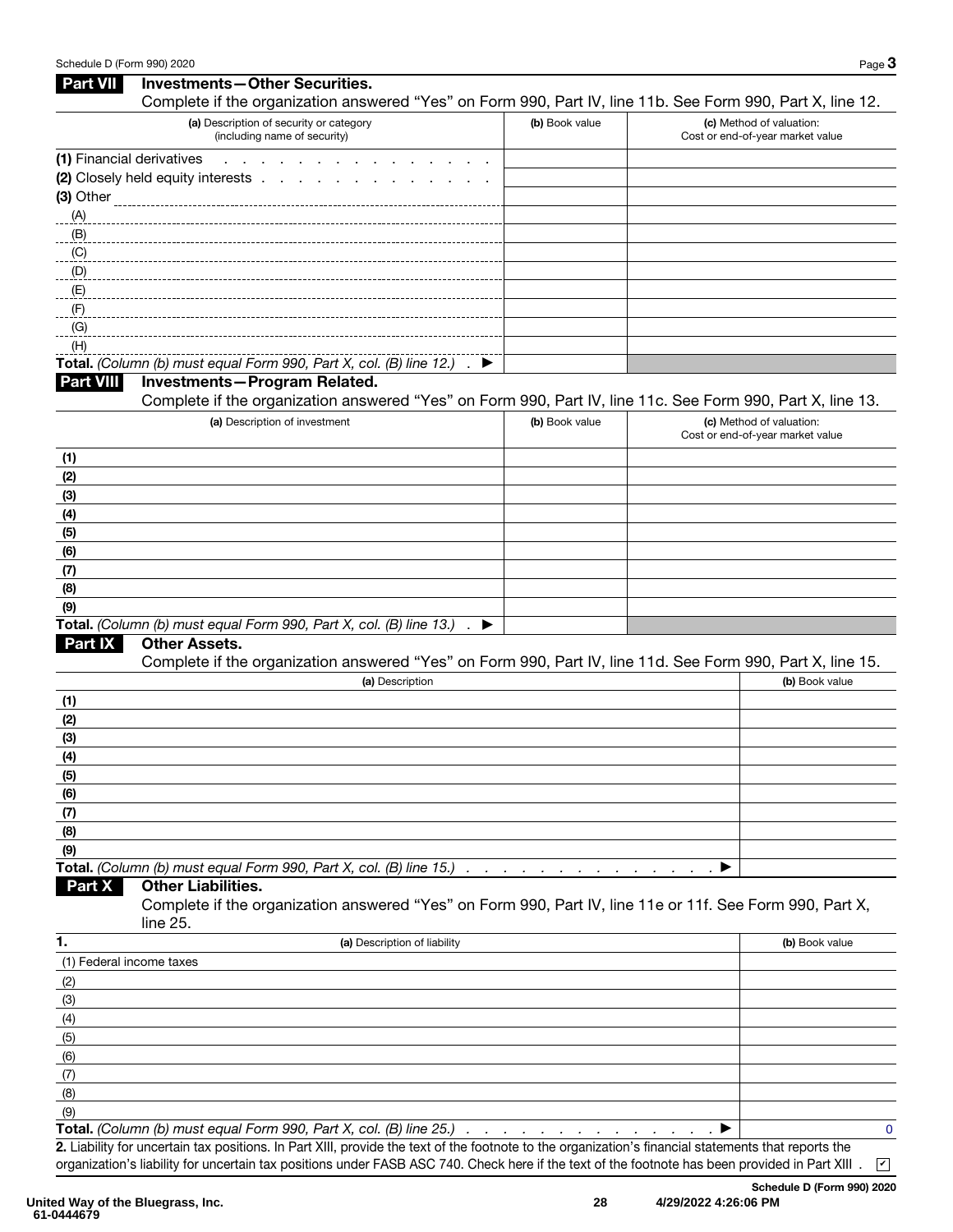|                  | Schedule D (Form 990) 2020                                                                                                                                                                                                                            |                  |          |         | Page 4    |
|------------------|-------------------------------------------------------------------------------------------------------------------------------------------------------------------------------------------------------------------------------------------------------|------------------|----------|---------|-----------|
| <b>Part XI</b>   | Reconciliation of Revenue per Audited Financial Statements With Revenue per Return.                                                                                                                                                                   |                  |          |         |           |
|                  | Complete if the organization answered "Yes" on Form 990, Part IV, line 12a.                                                                                                                                                                           |                  |          |         |           |
| 1                | Total revenue, gains, and other support per audited financial statements                                                                                                                                                                              |                  |          | 1.      | 5,671,636 |
| $\mathbf{2}$     | Amounts included on line 1 but not on Form 990, Part VIII, line 12:                                                                                                                                                                                   |                  |          |         |           |
| a                | Net unrealized gains (losses) on investments                                                                                                                                                                                                          | 2a               | 369,172  |         |           |
| b                | Donated services and use of facilities                                                                                                                                                                                                                | 2 <sub>b</sub>   | 24,460   |         |           |
| c                | Recoveries of prior year grants                                                                                                                                                                                                                       | 2c               |          |         |           |
| d                | Other (Describe in Part XIII.)                                                                                                                                                                                                                        | 2d               | $\Omega$ |         |           |
| е                |                                                                                                                                                                                                                                                       |                  |          | 2e      | 393,632   |
| 3                |                                                                                                                                                                                                                                                       |                  |          | 3       | 5,278,004 |
| 4                | Amounts included on Form 990, Part VIII, line 12, but not on line 1:                                                                                                                                                                                  |                  |          |         |           |
| а                | Investment expenses not included on Form 990, Part VIII, line 7b<br>$\mathcal{L}^{\text{max}}$                                                                                                                                                        | 4a               | 8,316    |         |           |
| b                |                                                                                                                                                                                                                                                       | 4b.              | 122,502  |         |           |
| c                | Add lines 4a and 4b<br>the contract of the contract of the contract of the contract of the contract of the contract of the contract of the contract of the contract of the contract of the contract of the contract of the contract of the contract o |                  |          | 4c      | 130,818   |
| 5                | Total revenue. Add lines 3 and 4c. (This must equal Form 990, Part I, line 12.)                                                                                                                                                                       |                  |          | 5       | 5,408,822 |
| <b>Part XII</b>  | Reconciliation of Expenses per Audited Financial Statements With Expenses per Return.                                                                                                                                                                 |                  |          |         |           |
|                  | Complete if the organization answered "Yes" on Form 990, Part IV, line 12a.                                                                                                                                                                           |                  |          |         |           |
| 1                | Total expenses and losses per audited financial statements                                                                                                                                                                                            |                  |          | 1.      | 4,321,524 |
| 2                | Amounts included on line 1 but not on Form 990, Part IX, line 25:                                                                                                                                                                                     |                  |          |         |           |
| a                | Donated services and use of facilities expansion of the services and use of facilities                                                                                                                                                                | 2a               | 24,460   |         |           |
| b                |                                                                                                                                                                                                                                                       | 2 <sub>b</sub>   |          |         |           |
| c                |                                                                                                                                                                                                                                                       | 2c               |          |         |           |
| d                | Other (Describe in Part XIII.)                                                                                                                                                                                                                        | 2d               | $\Omega$ |         |           |
|                  |                                                                                                                                                                                                                                                       |                  |          | 2e      |           |
| е                | Subtract line 2e from line 1                                                                                                                                                                                                                          |                  |          | 3       | 24,460    |
| 3                |                                                                                                                                                                                                                                                       | $\sim$ 10 $\sim$ |          |         | 4,297,064 |
| 4                | Amounts included on Form 990, Part IX, line 25, but not on line 1:                                                                                                                                                                                    |                  |          |         |           |
| а                | Investment expenses not included on Form 990, Part VIII, line 7b<br>$\mathcal{L}=\mathcal{L}$ .                                                                                                                                                       | 4a               | 8,316    |         |           |
| b                | Other (Describe in Part XIII.)                                                                                                                                                                                                                        | 4b               | $\Omega$ |         |           |
| c                | Add lines 4a and 4b<br>and the contract of the contract of the contract of the contract of the contract of the contract of the contract of the contract of the contract of the contract of the contract of the contract of the contract of the contra |                  |          | 4c<br>5 | 8,316     |
| 5                | Total expenses. Add lines 3 and 4c. (This must equal Form 990, Part I, line 18.)                                                                                                                                                                      |                  |          |         | 4,305,380 |
| <b>Part XIII</b> | <b>Supplemental Information.</b><br>Provide the descriptions required for Part II, lines 3, 5, and 9; Part III, lines 1a and 4; Part IV, lines 1b and 2b; Part V, line 4; Part X, line                                                                |                  |          |         |           |
|                  | 2; Part XI, lines 2d and 4b; and Part XII, lines 2d and 4b. Also complete this part to provide any additional information.                                                                                                                            |                  |          |         |           |
|                  |                                                                                                                                                                                                                                                       |                  |          |         |           |
|                  | <b>SEE STATEMENT</b>                                                                                                                                                                                                                                  |                  |          |         |           |
|                  |                                                                                                                                                                                                                                                       |                  |          |         |           |
|                  |                                                                                                                                                                                                                                                       |                  |          |         |           |
|                  |                                                                                                                                                                                                                                                       |                  |          |         |           |
|                  |                                                                                                                                                                                                                                                       |                  |          |         |           |
|                  |                                                                                                                                                                                                                                                       |                  |          |         |           |
|                  |                                                                                                                                                                                                                                                       |                  |          |         |           |
|                  |                                                                                                                                                                                                                                                       |                  |          |         |           |
|                  |                                                                                                                                                                                                                                                       |                  |          |         |           |
|                  |                                                                                                                                                                                                                                                       |                  |          |         |           |
|                  |                                                                                                                                                                                                                                                       |                  |          |         |           |
|                  |                                                                                                                                                                                                                                                       |                  |          |         |           |
|                  |                                                                                                                                                                                                                                                       |                  |          |         |           |
|                  |                                                                                                                                                                                                                                                       |                  |          |         |           |
|                  |                                                                                                                                                                                                                                                       |                  |          |         |           |
|                  |                                                                                                                                                                                                                                                       |                  |          |         |           |
|                  |                                                                                                                                                                                                                                                       |                  |          |         |           |
|                  |                                                                                                                                                                                                                                                       |                  |          |         |           |
|                  |                                                                                                                                                                                                                                                       |                  |          |         |           |
|                  |                                                                                                                                                                                                                                                       |                  |          |         |           |
|                  |                                                                                                                                                                                                                                                       |                  |          |         |           |
|                  |                                                                                                                                                                                                                                                       |                  |          |         |           |
|                  |                                                                                                                                                                                                                                                       |                  |          |         |           |
|                  |                                                                                                                                                                                                                                                       |                  |          |         |           |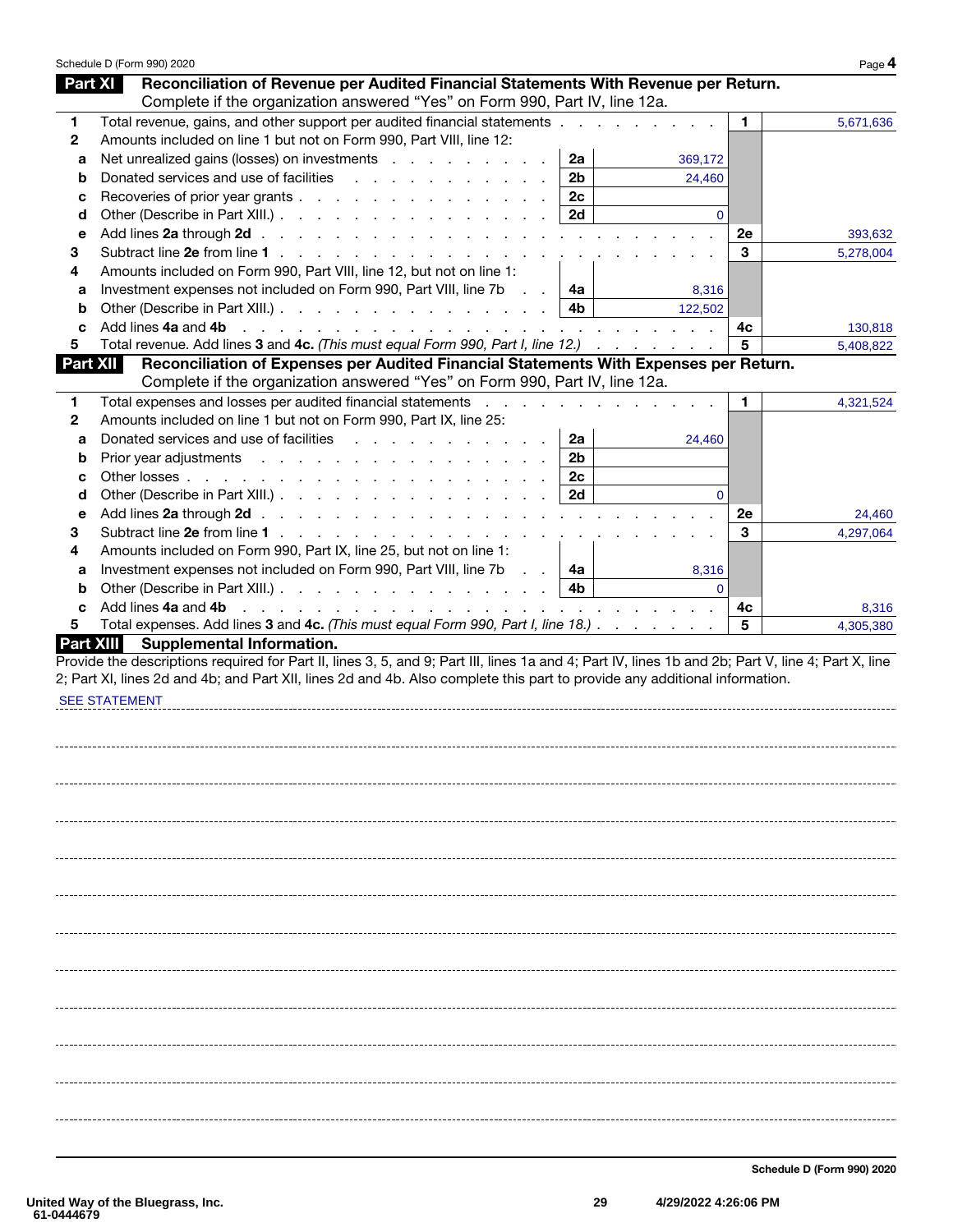Part XIII Provide the descriptions required for Part II, lines 3, 5, and 9; Part III, lines 1a and 4; Part IV, lines 1b<br>and 2b; Part V, line 4; Part X, line 2; Part XI, lines 2d and 4b; and Part XII, lines 2d and 4b. Also complete this part to provide any additional information.

| Return Reference - Identifier | Explanation                                |               |
|-------------------------------|--------------------------------------------|---------------|
| SCHEDULE D, PART XI, LINE     | (a) Description                            | (b)<br>Amount |
| 4(B) - OTHER REVENUE          | <b>IWRITE OFF OF UNCOLLECTIBLE PLEDGES</b> |               |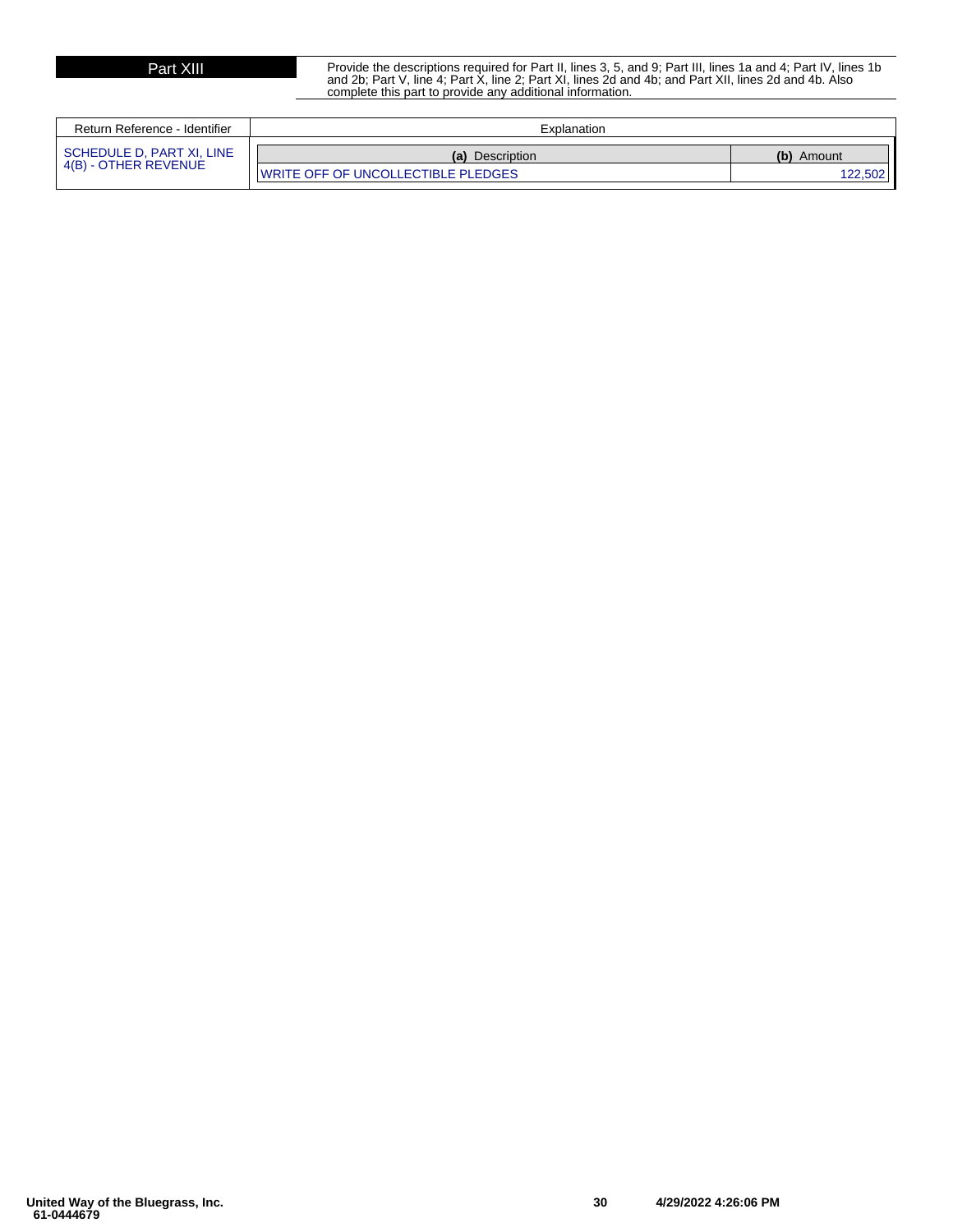**Part XIII** Supplemental Information. Provide the descriptions required for Part II, lines 3, 5, and 9; Part III,<br>lines 1a and 4; Part IV, lines 1b and 2b; Part V, line 4; Part X, line 2; Part XI, lines 2d and 4b; and Part XII, lines 2d and 4b. Also complete this part to provide any additional information.

| Return Reference - Identifier                                                       | Explanation                                                                                                                                                                                                                                                                                                                                                                                                                                                                                                                                                                                             |
|-------------------------------------------------------------------------------------|---------------------------------------------------------------------------------------------------------------------------------------------------------------------------------------------------------------------------------------------------------------------------------------------------------------------------------------------------------------------------------------------------------------------------------------------------------------------------------------------------------------------------------------------------------------------------------------------------------|
| <b>SCHEDULE D. PART V.</b><br>ILINE 4 - INTENDED USES<br><b>IOF ENDOWMENT FUNDS</b> | THE PURPOSE OF THE ENDOWMENT IS TO FACILITATE DONORS' DESIRES TO MAKE SUBSTANTIAL LONG-<br>TERM GIFTS TO THE COMMUNITY AND TO DEVELOP A NEW AND SIGNIFICANT SOURCE OF REVENUE FOR<br>UWBG. IN DOING SO, THE ENDOWMENT WILL PROVIDE A SECURE, LONG-TERM SOURCE OF FUNDS TO: (I)<br>STABILIZE AGENCY FUNDING DURING PERIODS OF BELOW NORMAL ANNUAL CAMPAIGNS; (II) FUND SPECIAL<br>GRANTS; (III) ENSURE LONG-TERM GROWTH; (IV) ENHANCE UWBG'S ABILITY TO MEET CHANGING<br>COMMUNITY NEEDS IN BOTH THE SHORT AND LONG-TERM; AND, (V) SUPPORT THE ADMINISTRATIVE<br>EXPENSES OF UWBG AS DEEMED APPROPRIATE. |
| SCHEDULE D, PART X,<br>LINE 2 - FIN 48 (ASC 740)<br><b>IFOOTNOTE</b>                | UWBG IS EXEMPT FROM INCOME TAXES ON INCOME FROM RELATED ACTIVITIES UNDER SECTION 501(C)(3)<br>OF THE U.S. INTERNAL REVENUE CODE AND CORRESPONDING STATE TAX LAW. ACCORDINGLY, NO<br>PROVISION HAS BEEN MADE FOR FEDERAL OR STATE INCOME TAXES. ADDITIONALLY, UWBG HAS BEEN<br>DETERMINED NOT TO BE A PRIVATE FOUNDATION UNDER SECTION 509(A) OF THE INTERNAL REVENUE<br>CODE.                                                                                                                                                                                                                           |
|                                                                                     | A TAX POSITION IS RECOGNIZED AS A BENEFIT ONLY IF IT IS "MORE LIKELY THAN NOT" THAT THE TAX<br>POSITION WOULD BE SUSTAINED IN A TAX EXAMINATION, WITH A TAX EXAMINATION BEING PRESUMED TO<br>OCCUR. THE AMOUNT RECOGNIZED IS THE LARGEST AMOUNT OF TAX BENEFIT THAT IS GREATER THAN<br>50% LIKELY OF BEING REALIZED ON EXAMINATION. FOR TAX POSITIONS NOT MEETING THE "MORE LIKELY<br>THAN NOT" TEST, NO TAX BENEFIT IS RECORDED.                                                                                                                                                                       |
|                                                                                     | UWBG DOES NOT EXPECT THE TOTAL AMOUNT OF UNRECOGNIZED TAX BENEFITS TO SIGNIFICANTLY<br>CHANGE IN THE NEXT 12 MONTHS, UWBG RECOGNIZES INTEREST AND/OR PENALTIES RELATED TO INCOME<br>TAX MATTERS IN INCOME TAX EXPENSE. UWBG DID NOT HAVE ANY AMOUNT ACCRUED FOR INTEREST AND<br>PENALTIES AT JUNE 30, 2021 OR 2020.                                                                                                                                                                                                                                                                                     |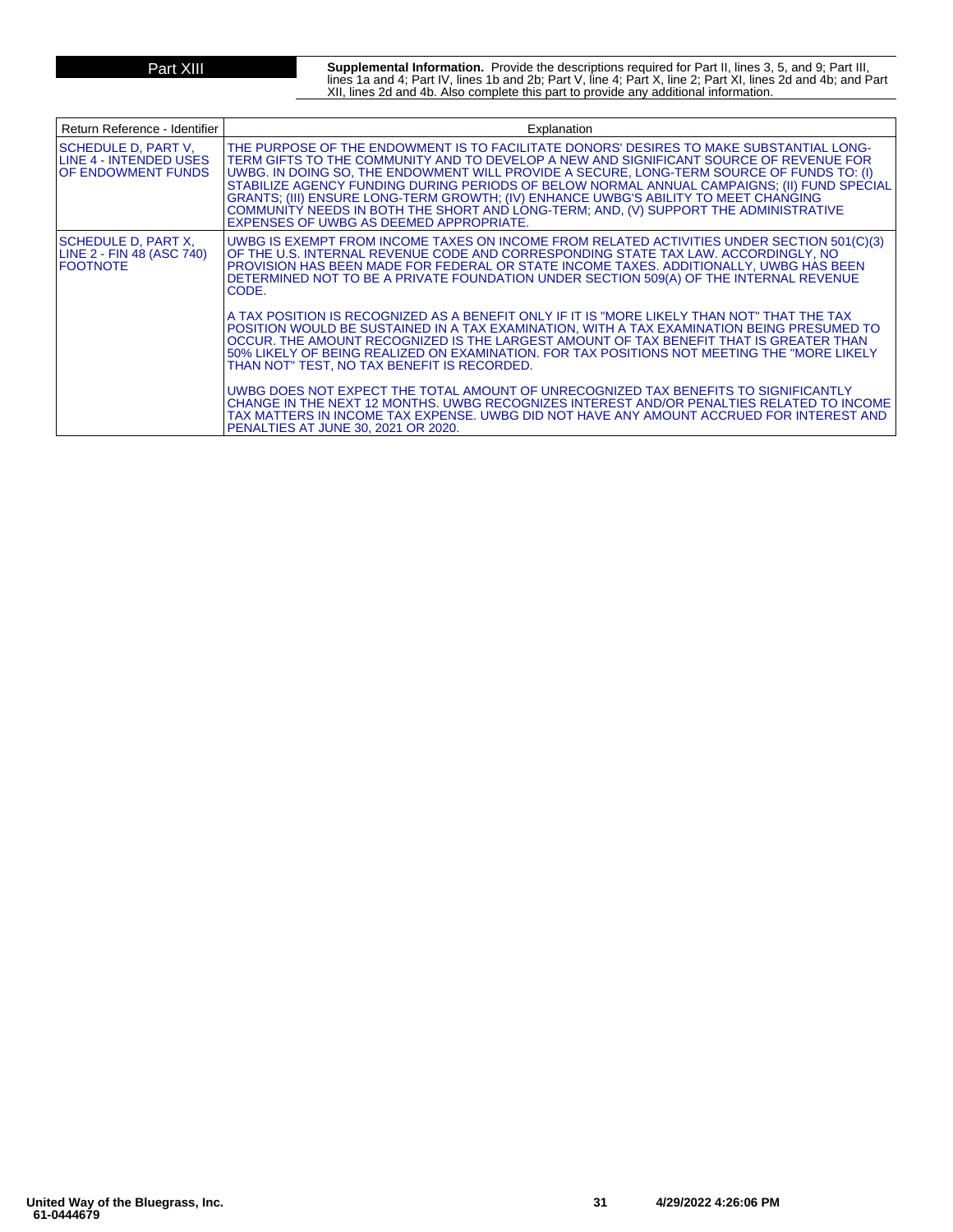|                | (Form 990 or 990-EZ)                                         |                                                            |               |                                    |                                                                      | Complete if the organization answered "Yes" on Form 990, Part IV, line 17, 18, or 19, or if the<br>organization entered more than \$15,000 on Form 990-EZ, line 6a. |                                                                                                                     |                                                                                                                                     |
|----------------|--------------------------------------------------------------|------------------------------------------------------------|---------------|------------------------------------|----------------------------------------------------------------------|---------------------------------------------------------------------------------------------------------------------------------------------------------------------|---------------------------------------------------------------------------------------------------------------------|-------------------------------------------------------------------------------------------------------------------------------------|
|                | Department of the Treasury<br>Internal Revenue Service       |                                                            |               | Attach to Form 990 or Form 990-EZ. |                                                                      | Go to www.irs.gov/Form990 for instructions and the latest information.                                                                                              |                                                                                                                     | <b>Open to Public</b><br><b>Inspection</b>                                                                                          |
|                | Name of the organization                                     |                                                            |               |                                    |                                                                      |                                                                                                                                                                     | <b>Employer identification number</b>                                                                               |                                                                                                                                     |
|                |                                                              | UNITED WAY OF THE BLUEGRASS, INC.                          |               |                                    |                                                                      |                                                                                                                                                                     |                                                                                                                     | 61-0444679                                                                                                                          |
| Part I         |                                                              | Form 990-EZ filers are not required to complete this part. |               |                                    |                                                                      |                                                                                                                                                                     | Fundraising Activities. Complete if the organization answered "Yes" on Form 990, Part IV, line 17.                  |                                                                                                                                     |
| 1              |                                                              |                                                            |               |                                    |                                                                      |                                                                                                                                                                     | Indicate whether the organization raised funds through any of the following activities. Check all that apply.       |                                                                                                                                     |
| a              | Mail solicitations                                           |                                                            |               |                                    |                                                                      | $\mathbf{e}$ Solicitation of non-government grants                                                                                                                  |                                                                                                                     |                                                                                                                                     |
| b              |                                                              | Internet and email solicitations                           |               | f                                  |                                                                      | Solicitation of government grants                                                                                                                                   |                                                                                                                     |                                                                                                                                     |
| C              | Phone solicitations                                          |                                                            |               | g                                  |                                                                      | Special fundraising events                                                                                                                                          |                                                                                                                     |                                                                                                                                     |
| d<br>2a        |                                                              | In-person solicitations                                    |               |                                    |                                                                      |                                                                                                                                                                     | Did the organization have a written or oral agreement with any individual (including officers, directors, trustees, |                                                                                                                                     |
|                |                                                              |                                                            |               |                                    |                                                                      |                                                                                                                                                                     | or key employees listed in Form 990, Part VII) or entity in connection with professional fundraising services?      | ∣ ∣Yes<br>∣No                                                                                                                       |
| b              |                                                              | compensated at least \$5,000 by the organization.          |               |                                    |                                                                      |                                                                                                                                                                     |                                                                                                                     | If "Yes," list the 10 highest paid individuals or entities (fundraisers) pursuant to agreements under which the fundraiser is to be |
|                | (i) Name and address of individual<br>or entity (fundraiser) |                                                            | (ii) Activity |                                    | (iii) Did fundraiser have<br>custody or control of<br>contributions? | (iv) Gross receipts<br>from activity                                                                                                                                | (v) Amount paid to<br>(or retained by)<br>fundraiser listed in<br>col. (i)                                          | (vi) Amount paid to<br>(or retained by)<br>organization                                                                             |
|                |                                                              |                                                            |               | Yes                                | No                                                                   |                                                                                                                                                                     |                                                                                                                     |                                                                                                                                     |
| 1              |                                                              |                                                            |               |                                    |                                                                      |                                                                                                                                                                     |                                                                                                                     |                                                                                                                                     |
| $\overline{2}$ |                                                              |                                                            |               |                                    |                                                                      |                                                                                                                                                                     |                                                                                                                     |                                                                                                                                     |
| 3              |                                                              |                                                            |               |                                    |                                                                      |                                                                                                                                                                     |                                                                                                                     |                                                                                                                                     |
| 4              |                                                              |                                                            |               |                                    |                                                                      |                                                                                                                                                                     |                                                                                                                     |                                                                                                                                     |
| 5              |                                                              |                                                            |               |                                    |                                                                      |                                                                                                                                                                     |                                                                                                                     |                                                                                                                                     |
| 6              |                                                              |                                                            |               |                                    |                                                                      |                                                                                                                                                                     |                                                                                                                     |                                                                                                                                     |
| $\overline{7}$ |                                                              |                                                            |               |                                    |                                                                      |                                                                                                                                                                     |                                                                                                                     |                                                                                                                                     |
| 8              |                                                              |                                                            |               |                                    |                                                                      |                                                                                                                                                                     |                                                                                                                     |                                                                                                                                     |
| 9              |                                                              |                                                            |               |                                    |                                                                      |                                                                                                                                                                     |                                                                                                                     |                                                                                                                                     |
| 10             |                                                              |                                                            |               |                                    |                                                                      |                                                                                                                                                                     |                                                                                                                     |                                                                                                                                     |
|                |                                                              |                                                            |               |                                    |                                                                      |                                                                                                                                                                     |                                                                                                                     |                                                                                                                                     |
| <b>Total</b>   |                                                              |                                                            |               | <b>Contract Contract</b>           | <b>Contract Contract</b>                                             |                                                                                                                                                                     |                                                                                                                     |                                                                                                                                     |
| 3              | registration or licensing.                                   |                                                            |               |                                    |                                                                      |                                                                                                                                                                     |                                                                                                                     | List all states in which the organization is registered or licensed to solicit contributions or has been notified it is exempt from |
|                |                                                              |                                                            |               |                                    |                                                                      |                                                                                                                                                                     |                                                                                                                     |                                                                                                                                     |
|                |                                                              |                                                            |               |                                    |                                                                      |                                                                                                                                                                     |                                                                                                                     |                                                                                                                                     |
|                |                                                              |                                                            |               |                                    |                                                                      |                                                                                                                                                                     |                                                                                                                     |                                                                                                                                     |
|                |                                                              |                                                            |               |                                    |                                                                      |                                                                                                                                                                     |                                                                                                                     |                                                                                                                                     |
|                |                                                              |                                                            |               |                                    |                                                                      |                                                                                                                                                                     |                                                                                                                     |                                                                                                                                     |
|                |                                                              |                                                            |               |                                    |                                                                      |                                                                                                                                                                     |                                                                                                                     |                                                                                                                                     |
|                |                                                              |                                                            |               |                                    |                                                                      |                                                                                                                                                                     |                                                                                                                     |                                                                                                                                     |
|                |                                                              |                                                            |               |                                    |                                                                      |                                                                                                                                                                     |                                                                                                                     |                                                                                                                                     |
|                |                                                              |                                                            |               |                                    |                                                                      |                                                                                                                                                                     |                                                                                                                     |                                                                                                                                     |
|                |                                                              |                                                            |               |                                    |                                                                      |                                                                                                                                                                     |                                                                                                                     |                                                                                                                                     |

**For Paperwork Reduction Act Notice, see the Instructions for Form 990 or 990-EZ.** Cat. No. 50083H **Schedule G (Form 990 or 990-EZ) 2020**

OMB No. 1545-0047

**SCHEDULE G (Form 990 or 990-EZ)**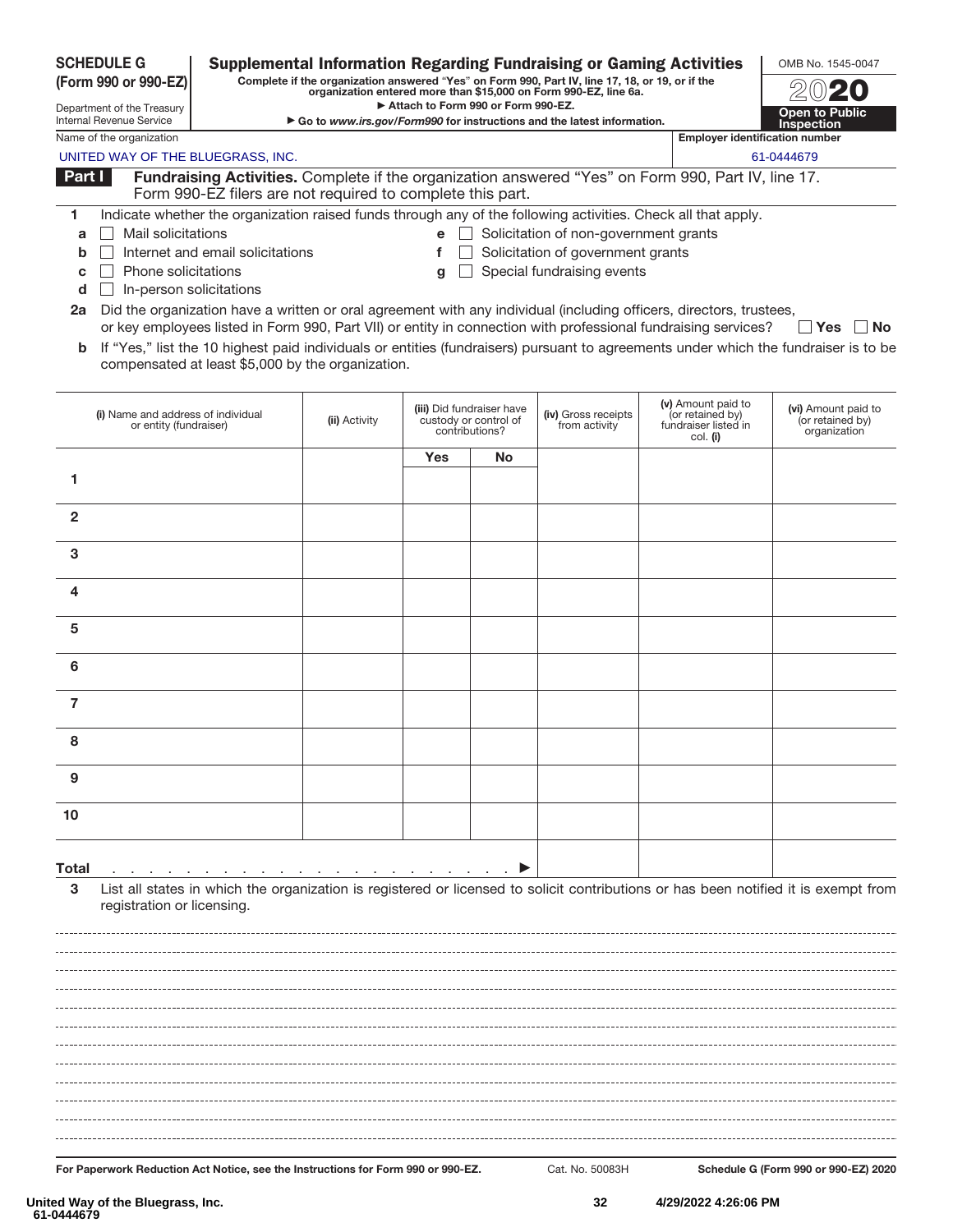Part II **Fundraising Events.** Complete if the organization answered "Yes" on Form 990, Part IV, line 18, or reported more than \$15,000 of fundraising event contributions and gross income on Form 990-EZ, lines 1 and 6b. List events with gross receipts greater than \$5,000.

|                 |                |                                                                                                                                                                          | (a) Event $#1$         | (b) Event $#2$                                   | (c) Other events | (d) Total events                                    |
|-----------------|----------------|--------------------------------------------------------------------------------------------------------------------------------------------------------------------------|------------------------|--------------------------------------------------|------------------|-----------------------------------------------------|
|                 |                |                                                                                                                                                                          | CENTENNIAL GOLF OUTING | <b>CAMPAIGN KICK-OFF</b>                         |                  | (add col. (a) through                               |
|                 |                |                                                                                                                                                                          | (event type)           | (event type)                                     | (total number)   | col. (c)                                            |
| Revenue         | 1.             | Gross receipts                                                                                                                                                           | 23,437                 | 3,725                                            |                  | 27,162                                              |
|                 | $\mathbf{2}$   | Less: Contributions                                                                                                                                                      | 15,937                 | 2,669                                            |                  | 18,606                                              |
|                 | 3              | Gross income (line 1 minus                                                                                                                                               |                        |                                                  |                  |                                                     |
|                 |                | line 2) $\cdots$ $\cdots$                                                                                                                                                | 7,500                  | 1,056                                            | 0                | 8,556                                               |
|                 |                |                                                                                                                                                                          |                        |                                                  |                  |                                                     |
|                 | 4              | Cash prizes                                                                                                                                                              |                        |                                                  |                  | 0                                                   |
|                 |                |                                                                                                                                                                          |                        |                                                  |                  |                                                     |
|                 | 5              | Noncash prizes<br><b>Contractor</b>                                                                                                                                      |                        |                                                  |                  | 0                                                   |
|                 |                |                                                                                                                                                                          |                        |                                                  |                  |                                                     |
| Direct Expenses | 6              | Rent/facility costs                                                                                                                                                      | 5,567                  |                                                  |                  | 5,567                                               |
|                 |                |                                                                                                                                                                          |                        |                                                  |                  |                                                     |
|                 | 7              | Food and beverages                                                                                                                                                       |                        |                                                  |                  | 0                                                   |
|                 |                |                                                                                                                                                                          |                        |                                                  |                  |                                                     |
|                 | 8              | Entertainment                                                                                                                                                            |                        |                                                  |                  | 0                                                   |
|                 |                |                                                                                                                                                                          |                        |                                                  |                  |                                                     |
|                 | 9              | Other direct expenses                                                                                                                                                    | 1,682                  | 225                                              |                  | 1,907                                               |
|                 |                |                                                                                                                                                                          |                        |                                                  |                  |                                                     |
|                 | 10             | Direct expense summary. Add lines 4 through 9 in column (d)                                                                                                              |                        |                                                  | ▶                | 7,474<br>1,082                                      |
|                 | 11<br>Part III | Net income summary. Subtract line 10 from line 3, column (d)<br>Gaming. Complete if the organization answered "Yes" on Form 990, Part IV, line 19, or reported more than |                        |                                                  |                  |                                                     |
|                 |                | \$15,000 on Form 990-EZ, line 6a.                                                                                                                                        |                        |                                                  |                  |                                                     |
|                 |                |                                                                                                                                                                          |                        |                                                  |                  |                                                     |
|                 |                |                                                                                                                                                                          | (a) Bingo              | (b) Pull tabs/instant<br>bingo/progressive bingo | (c) Other gaming | (d) Total gaming (add<br>col. (a) through col. (c)) |
|                 |                |                                                                                                                                                                          |                        |                                                  |                  |                                                     |
| Revenue         | 1              | Gross revenue                                                                                                                                                            |                        |                                                  |                  |                                                     |
|                 |                |                                                                                                                                                                          |                        |                                                  |                  |                                                     |
|                 | 2              | Cash prizes                                                                                                                                                              |                        |                                                  |                  |                                                     |
|                 |                |                                                                                                                                                                          |                        |                                                  |                  |                                                     |
|                 | З              | Noncash prizes                                                                                                                                                           |                        |                                                  |                  |                                                     |
|                 |                |                                                                                                                                                                          |                        |                                                  |                  |                                                     |
| Direct Expenses | 4              | Rent/facility costs                                                                                                                                                      |                        |                                                  |                  |                                                     |
|                 | 5              |                                                                                                                                                                          |                        |                                                  |                  |                                                     |
|                 |                | Other direct expenses                                                                                                                                                    | %<br><b>Yes</b>        | Yes<br>$\%$                                      | Yes<br>%         |                                                     |
|                 | 6              | Volunteer labor                                                                                                                                                          | <b>No</b>              | No                                               | <b>No</b>        |                                                     |
|                 |                |                                                                                                                                                                          |                        |                                                  |                  |                                                     |
|                 | 7              | Direct expense summary. Add lines 2 through 5 in column (d)                                                                                                              |                        | and a strategic and a strategic                  |                  |                                                     |
|                 |                |                                                                                                                                                                          |                        |                                                  |                  |                                                     |
|                 | 8              | Net gaming income summary. Subtract line 7 from line 1, column (d)                                                                                                       |                        |                                                  |                  |                                                     |
|                 |                |                                                                                                                                                                          |                        |                                                  |                  |                                                     |
| 9               |                | Enter the state(s) in which the organization conducts gaming activities:                                                                                                 |                        |                                                  |                  |                                                     |
|                 | а              | Is the organization licensed to conduct gaming activities in each of these states?                                                                                       |                        |                                                  |                  | $\Box$ Yes $\Box$ No                                |
|                 | b              |                                                                                                                                                                          |                        |                                                  |                  |                                                     |
|                 |                |                                                                                                                                                                          |                        |                                                  |                  |                                                     |
|                 |                |                                                                                                                                                                          |                        |                                                  |                  |                                                     |
| 10a             |                | Were any of the organization's gaming licenses revoked, suspended, or terminated during the tax year? .                                                                  |                        |                                                  |                  | $\Box$ Yes $\Box$ No                                |

**Schedule G (Form 990 or 990-EZ) 2020**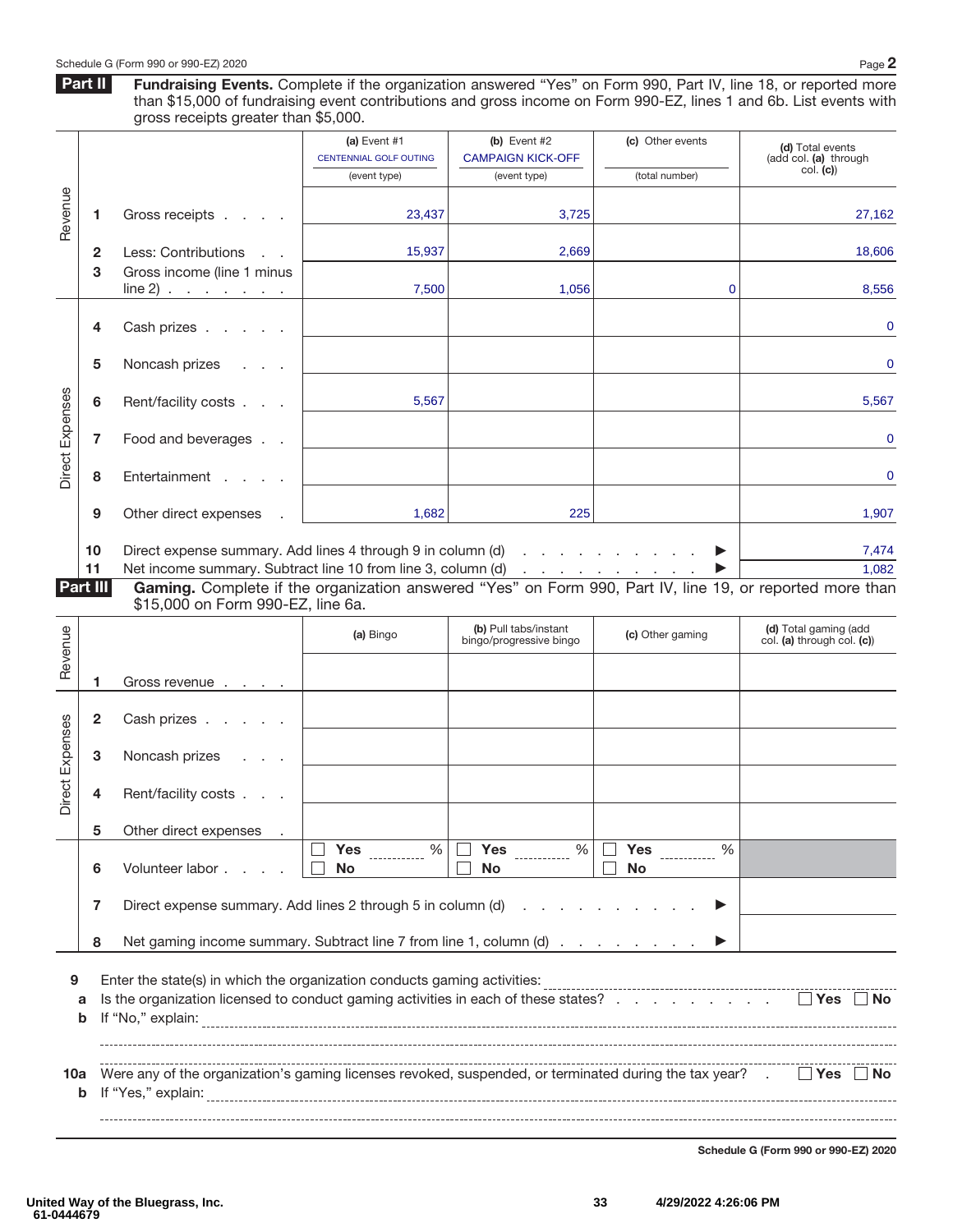|                | Schedule G (Form 990 or 990-EZ) 2020                                                                                                                                                                                                                                                                                           | Page 3    |
|----------------|--------------------------------------------------------------------------------------------------------------------------------------------------------------------------------------------------------------------------------------------------------------------------------------------------------------------------------|-----------|
| 11             | $\Box$ Yes<br>Does the organization conduct gaming activities with nonmembers?                                                                                                                                                                                                                                                 | $\Box$ No |
| 12             | Is the organization a grantor, beneficiary or trustee of a trust, or a member of a partnership or other entity<br>formed to administer charitable gaming?<br>the contract of the contract of the contract of the contract of the contract of<br>∣ ∣Yes                                                                         | ∣ ∣No     |
| 13             | Indicate the percentage of gaming activity conducted in:                                                                                                                                                                                                                                                                       |           |
| a              |                                                                                                                                                                                                                                                                                                                                | %         |
| b              | 13b                                                                                                                                                                                                                                                                                                                            | $\%$      |
| 14             | Enter the name and address of the person who prepares the organization's gaming/special events books and<br>records:                                                                                                                                                                                                           |           |
|                | Name $\blacktriangleright$                                                                                                                                                                                                                                                                                                     |           |
|                |                                                                                                                                                                                                                                                                                                                                |           |
|                | 15a Does the organization have a contract with a third party from whom the organization receives gaming                                                                                                                                                                                                                        |           |
|                | Yes   No                                                                                                                                                                                                                                                                                                                       |           |
| b              | If "Yes," enter the amount of gaming revenue received by the organization $\triangleright$ \$ ________________ and the                                                                                                                                                                                                         |           |
|                |                                                                                                                                                                                                                                                                                                                                |           |
| C              | If "Yes," enter name and address of the third party:                                                                                                                                                                                                                                                                           |           |
|                | Name $\blacktriangleright$                                                                                                                                                                                                                                                                                                     |           |
|                |                                                                                                                                                                                                                                                                                                                                |           |
| 16             | Gaming manager information:                                                                                                                                                                                                                                                                                                    |           |
|                | Name $\blacktriangleright$                                                                                                                                                                                                                                                                                                     |           |
|                | Gaming manager compensation $\blacktriangleright$<br>$\frac{1}{2}$                                                                                                                                                                                                                                                             |           |
|                |                                                                                                                                                                                                                                                                                                                                |           |
|                | $\Box$ Employee<br>□ Director/officer<br>Independent contractor                                                                                                                                                                                                                                                                |           |
| 17             | Mandatory distributions:                                                                                                                                                                                                                                                                                                       |           |
| a              | Is the organization required under state law to make charitable distributions from the gaming proceeds to<br>$\blacksquare$ Yes                                                                                                                                                                                                | ∣ ∣No     |
| b              | Enter the amount of distributions required under state law to be distributed to other exempt organizations or                                                                                                                                                                                                                  |           |
| <b>Part IV</b> | spent in the organization's own exempt activities during the tax year ▶<br>\$<br>Supplemental Information. Provide the explanations required by Part I, line 2b, columns (iii) and (v); and<br>Part III, lines 9, 9b, 10b, 15b, 15c, 16, and 17b, as applicable. Also provide any additional information.<br>See instructions. |           |
|                |                                                                                                                                                                                                                                                                                                                                |           |
|                |                                                                                                                                                                                                                                                                                                                                |           |
|                |                                                                                                                                                                                                                                                                                                                                |           |
|                |                                                                                                                                                                                                                                                                                                                                |           |
|                |                                                                                                                                                                                                                                                                                                                                |           |
|                |                                                                                                                                                                                                                                                                                                                                |           |
|                |                                                                                                                                                                                                                                                                                                                                |           |
|                |                                                                                                                                                                                                                                                                                                                                |           |
|                |                                                                                                                                                                                                                                                                                                                                |           |
|                |                                                                                                                                                                                                                                                                                                                                |           |
|                |                                                                                                                                                                                                                                                                                                                                |           |
|                |                                                                                                                                                                                                                                                                                                                                |           |

**Schedule G (Form 990 or 990-EZ) 2020**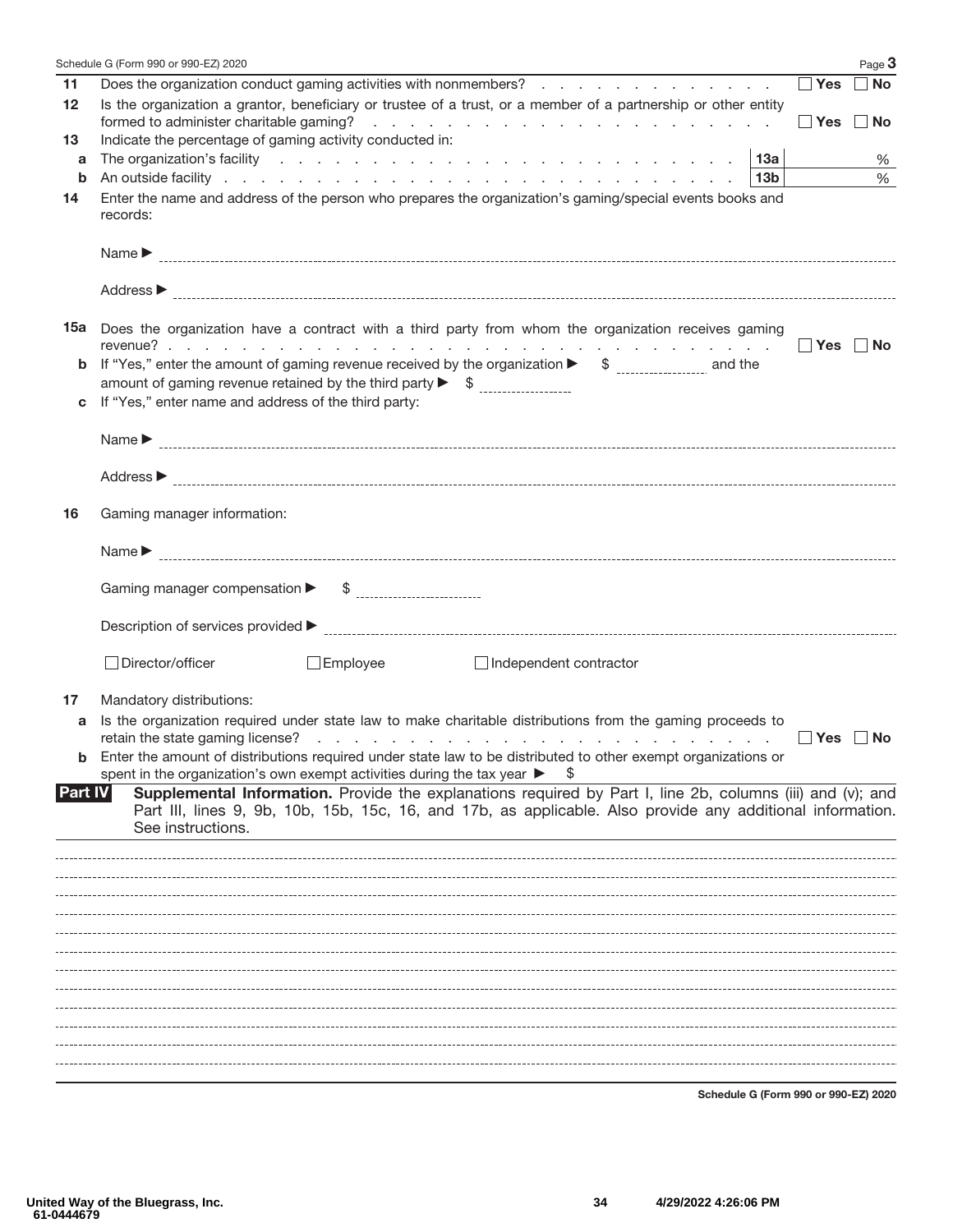### SCHEDULE I (Form 990)

### Grants and Other Assistance to Organizations, Governments, and Individuals in the United States

Complete if the organization answered "Yes" on Form 990, Part IV, line 21 or 22.

▶ Attach to Form 990.

▶ Go to *www.irs.gov/Form990* for the latest information*.*



 $\nabla$  Yes  $\Box$  No

OMB No. 1545-0047

Department of the Treasury Internal Revenue Service

UNITED WAY OF THE BLUEGRASS, INC. 61-0444679

Part I General Information on Grants and Assistance

| achorum in chius on ununcu unu Acciountu |                                                                                                                                                            |
|------------------------------------------|------------------------------------------------------------------------------------------------------------------------------------------------------------|
|                                          | Does the organization maintain records to substantiate the amount of the grants or assistance, the grantees' eligibility for the grants or assistance, and |

the selection criteria used to award the grants or assistance? . . . . . . . . . . . . . . . . . . . . . . . . . . . . . Yes No

2 Describe in Part IV the organization's procedures for monitoring the use of grant funds in the United States.

Part II Grants and Other Assistance to Domestic Organizations and Domestic Governments. Complete if the organization answered "Yes" on Form 990, Part IV, line 21, for any recipient that received more than \$5,000. Part II can be duplicated if additional space is needed.

| 1 (a) Name and address of organization<br>or government | $(b)$ EIN  | (c) IRC section<br>(if applicable) | (d) Amount of cash<br>grant | (e) Amount of non-<br>cash assistance | (f) Method of valuation<br>(book, FMV, appraisal,<br>other) | (g) Description of<br>noncash assistance | (h) Purpose of grant<br>or assistance |
|---------------------------------------------------------|------------|------------------------------------|-----------------------------|---------------------------------------|-------------------------------------------------------------|------------------------------------------|---------------------------------------|
| SALVATION ARMY, BLUEGRASS AREA CHAPTER                  |            |                                    |                             |                                       |                                                             |                                          |                                       |
| 736 WEST MAIN STREET, LEXINGTON, KY 40508               | 13-5562351 | 501(C)(3)                          | 89,100                      |                                       |                                                             |                                          | (SEE STATEMENT)                       |
| YMCA OF CENTRAL KENTUCKY<br>(2)                         |            |                                    |                             |                                       |                                                             |                                          |                                       |
| 239 EAST HIGH STREET, LEXINGTON, KY 40507               | 61-0444842 | 501(C)(3)                          | 85,300                      |                                       |                                                             |                                          | (SEE STATEMENT)                       |
| $(3)$ (SEE STATEMENT)                                   |            |                                    |                             |                                       |                                                             |                                          |                                       |
|                                                         | 61-6054655 | 501(C)(3)                          | 80,190                      |                                       |                                                             |                                          | (SEE STATEMENT)                       |
| BLUEGRASS COMMUNITY ACTION AGENCY<br>(4)                |            |                                    |                             |                                       |                                                             |                                          |                                       |
| P.O. BOX 738, FRANKFORT, KY 40602                       | 61-0659583 | 501(C)(3)                          | 60,402                      |                                       |                                                             |                                          | (SEE STATEMENT)                       |
| (5) CHILD CARE COUNCIL OF KENTUCKY INC.                 |            |                                    |                             |                                       |                                                             |                                          |                                       |
| 1390 OLIVIA LANE, LEXINGTON, KY 40511                   | 31-1102545 | 501(C)(3)                          | 52,650                      |                                       |                                                             |                                          | <b>KINDER PREP</b>                    |
| (6) SALVATION ARMY, FRANKFORT                           |            |                                    |                             |                                       |                                                             |                                          |                                       |
| 517 GREENUP AVE, FRANKFORT, KY 40601                    | 58-0660607 | 501(C)(3)                          | 45,379                      |                                       |                                                             |                                          | (SEE STATEMENT)                       |
| (SEE STATEMENT)<br>(7)                                  |            |                                    |                             |                                       |                                                             |                                          |                                       |
|                                                         | 20-1965942 | 501(C)(3)                          | 44,550                      |                                       |                                                             |                                          | (SEE STATEMENT)                       |
| (8) CENTER FOR WOMEN, CHILDREN AND FAMILIES             |            |                                    |                             |                                       |                                                             |                                          |                                       |
| 530 NORTH LIMESTONE ST. LEXINGTON, KY 40508             | 31-0904247 | 501(C)(3)                          | 41,715                      |                                       |                                                             |                                          | (SEE STATEMENT)                       |
| (9) (SEE STATEMENT)                                     |            |                                    |                             |                                       |                                                             |                                          |                                       |
|                                                         | 61-0996520 | 501(C)(3)                          | 38,452                      |                                       |                                                             |                                          | (SEE STATEMENT)                       |
| (SEE STATEMENT)<br>(10)                                 |            |                                    |                             |                                       |                                                             |                                          |                                       |
|                                                         | 61-0543367 | 501(C)(3)                          | 36,450                      |                                       |                                                             |                                          | (SEE STATEMENT)                       |
| <b>(11)</b> GROWING TOGETHER PRESCHOOL, INC.            |            |                                    |                             |                                       |                                                             |                                          |                                       |
| 599 LIMA DRIVE, LEXINGTON, KY 40511                     | 61-1037940 | 501(C)(3)                          | 32,400                      |                                       |                                                             |                                          | (SEE STATEMENT)                       |
| (12) (SEE STATEMENT)                                    |            |                                    |                             |                                       |                                                             |                                          |                                       |
|                                                         |            |                                    |                             |                                       |                                                             |                                          |                                       |
| 2                                                       |            |                                    |                             |                                       |                                                             | in a communication → D                   | 55                                    |
| 3                                                       |            |                                    |                             |                                       |                                                             |                                          | $\Omega$                              |

For Paperwork Reduction Act Notice, see the Instructions for Form 990. Cat. No. 50055P Schedule I (Form 990) 2020 Cat. No. 50055P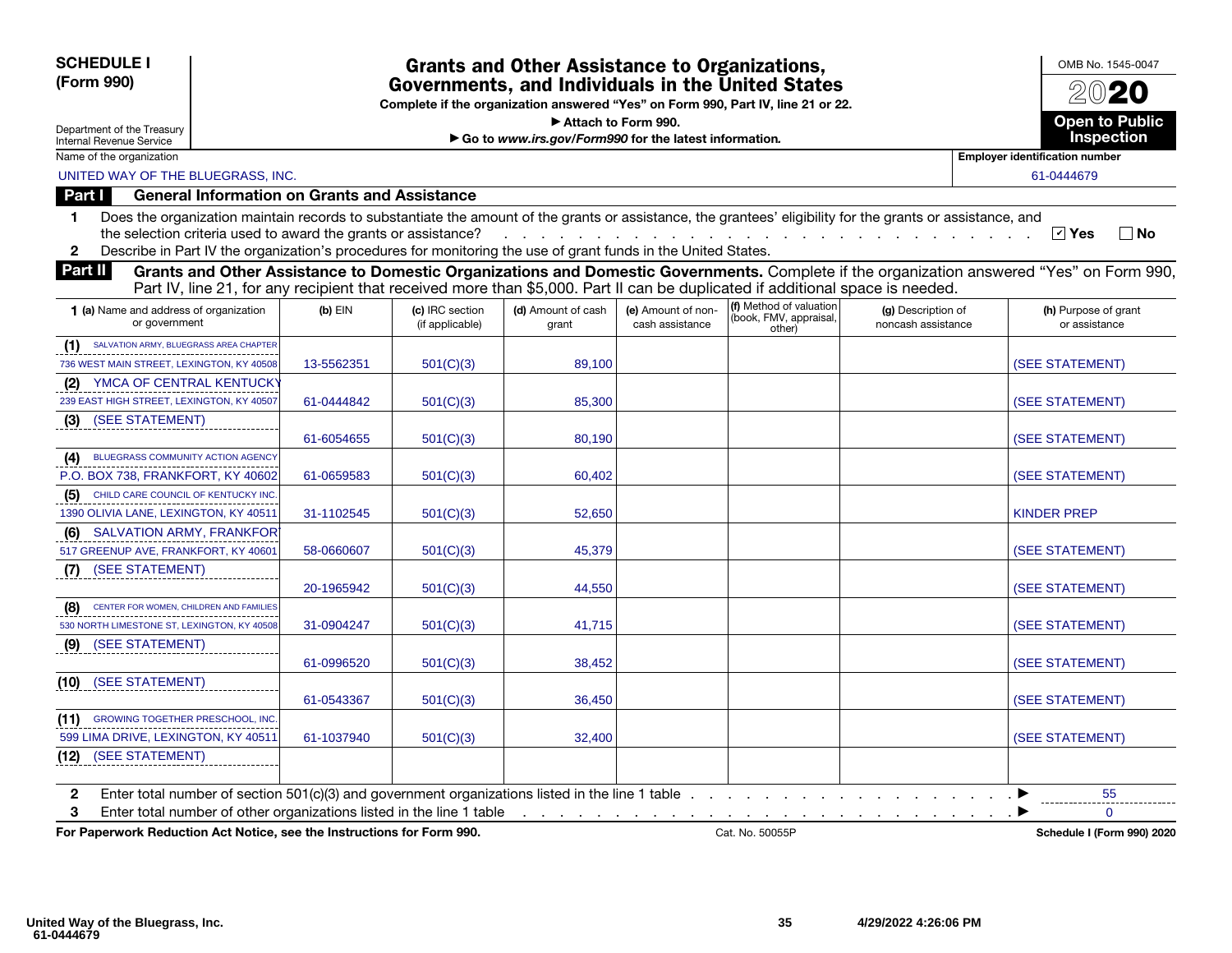| Part III        | Grants and Other Assistance to Domestic Individuals. Complete if the organization answered "Yes" on Form 990, Part IV, line 22.<br>Part III can be duplicated if additional space is needed. |                             |                             |                                     |                                                          |                                       |
|-----------------|----------------------------------------------------------------------------------------------------------------------------------------------------------------------------------------------|-----------------------------|-----------------------------|-------------------------------------|----------------------------------------------------------|---------------------------------------|
|                 | (a) Type of grant or assistance                                                                                                                                                              | (b) Number of<br>recipients | (c) Amount of<br>cash grant | (d) Amount of<br>noncash assistance | (e) Method of valuation (book,<br>FMV, appraisal, other) | (f) Description of noncash assistance |
| $\mathbf{1}$    |                                                                                                                                                                                              |                             |                             |                                     |                                                          |                                       |
| $\mathbf{2}$    |                                                                                                                                                                                              |                             |                             |                                     |                                                          |                                       |
| $\mathbf{3}$    |                                                                                                                                                                                              |                             |                             |                                     |                                                          |                                       |
| 4               |                                                                                                                                                                                              |                             |                             |                                     |                                                          |                                       |
| 5               |                                                                                                                                                                                              |                             |                             |                                     |                                                          |                                       |
| 6               |                                                                                                                                                                                              |                             |                             |                                     |                                                          |                                       |
| 7<br>Part IV    | Supplemental Information. Provide the information required in Part I, line 2; Part III, column (b); and any other additional information.                                                    |                             |                             |                                     |                                                          |                                       |
| (SEE STATEMENT) |                                                                                                                                                                                              |                             |                             |                                     |                                                          |                                       |
|                 |                                                                                                                                                                                              |                             |                             |                                     |                                                          |                                       |
|                 |                                                                                                                                                                                              |                             |                             |                                     |                                                          |                                       |
|                 |                                                                                                                                                                                              |                             |                             |                                     |                                                          |                                       |
|                 |                                                                                                                                                                                              |                             |                             |                                     |                                                          |                                       |
|                 |                                                                                                                                                                                              |                             |                             |                                     |                                                          |                                       |
|                 |                                                                                                                                                                                              |                             |                             |                                     |                                                          |                                       |
|                 |                                                                                                                                                                                              |                             |                             |                                     |                                                          |                                       |
|                 |                                                                                                                                                                                              |                             |                             |                                     |                                                          |                                       |
|                 |                                                                                                                                                                                              |                             |                             |                                     |                                                          |                                       |
|                 |                                                                                                                                                                                              |                             |                             |                                     |                                                          |                                       |
|                 |                                                                                                                                                                                              |                             |                             |                                     |                                                          | Schedule I (Form 990) 2020            |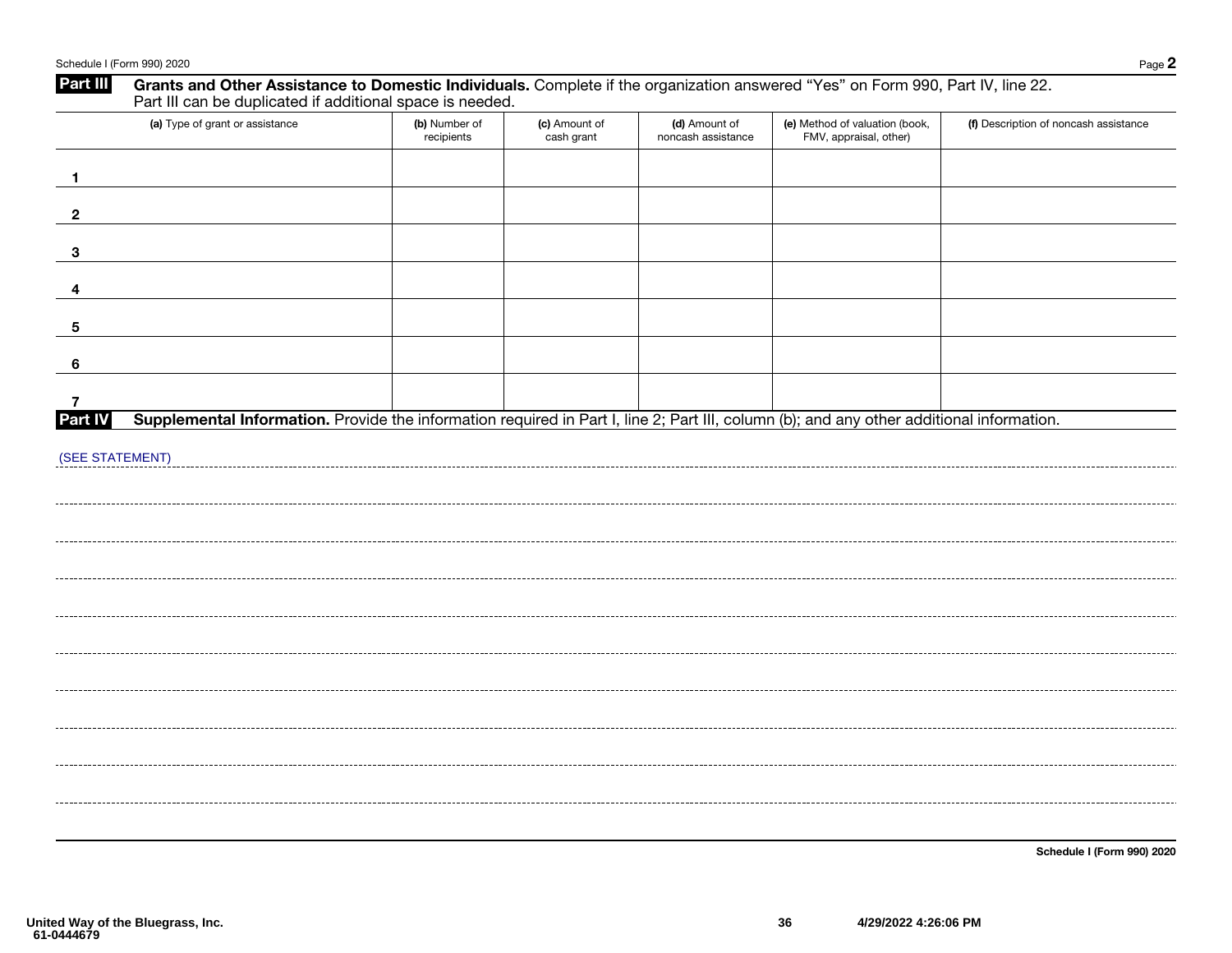### **Part II Grants and Other Assistance to Governments and Organizations in the United States** (continued)

| (a)                                                                                                            | (b)        | (c)                          | (d)                     | (e)                                 | (f)                                                        | (g)                                   | (h)                                                                                                                                                |
|----------------------------------------------------------------------------------------------------------------|------------|------------------------------|-------------------------|-------------------------------------|------------------------------------------------------------|---------------------------------------|----------------------------------------------------------------------------------------------------------------------------------------------------|
| Name and address of organization or<br>government                                                              | EIN        | IRC section if<br>applicable | Amount of<br>cash grant | Amount of<br>non-cash<br>assistance | Method of<br>valuation<br>(book, FMV,<br>appraisal, other) | Description of non-cash<br>assistance | Purpose of grant or assistance                                                                                                                     |
| (12) HOPE CENTER<br>P.O. BOX 6, LEXINGTON, KY 40588                                                            | 61-1107296 | 501(C)(3)                    | 28,350                  |                                     |                                                            |                                       | TRANSITIONAL LIVING -<br>ALCOHOL & DRUG ABUSE<br><b>RECOVERY PROGRAM FOR</b><br><b>MEN AND WOMEN</b>                                               |
| (13) LEXINGTON HEARING AND SPEECH<br><b>CENTER</b><br>162 NORTH ASHLAND AVENUE,<br>LEXINGTON, KY 40502         | 61-0593951 | 501(C)(3)                    | 28,350                  |                                     |                                                            |                                       | <b>AUDIOLOGY &amp; EARLY</b><br>LEARNING                                                                                                           |
| (14) MENTORS & MEALS<br>160 LEXINGTON ROAD, VERSAILLES, KY<br>40383                                            | 61-1264370 | 501(C)(3)                    | 28,325                  |                                     |                                                            |                                       | SUMMER PROGRAM PILOT,<br><b>STEM, MENTORING</b><br><b>PROGRAM</b>                                                                                  |
| (15) CAPITAL CITY ACTIVITY CENTER<br>202 MEDICAL HEIGHTS DRIVE,<br>FRANKFORT, KY 40601                         | 61-6041002 | 501(C)(3)                    | 28,092                  |                                     |                                                            |                                       | <b>MEALS ON WHEELS</b>                                                                                                                             |
| (16) AMERICAN RED CROSS, BLUEGRASS<br><b>CHAPTER</b><br>1450 NEWTOWN PIKE, LEXINGTON, KY<br>40511              | 61-0444644 | 501(C)(3)                    | 26,450                  |                                     |                                                            |                                       | <b>DISASTER / EMERGENCY</b><br><b>SERVICES</b>                                                                                                     |
| (17) SUNSHINE CENTER<br>212 STEELE STREET, FRANKFORT, KY<br>40601                                              | 11-3181597 | 501(C)(3)                    | 25,931                  |                                     |                                                            |                                       | <b>EMERGENCY AND</b><br><b>TRANSITIONAL HOUSING</b><br>FOR AND COUNSELLING<br>FOR VICTIMS OF DOMESTIC<br><b>VIOLENCE AND ELDER</b><br><b>ABUSE</b> |
| (18) ARBOR YOUTH SERVICES FORMERLY<br>M.A.S.H.<br>536 WEST THIRD STREET, LEXINGTON, KY<br>40508                | 61-0926861 | 501(C)(3)                    | 24,300                  |                                     |                                                            |                                       | <b>DROP IN EMERGENCY</b><br>SHELTER & AFTERSCHOOL<br><b>OUTREACH</b>                                                                               |
| (19) GIRL SCOUTS, WILDERNESS ROAD<br><b>COUNCIL</b><br>2277 EXECUTIVE DRIVE, LEXINGTON, KY<br>40505            | 61-0608104 | 501(C)(3)                    | 23,375                  |                                     |                                                            |                                       | YOUTH DEVELOPMENT/                                                                                                                                 |
| (20) KINGS CENTER<br>202 E 3RD STREET, FRANKFORT, KY 40601                                                     | 61-3868344 | 501(C)(3)                    | 21,609                  |                                     |                                                            |                                       | <b>MENTORING, EDUCATION &amp;</b><br><b>SUPPORT</b>                                                                                                |
| (21) SIMON HOUSE<br>231 EAST MAIN STREET, FRANKFORT, KY<br>40601                                               | 61-1118813 | 501(C)(3)                    | 20,500                  |                                     |                                                            |                                       | <b>EMERGENCY SHELTER FOR</b><br><b>HOMELESS WOMEN WHO</b><br>ARE PREGNANT OR HAVE<br><b>CHILDREN TO TRANSITION</b><br>TO A STABLE LIFESTYLE        |
| (22) ACCESS SOUP KITCHEN & MEN'S<br><b>SHELTER</b><br>311 W 2ND STREET, FRANKFORT, KY 40601                    | 61-1080388 | 501(C)(3)                    | 20,288                  |                                     |                                                            |                                       | <b>HOMELESSFOOD AND</b><br><b>SHELTER</b>                                                                                                          |
| (23) CATHOLIC CHARITIES OF THE<br><b>DIOCESE OF LEXINGTON</b><br>1310 WEST MAIN STREET, LEXINGTON, KY<br>40508 | 61-1138597 | 501(C)(3)                    | 18,063                  |                                     |                                                            |                                       | <b>RENT &amp; UTILITY</b><br>ASSISTANCE/CLINICAL<br><b>COUNSELLING/FINANCIAL</b><br><b>LITERACY</b>                                                |
| (24) LEGAL AID OF THE BLUEGRASS<br>104 EAST 7TH STREET, COVINGTON, KY<br>41011                                 | 61-0913068 | 501(C)(3)                    | 17,281                  |                                     |                                                            |                                       | <b>DOMESTIC VIOLENCE</b><br><b>PREVENTION</b>                                                                                                      |
| (25) AIDS VOLUNTEERS, INC.<br>263 N. LIMESTONE, LEXINGTON, KY 40507                                            | 61-1149457 | 501(C)(3)                    | 16,200                  |                                     |                                                            |                                       | <b>HIV AIDS CLIENT SERVICES</b>                                                                                                                    |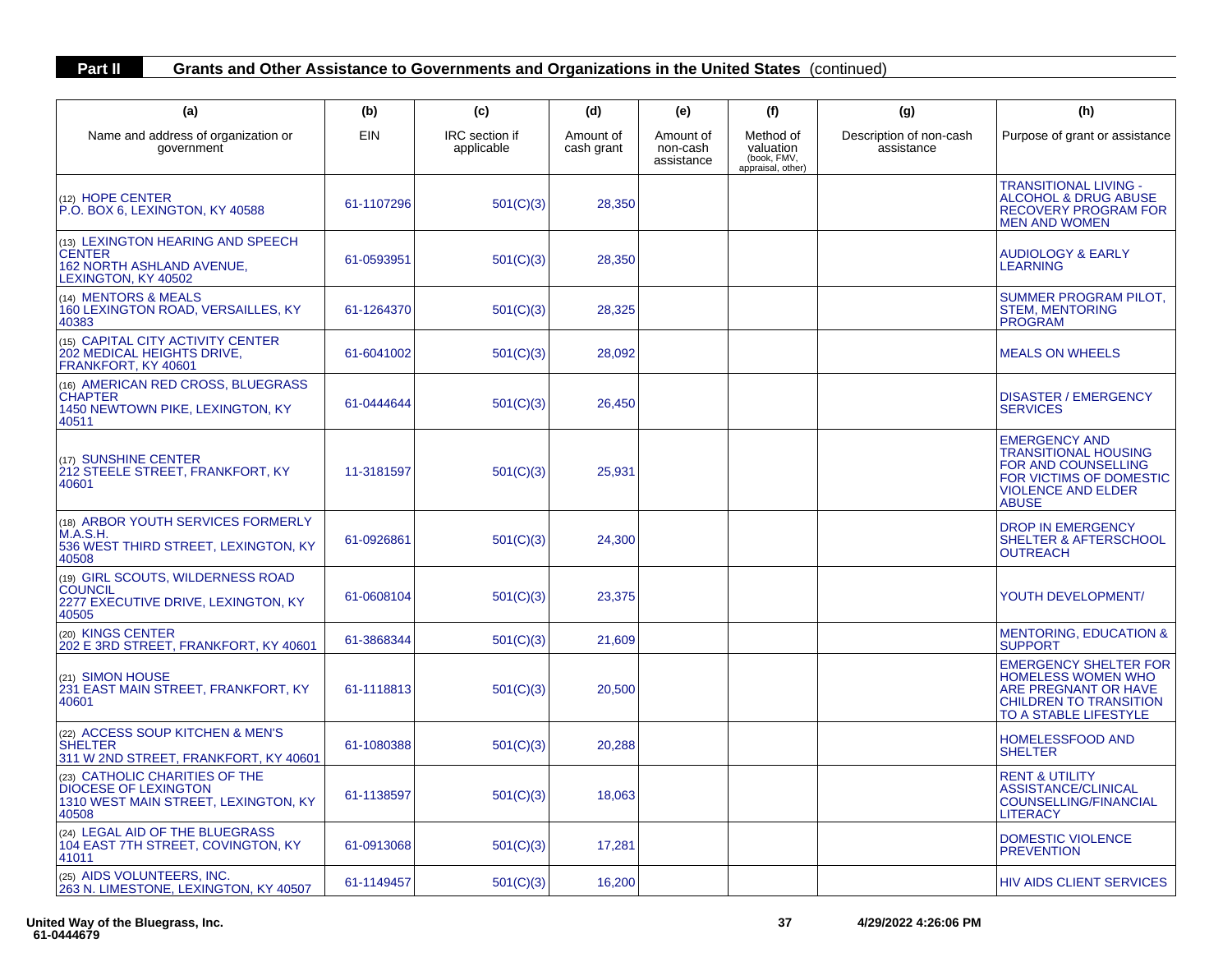| (a)                                                                                                                | (b)        | (c)                          | (d)                     | (e)                                 | (f)                                                        | (g)                                   | (h)                                                                                                       |
|--------------------------------------------------------------------------------------------------------------------|------------|------------------------------|-------------------------|-------------------------------------|------------------------------------------------------------|---------------------------------------|-----------------------------------------------------------------------------------------------------------|
| Name and address of organization or<br>government                                                                  | <b>EIN</b> | IRC section if<br>applicable | Amount of<br>cash grant | Amount of<br>non-cash<br>assistance | Method of<br>valuation<br>(book, FMV,<br>appraisal, other) | Description of non-cash<br>assistance | Purpose of grant or assistance                                                                            |
| (26) BIG BROTHERS BIG SISTERS OF THE<br><b>BLUEGRASS</b><br>1122 OAK HILL DRIVE, LEXINGTON, KY<br>40505            | 61-0523288 | 501(C)(3)                    | 16,200                  |                                     |                                                            |                                       | <b>MENTORING</b>                                                                                          |
| (27) BLUE GRASS COUNCIL OF THE BLIND<br>1093 SOUTH BROADWAY, SUITE 1220,<br>LEXINGTON, KY 40504                    | 61-0971827 | 501(C)(3)                    | 16,200                  |                                     |                                                            |                                       | <b>VISUALLY IMPAIRED PEER</b><br><b>SUPPORT (VIPS)</b>                                                    |
| (28) CHRYSALIS HOUSE<br>1589 HILL RISE DRIVE, LEXINGTON, KY<br>40504                                               | 61-1012290 | 501(C)(3)                    | 16,200                  |                                     |                                                            |                                       | <b>CHRYSALIS CHILDCARE</b><br><b>PROGRAM/BUILDING SELF</b><br><b>SUFFICIENCY</b>                          |
| (29) SCOTT UNITED MINISTRIES - AMEN<br><b>HOUSE</b><br>P.O. BOX 211, GEORGETOWN, KY 40324                          | 61-1236411 | 501(C)(3)                    | 16,200                  |                                     |                                                            |                                       | A.M.E.N. HOUSE -<br><b>EMERGENCY SERVICES</b>                                                             |
| (30) TELFORD YMCA<br>1100 EAST MAIN STREET, RICHMOND, KY<br>40475                                                  | 61-6000619 | 501(C)(3)                    | 16,200                  |                                     |                                                            |                                       | AFTER SCHOOL PROGRAM                                                                                      |
| (31) VISUALLY IMPAIRED PRESCHOOL<br><b>SERVICES</b><br>161 BURT ROAD, SUITE 4, LEXINGTON, KY<br>40503              | 61-1061973 | 501(C)(3)                    | 16,200                  |                                     |                                                            |                                       | <b>EARLY CHILD CARE &amp;</b><br><b>EDUCATION</b>                                                         |
| (32) THORN HILL EDUCATION CENTER<br>700 LESLIE AVE, FRANKFORT, KY 40601                                            | 61-1599003 | 501(C)(3)                    | 15,375                  |                                     |                                                            |                                       | FLIP PROGRAM- KENTUCKY<br><b>WORKFORCE ESSENTIALS</b><br><b>SKILLS CERTIFICATE. GED</b><br><b>CLASSES</b> |
| (33) EMERGENCY COMMUNITY FOOD<br>PANTRY OF FRANKLIN COUNTY<br>102 LAKEVIEW COURT, FRANKFORT, KY<br>40601           | 31-1047022 | 501(C)(3)                    | 12,965                  |                                     |                                                            |                                       | <b>FOOD BANK</b>                                                                                          |
| (34) KENTUCKY EQUAL JUSTICE CENTER<br>201 WEST SHORT STREET, SUITE 310,<br>LEXINGTON, KY 40507-1220                | 61-0909545 | 501(C)(3)                    | 12,960                  |                                     |                                                            |                                       | POVERTY LAW ADVOCACY                                                                                      |
| (35) ACCUTRAN INDUSTRIES<br>P.O. BOX 352, PARIS, KY 40362                                                          | 61-1048788 | 501(C)(3)                    | 12,150                  |                                     |                                                            |                                       | SHELTERED EMPLOYMENT                                                                                      |
| (36) APPRISEN<br>2265 HARRODSBURG ROAD, 303,<br>LEXINGTON, KY 40504                                                | 31-0731111 | 501(C)(3)                    | 12,150                  |                                     |                                                            |                                       | <b>COMPREHENSIVE</b><br><b>FINANCIAL EDUCATION &amp;</b><br><b>COUNSELLING</b>                            |
| (37) CLARK COUNTY COMMUNITY<br><b>SERVICES</b><br>P.O. BOX 574, WINCHESTER, KY 40392                               | 31-1005844 | 501(C)(3)                    | 12,150                  |                                     |                                                            |                                       | <b>EMERGENCY SERVICES</b>                                                                                 |
| (38) CLARK COUNTY HOMELESS<br><b>COALITION</b><br>19 WAINSCOTT AVENUE, WINCHESTER, KY<br>40391                     | 27-1281819 | 501(C)(3)                    | 12,150                  |                                     |                                                            |                                       | <b>WAINSCOTT HALL</b><br><b>TRANSITIONAL HOMELESS</b><br><b>SHELTER</b>                                   |
| (39) JUBILEE JOBS<br>1450 NORTH BROADWAY, LEXINGTON, KY<br>40505-3162                                              | 27-1058855 | 501(C)(3)                    | 12,150                  |                                     |                                                            |                                       | <b>CAREER READINESS AND</b><br><b>JOB PLACEMENT</b>                                                       |
| (40) KENTUCKY RIVER FOOTHILLS<br><b>COMMUNITY ACTION PARTNERSHIP.</b><br>309 SPANGLER DRIVE, RICHMOND, KY<br>40475 | 61-0650246 | 501(C)(3)                    | 12,150                  |                                     |                                                            |                                       | ADULT DAY CARE & EARLY<br><b>CHILD CARE &amp; EDUCATION</b>                                               |
| (41) BOY SCOUTS OF AMERICA, BLUE<br><b>GRASS COUNCIL</b><br>3445 RICHMOND RD. LEXINGTON, KY 40509                  | 61-0444653 | 501(C)(3)                    | 12,031                  |                                     |                                                            |                                       | <b>LEADERSHIP</b><br><b>DEVELOPMENT</b>                                                                   |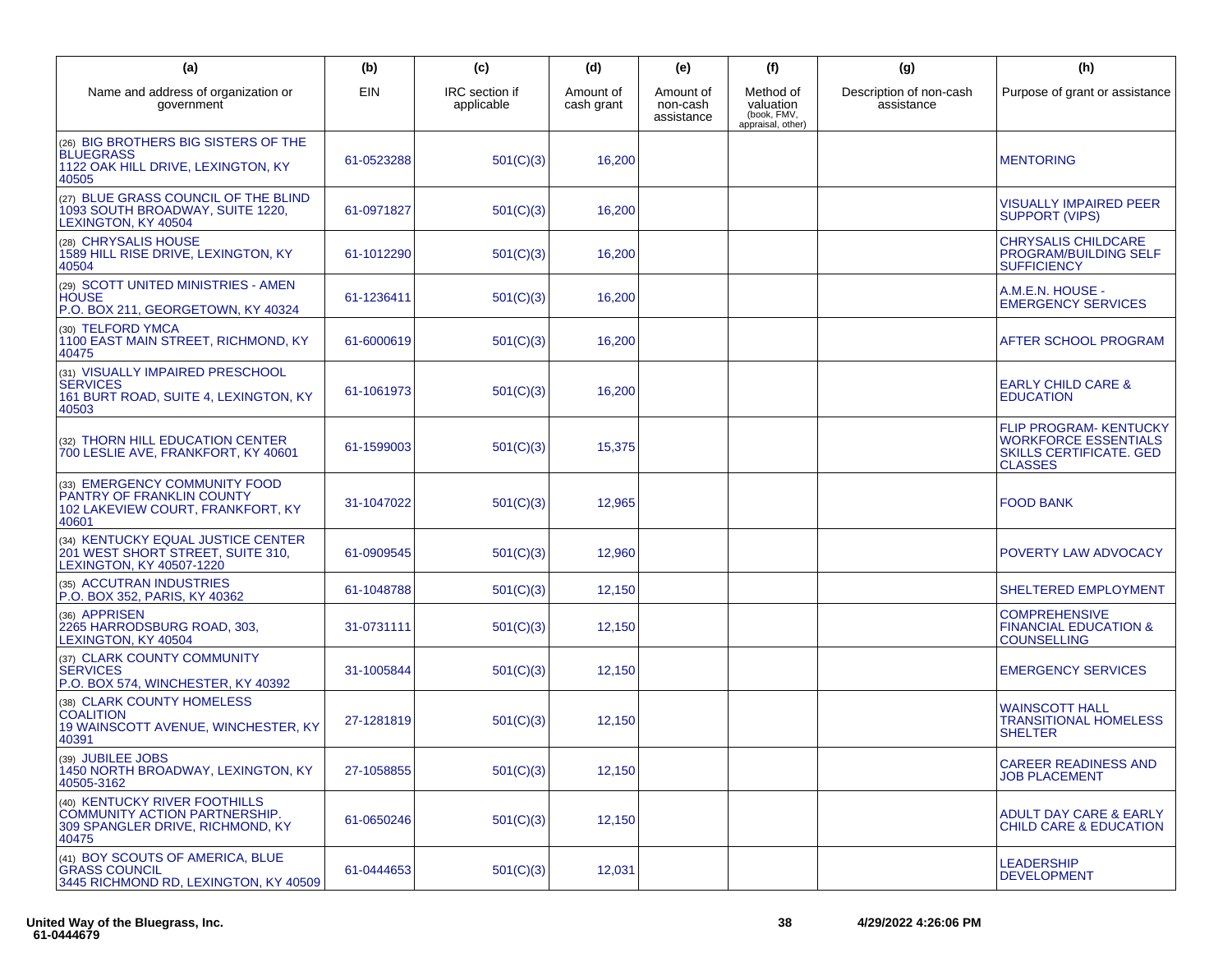| (a)                                                                                                                                  | (b)        | (c)                          | (d)                     | (e)                                 | (f)                                                        | (g)                                   | (h)                                                                                                                        |
|--------------------------------------------------------------------------------------------------------------------------------------|------------|------------------------------|-------------------------|-------------------------------------|------------------------------------------------------------|---------------------------------------|----------------------------------------------------------------------------------------------------------------------------|
| Name and address of organization or<br>government                                                                                    | <b>EIN</b> | IRC section if<br>applicable | Amount of<br>cash grant | Amount of<br>non-cash<br>assistance | Method of<br>valuation<br>(book, FMV,<br>appraisal, other) | Description of non-cash<br>assistance | Purpose of grant or assistance                                                                                             |
| (42) HUMAN NEEDS FUND<br>800 ROSE STREET, ROOM H149,<br>LEXINGTON, KY 40536                                                          | 61-6001218 | 501(C)(3)                    | 11,161                  |                                     |                                                            |                                       | UK HOSPITAL PATIENT AND<br><b>FAMILY EMERGENCY FUND</b>                                                                    |
| (43) NEW LIFE HOMELESS DAY CENTER /<br><b>LEXGIVES PANHANDLING PROJECT</b><br>224 N. MARTIN LUTHER KING BLVD,<br>LEXINGTON, KY 40507 | 30-0749401 | 501(C)(3)                    | 10,361                  |                                     |                                                            |                                       | DAY WORK FOR THE<br><b>HOMELESS</b>                                                                                        |
| (44) FOOD PANTRY FOR WOODFORD<br>COUNTY, INC. (FPWC)<br>3963 OLD FRANKFORT PIKE, VERSAILLES.<br>KY 40383                             | 61-1264370 | 501(C)(3)                    | 9.720                   |                                     |                                                            |                                       | <b>FOOD BANK-WOODFORD</b><br><b>COUNTY</b>                                                                                 |
| (45) CASA OF THE BLUEGRASS<br>1153 PERRYVILLE ROAD, DANVILLE, KY<br>40422                                                            | 26-1841458 | 501(C)(3)                    | 9,237                   |                                     |                                                            |                                       | <b>ANDERSON COUNTY</b><br><b>VOLUNTEER</b><br><b>COORDINATION</b>                                                          |
| (46) CLARK COUNTY CHILDREN'S COUNCIL<br>P.O. BOX 4192, WINCHESTER, KY 40392                                                          | 61-1028432 | 501(C)(3)                    | 8,775                   |                                     |                                                            |                                       | AFTERSCHOOL CHILD CARE                                                                                                     |
| (47) D.O.V.E.S. OF GATEWAY<br>PO BOX 1021. MOREHEAD. KY 40351                                                                        | 61-1234891 | 501(C)(3)                    | 8,100                   |                                     |                                                            |                                       | <b>DOMESTIC VIOLENCE</b><br><b>PREVENTION EDUCATION</b>                                                                    |
| (48) LEXINGTON WOMEN'S CLUB CLOTHING<br><b>CTR</b><br>1340 CORONA DRIVE, LEXINGTON, KY<br>40514                                      | 61-6025945 | 501(C)(3)                    | 8,100                   |                                     |                                                            |                                       | <b>PROVIDE FREE</b><br><b>SEASONABLY</b><br><b>APPROPRIATE SCHOOL</b><br><b>CLOTHING TO AT-RISK K-5</b><br><b>CHILDREN</b> |
| (49) MISSION LEXINGTON<br>230 S. MARTIN LUTHER KING BLVD,<br><b>LEXINGTON, KY 40508</b>                                              | 20-2824933 | 501(C)(3)                    | 8,100                   |                                     |                                                            |                                       | <b>HOMELESSNESS</b><br><b>PREVENTION AND HOUSING</b>                                                                       |
| (50) PARIS-BOURBON COUNTY YMCA<br>917 MAIN STREET, PARIS, KY 40361                                                                   | 61-0676727 | 501(C)(3)                    | 8,100                   |                                     |                                                            |                                       | YOUTH RECREATIONAL<br><b>ACTIVITIES</b>                                                                                    |
| (51) POST CLINIC<br>P.O. BOX 336, MT STERLING, KY 40353                                                                              | 31-1515325 | 501(C)(3)                    | 8,100                   |                                     |                                                            |                                       | <b>EMERGENCY MEDICATION</b><br><b>FUND</b>                                                                                 |
| (52) REFUGE FOR WOMEN<br>342 WALLER AVE., SUITE D, LEXINGTON,<br>KY 40504                                                            | 26-4388243 | 501(C)(3)                    | 8,100                   |                                     |                                                            |                                       | <b>TRANSITIONAL LIVING</b>                                                                                                 |
| (53) LKLP COMMUNITY ACTION COUNCIL.<br><b>INC-VITA GRANT</b><br>90 S MAIN STREET, DRY RIDGE, KY 41035                                | 61-0661299 | 501(C)(3)                    | 6,085                   |                                     |                                                            |                                       | <b>FREE TAX PREP SITE</b>                                                                                                  |
| (54) KCEOC COMMUNITY ACTION<br>PARTNERSHIP, INC- VITA GRANT<br>5448 OLD DIXIE HWY A, GRAY, KY 40734                                  | 61-0647835 | 501(C)(3)                    | 5,999                   |                                     |                                                            |                                       | <b>FREE TAX PREP SITE</b>                                                                                                  |
| (55) FAYETTE COUNTY PUBLIC SCHOOLS /<br><b>UNITED PROMISE GRANT</b><br>701 EAST MAIN ST, LEXINGTON, KY 40502                         | 61-6001059 | 501(C)(3)                    | 5,500                   |                                     |                                                            |                                       | <b>CLASSROOM GRANTS</b>                                                                                                    |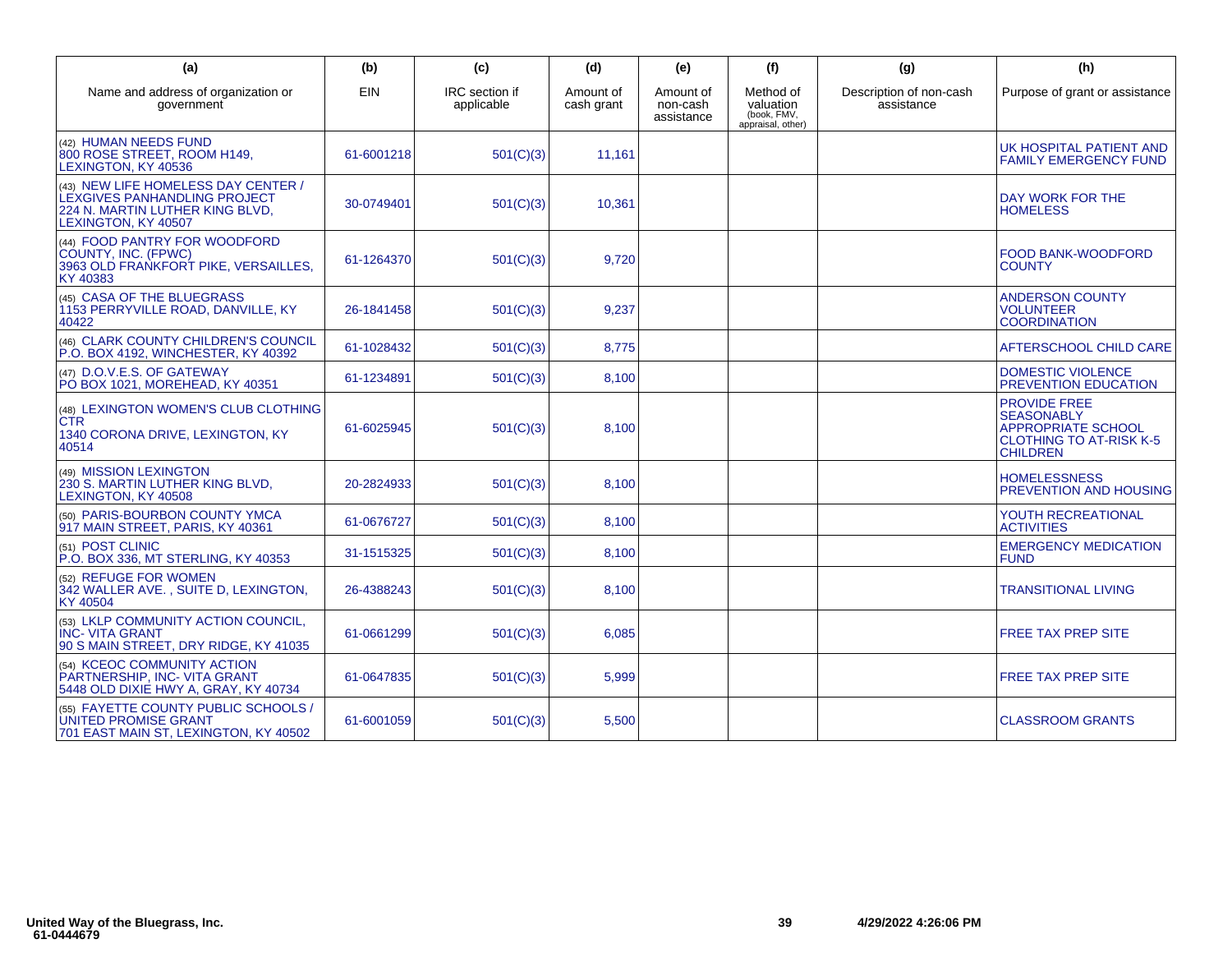**Part IV Supplemental Information.** Provide the information required in Part I, line 2, Part III, column (b), and<br>any other additional information.

| Return Reference - Identifier                                                                                          | Explanation                                                                                                                                                                                                                                                                                                                                                                                                                                                                                                                                                                                                                               |
|------------------------------------------------------------------------------------------------------------------------|-------------------------------------------------------------------------------------------------------------------------------------------------------------------------------------------------------------------------------------------------------------------------------------------------------------------------------------------------------------------------------------------------------------------------------------------------------------------------------------------------------------------------------------------------------------------------------------------------------------------------------------------|
| <b>SCHEDULE I, PART I, LINE</b><br>2 - PROCEDURES FOR<br><b>MONITORING USE OF</b><br><b>GRANT FUNDS.</b>               | GRANTEES UTILIZE AN ONLINE TOOL FOR REPORTING TO PROVIDE DATA ON OUTCOME RESULTS AND<br>CLIENT DEMOGRAPHICS. THEY FURTHER PROVIDE NARRATIVE EXPLANATIONS ABOUT PROGRAM<br>ACTIVITIES, OUTCOME RESULTS, AND CONTINUOUS LEARNING AND IMPROVEMENT. ORGANIZATIONS THAT<br>RECEIVE FUNDS MUST PASS A COMPLIANCE REVIEW BY PROVIDING THE FOLLOWING INFORMATION:<br>CURRENT IRS DOCUMENTATION OF EXEMPT STATUS, A COPY OF THEIR CURRENT FORM 990, A CURRENT<br>COPY OF AN AUDIT OR FINANCIAL REVIEW DONE BY AN INDEPENDENT AND QUALIFIED CPA AND AN<br>OPERATING BUDGET. ALL INFORMATION IS REVIEWED BY VOLUNTEER COMMITTEES ON AN ANNUAL BASIS. |
| <b>SCHEDULE I, PART II,</b><br><b>COLUMN A - NAME AND</b><br><b>ADDRESS OF</b><br>ORGANIZATION OR<br><b>GOVERNMENT</b> | URBAN LEAGUE OF LEXINGTON-FAYETTE COUNTY<br>148 DEWEESE STREET, LEXINGTON, KY 40507                                                                                                                                                                                                                                                                                                                                                                                                                                                                                                                                                       |
| <b>SCHEDULE I, PART II,</b><br><b>COLUMN A - NAME AND</b><br><b>ADDRESS OF</b><br>ORGANIZATION OR<br><b>GOVERNMENT</b> | GREEN HOUSE 17 FORMERLY BLUEGRASS DOMESTIC VIOLENCE PROGRAM<br>P.O. BOX 55190, LEXINGTON, KY 40555                                                                                                                                                                                                                                                                                                                                                                                                                                                                                                                                        |
| <b>SCHEDULE I, PART II,</b><br><b>COLUMN A - NAME AND</b><br><b>ADDRESS OF</b><br>ORGANIZATION OR<br><b>GOVERNMENT</b> | NURSING HOME OMBUDSMAN AGENCY OF THE BLUEGRASS<br>1530 NICHOLASVILLE ROAD, LEXINGTON, KY 40503                                                                                                                                                                                                                                                                                                                                                                                                                                                                                                                                            |
| <b>SCHEDULE I, PART II,</b><br><b>COLUMN A - NAME AND</b><br><b>ADDRESS OF</b><br>ORGANIZATION OR<br><b>GOVERNMENT</b> | CHILD DEVELOPMENT CENTERS OF THE BLUEGRASS<br>465 SPRINGHILL DRIVE, LEXINGTON, KY 40503                                                                                                                                                                                                                                                                                                                                                                                                                                                                                                                                                   |
| <b>SCHEDULE I. PART II.</b><br><b>COLUMN H - PURPOSE OF</b><br><b>GRANT OR ASSISTANCE</b>                              | SALVATION ARMY, BLUEGRASS AREA CHAPTER:<br>EMERGENCY SERVICES-BASIC SERVICES                                                                                                                                                                                                                                                                                                                                                                                                                                                                                                                                                              |
| <b>SCHEDULE I. PART II.</b><br><b>COLUMN H - PURPOSE OF</b><br><b>GRANT OR ASSISTANCE</b>                              | YMCA OF CENTRAL KENTUCKY:<br>EARLY LEARNING READINESS/HEALTHY EATING & PHYSICAL ACTIVITY/SUMMER LEARNING<br>CAMP/AFTERSCHOOL LEARNING/BLACK ACHIEVERS                                                                                                                                                                                                                                                                                                                                                                                                                                                                                     |
| <b>SCHEDULE I, PART II</b><br><b>COLUMN H - PURPOSE OF</b><br><b>GRANT OR ASSISTANCE</b>                               | URBAN LEAGUE OF LEXINGTON-FAYETTE COUNTY:<br>AFFORDABLE HOUSING / YOUTH & EDUCATIONAL SERVICES                                                                                                                                                                                                                                                                                                                                                                                                                                                                                                                                            |
| SCHEDULE I, PART II,<br><b>COLUMN H - PURPOSE OF</b><br><b>GRANT OR ASSISTANCE</b>                                     | <b>BLUEGRASS COMMUNITY ACTION AGENCY:</b><br>ADULT DAY PRGM/HEAD START/ ELDER NUTRITION/FINANCIAL STABILITY/SENIOR COMPANIONS/SENIOR<br><b>CENTERS</b>                                                                                                                                                                                                                                                                                                                                                                                                                                                                                    |
| SCHEDULE I, PART II,<br><b>COLUMN H - PURPOSE OF</b><br><b>GRANT OR ASSISTANCE</b>                                     | SALVATION ARMY, FRANKFORT:<br><b>EMERGENCY SERVICES-BASIC SERVICES</b>                                                                                                                                                                                                                                                                                                                                                                                                                                                                                                                                                                    |
| SCHEDULE I, PART II<br><b>COLUMN H - PURPOSE OF</b><br><b>GRANT OR ASSISTANCE</b>                                      | GREEN HOUSE 17 FORMERLY BLUEGRASS DOMESTIC VIOLENCE PROGRAM:<br>CRITICAL CRISIS STABILIZATION SERVICES & THE FARM PROGRAM                                                                                                                                                                                                                                                                                                                                                                                                                                                                                                                 |
| SCHEDULE I, PART II,<br><b>COLUMN H - PURPOSE OF</b><br><b>GRANT OR ASSISTANCE</b>                                     | CENTER FOR WOMEN, CHILDREN AND FAMILIES:<br>THE NEST-PARENTING PROGRAM/DOMESTIC VIOLENCE/CRISIS CARE/CHILD CARE                                                                                                                                                                                                                                                                                                                                                                                                                                                                                                                           |
| SCHEDULE I, PART II,<br><b>COLUMN H - PURPOSE OF</b><br><b>GRANT OR ASSISTANCE</b>                                     | NURSING HOME OMBUDSMAN AGENCY OF THE BLUEGRASS:<br>OMBUDSMAN/ NURSING HOME ADVOCACY                                                                                                                                                                                                                                                                                                                                                                                                                                                                                                                                                       |
| SCHEDULE I, PART II ,<br><b>COLUMN H - PURPOSE OF</b><br><b>GRANT OR ASSISTANCE</b>                                    | CHILD DEVELOPMENT CENTERS OF THE BLUEGRASS:<br>CHILD DEVELOPMENT CENTER OF THE BLUEGRASS                                                                                                                                                                                                                                                                                                                                                                                                                                                                                                                                                  |
| SCHEDULE I, PART II,<br><b>COLUMN H - PURPOSE OF</b><br><b>GRANT OR ASSISTANCE</b>                                     | GROWING TOGETHER PRESCHOOL, INC.:<br><b>EARLY CHILD CARE &amp; EDUCATION</b>                                                                                                                                                                                                                                                                                                                                                                                                                                                                                                                                                              |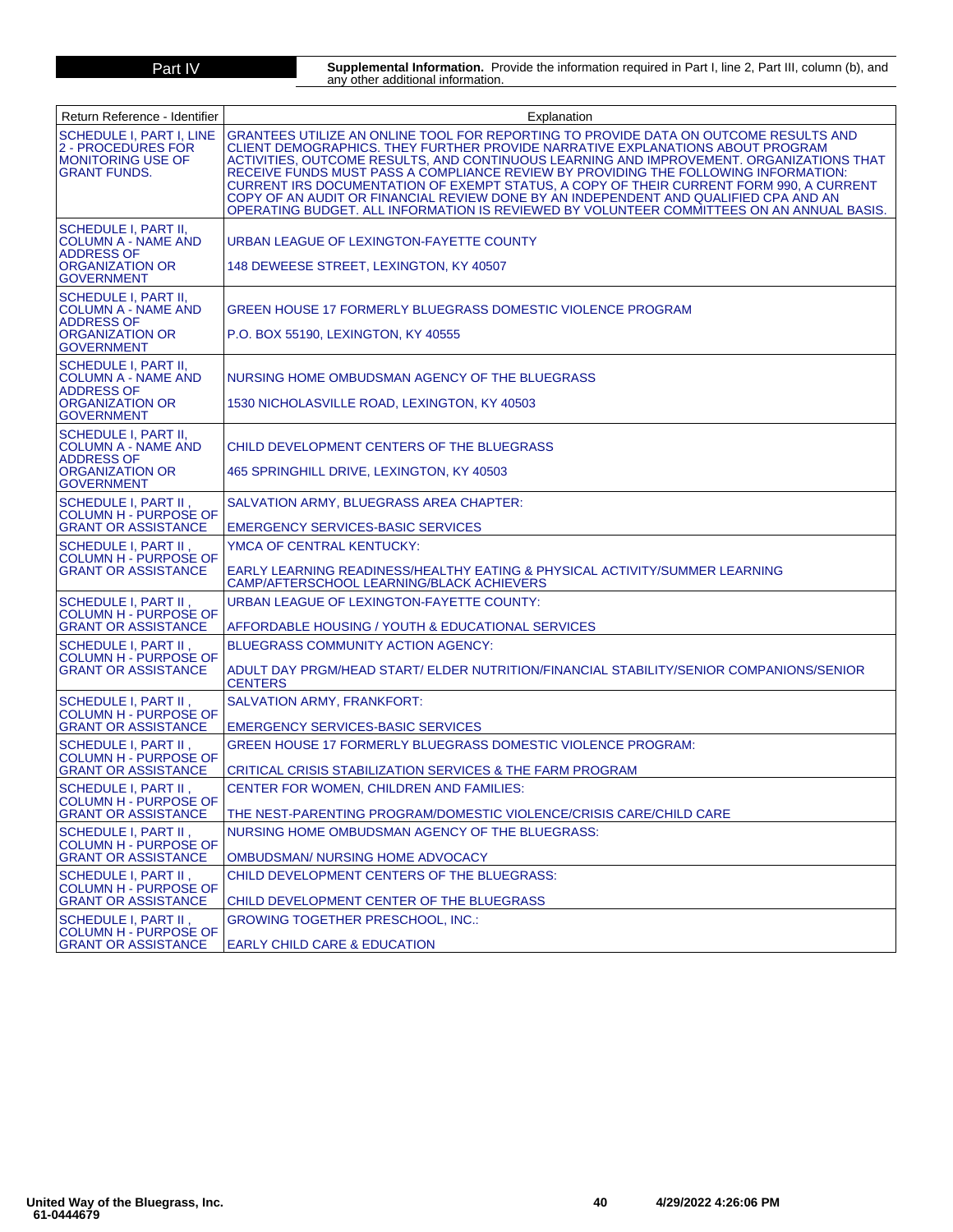|              | <b>SCHEDULE J</b>                                      | <b>Compensation Information</b>                                                                                                                                                                                                         | OMB No. 1545-0047     |            |        |
|--------------|--------------------------------------------------------|-----------------------------------------------------------------------------------------------------------------------------------------------------------------------------------------------------------------------------------------|-----------------------|------------|--------|
| (Form 990)   |                                                        | For certain Officers, Directors, Trustees, Key Employees, and Highest<br><b>Compensated Employees</b>                                                                                                                                   |                       |            |        |
|              |                                                        | Complete if the organization answered "Yes" on Form 990, Part IV, line 23.                                                                                                                                                              | <b>Open to Public</b> |            |        |
|              | Department of the Treasury<br>Internal Revenue Service | Attach to Form 990.<br>Go to www.irs.gov/Form990 for instructions and the latest information.                                                                                                                                           | Inspection            |            |        |
|              | Name of the organization                               | <b>Employer identification number</b>                                                                                                                                                                                                   |                       |            |        |
|              |                                                        | UNITED WAY OF THE BLUEGRASS, INC.                                                                                                                                                                                                       | 61-0444679            |            |        |
| Part I       |                                                        | <b>Questions Regarding Compensation</b>                                                                                                                                                                                                 |                       | <b>Yes</b> | No     |
|              |                                                        | 1a Check the appropriate box(es) if the organization provided any of the following to or for a person listed on Form<br>990, Part VII, Section A, line 1a. Complete Part III to provide any relevant information regarding these items. |                       |            |        |
|              |                                                        | □ First-class or charter travel<br>Housing allowance or residence for personal use                                                                                                                                                      |                       |            |        |
|              | $\Box$ Travel for companions                           | Payments for business use of personal residence                                                                                                                                                                                         |                       |            |        |
|              |                                                        | $\Box$ Health or social club dues or initiation fees<br>$\Box$ Tax indemnification and gross-up payments                                                                                                                                |                       |            |        |
|              |                                                        | $\Box$ Discretionary spending account<br>Personal services (such as maid, chauffeur, chef)                                                                                                                                              |                       |            |        |
| b            |                                                        | If any of the boxes on line 1a are checked, did the organization follow a written policy regarding payment<br>or reimbursement or provision of all of the expenses described above? If "No," complete Part III to                       |                       |            |        |
|              |                                                        |                                                                                                                                                                                                                                         | 1b                    |            |        |
| $\mathbf{2}$ |                                                        | Did the organization require substantiation prior to reimbursing or allowing expenses incurred by all<br>directors, trustees, and officers, including the CEO/Executive Director, regarding the items checked on line                   |                       |            |        |
|              |                                                        | 1a?.                                                                                                                                                                                                                                    | $\mathbf{2}$          |            |        |
|              |                                                        |                                                                                                                                                                                                                                         |                       |            |        |
| 3            |                                                        | Indicate which, if any, of the following the organization used to establish the compensation of the<br>organization's CEO/Executive Director. Check all that apply. Do not check any boxes for methods used by a                        |                       |            |        |
|              |                                                        | related organization to establish compensation of the CEO/Executive Director, but explain in Part III.                                                                                                                                  |                       |            |        |
|              |                                                        | $\triangleright$ Compensation committee<br>$\Box$ Written employment contract                                                                                                                                                           |                       |            |        |
|              |                                                        | $\triangleright$ Independent compensation consultant<br>$\triangleright$ Compensation survey or study                                                                                                                                   |                       |            |        |
|              |                                                        | $\triangleright$ Form 990 of other organizations<br>$\triangleright$ Approval by the board or compensation committee                                                                                                                    |                       |            |        |
|              |                                                        |                                                                                                                                                                                                                                         |                       |            |        |
| 4            |                                                        | During the year, did any person listed on Form 990, Part VII, Section A, line 1a, with respect to the filing<br>organization or a related organization:                                                                                 |                       |            |        |
| а            |                                                        |                                                                                                                                                                                                                                         | 4a                    |            | V      |
| b            |                                                        | Participate in or receive payment from a supplemental nonqualified retirement plan?                                                                                                                                                     | 4b                    |            | V<br>V |
| C            |                                                        | Participate in or receive payment from an equity-based compensation arrangement?<br>If "Yes" to any of lines 4a-c, list the persons and provide the applicable amounts for each item in Part III.                                       | 4c                    |            |        |
|              |                                                        |                                                                                                                                                                                                                                         |                       |            |        |
|              |                                                        | Only section 501(c)(3), 501(c)(4), and 501(c)(29) organizations must complete lines 5-9.                                                                                                                                                |                       |            |        |
| 5            |                                                        | For persons listed on Form 990, Part VII, Section A, line 1a, did the organization pay or accrue any                                                                                                                                    |                       |            |        |
|              |                                                        | compensation contingent on the revenues of:                                                                                                                                                                                             |                       |            |        |
| а            |                                                        |                                                                                                                                                                                                                                         | 5a                    |            | V<br>✓ |
| b            |                                                        | If "Yes" on line 5a or 5b, describe in Part III.                                                                                                                                                                                        | 5b                    |            |        |
|              |                                                        |                                                                                                                                                                                                                                         |                       |            |        |
| 6            |                                                        | For persons listed on Form 990, Part VII, Section A, line 1a, did the organization pay or accrue any<br>compensation contingent on the net earnings of:                                                                                 |                       |            |        |
| а            |                                                        |                                                                                                                                                                                                                                         | 6a                    |            | V      |
| b            |                                                        |                                                                                                                                                                                                                                         | 6b                    |            | V      |
|              |                                                        | If "Yes" on line 6a or 6b, describe in Part III.                                                                                                                                                                                        |                       |            |        |
| 7            |                                                        | For persons listed on Form 990, Part VII, Section A, line 1a, did the organization provide any nonfixed                                                                                                                                 | $\overline{7}$        |            | V      |
| 8            |                                                        | Were any amounts reported on Form 990, Part VII, paid or accrued pursuant to a contract that was subject                                                                                                                                |                       |            |        |
|              |                                                        | to the initial contract exception described in Regulations section 53.4958-4(a)(3)? If "Yes," describe                                                                                                                                  |                       |            |        |
|              |                                                        |                                                                                                                                                                                                                                         | 8                     |            | ✓      |
|              |                                                        |                                                                                                                                                                                                                                         |                       |            |        |
| 9            |                                                        | If "Yes" on line 8, did the organization also follow the rebuttable presumption procedure described in<br>Regulations section 53.4958-6(c)?                                                                                             |                       |            |        |
|              |                                                        | and a series of the contract of the contract of the contract of the contract of the contract of the contract of the contract of the contract of the contract of the contract of the contract of the contract of the contract o          | 9                     |            |        |

For Paperwork Reduction Act Notice, see the Instructions for Form 990. Cat. No. 50053T Schedule J (Form 990) 2020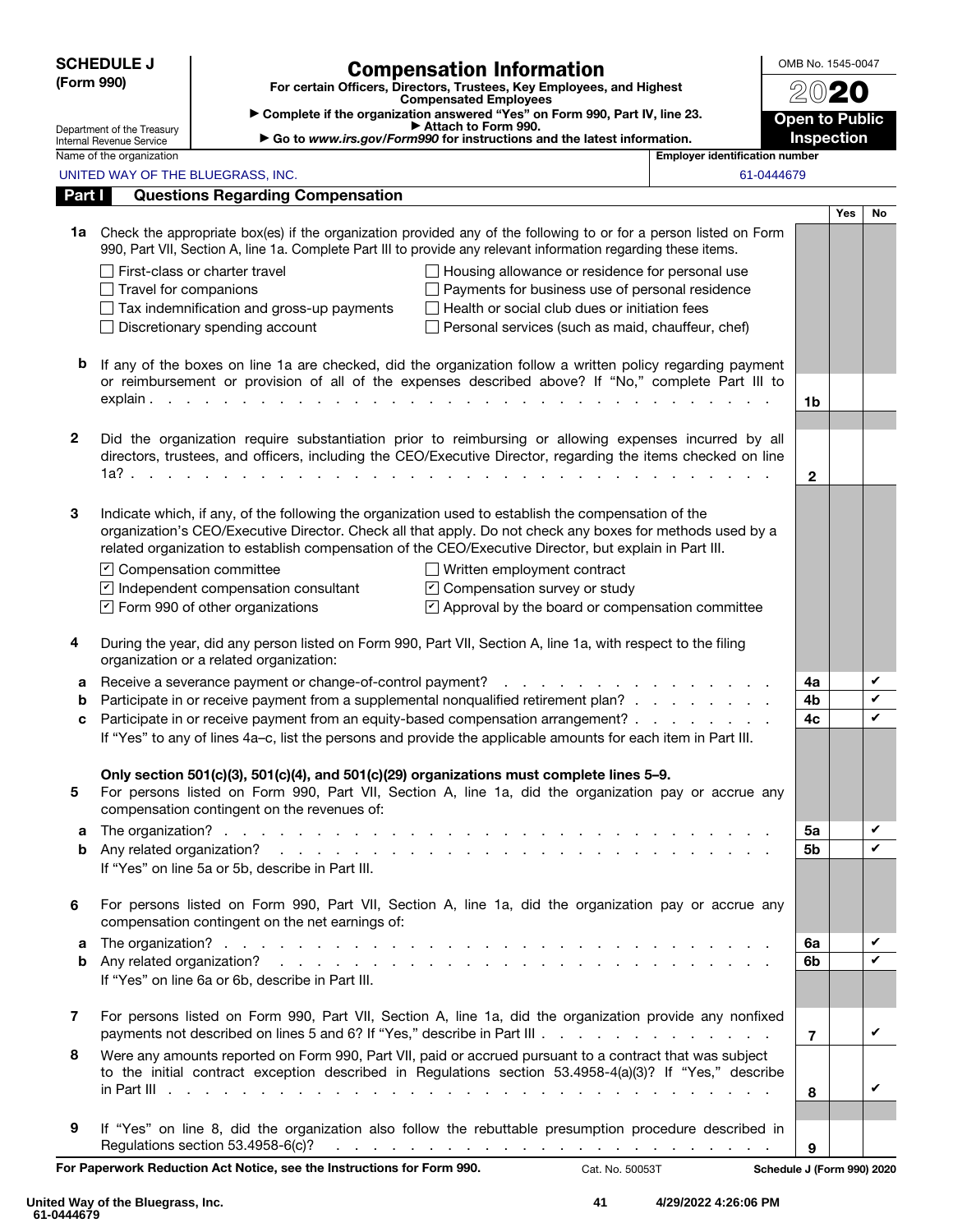### Part II Officers, Directors, Trustees, Key Employees, and Highest Compensated Employees. Use duplicate copies if additional space is needed.

For each individual whose compensation must be reported on Schedule J, report compensation from the organization on row (i) and from related organizations, described in the instructions, on row (ii). Do not list any individuals that aren't listed on Form 990, Part VII.

### Note: The sum of columns (B)(i)–(iii) for each listed individual must equal the total amount of Form 990, Part VII, Section A, line 1a, applicable column (D) and (E) amounts for that individual. (A) Name and Title (B) Breakdown of W-2 and/or 1099-MISC compensation (i) Base compensation (ii) Bonus & incentive compensation (iii) Other reportable compensation (C) Retirement and other deferred compensation (D) Nontaxable benefits (E) Total of columns (B)(i)–(D) (F) Compensation in column (B) reported as deferred on prior Form 990 1 (i) TIMOTHY JOHNSON (i)<br>1 PRESIDENT & SECRETARY OF THE CORPORATION (ii) 2 (i)  $\overline{2}$  (ii) 3 (i)  $\overline{\mathbf{3}}$  (ii) 4 (i) **4** (ii) 5  $\overline{(\mathsf{i})}$  $\begin{bmatrix} 5 \end{bmatrix}$  (ii) 6 (i)  $\begin{bmatrix} 6 \end{bmatrix}$  (ii) 7  $\overline{(\mathsf{i})}$ **7** (ii) 8  $\overline{(\mathsf{i})}$  $\begin{array}{c|c|c|c|c} \mathbf{3} & \mathbf{1} & \mathbf{1} & \mathbf{1} & \mathbf{1} \\ \hline \mathbf{6} & \mathbf{1} & \mathbf{1} & \mathbf{1} & \mathbf{1} & \mathbf{1} \\ \mathbf{10} & \mathbf{10} & \mathbf{11} & \mathbf{11} & \mathbf{1} & \mathbf{1} & \mathbf{1} \\ \hline \mathbf{11} & \mathbf{11} & \mathbf{11} & \mathbf{11} & \mathbf{11} & \mathbf{1} & \mathbf{1} \\ \hline \mathbf{12} & \mathbf{$ 9  $\overline{(\mathsf{i})}$  (ii) 10  $\overline{(\mathsf{i})}$  $\begin{array}{|c|c|c|c|c|}\n\hline\n\text{10} & \text{(ii)}\n\end{array}$ 11  $(i)$  $\begin{bmatrix} 11 \end{bmatrix}$  (ii) 12 (i)  $\begin{array}{|c|c|c|c|}\n\hline\n12 & & \text{(ii)}\n\hline\n\end{array}$ 13 (i)  $\begin{array}{|c|c|c|c|c|}\n\hline\n\text{13} & \text{(ii)}\n\end{array}$ 14  $\overline{(\mathsf{i})}$  $\begin{array}{|c|c|c|c|}\n\hline\n14 & & \text{(ii)}\n\hline\n\end{array}$ 15  $\overline{(\mathbf{i})}$  $\begin{array}{|c|c|c|c|}\n\hline\n\text{15} & \text{(ii)}\n\hline\n\end{array}$ 16 (i)  $\begin{array}{|c|c|c|c|}\n\hline\n\text{16} & \text{(ii)}\n\end{array}$ 142,929 10,000 180 180 9,487 9,760 172,356 0 0 0 0 0 0 0 0 0 0 0

Schedule J (Form 990) 2020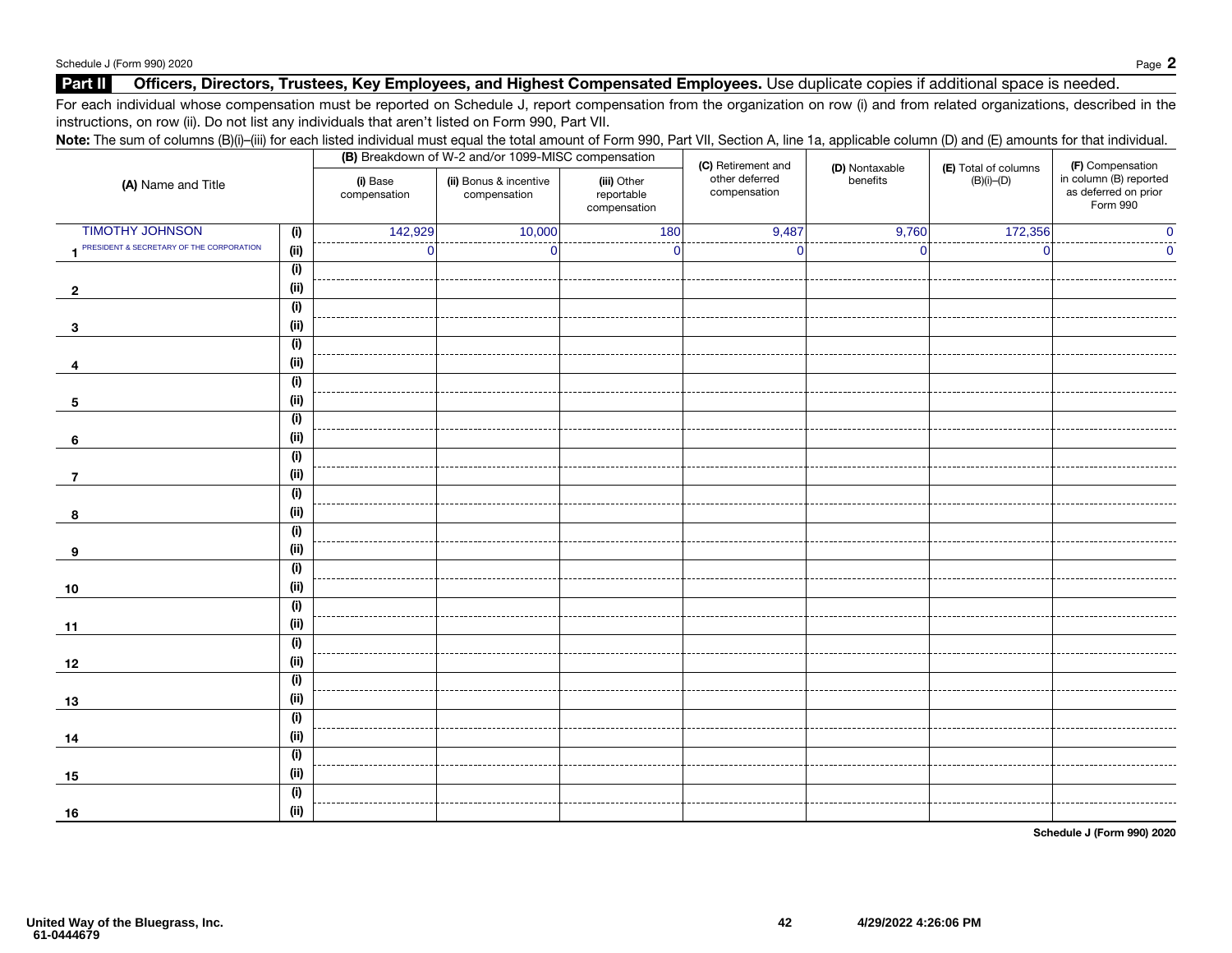### SCHEDULE M (Form 990)

## Noncash Contributions

OMB No. 1545-0047 2020

Department of the Treasury Internal Revenue Service

| ► Complete if the organizations answered "Yes" on Form 990, Part IV, lines 29 or 30. |
|--------------------------------------------------------------------------------------|
| ▶ Attach to Form 990.                                                                |

Open to Public Inspection

|  |  |  |  |  | Name of the organization |  |
|--|--|--|--|--|--------------------------|--|
|--|--|--|--|--|--------------------------|--|

| ► Go to www.irs.gov/Form990 for instructions and the latest information. |
|--------------------------------------------------------------------------|
|--------------------------------------------------------------------------|

**Employer identification number** 

UNITED WAY OF THE BLUEGRASS, INC. **Example 20 and 20 and 20 and 20 and 20 and 20 and 20 and 20 and 20 and 20 and 20 and 20 and 20 and 20 and 20 and 20 and 20 and 20 and 20 and 20 and 20 and 20 and 20 and 20 and 20 and 20 a** 

| Part I                | <b>Types of Property</b>                                                                                                                                                                                                             |                               |                                                        |                                                                                    |                              |                              |                |
|-----------------------|--------------------------------------------------------------------------------------------------------------------------------------------------------------------------------------------------------------------------------------|-------------------------------|--------------------------------------------------------|------------------------------------------------------------------------------------|------------------------------|------------------------------|----------------|
|                       |                                                                                                                                                                                                                                      | (a)<br>Check if<br>applicable | (b)<br>Number of contributions or<br>items contributed | (c)<br>Noncash contribution<br>amounts reported on<br>Form 990, Part VIII, line 1g | noncash contribution amounts | (d)<br>Method of determining |                |
| 1<br>2<br>3<br>4<br>5 | Art-Works of art<br>and the company of the company<br>Art-Historical treasures<br>Art-Fractional interests<br>Books and publications<br>Clothing and household                                                                       |                               |                                                        |                                                                                    |                              |                              |                |
| 6<br>7<br>8<br>9      | goods<br>Cars and other vehicles<br>Boats and planes<br>Intellectual property<br>Securities-Publicly traded                                                                                                                          | V                             | 2                                                      | 3,111                                                                              | <b>MARKET VALUE</b>          |                              |                |
| 10<br>11              | Securities-Closely held stock.<br>Securities-Partnership, LLC,<br>or trust interests<br>and a state of the                                                                                                                           |                               |                                                        |                                                                                    |                              |                              |                |
| 12<br>13              | Securities-Miscellaneous<br>Qualified conservation<br>contribution-Historic<br>structures                                                                                                                                            |                               |                                                        |                                                                                    |                              |                              |                |
| 14                    | Qualified conservation<br>contribution-Other                                                                                                                                                                                         |                               |                                                        |                                                                                    |                              |                              |                |
| 15<br>16<br>17<br>18  | Real estate - Residential<br>Real estate-Commercial<br>Real estate - Other<br>Collectibles                                                                                                                                           |                               |                                                        |                                                                                    |                              |                              |                |
| 19<br>20<br>21        | Food inventory<br>Drugs and medical supplies<br>Taxidermy<br>and a series and                                                                                                                                                        |                               |                                                        |                                                                                    |                              |                              |                |
| 22<br>23<br>24        | Historical artifacts<br>Scientific specimens<br>Archeological artifacts                                                                                                                                                              | V                             | 19                                                     | 163,600                                                                            | <b>COST</b>                  |                              |                |
| 25<br>26<br>27<br>28  | Other ( DONATIONS FOR CAMPAIGN )<br>Other $\blacktriangleright$ (<br>--------------------------<br>Other $\blacktriangleright$<br>Other $\blacktriangleright$                                                                        |                               |                                                        |                                                                                    |                              |                              |                |
| 29                    | Number of Forms 8283 received by the organization during the tax year for contributions for<br>which the organization completed Form 8283, Part V, Donee Acknowledgement<br>29                                                       |                               |                                                        |                                                                                    |                              | $\mathbf 0$                  |                |
| 30a                   | During the year, did the organization receive by contribution any property reported in Part I, lines 1 through<br>28, that it must hold for at least three years from the date of the initial contribution, and which isn't required |                               |                                                        |                                                                                    |                              | Yes  <br>30a                 | <b>No</b><br>v |
| b<br>31               | If "Yes," describe the arrangement in Part II.<br>Does the organization have a gift acceptance policy that requires the review of any nonstandard                                                                                    |                               |                                                        |                                                                                    |                              |                              |                |
| 32a                   | Does the organization hire or use third parties or related organizations to solicit, process, or sell noncash                                                                                                                        |                               |                                                        |                                                                                    |                              | V<br>31<br>32a               | V              |
| b<br>33               | If "Yes," describe in Part II.<br>If the organization didn't report an amount in column (c) for a type of property for which column (a) is checked,                                                                                  |                               |                                                        |                                                                                    |                              |                              |                |

For Paperwork Reduction Act Notice, see the Instructions for Form 990. Cat. No. 51227J Schedule M (Form 990) 2020

describe in Part II.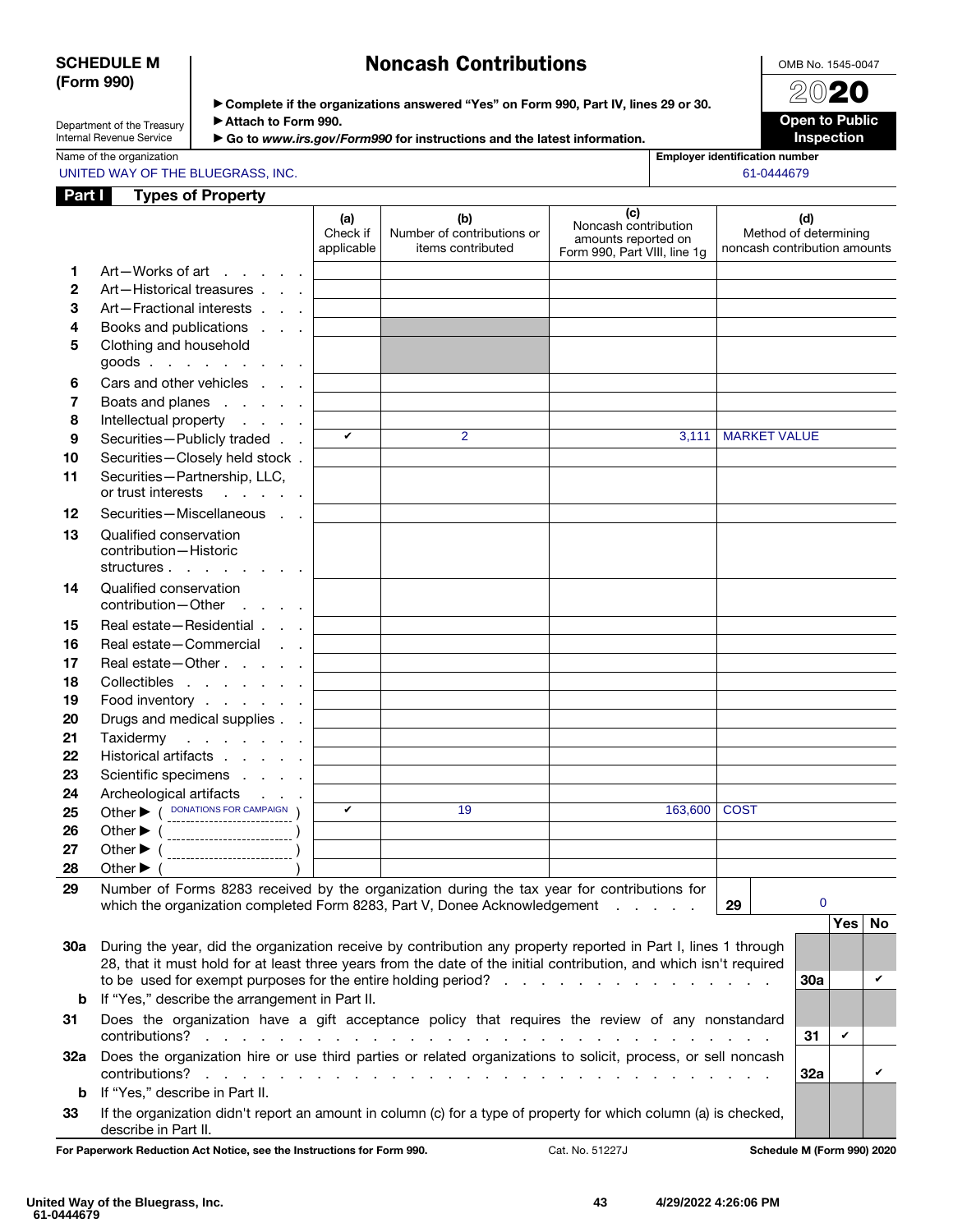**Part II Supplemental Information.** Provide the information required by Part I, lines 30b, 32b, and 33, and whether the organization is reporting in Part I, column (b), the number of contributions, the number of items received, or a combination of both. Also complete this part for any additional information.

| Return Reference - Identifier I                                                                  | Explanation                                                                                                                                    |
|--------------------------------------------------------------------------------------------------|------------------------------------------------------------------------------------------------------------------------------------------------|
| <b>SCHEDULE M. PART I-</b><br><b>EXPLANATIONS OF</b><br><b>NUMBER OF</b><br><b>CONTRIBUTIONS</b> | <b>ISECURITIES - PUBLICLY TRADED - NUMBER OF CONTRIBUTIONS</b><br>REPORTING METHOD FOR LOTHER - DONATIONS FOR CAMPAIGN NUMBER OF CONTRIBUTIONS |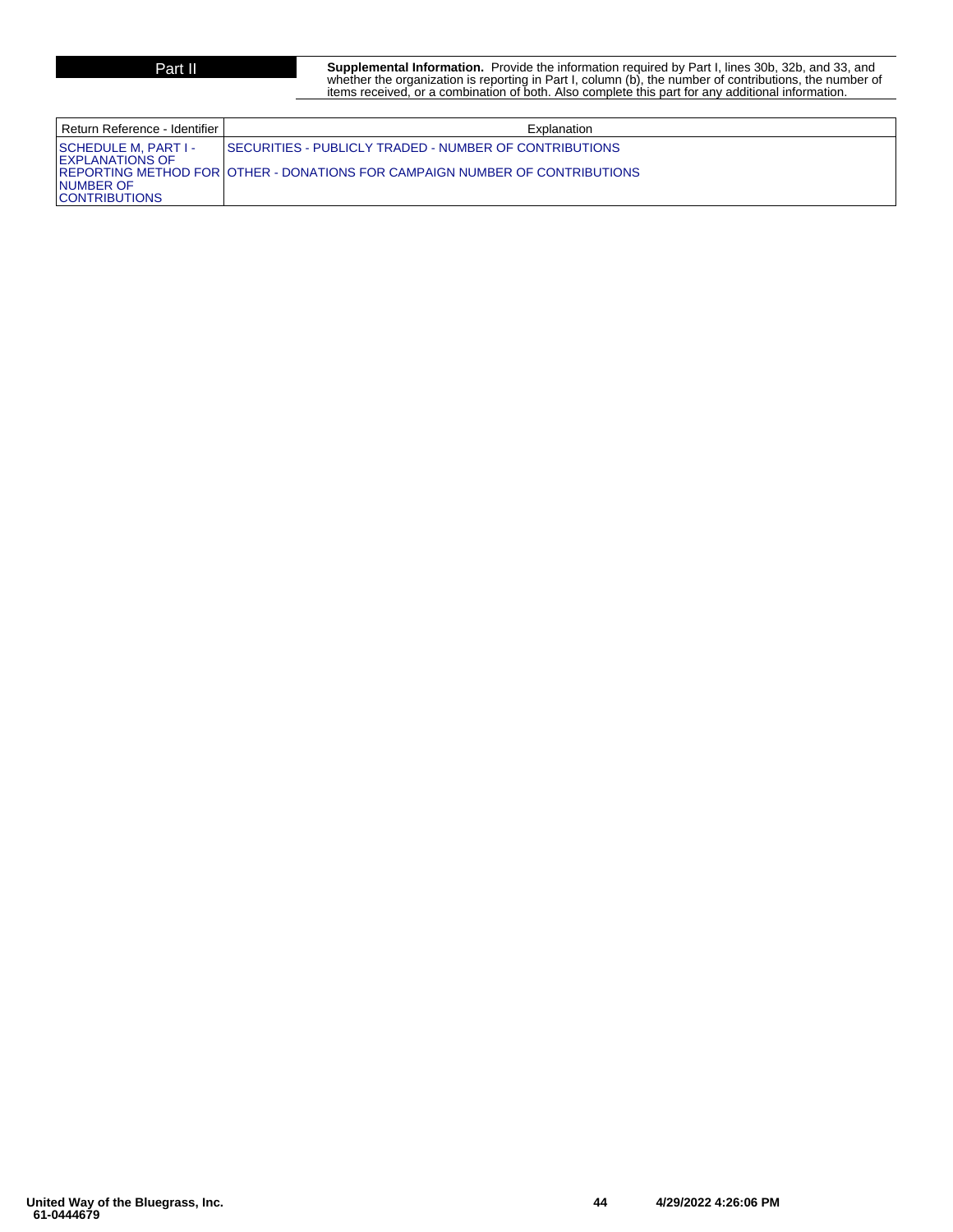# **Supplemental Information to Form 990 or 990-EZ**<br>Complete to provide information for responses to specific questions on<br>Form 990 or 990-EZ or to provide any additional information.

Attach to Form 990 or 990-EZ.





**2020** Open to Public Inspection

Department of Treasury Internal Revenue Service

## Name of the Organization UNITED WAY OF THE BLUEGRASS, INC.

Employer Identification Number 61-0444679

| Return Reference - Identifier                                                           | <b>Explanation</b>                                                                                                                                                                                                                                                                                                                                                                                                                                                                                                                                                                                                                                                                                                                                                                                                                                                                                                                                                                                                                                                                                                                                                                                                                                                                                                                                                                                                                                                                                                                                                                                                                                                                                   |  |  |  |
|-----------------------------------------------------------------------------------------|------------------------------------------------------------------------------------------------------------------------------------------------------------------------------------------------------------------------------------------------------------------------------------------------------------------------------------------------------------------------------------------------------------------------------------------------------------------------------------------------------------------------------------------------------------------------------------------------------------------------------------------------------------------------------------------------------------------------------------------------------------------------------------------------------------------------------------------------------------------------------------------------------------------------------------------------------------------------------------------------------------------------------------------------------------------------------------------------------------------------------------------------------------------------------------------------------------------------------------------------------------------------------------------------------------------------------------------------------------------------------------------------------------------------------------------------------------------------------------------------------------------------------------------------------------------------------------------------------------------------------------------------------------------------------------------------------|--|--|--|
| <b>FORM 990. PART III. LINE 1 -</b><br>ORGANIZATION'S MISSION                           | PROGRAMS, 6.582 PEOPLE OBTAINED FINANCIAL EDUCATION AND ASSISTANCE, AND NEARLY<br>20,000 PEOPLE RECEIVED HELP THROUGH OUR 211 CONTACT CENTER. UWBG FIGHTS FOR A<br><b>BETTER BLUEGRASS.</b>                                                                                                                                                                                                                                                                                                                                                                                                                                                                                                                                                                                                                                                                                                                                                                                                                                                                                                                                                                                                                                                                                                                                                                                                                                                                                                                                                                                                                                                                                                          |  |  |  |
| FORM 990, PART III, LINE 2 -<br><b>NEW PROGRAM SERVICES</b>                             | UWBG ADDED WAYPOINT TO PART III, LN 4 AS A NEW PROGRAM SERVICE. THE MISSION OF OUR<br>WAYPOINT CENTERS IS TO STRENGTHEN LOW TO MODERATE-INCOME NEIGHBORHOODS BY<br>FINANCIALLY EMPOWERING FAMILIES, ENSURING THAT STUDENTS HAVE WHAT THEY NEED TO<br>SUCCEED IN SCHOOL, CREATING SAFE SPACES, ENSURING THAT BASIC NEEDS ARE MET, AND<br>THAT FAMILIES HAVE WHAT THE NEED TO GROW AND THRIVE.                                                                                                                                                                                                                                                                                                                                                                                                                                                                                                                                                                                                                                                                                                                                                                                                                                                                                                                                                                                                                                                                                                                                                                                                                                                                                                         |  |  |  |
| FORM 990, PART III, LINE 4A -<br><b>PROGRAM SERVICE</b><br><b>DESCRIPTION</b>           | COMMUNITIES CAN ONLY AFFECT LONG-TERM POSITIVE CHANGE BY WORKING TOGETHER AND<br>LIVING UNITED. WE ARE PROUD TO SERVE AS A VEHICLE THROUGH WHICH MEMBERS OF OUR<br>COMMUNITY CAN JOIN TOGETHER AND MAKE A POWERFUL IMPACT ON THE EDUCATION. INCOME.<br>AND BASIC NEEDS OF OUR COMMUNITY.                                                                                                                                                                                                                                                                                                                                                                                                                                                                                                                                                                                                                                                                                                                                                                                                                                                                                                                                                                                                                                                                                                                                                                                                                                                                                                                                                                                                             |  |  |  |
| FORM 990, PART III, LINE 4C -<br><b>PROGRAM SERVICE</b><br><b>DESCRIPTION</b>           | DOLLARS ARE LOST BY HARD-WORKING FAMILIES IN THE BLUEGRASS WHO DO NOT FILE FOR<br>THEIR EARNED INCOME TAX CREDIT (EITC) DURING TAX TIME. THE IRS ESTIMATES THAT<br>APPROXIMATELY 20 TO 25 PERCENT OF THOSE ELIGIBLE FOR THE CREDIT DO NOT CLAIM IT<br>BECAUSE THEY DON'T KNOW THEY ARE ELIGIBLE FOR IT, THEY DON'T KNOW HOW TO CLAIM IT, OR<br>THEY DON'T KNOW WHERE TO GO FOR ASSISTANCE. OUR GOAL IS TO MAKE ELIGIBLE<br>HOUSEHOLDS AWARE OF THE CREDIT AND HELP THEM CLAIM IT WITHOUT HAVING TO PAY FOR<br>TAX PREPARATION AND FILING SERVICES.                                                                                                                                                                                                                                                                                                                                                                                                                                                                                                                                                                                                                                                                                                                                                                                                                                                                                                                                                                                                                                                                                                                                                   |  |  |  |
|                                                                                         | THE FREE TAX PREPARATION PROVIDED BY CKEEP AND ITS VOLUNTEER TAX PREPARERS OFFERS<br>IMMEDIATE SAVINGS TO CENTRAL KENTUCKIANS. THIS PAST TAX SEASON, OUR CKEEP<br>VOLUNTEERS ALONE DEDICATED OVER 5,500 HOURS OF RETURN PREPARATION THAT RESULTED<br>IN \$4.5 MILLION IN TAX REFUNDS WITH \$1.6 MILLION OF THAT BEING THE REFUNDABLE EARNED<br>INCOME TAX CREDIT. ACROSS ALL OF OUR VITA SITES. ALMOST 3.200 RETURNS WERE PREPARED.                                                                                                                                                                                                                                                                                                                                                                                                                                                                                                                                                                                                                                                                                                                                                                                                                                                                                                                                                                                                                                                                                                                                                                                                                                                                  |  |  |  |
| FORM 990, PART III, LINE 4D -<br><b>DESCRIPTION OF OTHER</b><br><b>PROGRAM SERVICES</b> | (EXPENSES \$111,321 INCLUDING GRANTS OF )(REVENUE)<br>TRAILBLAZERS (RETIRED AND SENIOR VOLUNTEER PROGRAM: RSVP TRAILBLAZERS IS A<br>VOLUNTEER PROGRAM HOSTED BY UNITED WAY OF THE BLUEGRASS WHICH OPERATES THROUGH<br>A FEDERAL GRANT PROVIDED BY THE CORPORATION FOR NATIONAL AND COMMUNITY SERVICE AS<br>WELL AS ADDITIONAL FUNDS CONTRIBUTED THROUGH LOCAL SOURCES. THE PROGRAM IS<br>DESIGNED TO MEET THE ACADEMIC AND SOCIAL NEEDS OF STUDENTS WHILE ALSO ENGAGING<br>SENIOR CITIZENS WITH THE COMMUNITY. THE PROGRAM PAIRS VOLUNTEERS WHO ARE 55 YEARS<br>OF AGE OR OLDER WITH STUDENTS IN NEED OF TUTORING/MENTORING HELP BY ENGAGING<br>LOCAL SCHOOLS AND COMMUNITY-BASED EDUCATION PARTNERS.<br>UWBG IS THE HOST FOR RSVP TRAILBLAZERS FOR ANDERSON. CLARK, SCOTT AND WOODFORD<br>COUNTIES. SINCE ITS INCEPTION IN 2011, 280 RSVP TRAILBLAZERS VOLUNTEERS HAVE SERVED<br>MORE THAN 25,000 HOURS FOR AT-RISK STUDENTS IN ANDERSON, CLARK, SCOTT AND WOODFORD<br>COUNTIES. WE HAVE COLLABORATED WITH PUBLIC SCHOOLS, 4-H COUNTY EXTENSION OFFICES,<br>MENTORS AND MEALS, SENIOR CITIZEN CENTERS, YMCA AND MANY FAITH-BASED PROGRAMS.<br>HISTORICALLY THE PROGRAM HAS HAD SUCCESS: PROGRAM DATA SHOWS THAT 65% OF THE<br>STUDENTS WHO HAVE INTERACTED WITH ONE OF OUR RSVP VOLUNTEERS HAVE SHOWN<br>IMPROVED ACADEMIC PERFORMANCE.<br>IN ITS FINAL YEAR, THE COVID-19 PANDEMIC GREATLY AFFECTED VOLUNTEERS' ABILITY TO SERVE<br>SAFELY, AS RSVP VOLUNTEERS BY DEFINITION COME FROM A GROUP WITH AN ELEVATED RISK. IN-<br>SCHOOL SERVICE ALL BUT ENDED, AND A FEW PARTNER PROGRAMS WERE ABLE TO CONTINUE<br>WITH SIGNIFICANT MODIFICATIONS. AFTER MUCH CONSIDERATION, UWBG DECIDED TO CLOSE THE |  |  |  |
|                                                                                         | TRAILBLAZERS PROGRAM IN 2021. WE ARE GRATEFUL FOR THE TIME AND TALENT GIVEN BY OUR<br>VOLUNTEERS FOR THE BENEFIT OF CENTRAL KENTUCKY'S CHILDREN. THEIR EFFORTS HELPED<br>THOUSANDS OF STUDENTS OVER THE YEARS.                                                                                                                                                                                                                                                                                                                                                                                                                                                                                                                                                                                                                                                                                                                                                                                                                                                                                                                                                                                                                                                                                                                                                                                                                                                                                                                                                                                                                                                                                       |  |  |  |